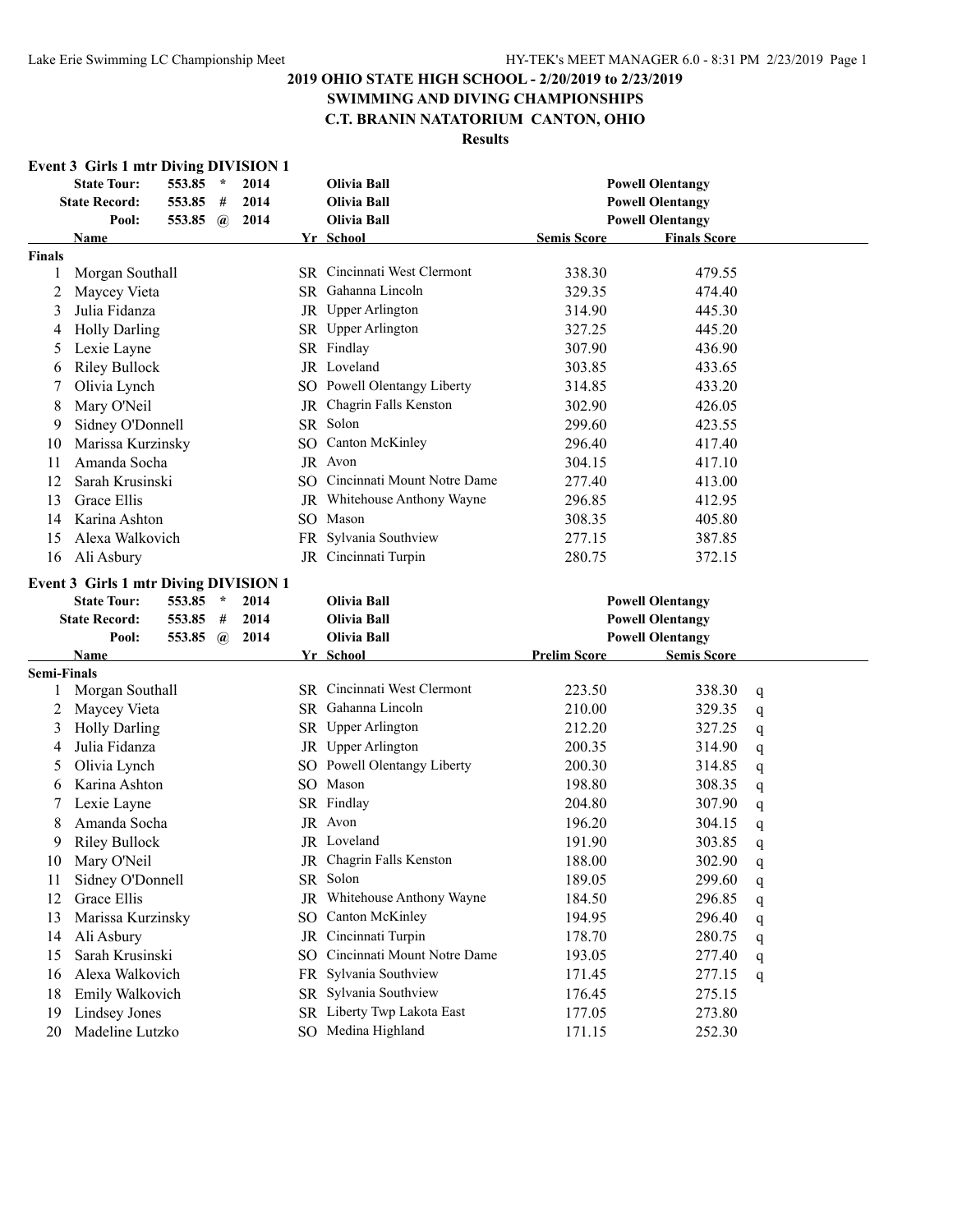# **SWIMMING AND DIVING CHAMPIONSHIPS**

# **C.T. BRANIN NATATORIUM CANTON, OHIO**

|               | <b>Event 3 Girls 1 mtr Diving DIVISION 1</b><br><b>State Tour:</b> | 553.85          | $\star$  | 2014 | <b>Olivia Ball</b>                 |                    | <b>Powell Olentangy</b> |   |
|---------------|--------------------------------------------------------------------|-----------------|----------|------|------------------------------------|--------------------|-------------------------|---|
|               | <b>State Record:</b>                                               | 553.85          | #        | 2014 | Olivia Ball                        |                    | <b>Powell Olentangy</b> |   |
|               | Pool:                                                              | 553.85 $\omega$ |          | 2014 | Olivia Ball                        |                    | <b>Powell Olentangy</b> |   |
|               | Name                                                               |                 |          |      | Yr School                          |                    | <b>Prelim Score</b>     |   |
|               | <b>Preliminaries</b>                                               |                 |          |      |                                    |                    |                         |   |
| 1             | Morgan Southall                                                    |                 |          |      | <b>SR</b> Cincinnati West Clermont | <b>NP</b>          | 223.50                  | q |
| 2             | <b>Holly Darling</b>                                               |                 |          |      | SR Upper Arlington                 | <b>NP</b>          | 212.20                  | q |
| 3             | Maycey Vieta                                                       |                 |          |      | SR Gahanna Lincoln                 | <b>NP</b>          | 210.00                  | q |
| 4             | Lexie Layne                                                        |                 |          |      | SR Findlay                         | NP                 | 204.80                  | q |
| 5             | Julia Fidanza                                                      |                 |          |      | JR Upper Arlington                 | <b>NP</b>          | 200.35                  |   |
| 6             | Olivia Lynch                                                       |                 |          |      | SO Powell Olentangy Liberty        | NP                 | 200.30                  |   |
| 7             | Karina Ashton                                                      |                 |          |      | SO Mason                           | <b>NP</b>          | 198.80                  |   |
| 8             | Amanda Socha                                                       |                 |          |      | JR Avon                            | NP                 | 196.20                  |   |
| 9             | Marissa Kurzinsky                                                  |                 |          |      | SO Canton McKinley                 | NP                 | 194.95                  |   |
| 10            | Sarah Krusinski                                                    |                 |          |      | SO Cincinnati Mount Notre Dame     | NP                 | 193.05                  |   |
| 11            | <b>Riley Bullock</b>                                               |                 |          |      | JR Loveland                        | NP                 | 191.90                  |   |
| 12            | Sidney O'Donnell                                                   |                 |          |      | SR Solon                           | NP                 | 189.05                  |   |
| 13            | Mary O'Neil                                                        |                 |          |      | JR Chagrin Falls Kenston           | NP                 | 188.00                  |   |
| 14            | Grace Ellis                                                        |                 |          |      | JR Whitehouse Anthony Wayne        | <b>NP</b>          | 184.50                  |   |
| 15            | Ali Asbury                                                         |                 |          |      | JR Cincinnati Turpin               | <b>NP</b>          | 178.70                  |   |
| 16            | Lindsey Jones                                                      |                 |          |      | SR Liberty Twp Lakota East         | <b>NP</b>          | 177.05                  |   |
| 17            | Emily Walkovich                                                    |                 |          |      | SR Sylvania Southview              | <b>NP</b>          | 176.45                  |   |
| 19            | Alexa Walkovich                                                    |                 |          |      | FR Sylvania Southview              | <b>NP</b>          | 171.45                  |   |
| 20            | Madeline Lutzko                                                    |                 |          |      | SO Medina Highland                 | <b>NP</b>          | 171.15                  |   |
| 21            | Erin Albert                                                        |                 |          |      | SR Loveland                        | <b>NP</b>          | 168.50                  |   |
| 22            | <b>Brooke Balas</b>                                                |                 |          |      | FR Wooster                         | <b>NP</b>          | 166.25                  |   |
|               | Erica Ebel                                                         |                 |          |      | JR Parma Normandy                  | NP                 |                         |   |
| 23            |                                                                    |                 |          |      | JR Solon                           |                    | 165.20                  |   |
| 24            | Tara Fitzgerald                                                    |                 |          |      |                                    | NP                 | 143.75                  |   |
|               | <b>Event 4 Boys 1 mtr Diving DIVISION 1</b>                        |                 |          |      |                                    |                    |                         |   |
|               | <b>State Tour:</b>                                                 | 633.80          | $\star$  | 2016 | <b>Cameron Thatcher</b>            |                    | <b>Powell Olentengy</b> |   |
|               | <b>State Record:</b>                                               | 650.85          | #        | 2015 | <b>Cameron Thatcher</b>            |                    | <b>Powell Olentangy</b> |   |
|               | Pool:                                                              | 633.80          | $\bm{a}$ | 2016 | <b>Cameron Thatcher</b>            |                    | <b>Power Olentangy</b>  |   |
|               | <b>Name</b>                                                        |                 |          |      | <b>Yr School</b>                   | <b>Semis Score</b> | <b>Finals Score</b>     |   |
| <b>Finals</b> |                                                                    |                 |          |      |                                    |                    |                         |   |
| 1             | Lyle Yost                                                          |                 |          |      | SR Shaker Heights                  | 405.80             | 571.20                  |   |
| 2             | <b>Jack Matthews</b>                                               |                 |          |      | SO Powell Olentangy Liberty        | 376.25             | 534.00                  |   |
| 3             | Jordan Rzepka                                                      |                 |          |      | SO New Albany                      | 361.80             | 505.45                  |   |
| 4             | Jacob Smrdel                                                       |                 |          |      | SR Solon                           | 304.15             | 447.05                  |   |
| 5             | <b>Carter Prins</b>                                                |                 |          |      | JR Solon                           | 326.70             | 445.30                  |   |
| 6             | William Claus                                                      |                 |          |      | SO Cleveland St. Ignatius          | 304.50             | 435.05                  |   |
| 7             | Samuel Hool                                                        |                 |          |      | SO Oxford Talawanda                | 314.00             | 431.50                  |   |
| 8             | Luke Cheetham                                                      |                 |          |      | SR Lewis Center Olentangy Orange   | 307.85             | 430.70                  |   |
| 9             | Hayden Apel                                                        |                 |          |      | SO Hilliard Darby                  | 294.10             | 412.80                  |   |
| 10            | Jackson Salisbury                                                  |                 |          |      | JR Solon                           | 287.50             | 402.35                  |   |
| 11            | Josh Schwartz                                                      |                 |          |      | JR Solon                           | 297.25             | 395.70                  |   |
| 12            | <b>Matthew Petros</b>                                              |                 |          |      | FR Broadview Hts Brecksville       | 295.80             | 391.65                  |   |
| 13            | Matthew Wagner                                                     |                 |          |      | SR Mason                           | 274.45             | 387.50                  |   |
| 14            | Sam Sulek                                                          |                 |          |      | JR Delaware Hayes                  | 276.10             | 384.85                  |   |
| 15            | Ben Cutforth                                                       |                 |          |      | JR Cincinnati St Xavier            | 270.50             | 371.60                  |   |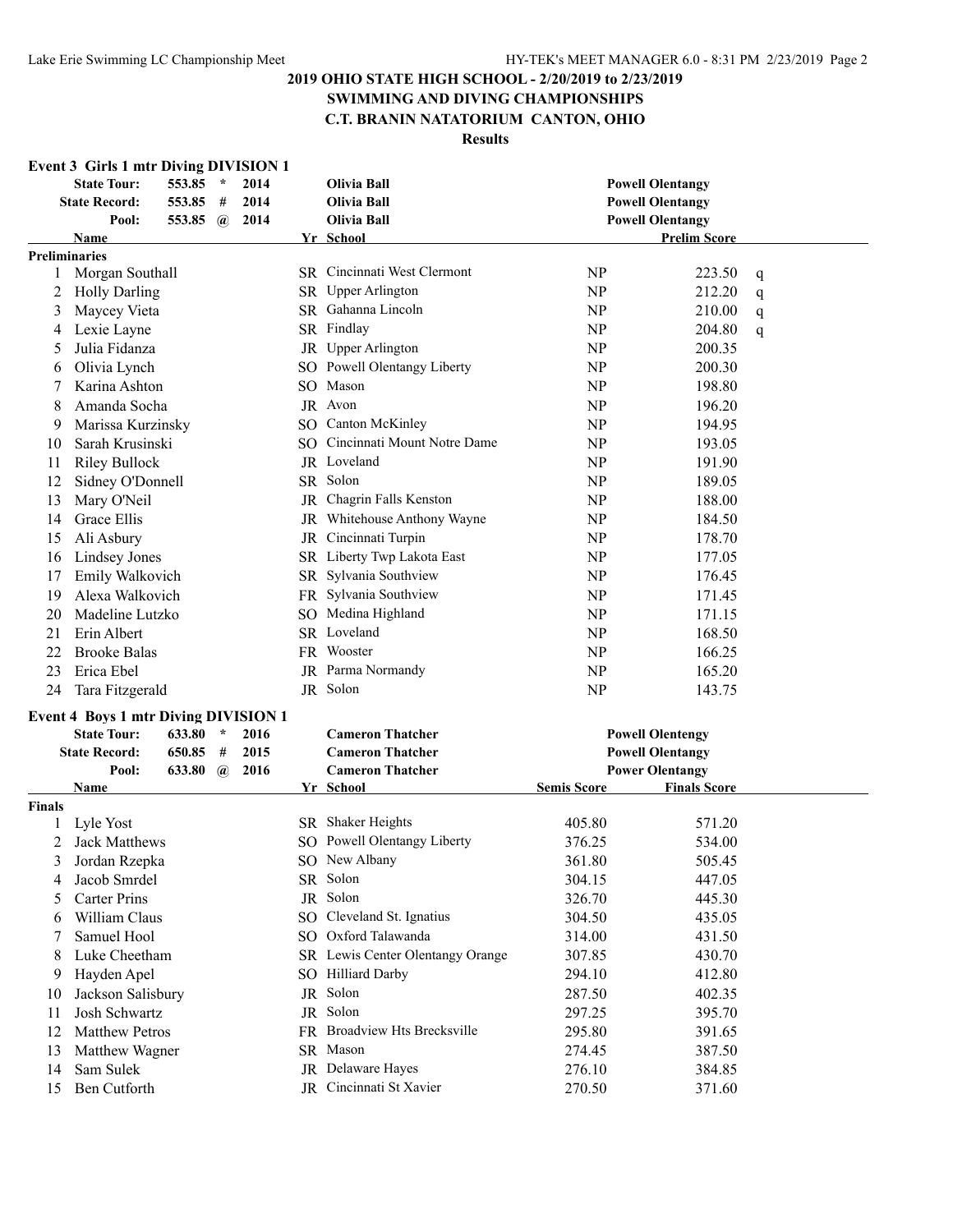### **SWIMMING AND DIVING CHAMPIONSHIPS C.T. BRANIN NATATORIUM CANTON, OHIO**

| Name                               |                                                                                                                                                                                                            |                                                                                                                                                                                                                                                                                                                                                                   |                                        |                                                                                                                    |                                  | <b>Semis Score</b>                                                                                                                                                                                                                                                                                                                                                                                                                                                                                                                                                                                                                                                                                          | <b>Finals Score</b>                                                                 |                                                                                                                                                                                                                                                                                                                                                     |
|------------------------------------|------------------------------------------------------------------------------------------------------------------------------------------------------------------------------------------------------------|-------------------------------------------------------------------------------------------------------------------------------------------------------------------------------------------------------------------------------------------------------------------------------------------------------------------------------------------------------------------|----------------------------------------|--------------------------------------------------------------------------------------------------------------------|----------------------------------|-------------------------------------------------------------------------------------------------------------------------------------------------------------------------------------------------------------------------------------------------------------------------------------------------------------------------------------------------------------------------------------------------------------------------------------------------------------------------------------------------------------------------------------------------------------------------------------------------------------------------------------------------------------------------------------------------------------|-------------------------------------------------------------------------------------|-----------------------------------------------------------------------------------------------------------------------------------------------------------------------------------------------------------------------------------------------------------------------------------------------------------------------------------------------------|
|                                    |                                                                                                                                                                                                            |                                                                                                                                                                                                                                                                                                                                                                   |                                        |                                                                                                                    |                                  | 269.60                                                                                                                                                                                                                                                                                                                                                                                                                                                                                                                                                                                                                                                                                                      | 363.45                                                                              |                                                                                                                                                                                                                                                                                                                                                     |
|                                    |                                                                                                                                                                                                            |                                                                                                                                                                                                                                                                                                                                                                   |                                        |                                                                                                                    |                                  |                                                                                                                                                                                                                                                                                                                                                                                                                                                                                                                                                                                                                                                                                                             |                                                                                     |                                                                                                                                                                                                                                                                                                                                                     |
| <b>State Tour:</b>                 | 633.80                                                                                                                                                                                                     | $\star$                                                                                                                                                                                                                                                                                                                                                           | 2016                                   |                                                                                                                    | <b>Cameron Thatcher</b>          |                                                                                                                                                                                                                                                                                                                                                                                                                                                                                                                                                                                                                                                                                                             |                                                                                     |                                                                                                                                                                                                                                                                                                                                                     |
|                                    | 650.85                                                                                                                                                                                                     | #                                                                                                                                                                                                                                                                                                                                                                 | 2015                                   |                                                                                                                    | <b>Cameron Thatcher</b>          |                                                                                                                                                                                                                                                                                                                                                                                                                                                                                                                                                                                                                                                                                                             |                                                                                     |                                                                                                                                                                                                                                                                                                                                                     |
| Pool:                              |                                                                                                                                                                                                            | $\mathbf{a}$                                                                                                                                                                                                                                                                                                                                                      | 2016                                   |                                                                                                                    | <b>Cameron Thatcher</b>          |                                                                                                                                                                                                                                                                                                                                                                                                                                                                                                                                                                                                                                                                                                             |                                                                                     |                                                                                                                                                                                                                                                                                                                                                     |
| Name                               |                                                                                                                                                                                                            |                                                                                                                                                                                                                                                                                                                                                                   |                                        |                                                                                                                    |                                  | <b>Prelim Score</b>                                                                                                                                                                                                                                                                                                                                                                                                                                                                                                                                                                                                                                                                                         | <b>Semis Score</b>                                                                  |                                                                                                                                                                                                                                                                                                                                                     |
|                                    |                                                                                                                                                                                                            |                                                                                                                                                                                                                                                                                                                                                                   |                                        |                                                                                                                    |                                  |                                                                                                                                                                                                                                                                                                                                                                                                                                                                                                                                                                                                                                                                                                             |                                                                                     |                                                                                                                                                                                                                                                                                                                                                     |
|                                    |                                                                                                                                                                                                            |                                                                                                                                                                                                                                                                                                                                                                   |                                        |                                                                                                                    |                                  | 244.70                                                                                                                                                                                                                                                                                                                                                                                                                                                                                                                                                                                                                                                                                                      | 405.80                                                                              | q                                                                                                                                                                                                                                                                                                                                                   |
|                                    |                                                                                                                                                                                                            |                                                                                                                                                                                                                                                                                                                                                                   |                                        |                                                                                                                    |                                  | 236.15                                                                                                                                                                                                                                                                                                                                                                                                                                                                                                                                                                                                                                                                                                      | 376.25                                                                              | q                                                                                                                                                                                                                                                                                                                                                   |
|                                    |                                                                                                                                                                                                            |                                                                                                                                                                                                                                                                                                                                                                   |                                        |                                                                                                                    |                                  | 236.80                                                                                                                                                                                                                                                                                                                                                                                                                                                                                                                                                                                                                                                                                                      | 361.80                                                                              | q                                                                                                                                                                                                                                                                                                                                                   |
| <b>Carter Prins</b>                |                                                                                                                                                                                                            |                                                                                                                                                                                                                                                                                                                                                                   |                                        |                                                                                                                    |                                  | 207.80                                                                                                                                                                                                                                                                                                                                                                                                                                                                                                                                                                                                                                                                                                      | 326.70                                                                              | q                                                                                                                                                                                                                                                                                                                                                   |
| Samuel Hool                        |                                                                                                                                                                                                            |                                                                                                                                                                                                                                                                                                                                                                   |                                        |                                                                                                                    |                                  | 188.60                                                                                                                                                                                                                                                                                                                                                                                                                                                                                                                                                                                                                                                                                                      | 314.00                                                                              | q                                                                                                                                                                                                                                                                                                                                                   |
|                                    |                                                                                                                                                                                                            |                                                                                                                                                                                                                                                                                                                                                                   |                                        |                                                                                                                    |                                  | 198.60                                                                                                                                                                                                                                                                                                                                                                                                                                                                                                                                                                                                                                                                                                      | 307.85                                                                              | q                                                                                                                                                                                                                                                                                                                                                   |
|                                    |                                                                                                                                                                                                            |                                                                                                                                                                                                                                                                                                                                                                   |                                        |                                                                                                                    |                                  | 199.75                                                                                                                                                                                                                                                                                                                                                                                                                                                                                                                                                                                                                                                                                                      | 304.50                                                                              | q                                                                                                                                                                                                                                                                                                                                                   |
|                                    |                                                                                                                                                                                                            |                                                                                                                                                                                                                                                                                                                                                                   |                                        |                                                                                                                    |                                  | 170.25                                                                                                                                                                                                                                                                                                                                                                                                                                                                                                                                                                                                                                                                                                      | 304.15                                                                              | q                                                                                                                                                                                                                                                                                                                                                   |
|                                    |                                                                                                                                                                                                            |                                                                                                                                                                                                                                                                                                                                                                   |                                        |                                                                                                                    |                                  | 175.95                                                                                                                                                                                                                                                                                                                                                                                                                                                                                                                                                                                                                                                                                                      | 297.25                                                                              | q                                                                                                                                                                                                                                                                                                                                                   |
|                                    |                                                                                                                                                                                                            |                                                                                                                                                                                                                                                                                                                                                                   |                                        |                                                                                                                    |                                  | 198.80                                                                                                                                                                                                                                                                                                                                                                                                                                                                                                                                                                                                                                                                                                      | 295.80                                                                              | q                                                                                                                                                                                                                                                                                                                                                   |
| Hayden Apel                        |                                                                                                                                                                                                            |                                                                                                                                                                                                                                                                                                                                                                   |                                        |                                                                                                                    |                                  | 188.95                                                                                                                                                                                                                                                                                                                                                                                                                                                                                                                                                                                                                                                                                                      | 294.10                                                                              | q                                                                                                                                                                                                                                                                                                                                                   |
|                                    |                                                                                                                                                                                                            |                                                                                                                                                                                                                                                                                                                                                                   |                                        |                                                                                                                    |                                  | 179.70                                                                                                                                                                                                                                                                                                                                                                                                                                                                                                                                                                                                                                                                                                      | 287.50                                                                              | q                                                                                                                                                                                                                                                                                                                                                   |
| Sam Sulek                          |                                                                                                                                                                                                            |                                                                                                                                                                                                                                                                                                                                                                   |                                        |                                                                                                                    |                                  | 187.00                                                                                                                                                                                                                                                                                                                                                                                                                                                                                                                                                                                                                                                                                                      | 276.10                                                                              | q                                                                                                                                                                                                                                                                                                                                                   |
|                                    |                                                                                                                                                                                                            |                                                                                                                                                                                                                                                                                                                                                                   |                                        |                                                                                                                    |                                  | 187.25                                                                                                                                                                                                                                                                                                                                                                                                                                                                                                                                                                                                                                                                                                      | 274.45                                                                              | q                                                                                                                                                                                                                                                                                                                                                   |
|                                    |                                                                                                                                                                                                            |                                                                                                                                                                                                                                                                                                                                                                   |                                        |                                                                                                                    |                                  |                                                                                                                                                                                                                                                                                                                                                                                                                                                                                                                                                                                                                                                                                                             |                                                                                     | q                                                                                                                                                                                                                                                                                                                                                   |
|                                    |                                                                                                                                                                                                            |                                                                                                                                                                                                                                                                                                                                                                   |                                        |                                                                                                                    |                                  | 173.45                                                                                                                                                                                                                                                                                                                                                                                                                                                                                                                                                                                                                                                                                                      |                                                                                     | q                                                                                                                                                                                                                                                                                                                                                   |
|                                    |                                                                                                                                                                                                            |                                                                                                                                                                                                                                                                                                                                                                   |                                        |                                                                                                                    |                                  |                                                                                                                                                                                                                                                                                                                                                                                                                                                                                                                                                                                                                                                                                                             |                                                                                     |                                                                                                                                                                                                                                                                                                                                                     |
|                                    |                                                                                                                                                                                                            |                                                                                                                                                                                                                                                                                                                                                                   |                                        |                                                                                                                    |                                  |                                                                                                                                                                                                                                                                                                                                                                                                                                                                                                                                                                                                                                                                                                             |                                                                                     |                                                                                                                                                                                                                                                                                                                                                     |
|                                    |                                                                                                                                                                                                            |                                                                                                                                                                                                                                                                                                                                                                   |                                        |                                                                                                                    |                                  |                                                                                                                                                                                                                                                                                                                                                                                                                                                                                                                                                                                                                                                                                                             |                                                                                     |                                                                                                                                                                                                                                                                                                                                                     |
|                                    |                                                                                                                                                                                                            |                                                                                                                                                                                                                                                                                                                                                                   |                                        |                                                                                                                    |                                  |                                                                                                                                                                                                                                                                                                                                                                                                                                                                                                                                                                                                                                                                                                             |                                                                                     |                                                                                                                                                                                                                                                                                                                                                     |
|                                    |                                                                                                                                                                                                            |                                                                                                                                                                                                                                                                                                                                                                   |                                        |                                                                                                                    |                                  |                                                                                                                                                                                                                                                                                                                                                                                                                                                                                                                                                                                                                                                                                                             |                                                                                     |                                                                                                                                                                                                                                                                                                                                                     |
|                                    |                                                                                                                                                                                                            |                                                                                                                                                                                                                                                                                                                                                                   |                                        |                                                                                                                    |                                  |                                                                                                                                                                                                                                                                                                                                                                                                                                                                                                                                                                                                                                                                                                             |                                                                                     |                                                                                                                                                                                                                                                                                                                                                     |
|                                    |                                                                                                                                                                                                            |                                                                                                                                                                                                                                                                                                                                                                   |                                        |                                                                                                                    |                                  |                                                                                                                                                                                                                                                                                                                                                                                                                                                                                                                                                                                                                                                                                                             |                                                                                     |                                                                                                                                                                                                                                                                                                                                                     |
|                                    |                                                                                                                                                                                                            |                                                                                                                                                                                                                                                                                                                                                                   |                                        |                                                                                                                    |                                  |                                                                                                                                                                                                                                                                                                                                                                                                                                                                                                                                                                                                                                                                                                             |                                                                                     |                                                                                                                                                                                                                                                                                                                                                     |
|                                    |                                                                                                                                                                                                            |                                                                                                                                                                                                                                                                                                                                                                   |                                        |                                                                                                                    |                                  |                                                                                                                                                                                                                                                                                                                                                                                                                                                                                                                                                                                                                                                                                                             |                                                                                     |                                                                                                                                                                                                                                                                                                                                                     |
|                                    |                                                                                                                                                                                                            |                                                                                                                                                                                                                                                                                                                                                                   |                                        |                                                                                                                    |                                  |                                                                                                                                                                                                                                                                                                                                                                                                                                                                                                                                                                                                                                                                                                             |                                                                                     |                                                                                                                                                                                                                                                                                                                                                     |
|                                    |                                                                                                                                                                                                            |                                                                                                                                                                                                                                                                                                                                                                   |                                        |                                                                                                                    |                                  |                                                                                                                                                                                                                                                                                                                                                                                                                                                                                                                                                                                                                                                                                                             |                                                                                     | q                                                                                                                                                                                                                                                                                                                                                   |
|                                    |                                                                                                                                                                                                            |                                                                                                                                                                                                                                                                                                                                                                   |                                        |                                                                                                                    |                                  |                                                                                                                                                                                                                                                                                                                                                                                                                                                                                                                                                                                                                                                                                                             |                                                                                     | q                                                                                                                                                                                                                                                                                                                                                   |
|                                    |                                                                                                                                                                                                            |                                                                                                                                                                                                                                                                                                                                                                   |                                        |                                                                                                                    |                                  |                                                                                                                                                                                                                                                                                                                                                                                                                                                                                                                                                                                                                                                                                                             |                                                                                     | $\mathbf q$                                                                                                                                                                                                                                                                                                                                         |
|                                    |                                                                                                                                                                                                            |                                                                                                                                                                                                                                                                                                                                                                   |                                        |                                                                                                                    |                                  |                                                                                                                                                                                                                                                                                                                                                                                                                                                                                                                                                                                                                                                                                                             |                                                                                     | q                                                                                                                                                                                                                                                                                                                                                   |
|                                    |                                                                                                                                                                                                            |                                                                                                                                                                                                                                                                                                                                                                   |                                        |                                                                                                                    |                                  |                                                                                                                                                                                                                                                                                                                                                                                                                                                                                                                                                                                                                                                                                                             |                                                                                     |                                                                                                                                                                                                                                                                                                                                                     |
|                                    |                                                                                                                                                                                                            |                                                                                                                                                                                                                                                                                                                                                                   |                                        |                                                                                                                    | FR Broadview Hts Brecksville     | NP                                                                                                                                                                                                                                                                                                                                                                                                                                                                                                                                                                                                                                                                                                          | 198.80                                                                              |                                                                                                                                                                                                                                                                                                                                                     |
|                                    |                                                                                                                                                                                                            |                                                                                                                                                                                                                                                                                                                                                                   |                                        |                                                                                                                    |                                  |                                                                                                                                                                                                                                                                                                                                                                                                                                                                                                                                                                                                                                                                                                             | 198.60                                                                              |                                                                                                                                                                                                                                                                                                                                                     |
| <b>Matthew Petros</b>              |                                                                                                                                                                                                            |                                                                                                                                                                                                                                                                                                                                                                   |                                        |                                                                                                                    |                                  |                                                                                                                                                                                                                                                                                                                                                                                                                                                                                                                                                                                                                                                                                                             |                                                                                     |                                                                                                                                                                                                                                                                                                                                                     |
| Luke Cheetham                      |                                                                                                                                                                                                            |                                                                                                                                                                                                                                                                                                                                                                   |                                        |                                                                                                                    | SR Lewis Center Olentangy Orange | NP                                                                                                                                                                                                                                                                                                                                                                                                                                                                                                                                                                                                                                                                                                          |                                                                                     |                                                                                                                                                                                                                                                                                                                                                     |
| Hayden Apel                        |                                                                                                                                                                                                            |                                                                                                                                                                                                                                                                                                                                                                   |                                        |                                                                                                                    | SO Hilliard Darby                | NP                                                                                                                                                                                                                                                                                                                                                                                                                                                                                                                                                                                                                                                                                                          | 188.95                                                                              |                                                                                                                                                                                                                                                                                                                                                     |
| Samuel Hool                        |                                                                                                                                                                                                            |                                                                                                                                                                                                                                                                                                                                                                   |                                        |                                                                                                                    | SO Oxford Talawanda              | NP                                                                                                                                                                                                                                                                                                                                                                                                                                                                                                                                                                                                                                                                                                          | 188.60                                                                              |                                                                                                                                                                                                                                                                                                                                                     |
| Matthew Wagner                     |                                                                                                                                                                                                            |                                                                                                                                                                                                                                                                                                                                                                   |                                        |                                                                                                                    | SR Mason                         | NP                                                                                                                                                                                                                                                                                                                                                                                                                                                                                                                                                                                                                                                                                                          | 187.25                                                                              |                                                                                                                                                                                                                                                                                                                                                     |
| Sam Sulek                          |                                                                                                                                                                                                            |                                                                                                                                                                                                                                                                                                                                                                   |                                        |                                                                                                                    | JR Delaware Hayes                | NP                                                                                                                                                                                                                                                                                                                                                                                                                                                                                                                                                                                                                                                                                                          | 187.00                                                                              |                                                                                                                                                                                                                                                                                                                                                     |
| Ben Cutforth                       |                                                                                                                                                                                                            |                                                                                                                                                                                                                                                                                                                                                                   |                                        |                                                                                                                    | JR Cincinnati St Xavier          | NP                                                                                                                                                                                                                                                                                                                                                                                                                                                                                                                                                                                                                                                                                                          | 181.10                                                                              |                                                                                                                                                                                                                                                                                                                                                     |
| Jackson Salisbury<br>Josh Schwartz |                                                                                                                                                                                                            |                                                                                                                                                                                                                                                                                                                                                                   |                                        |                                                                                                                    | JR Solon<br>JR Solon             | NP<br>NP                                                                                                                                                                                                                                                                                                                                                                                                                                                                                                                                                                                                                                                                                                    | 179.70<br>175.95                                                                    |                                                                                                                                                                                                                                                                                                                                                     |
| 2                                  | <b>State Record:</b><br><b>Semi-Finals</b><br>1 Lyle Yost<br><b>Ethan Moore</b><br><b>State Tour:</b><br><b>State Record:</b><br>Pool:<br>Name<br><b>Preliminaries</b><br>Lyle Yost<br><b>Carter Prins</b> | 16 Michael Slaughter<br>Jack Matthews<br>Jordan Rzepka<br>Luke Cheetham<br>William Claus<br>Jacob Smrdel<br>Josh Schwartz<br><b>Matthew Petros</b><br>Jackson Salisbury<br>Matthew Wagner<br>Ben Cutforth<br>Michael Slaughter<br>Gavin Osterday<br>Gabe Currens<br>George Peuhl<br>633.80<br>650.85<br>633.80<br>Jordan Rzepka<br>Jack Matthews<br>William Claus | 633.80<br>$\star$<br>#<br>$\mathbf{a}$ | <b>Event 4 Boys 1 mtr Diving DIVISION 1</b><br><b>Event 4 Boys 1 mtr Diving DIVISION 1</b><br>2016<br>2015<br>2016 |                                  | Yr School<br>JR Avon Lake<br>Yr School<br>SR Shaker Heights<br>SO Powell Olentangy Liberty<br>SO New Albany<br>JR Solon<br>SO Oxford Talawanda<br>SR Lewis Center Olentangy Orange<br>SO Cleveland St. Ignatius<br>SR Solon<br>JR Solon<br>FR Broadview Hts Brecksville<br>SO Hilliard Darby<br>JR Solon<br>JR Delaware Hayes<br>SR Mason<br>JR Cincinnati St Xavier<br>JR Avon Lake<br>JR Cincinnati Archbishop Moeller<br>SR Wadsworth<br>JR Sylvania Northview<br>JR Cincinnati Walnut Hills<br><b>Cameron Thatcher</b><br><b>Cameron Thatcher</b><br><b>Cameron Thatcher</b><br>Yr School<br>SR Shaker Heights<br>SO New Albany<br>SO Powell Olentangy Liberty<br>JR Solon<br>SO Cleveland St. Ignatius | 181.10<br>165.40<br>171.75<br>163.40<br>163.25<br><b>NP</b><br>NP<br>NP<br>NP<br>NP | Finals  (Event 4 Boys 1 mtr Diving DIVISION 1)<br><b>Powell Olentengy</b><br><b>Powell Olentangy</b><br><b>Power Olentangy</b><br>270.50<br>269.60<br>268.20<br>262.35<br>247.85<br>237.20<br><b>Powell Olentengy</b><br><b>Powell Olentangy</b><br><b>Power Olentangy</b><br><b>Prelim Score</b><br>244.70<br>236.80<br>236.15<br>207.80<br>199.75 |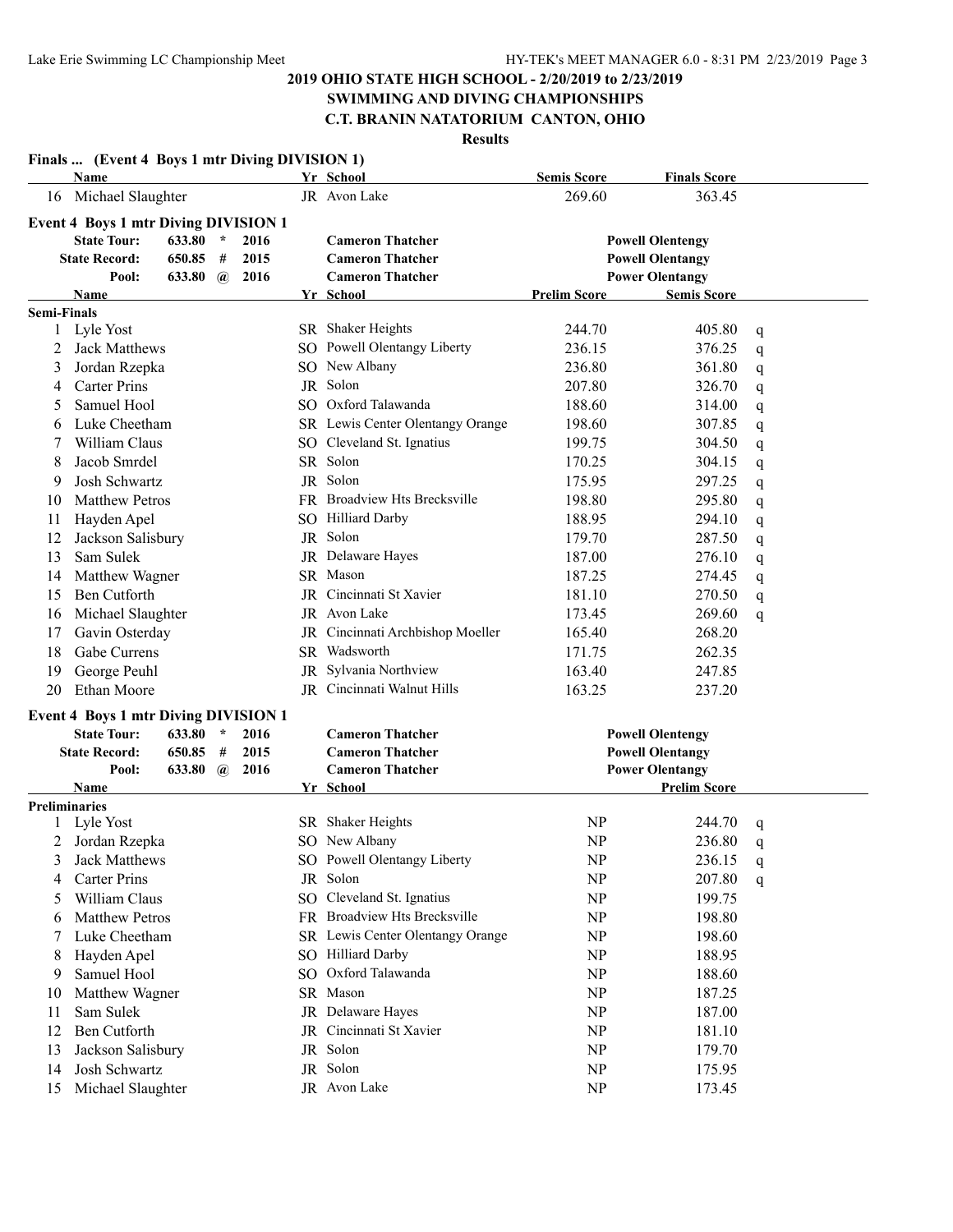### **SWIMMING AND DIVING CHAMPIONSHIPS C.T. BRANIN NATATORIUM CANTON, OHIO**

# **Results**

#### **Preliminaries ... (Event 4 Boys 1 mtr Diving DIVISION 1)**

|                  | Name                                            |               | Yr School                                                           |                            | <b>Prelim Score</b>    |
|------------------|-------------------------------------------------|---------------|---------------------------------------------------------------------|----------------------------|------------------------|
| 16               | Gabe Currens                                    |               | SR Wadsworth                                                        | NP                         | 171.75                 |
| 17               | Jacob Smrdel                                    |               | SR Solon                                                            | NP                         | 170.25                 |
| 18               | Gavin Osterday                                  |               | JR Cincinnati Archbishop Moeller                                    | NP                         | 165.40                 |
| 19               | George Peuhl                                    |               | JR Sylvania Northview                                               | NP                         | 163.40                 |
| 20               | Ethan Moore                                     |               | JR Cincinnati Walnut Hills                                          | NP                         | 163.25                 |
| 21               | Ethan Belak                                     |               | FR Amherst Steele                                                   | NP                         | 151.55                 |
| 22               | Ezra Dykema                                     |               | FR Shaker Heights                                                   | NP                         | 150.40                 |
| 23               | Hunter Trautmann                                |               | JR Hudson                                                           | NP                         | 146.90                 |
| 24               | Zach Shering                                    |               | SO Massillon Jackson                                                | NP                         | 137.15                 |
|                  |                                                 |               |                                                                     |                            |                        |
|                  | Event 27 Girls 200 Yard Medley Relay DIVISION 1 |               |                                                                     |                            |                        |
|                  | <b>State Tour:</b><br>1:41.02<br>$\star$        | 2019          | <b>North Canton Hoover</b>                                          | Hoover                     |                        |
|                  |                                                 |               | C Cronin, M Lewis, P Timken, C Ehlers                               |                            |                        |
|                  | <b>State Record:</b><br>$1:41.02$ #             | 2019          | <b>North Canton Hoover</b>                                          | Hoover                     |                        |
|                  |                                                 |               | C Cronin, M Lewis, P Timken, C Ehlers                               |                            |                        |
|                  | Pool:<br>1:41.02 $\omega$                       | 2019          | <b>North Canton Hoover</b><br>C Cronin, M Lewis, P Timken, C Ehlers | Hoover                     |                        |
|                  | Team                                            |               | <b>Relay</b>                                                        | <b>Prelim Time</b>         | <b>Finals Time</b>     |
| A - Final        |                                                 |               |                                                                     |                            |                        |
|                  | 1 North Canton Hoover                           |               |                                                                     | 1:42.77                    | $1:41.02*$             |
|                  | 1) Caitlin Cronin SR                            |               | 2) Maya Lewis SO                                                    | 3) Parker Timken SR        | 4) Caroline Ehlers SR  |
|                  | 26.19                                           | 54.69 (28.50) | 1:18.54(23.85)                                                      | 1:41.02(22.48)             |                        |
| 2                | Mason                                           |               |                                                                     | 1:43.85                    | 1:42.07                |
|                  | 1) Meredith Wolf SR                             |               | 2) Reese Lugbill SO                                                 | 3) Harna Minezawa SR       | 4) McKenzie Grau SR    |
|                  | 26.76                                           | 55.09 (28.33) | 1:19.23(24.14)                                                      | 1:42.07(22.84)             |                        |
| 3                | Cincinnati Ursuline Academy                     |               |                                                                     | 1:43.82                    | 1:42.65                |
|                  | 1) Ellie Wheeler SR                             |               | 2) Claudia Butterfield JR                                           | 3) Megan Glass SR          | 4) Bella Matesa JR     |
|                  | 27.45                                           | 55.67 (28.22) | 1:19.76(24.09)                                                      | 1:42.65(22.89)             |                        |
| 4                | Dublin Coffman                                  |               |                                                                     | 1:44.24                    | 1:43.74                |
|                  | 1) Kristyn Sabol JR                             |               | 2) Ellie Andrews SO                                                 | 3) Hannah Bailey JR        | 4) Ryoka Nishibori SO  |
|                  | 26.95                                           | 54.66 (27.71) | 1:19.27(24.61)                                                      | 1:43.74(24.47)             |                        |
| 5                | <b>Upper Arlington</b>                          |               |                                                                     | 1:43.72                    | 1:43.89                |
|                  | 1) Riley Huddleston FR                          |               | 2) Avery Catalano FR                                                | 3) Caroline Porterfield FR | 4) Emma Schueler SO    |
|                  | 25.85                                           | 55.09 (29.24) | 1:20.28(25.19)                                                      | 1:43.89(23.61)             |                        |
| 6                | <b>Broadview Hts Brecksville</b>                |               |                                                                     | 1:44.41                    | 1:44.45                |
|                  | 1) Maya Conte SR                                |               | 2) Hannah Bach SR                                                   | 3) Annie Krusinski FR      | 4) Claire Kenney JR    |
|                  | 27.30                                           | 54.59 (27.29) | 1:20.31(25.72)                                                      | 1:44.45(24.14)             |                        |
|                  | 7 Fremont Ross                                  |               |                                                                     | 1:45.50                    | 1:44.65                |
|                  | 1) MaKennah Fitzgerald SR                       |               | 2) Alexis Prenzlin JR                                               | 3) AnneMarie Moses SR      | 4) Olivia DeRodes SR   |
|                  | 26.87                                           | 55.56 (28.69) | 1:21.31(25.75)                                                      | 1:44.65(23.34)             |                        |
| 8                | Hudson                                          |               |                                                                     | 1:45.02                    | 1:44.85                |
|                  | 1) Lucy Reber FR                                |               | 2) Giovanna Cappabianca JR                                          | 3) Paige McCormick JR      | 4) Mackenzie DeWitt SO |
|                  | 27.28                                           | 56.56 (29.28) | 1:22.11(25.55)                                                      | 1:44.85(22.74)             |                        |
| <b>B</b> - Final | 9 Centerville                                   |               |                                                                     | 1:45.97                    | 1:45.24                |
|                  | 1) Nicola Lane JR                               |               | 2) Lauren Lampe SR                                                  | 3) Pruitt Walther SR       | 4) Liz Quarin SR       |
|                  | 26.25                                           | 55.79 (29.54) | 1:21.12(25.33)                                                      | 1:45.24(24.12)             |                        |
| 10               | Springboro                                      |               |                                                                     | 1:45.74                    | 1:45.86                |
|                  | 1) Maggie Clough JR                             |               | 2) Abby Locke SR                                                    | 3) Hannah Hill SO          | 4) Abby Susec SO       |
|                  | 26.23                                           | 56.91 (30.68) | 1:22.46(25.55)                                                      | 1:45.86(23.40)             |                        |
|                  |                                                 |               |                                                                     |                            |                        |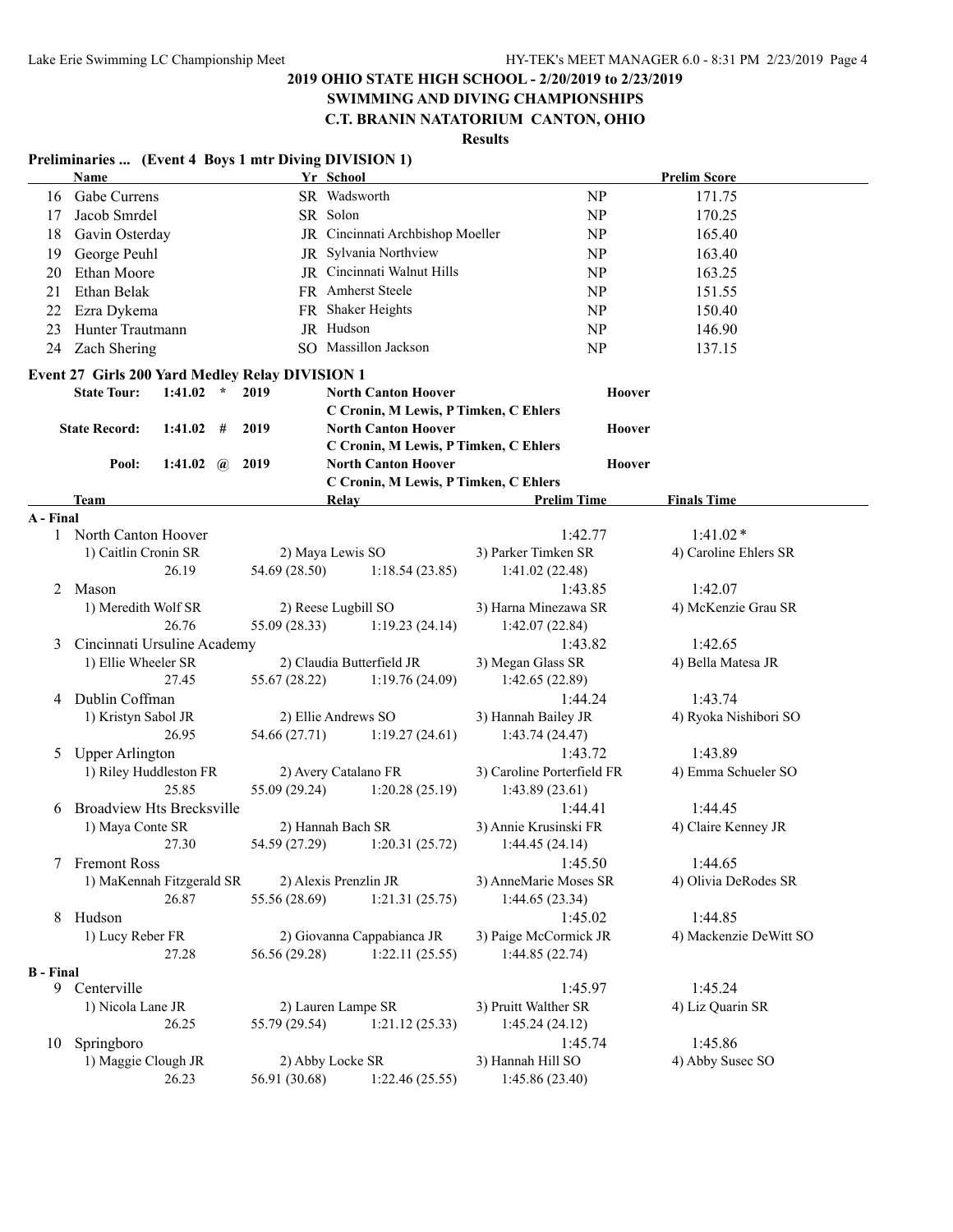# **SWIMMING AND DIVING CHAMPIONSHIPS**

### **C.T. BRANIN NATATORIUM CANTON, OHIO**

#### **Results**

# **B - Final ... (Event 27 Girls 200 Yard Medley Relay DIVISION 1)**

|    | <b>Team</b>                      |                  | Relay                                           |                                       | <b>Prelim Time</b>                       | <b>Finals Time</b>      |
|----|----------------------------------|------------------|-------------------------------------------------|---------------------------------------|------------------------------------------|-------------------------|
| 11 | <b>Akron Firestone</b>           |                  |                                                 |                                       | 1:47.23                                  | 1:47.36                 |
|    | 1) Molly Rogers FR               |                  | 2) Madeline Dyer JR                             |                                       | 3) Jordan Stump JR                       | 4) Jordan Baith JR      |
|    |                                  | 27.05            | 56.30 (29.25)                                   | 1:22.72(26.42)                        | 1:47.36 (24.64)                          |                         |
|    | 12 Mayfield                      |                  |                                                 |                                       | 1:47.63                                  | 1:47.71                 |
|    | 1) Gianna Leffler SO             |                  | 2) Gianna Ferrante SR                           |                                       | 3) Emily Steffey JR                      | 4) Karen Argie SR       |
|    |                                  | 27.48            | 57.04 (29.56)                                   | 1:23.04(26.00)                        | 1:47.71(24.67)                           |                         |
| 13 | Rocky River                      |                  |                                                 |                                       | 1:47.36                                  | 1:47.82                 |
|    | 1) Peyton Spearry JR             |                  |                                                 | 2) Katherine Burgess SR               | 3) Anna Skapoulas JR                     | 4) Morgan Schuld JR     |
|    |                                  | 27.10            | 58.09 (30.99)                                   | 1:23.65(25.56)                        | 1:47.82(24.17)                           |                         |
|    | 14 Cincinnati Turpin             |                  |                                                 |                                       | 1:47.94                                  | 1:47.92                 |
|    | 1) Betsy Dulle SR                |                  | 2) Hayley Rupp SR                               |                                       | 3) Gail Workman SR                       | 4) Eva Watts SO         |
|    |                                  | 28.07            | 57.82 (29.75)                                   | 1:24.24(26.42)                        | 1:47.92(23.68)                           |                         |
| 15 | New Albany                       |                  |                                                 |                                       | 1:47.72                                  | 1:48.26                 |
|    | 1) Olivia Hovorka FR             |                  | 2) Kelly Shur SR                                |                                       | 3) Kiara Crumbley SO                     | 4) Stacy Saribalas SO   |
|    |                                  | 27.50            | 58.00 (30.50)                                   | 1:24.26(26.26)                        | 1:48.26(24.00)                           |                         |
| 16 | West Chester Lakota West         |                  |                                                 |                                       | 1:47.76                                  | 1:48.37                 |
|    | 1) Grace Glosson JR              |                  | 2) Caroline Rice JR                             |                                       | 3) Bridget Cramer SR                     | 4) Paige Striley FR     |
|    |                                  | 26.86            | 58.94 (32.08)                                   | 1:25.22(26.28)                        | 1:48.37(23.15)                           |                         |
|    |                                  |                  | Event 27 Girls 200 Yard Medley Relay DIVISION 1 |                                       |                                          |                         |
|    | <b>State Tour:</b>               | $1:41.02$ *      | 2019                                            | <b>North Canton Hoover</b>            | Hoover                                   |                         |
|    |                                  |                  |                                                 | C Cronin, M Lewis, P Timken, C Ehlers |                                          |                         |
|    | <b>State Record:</b>             | $1:41.02$ #      | 2019                                            | <b>North Canton Hoover</b>            | Hoover                                   |                         |
|    |                                  |                  |                                                 | C Cronin, M Lewis, P Timken, C Ehlers |                                          |                         |
|    | Pool:                            | 1:41.02 $\omega$ | 2019                                            | <b>North Canton Hoover</b>            | Hoover                                   |                         |
|    |                                  |                  |                                                 | C Cronin, M Lewis, P Timken, C Ehlers |                                          |                         |
|    | Team                             |                  |                                                 | <b>Relay</b>                          | <b>Seed Time</b>                         | <b>Prelim Time</b>      |
|    | <b>Preliminaries</b>             |                  |                                                 |                                       |                                          |                         |
|    | North Canton Hoover              |                  |                                                 |                                       | 1:42.82                                  | 1:42.77<br>q            |
|    | 1) Caitlin Cronin SR             |                  | 2) Maya Lewis SO                                |                                       | 3) Parker Timken SR                      | 4) Caroline Ehlers SR   |
|    |                                  | 26.52            | 55.00 (28.48)                                   | 1:19.78(24.78)                        | 1:42.77 (22.99)                          |                         |
|    | 2 Upper Arlington                |                  |                                                 |                                       | 1:43.75                                  | 1:43.72<br>q            |
|    | 1) Riley Huddleston FR           |                  | 2) Avery Catalano FR                            |                                       | 3) Caroline Porterfield FR               | 4) Emma Schueler SO     |
|    |                                  | 26.11            | 55.01 (28.90)                                   | 1:20.09(25.08)                        | 1:43.72(23.63)                           |                         |
| 3  | Cincinnati Ursuline Academy      |                  |                                                 |                                       | 1:42.80                                  | 1:43.82<br>$\mathsf{q}$ |
|    | 1) Ellie Wheeler SR              |                  |                                                 | 2) Claudia Butterfield JR             | 3) Megan Glass SR                        | 4) Bella Matesa JR      |
|    |                                  | 28.05            | 56.86 (28.81)                                   | 1:20.96(24.10)                        | 1:43.82(22.86)                           |                         |
| 4  | Mason                            |                  |                                                 |                                       | 1:42.10                                  | 1:43.85<br>q            |
|    | 1) Meredith Wolf SR              |                  | 2) Reese Lugbill SO                             |                                       | 3) Harna Minezawa SR                     | 4) Tiana Anchrum SO     |
|    |                                  | 26.87            | 55.67 (28.80)                                   | 1:20.04(24.37)                        | 1:43.85(23.81)                           |                         |
| 5  | Dublin Coffman                   |                  |                                                 |                                       | 1:44.51                                  | 1:44.24<br>q            |
|    | 1) Kristyn Sabol JR              |                  | 2) Ellie Andrews SO                             |                                       | 3) Hannah Bailey JR                      | 4) Ryoka Nishibori SO   |
|    |                                  | 27.18            | 54.88 (27.70)                                   | 1:19.69(24.81)                        | 1:44.24(24.55)                           |                         |
| 6  | <b>Broadview Hts Brecksville</b> |                  |                                                 |                                       | 1:42.85                                  | 1:44.41<br>$\mathbf q$  |
|    | 1) Maya Conte SR                 |                  | 2) Hannah Bach SR                               |                                       | 3) Annie Krusinski FR                    | 4) Claire Kenney JR     |
|    |                                  | 27.52            | 54.97 (27.45)                                   | 1:20.56(25.59)                        | 1:44.41(23.85)                           |                         |
|    | 7 Hudson                         |                  |                                                 |                                       | 1:43.88                                  | 1:45.02<br>$\mathbf q$  |
|    | 1) Lucy Reber FR                 |                  |                                                 | 2) Paige McCormick JR                 | 3) Giovanna Cappabianca JR               | 4) Mackenzie DeWitt SO  |
|    |                                  | 27.38            | 56.24 (28.86)                                   | 1:22.00(25.76)                        | 1:45.02(23.02)                           |                         |
| 8  |                                  |                  |                                                 |                                       |                                          |                         |
|    | <b>Fremont Ross</b>              |                  |                                                 |                                       | 1:45.41                                  | 1:45.50<br>q            |
|    | 1) MaKennah Fitzgerald SR        | 27.37            | 2) Alexis Prenzlin JR<br>56.23 (28.86)          | 1:21.91(25.68)                        | 3) AnneMarie Moses SR<br>1:45.50 (23.59) | 4) Olivia DeRodes SR    |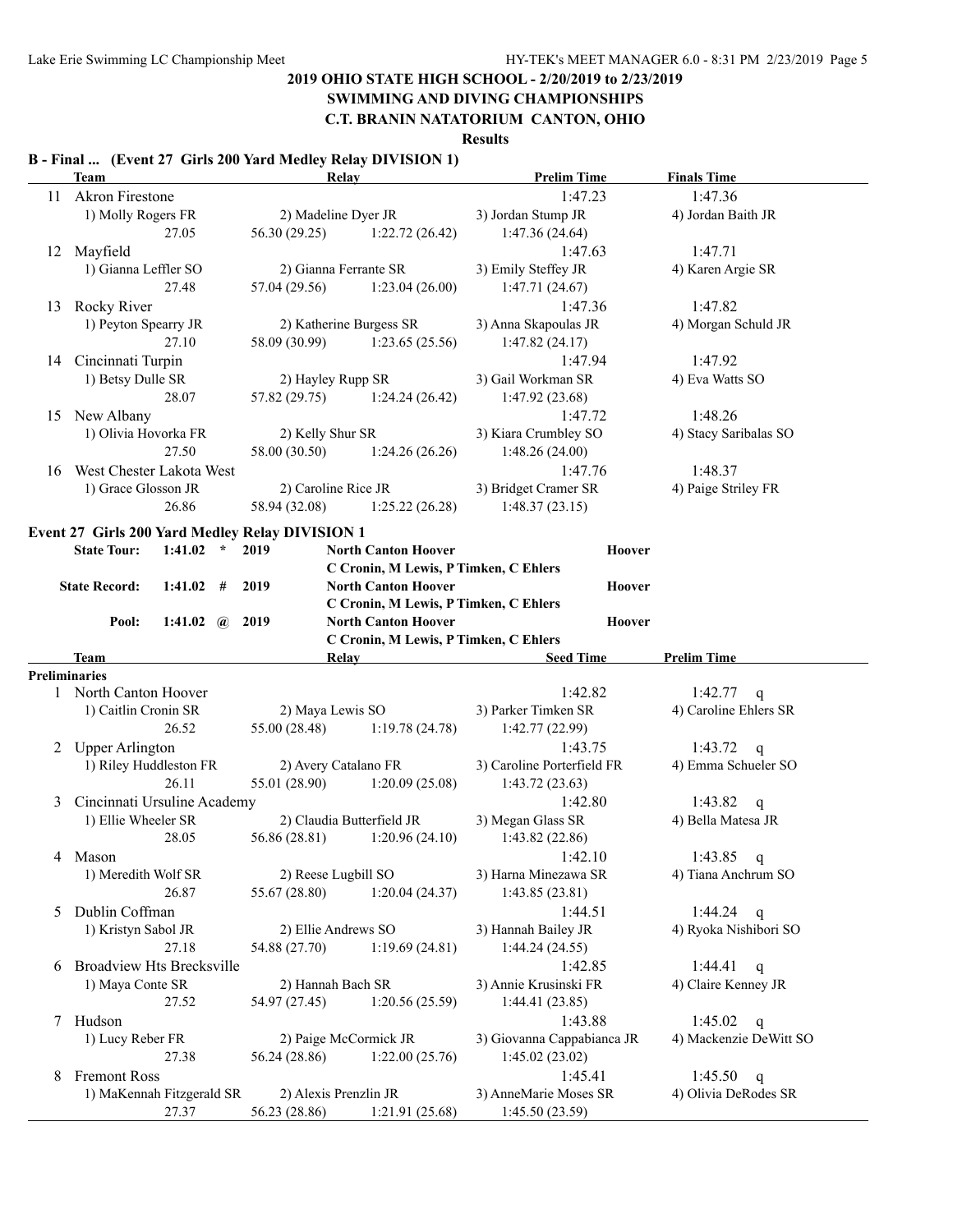# **SWIMMING AND DIVING CHAMPIONSHIPS**

### **C.T. BRANIN NATATORIUM CANTON, OHIO**

**Results**

#### **Preliminaries ... (Event 27 Girls 200 Yard Medley Relay DIVISION 1)**

|    | Team                        | <b>Relay</b>          |                               | <b>Seed Time</b>       | <b>Prelim Time</b>         |
|----|-----------------------------|-----------------------|-------------------------------|------------------------|----------------------------|
| 9  | Springboro                  |                       |                               | 1:43.46                | 1:45.74<br>q               |
|    | 1) Maggie Clough JR         | 2) Abby Locke SR      |                               | 3) Hannah Hill SO      | 4) Abby Susec SO           |
|    | 26.40                       | 57.34 (30.94)         | 1:22.02(24.68)                | 1:45.74(23.72)         |                            |
| 10 | Centerville                 |                       |                               | 1:46.01                | 1:45.97 $q$                |
|    | 1) Nicola Lane JR           | 2) Lauren Lampe SR    |                               | 3) Pruitt Walther SR   | 4) Liz Quarin SR           |
|    | 26.50                       | 55.82 (29.32)         | 1:21.75(25.93)                | 1:45.97(24.22)         |                            |
| 11 | Akron Firestone             |                       |                               | 1:45.88                | 1:47.23                    |
|    |                             |                       |                               |                        | $\mathbf{q}$               |
|    | 1) Molly Rogers FR          | 2) Madeline Dyer JR   |                               | 3) Jordan Stump JR     | 4) Jordan Baith JR         |
|    | 27.14                       | 56.14 (29.00)         | 1:22.46(26.32)                | 1:47.23(24.77)         |                            |
|    | 12 Rocky River              |                       |                               | 1:46.89                | 1:47.36<br>q               |
|    | 1) Peyton Spearry JR        |                       | 2) Katherine Burgess SR       | 3) Anna Skapoulas JR   | 4) Morgan Schuld JR        |
|    | 27.08                       | 57.43 (30.35)         | 1:23.04(25.61)                | 1:47.36(24.32)         |                            |
| 13 | Mayfield                    |                       |                               | 1:46.28                | 1:47.63<br>q               |
|    | 1) Gianna Leffler SO        | 2) Gianna Ferrante SR |                               | 3) Emily Steffey JR    | 4) Karen Argie SR          |
|    | 27.28                       | 56.94 (29.66)         | 1:22.98(26.04)                | 1:47.63(24.65)         |                            |
|    | 14 New Albany               |                       |                               | 1:44.87                | 1:47.72<br>q               |
|    | 1) Olivia Hovorka FR        | 2) Kelly Shur SR      |                               | 3) Kiara Crumbley SO   | 4) Stacy Saribalas SO      |
|    | 27.21                       | 57.55 (30.34)         | 1:23.90(26.35)                | 1:47.72(23.82)         |                            |
|    |                             |                       |                               |                        |                            |
|    | 15 West Chester Lakota West |                       |                               | 1:46.03                | 1:47.76<br>q               |
|    | 1) Grace Glosson JR         | 2) Caroline Rice JR   |                               | 3) Bridget Cramer SR   | 4) Paige Striley FR        |
|    | 26.69                       |                       | 58.42 (31.73) 1:24.50 (26.08) | 1:47.76(23.26)         |                            |
|    | 16 Cincinnati Turpin        |                       |                               | 1:47.60                | 1:47.94 $q$                |
|    | 1) Betsy Dulle SR           | 2) Hayley Rupp SR     |                               | 3) Gail Workman SR     | 4) Eva Watts SO            |
|    | 28.06                       |                       | 58.02 (29.96) 1:24.24 (26.22) | 1:47.94(23.70)         |                            |
|    | 17 Dublin Jerome            |                       |                               | 1:47.64                | 1:47.96                    |
|    | 1) Kelsey Cooper FR         | 2) Brenna Cooper SR   |                               | 3) Maya Geringer JR    | 4) Macy Weeks JR           |
|    | 26.98                       | 56.94 (29.96)         | 1:23.05(26.11)                | 1:47.96 (24.91)        |                            |
|    | 18 Pickerington North       |                       |                               | 1:47.36                | 1:48.04                    |
|    | 1) Lindsey Keaton JR        | 2) Regan Turnbull SO  |                               | 3) Rylee Kreinbrink SO | 4) Grace Cherryhomes SR    |
|    | 27.97                       |                       |                               |                        |                            |
|    |                             | 58.41 (30.44)         | 1:23.50 (25.09)               | 1:48.04(24.54)         |                            |
|    | 19 Lewis Center Olentangy   |                       |                               | 1:48.54                | 1:48.31                    |
|    | 1) Emily Espy JR            | 2) Martina Peroni FR  |                               | 3) Cameron Kuriger FR  | 4) Bridget Parker SR       |
|    | 28.94                       |                       | 59.08 (30.14) 1:24.31 (25.23) | 1:48.31(24.00)         |                            |
| 20 | Gahanna Lincoln             |                       |                               | 1:48.45                | 1:48.39                    |
|    | 1) Kendall Hitler FR        | 2) Sami Kiss FR       |                               | 3) Lydia Gilger SR     | 4) Reagan Reetz FR         |
|    | 27.51                       | 57.97 (30.46)         | 1:23.53(25.56)                | 1:48.39(24.86)         |                            |
|    | 21 Brunswick                |                       |                               | 1:48.41                | 1:48.83                    |
|    | 1) Felicia Pasadyn SR       | 2) Erika Eyssen SR    |                               | 3) Jordan Truelsch FR  | 4) Lily Kijek JR           |
|    | 25.51                       | 56.77 (31.26)         | 1:24.39(27.62)                | 1:48.83 (24.44)        |                            |
| 22 | Kings Mills Kings           |                       |                               | 1:48.49                | 1:49.01                    |
|    | 1) Brynna Wolfe SR          | 2) Jordan Harkins SR  |                               | 3) Leah Luckett JR     | 4) Madeline Luckett FR     |
|    | 25.95                       | 57.67 (31.72)         | 1:23.31(25.64)                | 1:49.01(25.70)         |                            |
|    |                             |                       |                               |                        |                            |
| 23 | Massillon Jackson           |                       |                               | 1:47.07                | 1:49.18                    |
|    | 1) Janine Murphy FR         | 2) Amanda Dial SR     |                               | 3) Sloan Hawkins SO    | 4) Christina Paliyannis SR |
|    | 26.85                       | 57.40 (30.55)         | 1:24.00(26.60)                | 1:49.18(25.18)         |                            |
|    | 24 Strongsville             |                       |                               | 1:48.45                | 1:49.27                    |
|    | 1) Ryley Mayberry SO        | 2) Jordyn Homoki SO   |                               | 3) Shaelyn Gadd JR     | 4) Camille Merimee SO      |
|    | 29.18                       | 57.86 (28.68)         | 1:24.59(26.73)                | 1:49.27(24.68)         |                            |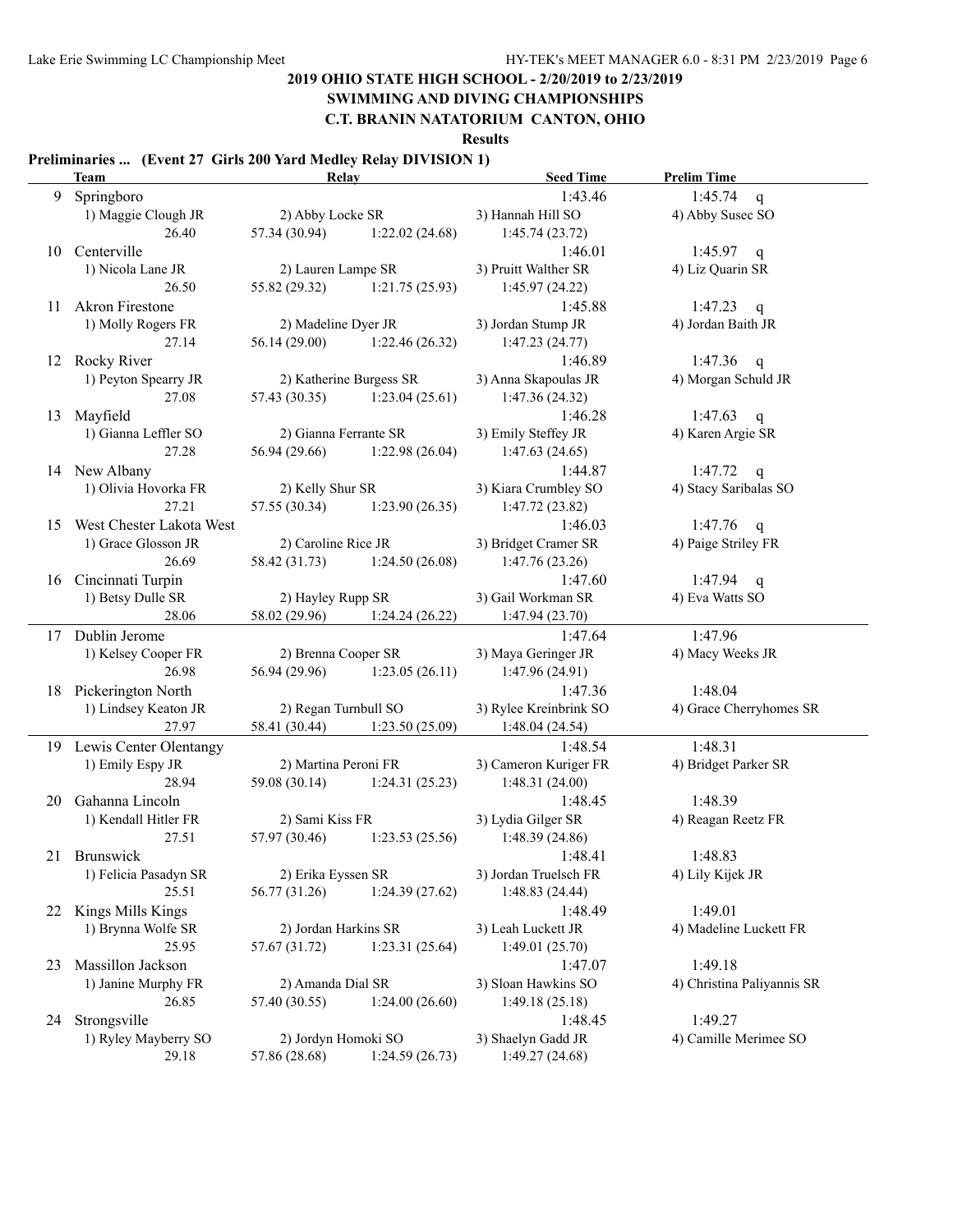#### **SWIMMING AND DIVING CHAMPIONSHIPS C.T. BRANIN NATATORIUM CANTON, OHIO**

|                  | <b>State Tour:</b>                                  | $1:28.48$ *           |   | Event 28 Boys 200 Yard Medley Relay DIVISION 1<br>2019 | Cincinnati Sycamore                  | Sycamore                                      |                                  |  |  |
|------------------|-----------------------------------------------------|-----------------------|---|--------------------------------------------------------|--------------------------------------|-----------------------------------------------|----------------------------------|--|--|
|                  |                                                     |                       |   |                                                        | C Foster, J Foster, A Froass, E Carl |                                               |                                  |  |  |
|                  | <b>State Record:</b>                                | 1:28.48               | # | 2019                                                   | Cincinnati Sycamore                  |                                               | Sycamore                         |  |  |
|                  |                                                     |                       |   |                                                        | C Foster, J Foster, A Froass, E Carl |                                               |                                  |  |  |
|                  | Pool:                                               | 1:28.24 $\omega$ 2010 |   |                                                        | <b>Ouachita Baptist University</b>   |                                               |                                  |  |  |
|                  | Team                                                |                       |   |                                                        | Relay                                | <b>Prelim Time</b>                            | <b>Finals Time</b>               |  |  |
| A - Final        |                                                     |                       |   |                                                        |                                      |                                               |                                  |  |  |
| $\mathbf{1}$     | Cincinnati Sycamore                                 |                       |   |                                                        |                                      | 1:30.18                                       | $1:28.48*$                       |  |  |
|                  | 1) Carson Foster JR                                 | 21.44                 |   | 2) Jake Foster SR                                      |                                      | 3) Ansel Froass JR                            | 4) Elliott Carl SR               |  |  |
|                  |                                                     |                       |   | 45.30(23.86)                                           | 1:07.57(22.27)                       | 1:28.48(20.91)                                |                                  |  |  |
| 2                | Cincinnati St Xavier                                |                       |   |                                                        |                                      | 1:30.58                                       | 1:28.94                          |  |  |
|                  | 1) Nate Buse JR                                     |                       |   |                                                        | 2) Scott Sobolewski JR               | 3) Jean-Pierre Khouzam JR                     | 4) Owen Taylor SO                |  |  |
|                  |                                                     | 23.31                 |   | 47.74 (24.43)                                          | 1:08.86(21.12)                       | 1:28.94(20.08)                                |                                  |  |  |
|                  | 3 North Canton Hoover<br>1) Christopher O'Connor JR |                       |   | 2) Karl Helmuth SO                                     |                                      | 1:30.65<br>3) William Schneider SR            | 1:30.21<br>4) Vincent Stevens SR |  |  |
|                  |                                                     | 22.80                 |   | 47.75 (24.95)                                          | 1:10.23(22.48)                       | 1:30.21(19.98)                                |                                  |  |  |
|                  | *4 Mason                                            |                       |   |                                                        |                                      | 1:34.09                                       | 1:33.32                          |  |  |
|                  | 1) Scott Shepherd SR                                |                       |   | 2) Nick Diangelo JR                                    |                                      | 3) Carl Bloebaum FR                           | 4) Braden Osborn SO              |  |  |
|                  |                                                     | 23.61                 |   | 50.24 (26.63)                                          | 1:12.15(21.91)                       | 1:33.32(21.17)                                |                                  |  |  |
| *4               | Columbus St Charles                                 |                       |   |                                                        |                                      | 1:33.66                                       | 1:33.32                          |  |  |
|                  | 1) Will Elsrod SO                                   |                       |   | 2) Mitchell List SO                                    |                                      | 3) Alex Nash JR                               | 4) Jonathan Sugar SR             |  |  |
|                  |                                                     | 24.16                 |   | 50.39(26.23)                                           | 1:12.98(22.59)                       | 1:33.32(20.34)                                |                                  |  |  |
| 6                | Cleveland St. Ignatius                              |                       |   |                                                        |                                      | 1:33.58                                       | 1:33.50                          |  |  |
|                  | 1) Tyler Hong SO                                    |                       |   |                                                        | 2) Nicholas Hong SR                  | 3) Joseph Richmond SO                         | 4) John Soeder JR                |  |  |
|                  |                                                     | 22.78                 |   | 49.23 (26.45)                                          | 1:12.69(23.46)                       | 1:33.50(20.81)                                |                                  |  |  |
| 7                | Toledo St Francis De Sales                          |                       |   |                                                        |                                      | 1:34.38                                       | 1:33.70                          |  |  |
|                  | 1) Zachary McClellan JR                             |                       |   | 2) Drew Grespin SR                                     |                                      | 3) Max Rutledge SR                            | 4) Patrick Heldreth JR           |  |  |
|                  |                                                     | 24.46                 |   | 49.87 (25.41)                                          | 1:12.46(22.59)                       | 1:33.70(21.24)                                |                                  |  |  |
|                  | <b>Broadview Hts Brecksville</b>                    |                       |   |                                                        |                                      | 1:33.88                                       | 1:34.29                          |  |  |
|                  | 1) Eric Widenhofer SR                               |                       |   | 2) Pete Krusinski JR                                   |                                      | 3) Eric Chimes SR                             | 4) Colin Charbonneau SR          |  |  |
|                  |                                                     | 24.52                 |   | 49.73 (25.21)                                          | 1:12.81(23.08)                       | 1:34.29(21.48)                                |                                  |  |  |
| <b>B</b> - Final |                                                     |                       |   |                                                        |                                      |                                               |                                  |  |  |
|                  | 9 Milford                                           |                       |   |                                                        |                                      | 1:35.41                                       | 1:34.00                          |  |  |
|                  | 1) Sam Leatherwood SR                               |                       |   | 2) Tyler Babinec SR                                    |                                      | 3) Evan Fentress FR                           | 4) Chase Fisher SR               |  |  |
|                  |                                                     | 24.20                 |   | 49.14 (24.94)                                          | 1:14.58(25.44)                       | 1:34.00(19.42)                                |                                  |  |  |
|                  | 10 New Albany                                       |                       |   |                                                        |                                      | 1:35.33                                       | 1:35.16                          |  |  |
|                  | 1) Jimmy Lapsley JR                                 |                       |   | 2) Patrick Daly SO                                     |                                      | 3) Pearson Spychalski SR                      | 4) Tommy Morris SO               |  |  |
|                  |                                                     | 24.41                 |   |                                                        |                                      | 51.31 (26.90) 1:14.12 (22.81) 1:35.16 (21.04) |                                  |  |  |
|                  | 11 Dublin Jerome                                    |                       |   |                                                        |                                      | 1:36.57                                       | 1:35.78                          |  |  |
|                  | 1) Austin Davis JR                                  |                       |   | 2) Ronith Doddi JR                                     |                                      | 3) Reid Newman SR                             | 4) Matt Shepard SR               |  |  |
|                  |                                                     | 24.55                 |   | 51.63 (27.08)                                          | 1:14.66(23.03)                       | 1:35.78(21.12)                                |                                  |  |  |
|                  | 12 Liberty Twp Lakota East                          |                       |   |                                                        |                                      | 1:35.77                                       | 1:36.10                          |  |  |
|                  | 1) Joey Kelley SR                                   |                       |   |                                                        | 2) Adam McDonald FR                  | 3) Jacob McDonald JR                          | 4) Evan Devine SO                |  |  |
|                  |                                                     | 25.67                 |   | 51.72 (26.05)                                          | 1:14.11(22.39)                       | 1:36.10(21.99)                                |                                  |  |  |
| 13               | <b>Powell Olentangy Liberty</b>                     |                       |   |                                                        |                                      | 1:36.62                                       | 1:36.41                          |  |  |
|                  | 1) John Bently JR                                   |                       |   | 2) Isaac Iversen JR                                    |                                      | 3) Alexander Wisler SR                        | 4) Eli Grubbs JR                 |  |  |
|                  |                                                     | 24.58                 |   | 52.02 (27.44)                                          | 1:14.48(22.46)                       | 1:36.41(21.93)                                |                                  |  |  |
| 14               | Centerville                                         |                       |   |                                                        |                                      | 1:36.30                                       | 1:36.75                          |  |  |
|                  | 1) Tyler King SR                                    |                       |   |                                                        | 2) Josh Wiedemann SR                 | 3) Mason Wilkinson JR                         | 4) Joe Cummins SR                |  |  |
|                  |                                                     | 25.09                 |   | 51.34 (26.25)                                          | 1:14.87(23.53)                       | 1:36.75(21.88)                                |                                  |  |  |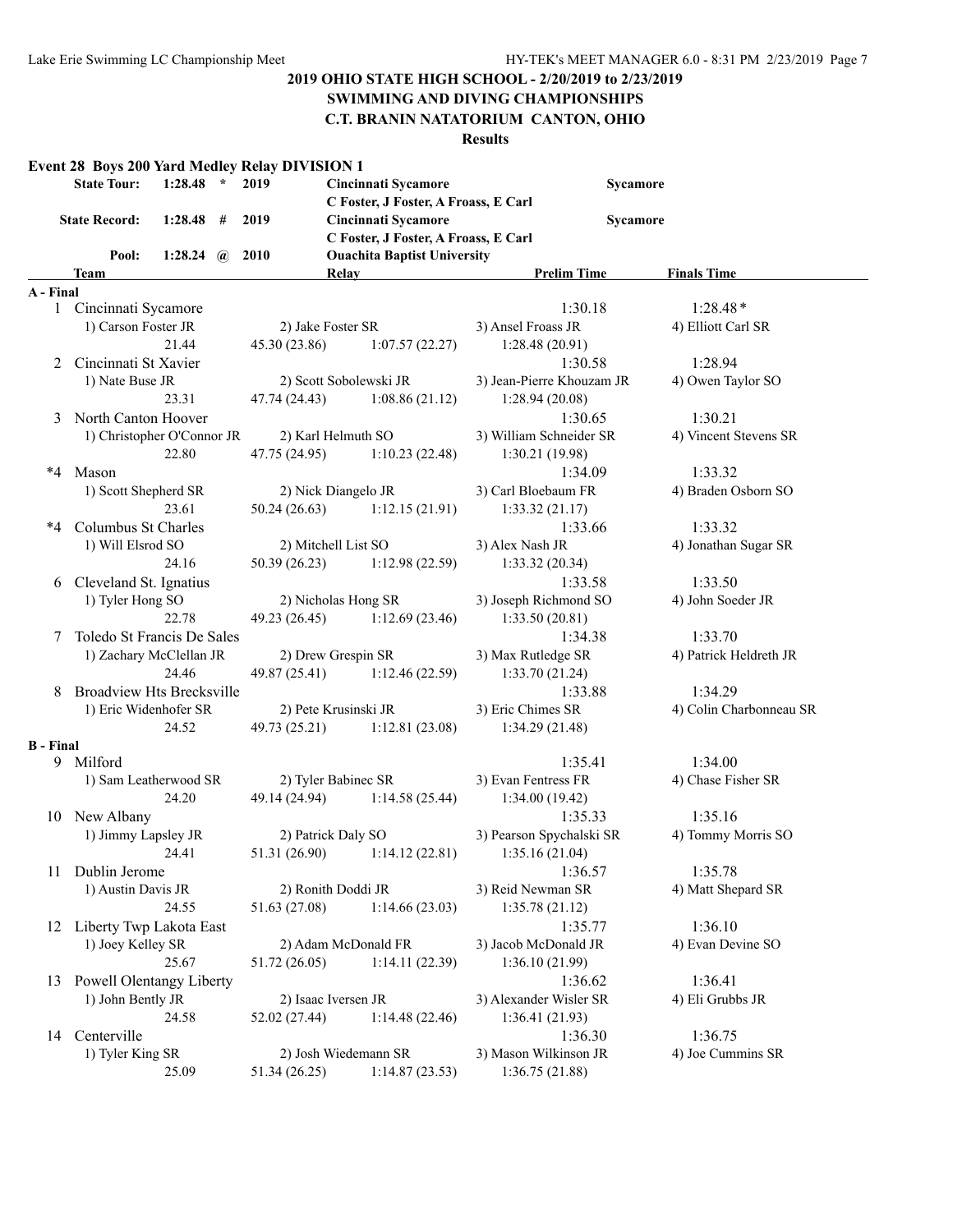# **SWIMMING AND DIVING CHAMPIONSHIPS**

**C.T. BRANIN NATATORIUM CANTON, OHIO**

|  |  | B - Final  (Event 28 Boys 200 Yard Medley Relay DIVISION 1) |
|--|--|-------------------------------------------------------------|
|  |  |                                                             |

|    | <b>Team</b>                      |         |              |                                                       | Relay                                | <b>Prelim Time</b>        | <b>Finals Time</b>                   |
|----|----------------------------------|---------|--------------|-------------------------------------------------------|--------------------------------------|---------------------------|--------------------------------------|
|    | 15 Akron Firestone               |         |              |                                                       |                                      | 1:36.69                   | 1:37.27                              |
|    | 1) Josh Ison SR                  |         |              | 2) Jack Saum SR                                       |                                      | 3) Max Nixon SR           | 4) Nathan Phillips FR                |
|    |                                  | 25.19   |              | 51.53 (26.34)                                         | 1:15.59(24.06)                       | 1:37.27(21.68)            |                                      |
|    | 16 Dover                         |         |              |                                                       |                                      | 1:37.25                   | 1:37.53                              |
|    | 1) Blake Sexton SO               |         |              | 2) Will McCrate SO                                    |                                      | 3) Ryan Hohman SR         | 4) Hunter Armstrong SR               |
|    |                                  | 25.56   |              | 54.00 (28.44)                                         | 1:17.59(23.59)                       | 1:37.53(19.94)            |                                      |
|    |                                  |         |              | <b>Event 28 Boys 200 Yard Medley Relay DIVISION 1</b> |                                      |                           |                                      |
|    | <b>State Tour:</b>               | 1:28.48 | $\star$      | 2019                                                  | Cincinnati Sycamore                  |                           |                                      |
|    |                                  |         |              |                                                       | C Foster, J Foster, A Froass, E Carl | Sycamore                  |                                      |
|    | <b>State Record:</b>             | 1:28.48 | #            | 2019                                                  | Cincinnati Sycamore                  | Sycamore                  |                                      |
|    |                                  |         |              |                                                       | C Foster, J Foster, A Froass, E Carl |                           |                                      |
|    | Pool:                            | 1:28.24 | $\mathbf{a}$ | <b>2010</b>                                           | <b>Ouachita Baptist University</b>   |                           |                                      |
|    | Team                             |         |              |                                                       | Relay                                | <b>Seed Time</b>          | <b>Prelim Time</b>                   |
|    | <b>Preliminaries</b>             |         |              |                                                       |                                      |                           |                                      |
|    | 1 Cincinnati Sycamore            |         |              |                                                       |                                      | 1:29.66                   | 1:30.18<br>$\mathsf{q}$              |
|    | 1) Carson Foster JR              |         |              | 2) Jake Foster SR                                     |                                      | 3) Ansel Froass JR        | 4) Elliott Carl SR                   |
|    |                                  | 21.49   |              | 45.85 (24.36)                                         | 1:08.55(22.70)                       | 1:30.18(21.63)            |                                      |
| 2  | Cincinnati St Xavier             |         |              |                                                       |                                      | 1:30.26                   | 1:30.58<br>$\mathbf q$               |
|    | 1) Nate Buse JR                  |         |              |                                                       | 2) Scott Sobolewski JR               | 3) Jean-Pierre Khouzam JR | 4) Owen Taylor SO                    |
|    |                                  | 23.66   |              | 48.85(25.19)                                          | 1:09.97(21.12)                       | 1:30.58(20.61)            |                                      |
| 3  | North Canton Hoover              |         |              |                                                       |                                      | 1:30.59                   | 1:30.65<br>$\mathsf{q}$              |
|    | 1) Christopher O'Connor JR       |         |              | 2) Karl Helmuth SO                                    |                                      | 3) William Schneider SR   | 4) Vincent Stevens SR                |
|    |                                  | 23.15   |              | 48.01 (24.86)                                         | 1:10.33(22.32)                       | 1:30.65(20.32)            |                                      |
| 4  | Cleveland St. Ignatius           |         |              |                                                       |                                      | 1:33.58                   | 1:33.58<br>$\mathbf q$               |
|    | 1) Tyler Hong SO                 |         |              | 2) Nicholas Hong SR                                   |                                      | 3) Joseph Richmond SO     | 4) John Soeder JR                    |
|    |                                  | 22.69   |              | 48.82(26.13)                                          | 1:12.22(23.40)                       | 1:33.58(21.36)            |                                      |
| 5  | Columbus St Charles              |         |              |                                                       |                                      | 1:33.60                   | 1:33.66                              |
|    |                                  |         |              | 2) Mitchell List SO                                   |                                      | 3) Alex Nash JR           | $\mathbf{q}$<br>4) Jonathan Sugar SR |
|    | 1) Will Elsrod SO<br>24.37       |         |              |                                                       |                                      |                           |                                      |
|    |                                  |         |              | 50.19 (25.82)                                         | 1:13.06(22.87)                       | 1:33.66(20.60)            |                                      |
| 6  | <b>Broadview Hts Brecksville</b> |         |              |                                                       |                                      | 1:32.81                   | 1:33.88<br>q                         |
|    | 1) Eric Widenhofer SR            |         |              | 2) Pete Krusinski JR                                  |                                      | 3) Eric Chimes SR         | 4) Colin Charbonneau SR              |
|    |                                  | 24.43   |              | 49.54 (25.11)                                         | 1:12.41(22.87)                       | 1:33.88(21.47)            |                                      |
| 7  | Mason                            |         |              |                                                       |                                      | 1:33.98                   | 1:34.09 $q$                          |
|    | 1) Scott Shepherd SR             |         |              | 2) Nick Diangelo JR                                   |                                      | 3) Carl Bloebaum FR       | 4) Braden Osborn SO                  |
|    |                                  | 23.81   |              | 50.68 (26.87)                                         | 1:12.63(21.95)                       | 1:34.09(21.46)            |                                      |
| 8  | Toledo St Francis De Sales       |         |              |                                                       |                                      | 1:33.95                   | 1:34.38<br>q                         |
|    | 1) Zachary McClellan JR          |         |              | 2) Drew Grespin SR                                    |                                      | 3) Max Rutledge SR        | 4) Patrick Heldreth JR               |
|    |                                  | 24.57   |              | 50.15(25.58)                                          | 1:12.79(22.64)                       | 1:34.38(21.59)            |                                      |
| 9. | New Albany                       |         |              |                                                       |                                      | 1:34.56                   | 1:35.33 q                            |
|    | 1) Jimmy Lapsley JR              |         |              | 2) Patrick Daly SO                                    |                                      | 3) Pearson Spychalski SR  | 4) Tommy Morris SO                   |
|    |                                  | 24.39   |              | 51.37 (26.98)                                         | 1:14.05(22.68)                       | 1:35.33(21.28)            |                                      |
|    | 10 Milford                       |         |              |                                                       |                                      | 1:33.47                   | 1:35.41 q                            |
|    | 1) Sam Leatherwood SR            |         |              | 2) Tyler Babinec SR                                   |                                      | 3) Evan Fentress FR       | 4) Chase Fisher SR                   |
|    |                                  | 24.35   |              | 49.95 (25.60)                                         | 1:14.62(24.67)                       | 1:35.41(20.79)            |                                      |
| 11 | Liberty Twp Lakota East          |         |              |                                                       |                                      | 1:35.39                   | $1:35.77$ q                          |
|    | 1) Joey Kelley SR                |         |              |                                                       | 2) Adam McDonald FR                  | 3) Jacob McDonald JR      | 4) Evan Devine SO                    |
|    |                                  | 25.53   |              | 51.75 (26.22)                                         | 1:13.95(22.20)                       | 1:35.77(21.82)            |                                      |
| 12 | Centerville                      |         |              |                                                       |                                      | 1:34.84                   | 1:36.30<br>q                         |
|    | 1) Tyler King SR                 |         |              | 2) Josh Wiedemann SR                                  |                                      | 3) Mason Wilkinson JR     | 4) Joe Cummins SR                    |
|    |                                  | 25.40   |              | 51.20 (25.80)                                         | 1:14.65(23.45)                       | 1:36.30(21.65)            |                                      |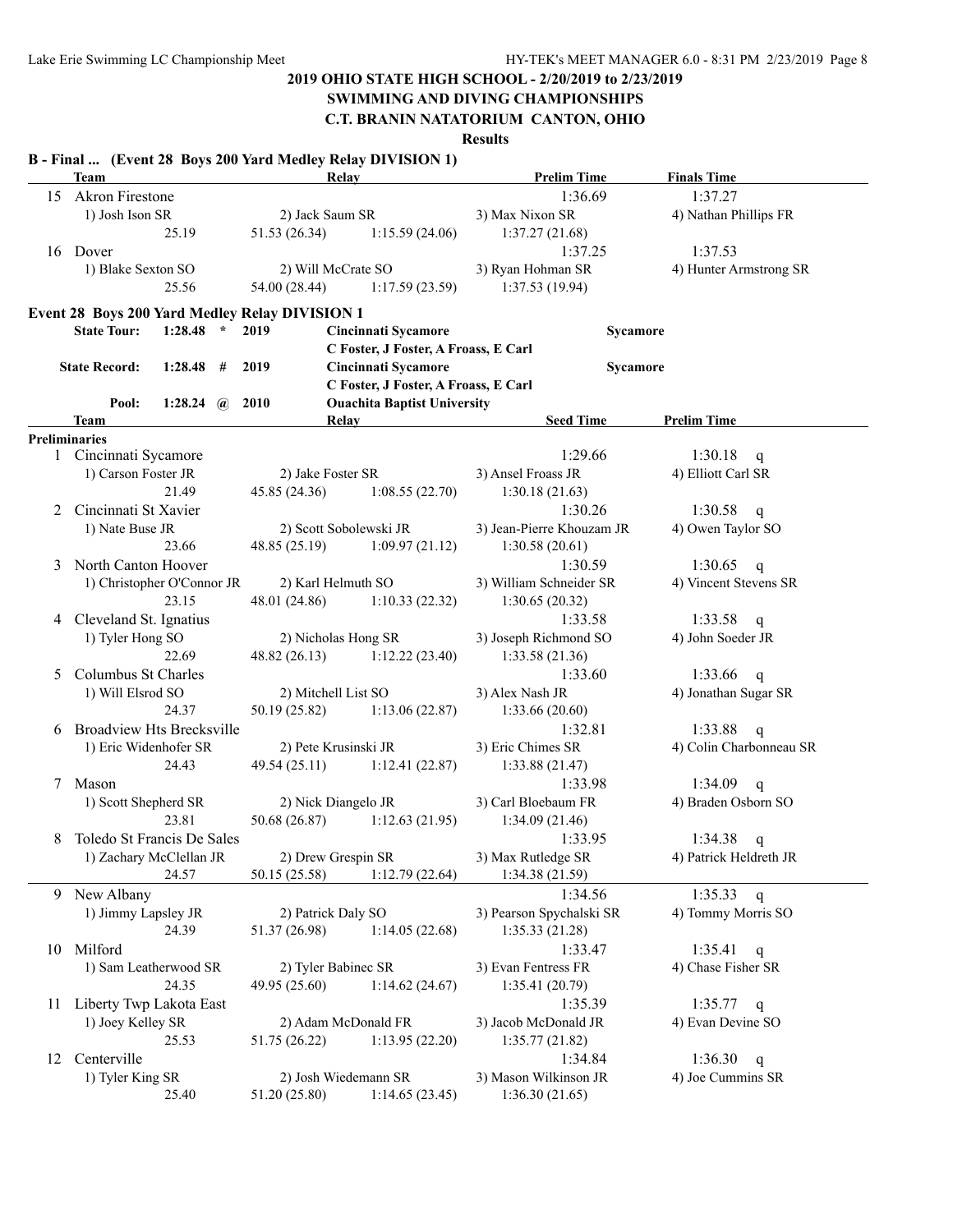# **SWIMMING AND DIVING CHAMPIONSHIPS**

**C.T. BRANIN NATATORIUM CANTON, OHIO**

**Results**

#### **Preliminaries ... (Event 28 Boys 200 Yard Medley Relay DIVISION 1)**

|           | <b>Team</b>                                  | Relay                               | <b>Seed Time</b>       | <b>Prelim Time</b>     |
|-----------|----------------------------------------------|-------------------------------------|------------------------|------------------------|
|           | 13 Dublin Jerome                             |                                     | 1:36.63                | 1:36.57 q              |
|           | 1) Austin Davis JR                           | 2) Ronith Doddi JR                  | 3) Reid Newman SR      | 4) Matt Shepard SR     |
|           | 24.80                                        | 1:14.85(22.86)                      | 1:36.57(21.72)         |                        |
|           | 14 Powell Olentangy Liberty                  |                                     | 1:34.60                | 1:36.62 q              |
|           | 1) John Bently JR                            | 2) Isaac Iversen JR                 | 3) Alexander Wisler SR | 4) Eli Grubbs JR       |
|           | 24.53                                        | 51.86 (27.33)<br>1:14.51(22.65)     | 1:36.62(22.11)         |                        |
| 15        | <b>Akron Firestone</b>                       |                                     | 1:36.59                | 1:36.69 q              |
|           | 1) Nathan Phillips FR                        | 2) Jack Saum SR                     | 3) Max Nixon SR        | 4) Jacob Stump SR      |
|           | 24.94                                        | 51.03(26.09)<br>1:15.23(24.20)      | 1:36.69(21.46)         |                        |
|           | 16 Dover                                     |                                     | 1:36.92                | 1:37.25 q              |
|           | 1) Blake Sexton SO                           | 2) Will McCrate SO                  | 3) Ryan Hohman SR      | 4) Hunter Armstrong SR |
|           | 25.34                                        | 53.81 (28.47) 1:17.05 (23.24)       | 1:37.25(20.20)         |                        |
|           | 17 Dublin Coffman                            |                                     | 1:35.98                | 1:37.45                |
|           | 1) Zac Stump FR                              | 2) Brendan Oshida JR                | 3) Zak Birnbrich SR    | 4) Will Randall JR     |
|           | 26.00                                        | $53.08(27.08)$ 1:15.44 (22.36)      | 1:37.45(22.01)         |                        |
|           | 18 Delaware Hayes                            |                                     | 1:37.76                | 1:37.46                |
|           | 1) Aidan Stojkov JR                          | 2) Paul Carter SR                   | 3) Kael Gannon SR      | 4) Lucas Pape SR       |
|           | 25.73                                        | 1:16.02(22.92)<br>53.10 (27.37)     | 1:37.46(21.44)         |                        |
|           | 19 Lakewood St Edward                        |                                     | 1:36.95                | 1:37.53                |
|           | 1) Kyle Gluck JR                             | 2) Sam Dudley SR                    | 3) Gavin Tarler JR     | 4) Dillion Brady SR    |
|           | 24.90                                        | 51.88 (26.98)<br>1:15.71(23.83)     | 1:37.53(21.82)         |                        |
| 20        | <b>Upper Arlington</b>                       |                                     | 1:36.71                | 1:37.96                |
|           | 1) Jackson Gooding SO                        | 2) Reed Ray SR                      | 3) Luke Landis SR      | 4) Jake Meyer JR       |
|           | 24.98                                        | 53.09(28.11)<br>1:16.74(23.65)      | 1:37.96(21.22)         |                        |
| 21        | Beavercreek                                  |                                     | 1:36.49                | 1:38.07                |
|           | 1) Ian Leighninger JR                        | 2) Dillon Edge FR                   | 3) Wesley Schauer SO   | 4) Michael Rine FR     |
|           | 24.68                                        | 51.82 (27.14) 1:15.71 (23.89)       | 1:38.07(22.36)         |                        |
|           | 22 Solon                                     |                                     | 1:37.32                | 1:38.82                |
|           | 1) Payton Allen SR                           | 2) Denis Gorbachev JR               | 3) Malcolm Golias SR   | 4) Sean Finnerty SR    |
|           | 24.55                                        | 52.26 (27.71)<br>1:16.50(24.24)     | 1:38.82(22.32)         |                        |
| 23        | Oxford Talawanda                             |                                     | 1:38.51                | 1:40.12                |
|           | 1) John Anzano JR                            | 2) Blake Madden SO                  | 3) Ben Crowder SO      | 4) Rhyan Meyers JR     |
|           | 25.64                                        | 54.40 (28.76) 1:17.54 (23.14)       | 1:40.12(22.58)         |                        |
|           | 24 Painesville Riverside                     |                                     | 1:38.40                | 1:40.47                |
|           | 1) Charles Marshall SR                       | 2) Ian Diffenbacher SR              | 3) Kyle Silver SR      | 4) Edgar Kokos JR      |
|           | 24.59                                        | 1:17.54(22.30)                      | 1:40.47(22.93)         |                        |
|           | Event 29 Girls 200 Yard Freestyle DIVISION 1 |                                     |                        |                        |
|           | $1:46.78$ * 2014<br><b>State Tour:</b>       | <b>Alisabeth Marsteller</b>         |                        | <b>Cinci Ursuline</b>  |
|           | <b>State Record:</b><br>1:46.78<br>#         | <b>Alisabeth Marsteller</b><br>2014 |                        | <b>Cinci Ursuline</b>  |
|           | Pool:<br>1:45.91<br>$\mathbf{a}$             | 2019<br><b>Cora Dupre</b>           |                        | <b>Cinci Ursuline</b>  |
|           | <b>Name</b>                                  | Yr School                           | <b>Prelim Time</b>     | <b>Finals Time</b>     |
| A - Final |                                              |                                     |                        |                        |
|           | 1 Megan Glass                                | SR Cincinnati Ursuline Academy      | 1:49.34                | 1:47.77                |
|           | 25.45                                        | 53.26 (27.81)<br>1:20.81(27.55)     | 1:47.77(26.96)         |                        |
|           | 2 Kristyn Sabol                              | JR Dublin Coffman                   | 1:49.24                | 1:48.26                |

25.60 53.27 (27.67) 1:20.53 (27.26) 1:48.26 (27.73) 3 Leanna Wall SR Mason 1:49.85 1:48.48 25.51 53.70 (28.19) 1:21.55 (27.85) 1:48.48 (26.93) 4 Paige McCormick JR Hudson 1:48.70 1:48.61 25.74 53.30 (27.56) 1:21.01 (27.71) 1:48.61 (27.60)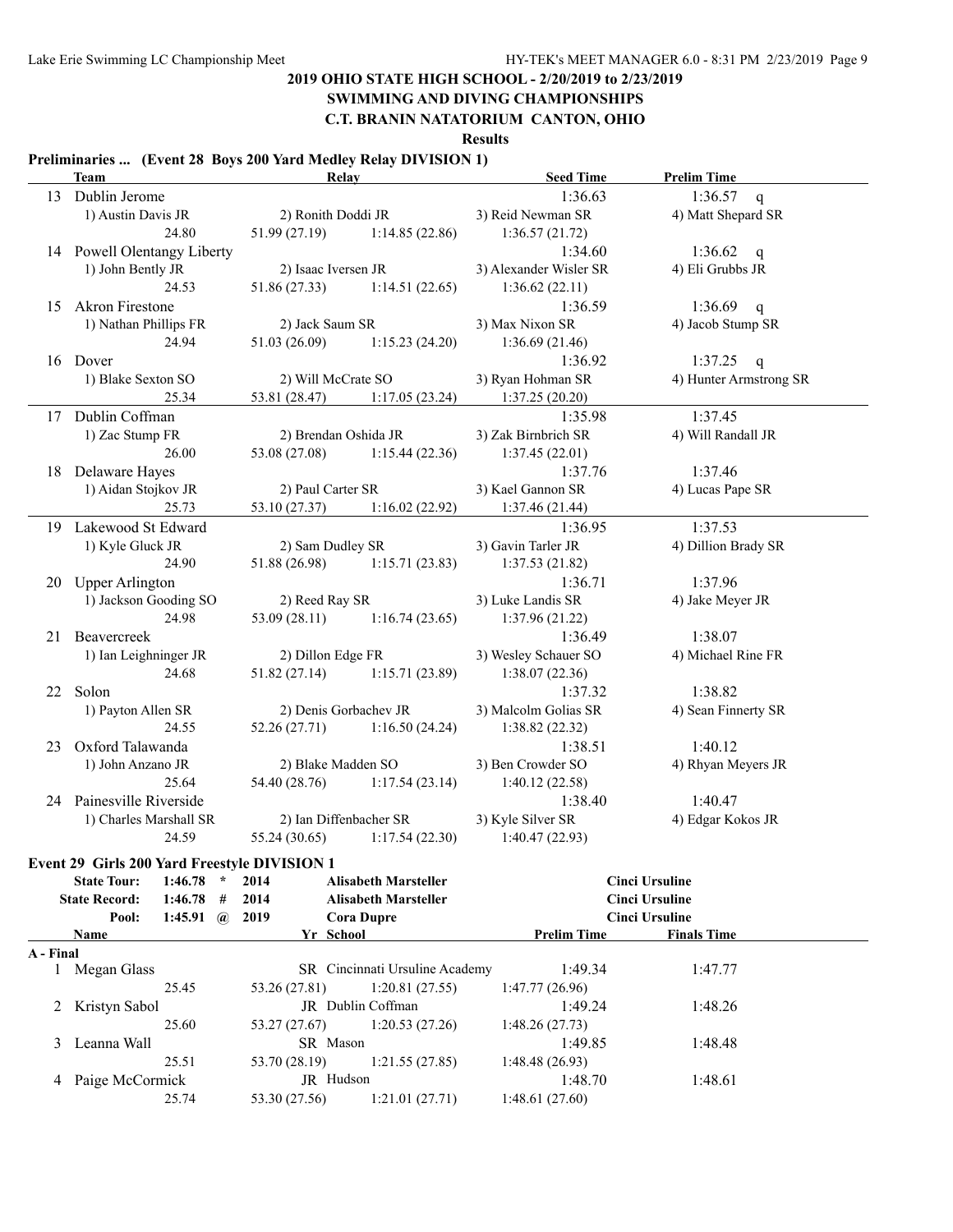#### **SWIMMING AND DIVING CHAMPIONSHIPS C.T. BRANIN NATATORIUM CANTON, OHIO**

#### **Results**

# **A - Final ... (Event 29 Girls 200 Yard Freestyle DIVISION 1)**

|                  | Name                                         | Yr School         |                                               | <b>Prelim Time</b> | <b>Finals Time</b>    |  |
|------------------|----------------------------------------------|-------------------|-----------------------------------------------|--------------------|-----------------------|--|
|                  | 5 Grace Hastings                             |                   | JR Cincinnati Anderson                        | 1:49.96            | 1:48.90               |  |
|                  | 25.91                                        |                   | 53.49 (27.58) 1:21.53 (28.04) 1:48.90 (27.37) |                    |                       |  |
|                  | 6 Meredith Moellering                        |                   | SR Cincinnati St Ursula Academy               | 1:49.70            | 1:49.41               |  |
|                  | 25.45                                        |                   | 53.39 (27.94) 1:21.58 (28.19)                 | 1:49.41 (27.83)    |                       |  |
|                  | 7 Nicola Lane                                |                   | JR Centerville                                | 1:50.97            | 1:50.09               |  |
|                  | 25.44                                        |                   | $53.29(27.85)$ 1:21.68 (28.39)                | 1:50.09(28.41)     |                       |  |
|                  | 8 Leah Luckett                               |                   | JR Kings Mills Kings                          | 1:50.38            | 1:50.48               |  |
|                  | 25.55                                        |                   | 53.28 (27.73) 1:21.49 (28.21)                 | 1:50.48(28.99)     |                       |  |
| <b>B</b> - Final |                                              |                   |                                               |                    |                       |  |
|                  | 9 Ava Lachey                                 |                   | FR New Albany                                 | 1:51.65            | 1:51.09               |  |
|                  | 25.56                                        |                   | 53.50 (27.94) 1:22.28 (28.78)                 | 1:51.09(28.81)     |                       |  |
|                  | 10 Liz Quarin                                |                   | SR Centerville                                | 1:51.43            | 1:51.17               |  |
|                  | 26.12                                        |                   | 54.06 (27.94) 1:22.51 (28.45)                 | 1:51.17(28.66)     |                       |  |
|                  | 11 Maddie Hannan                             | SR Hudson         |                                               | 1:51.64            | 1:51.44               |  |
|                  | 25.61                                        |                   | $53.80(28.19)$ 1:22.74 (28.94)                | 1:51.44(28.70)     |                       |  |
|                  | 12 Maya Geringer                             |                   | JR Dublin Jerome                              | 1:52.90            | 1:52.16               |  |
|                  | 26.00                                        |                   | 54.48 (28.48) 1:23.35 (28.87)                 | 1:52.16(28.81)     |                       |  |
|                  | 13 Erin Reardon                              |                   | JR Upper Arlington                            | 1:53.71            | 1:53.78               |  |
|                  | 26.95                                        |                   | 55.99 (29.04) 1:25.19 (29.20)                 | 1:53.78(28.59)     |                       |  |
|                  | 14 Gail Workman                              |                   | SR Cincinnati Turpin                          | 1:53.11            | 1:53.80               |  |
|                  | 26.98                                        |                   | 55.83 (28.85) 1:24.85 (29.02)                 | 1:53.80(28.95)     |                       |  |
|                  | 15 Megan Irwin                               |                   | SR Parma Normandy                             | 1:54.00            | 1:53.95               |  |
|                  | 26.17                                        | 55.31 (29.14)     | 1:25.06(29.75)                                | 1:53.95(28.89)     |                       |  |
|                  | 16 Karen Krosky                              |                   | JR Broadview Hts Brecksville                  | 1:53.43            | 1:55.06               |  |
|                  | 26.19                                        |                   | 54.81 (28.62) 1:24.64 (29.83)                 | 1:55.06(30.42)     |                       |  |
|                  | Event 29 Girls 200 Yard Freestyle DIVISION 1 |                   |                                               |                    |                       |  |
|                  | <b>State Tour:</b><br>$1:46.78$ *            | 2014              | <b>Alisabeth Marsteller</b>                   |                    | <b>Cinci Ursuline</b> |  |
|                  | State Record: 1:46.78 # 2014                 |                   | <b>Alisabeth Marsteller</b>                   |                    | <b>Cinci Ursuline</b> |  |
|                  | Pool: 1:45.91 @ 2019                         | <b>Cora Dupre</b> |                                               |                    | <b>Cinci Ursuline</b> |  |
|                  | Name                                         |                   | Yr School                                     |                    | Seed Time Prelim Time |  |
|                  | Preliminaries                                |                   |                                               |                    |                       |  |
|                  | 1 Paige McCormick                            | JR Hudson         |                                               | 1:49.70            | $1:48.70 \text{ a}$   |  |

|   | <b>Preliminaries</b>  |                |                                                |                |         |   |
|---|-----------------------|----------------|------------------------------------------------|----------------|---------|---|
|   | Paige McCormick       | JR Hudson      |                                                | 1:49.70        | 1:48.70 | q |
|   | 26.14                 |                | 53.82 (27.68) 1:21.47 (27.65)                  | 1:48.70(27.23) |         |   |
|   | 2 Kristyn Sabol       |                | JR Dublin Coffman                              | 1:50.01        | 1:49.24 | q |
|   | 26.19                 |                | 54.04 (27.85) 1:21.71 (27.67) 1:49.24 (27.53)  |                |         |   |
| 3 | Megan Glass           |                | SR Cincinnati Ursuline Academy                 | 1:47.99        | 1:49.34 | q |
|   | 25.67                 |                | $53.69(28.02)$ 1:21.79 (28.10) 1:49.34 (27.55) |                |         |   |
|   | 4 Meredith Moellering |                | SR Cincinnati St Ursula Academy                | 1:49.41        | 1:49.70 | q |
|   | 26.11                 |                | $54.14(28.03)$ 1:22.05 (27.91)                 | 1:49.70(27.65) |         |   |
|   | 5 Leanna Wall         | SR Mason       |                                                | 1:49.13        | 1:49.85 | q |
|   | 25.18                 |                | $53.21(28.03)$ $1:21.82(28.61)$                | 1:49.85(28.03) |         |   |
| 6 | <b>Grace Hastings</b> |                | <b>JR</b> Cincinnati Anderson                  | 1:50.95        | 1:49.96 | q |
|   | 26.42                 |                | 54.37 (27.95) 1:22.15 (27.78)                  | 1:49.96(27.81) |         |   |
|   | 7 Leah Luckett        |                | JR Kings Mills Kings                           | 1:50.44        | 1:50.38 | q |
|   | 25.72                 |                | $53.64(27.92)$ 1:21.84 (28.20)                 | 1:50.38(28.54) |         |   |
|   | 8 Nicola Lane         | JR Centerville |                                                | 1:49.60        | 1:50.97 | q |
|   | 25.76                 |                | 1:22.20(28.45)                                 | 1:50.97(28.77) |         |   |
| 9 | Liz Quarin            | SR Centerville |                                                | 1:51.45        | 1:51.43 | q |
|   | 26.46                 | 54.74 (28.28)  | 1:23.25(28.51)                                 | 1:51.43(28.18) |         |   |
|   |                       |                |                                                |                |         |   |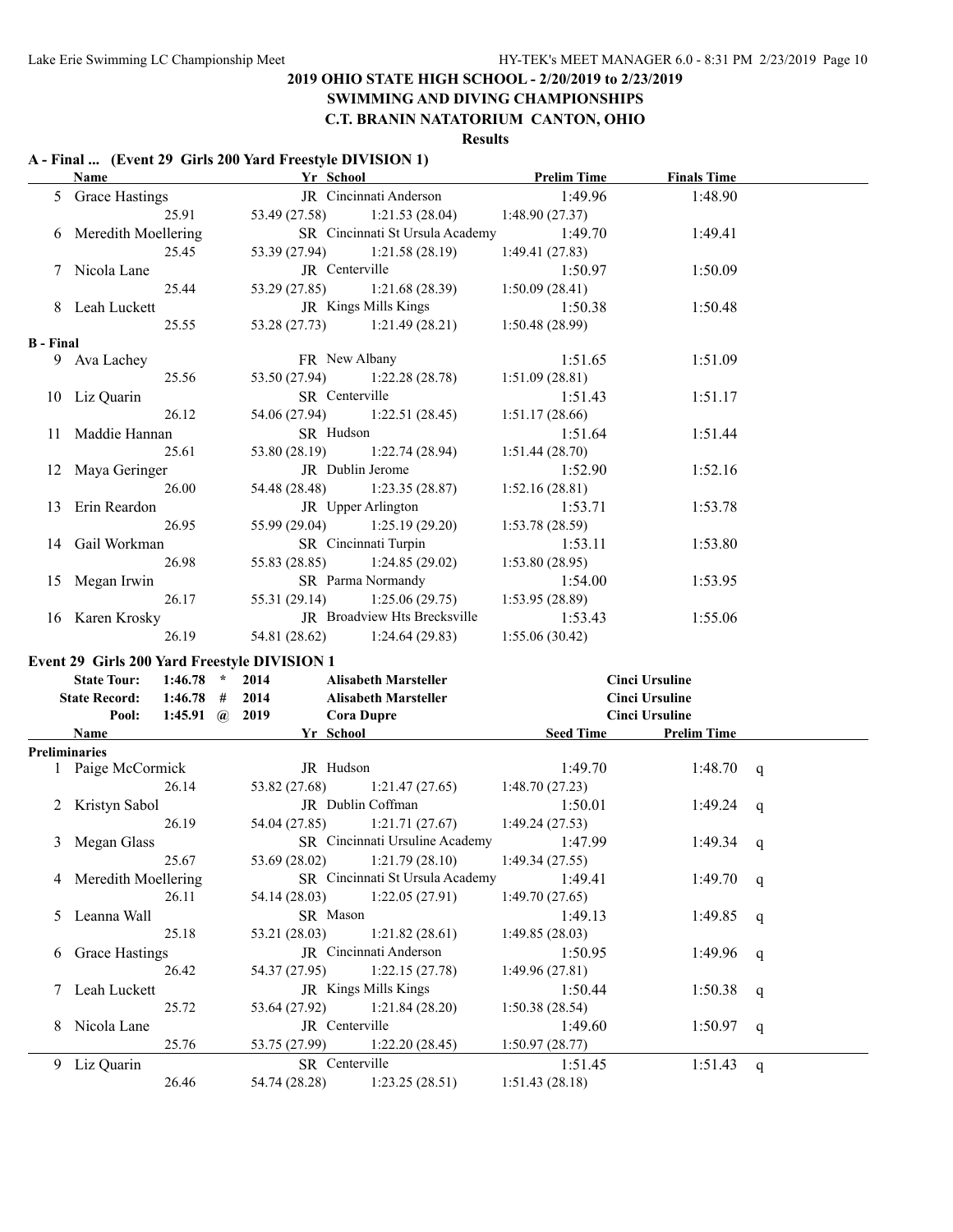# **SWIMMING AND DIVING CHAMPIONSHIPS**

### **C.T. BRANIN NATATORIUM CANTON, OHIO**

#### **Results**

#### **Preliminaries ... (Event 29 Girls 200 Yard Freestyle DIVISION 1)**

|           | <b>Name</b>                                 | Yr School                       | <b>Seed Time</b>          | <b>Prelim Time</b> |  |
|-----------|---------------------------------------------|---------------------------------|---------------------------|--------------------|--|
|           | 10 Maddie Hannan                            | SR Hudson                       | 1:52.38                   | 1:51.64<br>q       |  |
|           | 25.71                                       | 53.68 (27.97)<br>1:22.61(28.93) | 1:51.64(29.03)            |                    |  |
|           | 11 Ava Lachey                               | FR New Albany                   | 1:49.29                   | 1:51.65<br>q       |  |
|           | 26.26                                       | 54.16 (27.90)<br>1:22.81(28.65) | 1:51.65(28.84)            |                    |  |
|           | 12 Maya Geringer                            | JR Dublin Jerome                | 1:51.65                   | 1:52.90<br>q       |  |
|           | 26.30                                       | 54.37 (28.07)<br>1:23.64(29.27) | 1:52.90 (29.26)           |                    |  |
| 13        | Gail Workman                                | SR Cincinnati Turpin            | 1:51.81                   | 1:53.11<br>q       |  |
|           | 26.83                                       | 55.55 (28.72)<br>1:24.38(28.83) | 1:53.11(28.73)            |                    |  |
|           | 14 Karen Krosky                             | JR Broadview Hts Brecksville    | 1:53.51                   | 1:53.43<br>q       |  |
|           | 26.49                                       | 55.30 (28.81)<br>1:24.58(29.28) | 1:53.43(28.85)            |                    |  |
|           | 15 Erin Reardon                             | JR Upper Arlington              | 1:52.43                   | 1:53.71<br>q       |  |
|           | 26.64                                       | 55.10 (28.46)<br>1:24.55(29.45) | 1:53.71(29.16)            |                    |  |
|           | 16 Megan Irwin                              | SR Parma Normandy               | 1:53.68                   | 1:54.00<br>q       |  |
|           | 26.23                                       | 55.20 (28.97)<br>1:24.90(29.70) | 1:54.00(29.10)            |                    |  |
| 17        | Clara Keiser                                | JR Cincinnati St Ursula Academy | 1:52.74                   | 1:54.51            |  |
|           | 26.94                                       | 55.96 (29.02)<br>1:24.99(29.03) | 1:54.51(29.52)            |                    |  |
| 18        | Olivia DeRodes                              | SR Fremont Ross                 | 1:52.53                   | 1:54.60            |  |
|           | 26.79                                       | 55.55 (28.76)<br>1:25.14(29.59) | 1:54.60(29.46)            |                    |  |
|           | 19 Phoebe Wright                            | FR Cincinnati Walnut Hills      | 1:52.45                   | 1:54.80            |  |
|           | 26.99                                       | 56.16 (29.17)<br>1:25.60(29.44) | 1:54.80(29.20)            |                    |  |
| 20        | Grace Luebbe                                | SR West Chester Lakota West     | 1:53.72                   | 1:55.11            |  |
|           | 27.17                                       | 56.26 (29.09)<br>1:25.69(29.43) | 1:55.11(29.42)            |                    |  |
| 21        | Aubrey Whitaker                             | SR Mason                        | 1:51.71                   | 1:55.25            |  |
|           | 26.80                                       | 56.27 (29.47)<br>1:26.04(29.77) | 1:55.25(29.21)            |                    |  |
|           | 22 Maya Conte                               | SR Broadview Hts Brecksville    | 1:53.70                   | 1:55.33            |  |
|           | 26.77                                       | 55.85 (29.08)<br>1:25.78(29.93) | 1:55.33(29.55)            |                    |  |
| 23        | M.E. Smith                                  | SR Kettering Fairmont           | 1:53.66                   | 1:56.39            |  |
|           | 26.33                                       | 55.16 (28.83)<br>1:25.38(30.22) | 1:56.39(31.01)            |                    |  |
|           | 24 Emilia Guilfoyle                         | JR Rocky River Magnificat       | 1:55.34                   | 1:56.90            |  |
|           | 26.49                                       | 55.54 (29.05)<br>1:25.72(30.18) | 1:56.90(31.18)            |                    |  |
|           | Event 30 Boys 200 Yard Freestyle DIVISION 1 |                                 |                           |                    |  |
|           | <b>State Tour:</b><br>$1:32.99$ *           | 2019<br><b>Carson Foster</b>    | Sycamore                  |                    |  |
|           | 1:32.99<br><b>State Record:</b><br>#        | <b>Carson Foster</b><br>2019    | Sycamore                  |                    |  |
|           | 1:32.99 $\omega$ 2019<br>Pool:              | <b>Carson Foster</b>            | Sycamore                  |                    |  |
|           | Name                                        | Yr School                       | <b>Prelim Time</b>        | <b>Finals Time</b> |  |
| A - Final |                                             |                                 |                           |                    |  |
|           | 1 Carson Foster                             | JR Cincinnati Sycamore          | 1:33.38                   | $1:32.99*$         |  |
|           | 21.63                                       | 1:09.16(24.02)<br>45.14 (23.51) | 1:32.99(23.83)            |                    |  |
|           | Jay Johnson                                 | SR Hudson                       | 1:37.31                   | 1:36.70            |  |
|           | 22.61                                       | 1:11.42(24.77)<br>46.65 (24.04) | 1:36.70 (25.28)           |                    |  |
| 3         | Aaron Sequeira                              | JR Cincinnati Walnut Hills      | 1:38.93                   | 1:37.57            |  |
|           | 22.20                                       | 1:11.93(25.22)<br>46.71 (24.51) | 1:37.57(25.64)            |                    |  |
| 4         | Grady Wheeler                               | SR Cincinnati St Xavier         | 1:39.41                   | 1:38.79            |  |
|           | 23.21                                       | 1:13.42(25.26)<br>48.16 (24.95) | 1:38.79(25.37)            |                    |  |
| 5         | Ian Van Gorp                                | JR Cincinnati St Xavier         | 1:40.10                   | 1:40.03            |  |
|           | 23.53                                       | 1:14.20(25.39)<br>48.81 (25.28) | 1:40.03(25.83)            |                    |  |
| 6         | <b>Spencer Tussing</b>                      | SR Grove City                   | 1:39.68                   | 1:40.19            |  |
|           | 22.52                                       | 1:13.61(26.08)<br>47.53(25.01)  | 1:40.19(26.58)            |                    |  |
|           | <b>Brandon Day</b><br>23.07                 | JR Loveland<br>47.91 (24.84)    | 1:40.68<br>1:40.46(26.70) | 1:40.46            |  |
|           |                                             | 1:13.76(25.85)                  |                           |                    |  |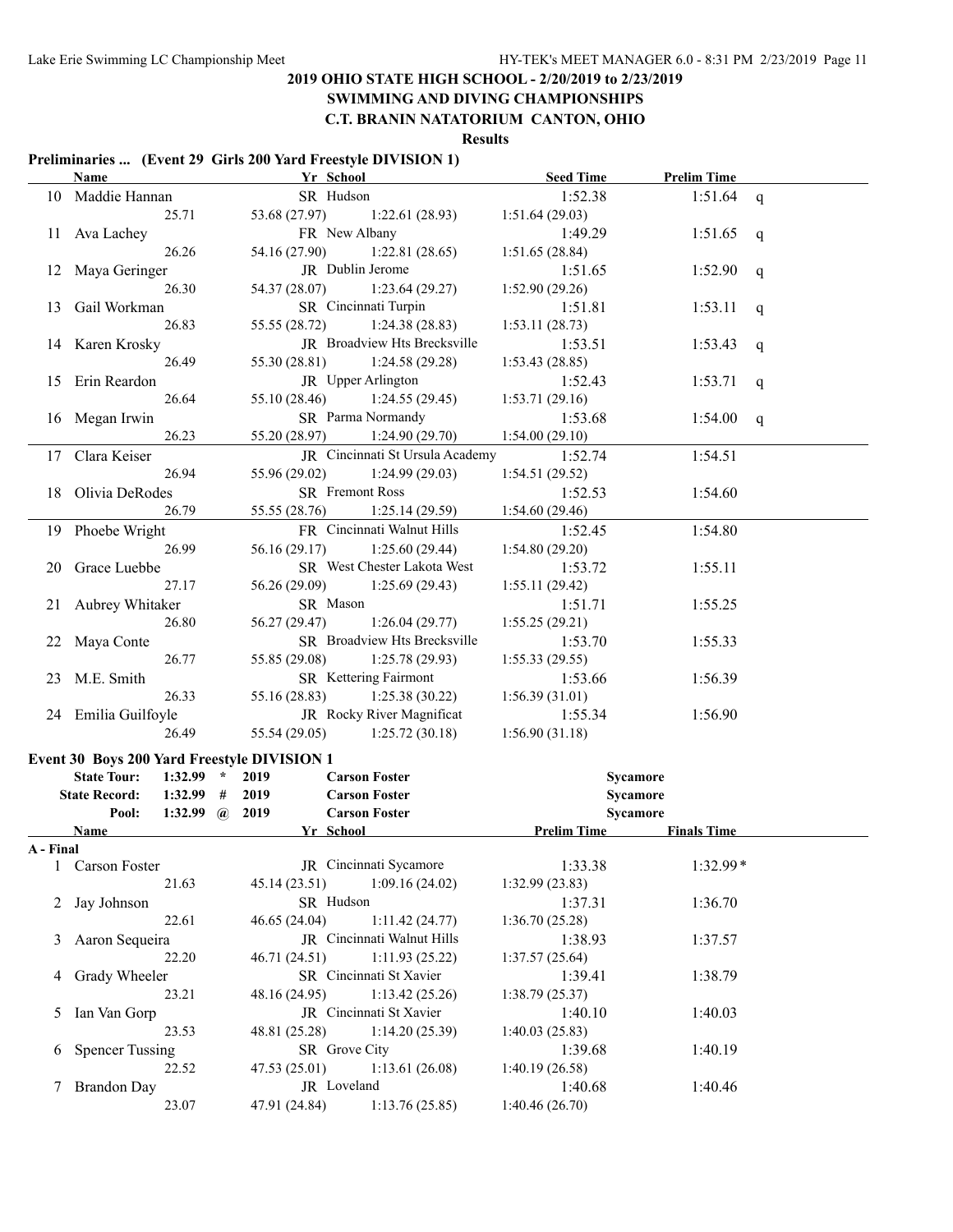#### **SWIMMING AND DIVING CHAMPIONSHIPS C.T. BRANIN NATATORIUM CANTON, OHIO**

#### **Results**

# **A - Final ... (Event 30 Boys 200 Yard Freestyle DIVISION 1)**

|                  | Name                   |                       | Yr School                                   |                               | <b>Prelim Time</b> | <b>Finals Time</b> |              |
|------------------|------------------------|-----------------------|---------------------------------------------|-------------------------------|--------------------|--------------------|--------------|
|                  | 8 Thomas Matthew       |                       | JR Wooster                                  |                               | 1:40.74            | 1:40.95            |              |
|                  |                        | 23.68                 | 49.30 (25.62)                               | 1:15.35(26.05)                | 1:40.95(25.60)     |                    |              |
| <b>B</b> - Final |                        |                       |                                             |                               |                    |                    |              |
|                  | 9 Erik Menchhofer      |                       |                                             | SO Cincinnati Sycamore        | 1:41.03            | 1:40.90            |              |
|                  |                        | 23.76                 | 49.24 (25.48)                               | 1:15.14(25.90)                | 1:40.90(25.76)     |                    |              |
|                  | 10 Ethan Shaw          |                       |                                             | JR Dublin Coffman             | 1:41.85            | 1:42.10            |              |
|                  |                        | 23.80                 | 49.52 (25.72)                               | 1:16.10(26.58)                | 1:42.10(26.00)     |                    |              |
|                  | 11 Caleb Tuckerman     |                       | JR Hudson                                   |                               | 1:41.46            | 1:42.20            |              |
|                  |                        | 24.01                 | 49.47 (25.46)                               | 1:15.62(26.15)                | 1:42.20(26.58)     |                    |              |
|                  | 12 Hayden Jay          |                       |                                             | SO Upper Arlington            | 1:42.47            | 1:42.75            |              |
|                  |                        | 23.04                 |                                             | 49.25 (26.21) 1:15.91 (26.66) | 1:42.75(26.84)     |                    |              |
|                  | 13 Will Wowk           |                       |                                             | JR Cincinnati St Xavier       | 1:41.86            | 1:42.77            |              |
|                  |                        | 23.84                 |                                             | 49.23 (25.39) 1:15.26 (26.03) | 1:42.77(27.51)     |                    |              |
|                  | 14 TJ Haselman         |                       |                                             | SR Toledo St Francis De Sales | 1:42.03            | 1:42.85            |              |
|                  |                        | 23.73                 | 49.29 (25.56)                               | 1:15.97(26.68)                | 1:42.85(26.88)     |                    |              |
|                  | 15 Kellen Roddy        |                       |                                             | JR Cincinnati St Xavier       | 1:42.23            | 1:42.86            |              |
|                  |                        | 23.70                 | 49.43 (25.73)                               | 1:16.04(26.61)                | 1:42.86(26.82)     |                    |              |
|                  | 16 Connor Bishop       |                       |                                             | SR Toledo St Francis De Sales | 1:42.64            | 1:43.00            |              |
|                  |                        | 23.54                 |                                             | 49.57 (26.03) 1:16.49 (26.92) | 1:43.00(26.51)     |                    |              |
|                  |                        |                       |                                             |                               |                    |                    |              |
|                  |                        |                       | Event 30 Boys 200 Yard Freestyle DIVISION 1 |                               |                    |                    |              |
|                  | <b>State Tour:</b>     | $1:32.99$ *           | 2019                                        | <b>Carson Foster</b>          | Sycamore           |                    |              |
|                  | <b>State Record:</b>   | $1:32.99$ #           | 2019                                        | <b>Carson Foster</b>          | Sycamore           |                    |              |
|                  | Pool:                  | 1:32.99 $\omega$ 2019 |                                             | <b>Carson Foster</b>          | Sycamore           |                    |              |
|                  | <b>Name</b>            |                       | Yr School                                   |                               | <b>Seed Time</b>   | <b>Prelim Time</b> |              |
|                  | <b>Preliminaries</b>   |                       |                                             |                               |                    |                    |              |
|                  | 1 Carson Foster        |                       |                                             | JR Cincinnati Sycamore        | 1:34.49            | 1:33.38            | q            |
|                  |                        | 21.85                 | 45.56 (23.71)                               | 1:09.68(24.12)                | 1:33.38(23.70)     |                    |              |
|                  | 2 Jay Johnson          |                       | SR Hudson                                   |                               | 1:39.18            | 1:37.31            | q            |
|                  |                        | 22.56                 | 46.80 (24.24)                               | 1:11.93(25.13)                | 1:37.31(25.38)     |                    |              |
| 3                | Aaron Sequeira         |                       |                                             | JR Cincinnati Walnut Hills    | 1:38.30            | 1:38.93            | q            |
|                  |                        | 22.71                 | 47.97 (25.26)                               | 1:13.62(25.65)                | 1:38.93(25.31)     |                    |              |
| 4                | Grady Wheeler          |                       |                                             | SR Cincinnati St Xavier       | 1:40.18            | 1:39.41            | q            |
|                  |                        | 23.25                 | 48.12 (24.87)                               | 1:13.80(25.68)                | 1:39.41(25.61)     |                    |              |
| 5                | <b>Spencer Tussing</b> |                       | SR Grove City                               |                               | 1:40.07            | 1:39.68            | q            |
|                  |                        | 22.87                 | 47.94 (25.07)                               | 1:13.64(25.70)                | 1:39.68(26.04)     |                    |              |
| 6                | Ian Van Gorp           |                       |                                             | JR Cincinnati St Xavier       | 1:40.51            | 1:40.10            | q            |
|                  |                        | 23.54                 | 48.05 (24.51)                               | 1:13.56(25.51)                | 1:40.10(26.54)     |                    |              |
|                  | 7 Brandon Day          |                       | JR Loveland                                 |                               | 1:41.89            | 1:40.68            | q            |
|                  |                        | 23.71                 | 49.36 (25.65)                               | 1:14.74(25.38)                | 1:40.68(25.94)     |                    |              |
| 8                | Thomas Matthew         |                       | JR Wooster                                  |                               | 1:40.85            | 1:40.74            | $\mathsf{q}$ |
|                  |                        | 22.93                 | 48.37 (25.44)                               | 1:14.46(26.09)                | 1:40.74 (26.28)    |                    |              |
|                  | 9 Erik Menchhofer      |                       |                                             | SO Cincinnati Sycamore        | 1:41.25            | 1:41.03            | $\mathsf{q}$ |
|                  |                        | 23.50                 | 49.23 (25.73)                               | 1:15.32(26.09)                | 1:41.03(25.71)     |                    |              |
| 10               | Caleb Tuckerman        |                       | JR Hudson                                   |                               | 1:41.77            | 1:41.46            | q            |
|                  |                        | 23.57                 | 48.82 (25.25)                               | 1:14.97(26.15)                | 1:41.46 (26.49)    |                    |              |
|                  | 11 Ethan Shaw          |                       |                                             | JR Dublin Coffman             | 1:42.28            | 1:41.85            | $\mathsf{q}$ |
|                  |                        | 23.78                 | 49.39 (25.61)                               | 1:15.88(26.49)                | 1:41.85(25.97)     |                    |              |
|                  | 12 Will Wowk           |                       |                                             | JR Cincinnati St Xavier       | 1:41.75            | 1:41.86            | $\mathsf{q}$ |
|                  |                        | 23.97                 | 49.08 (25.11)                               | 1:14.89(25.81)                | 1:41.86 (26.97)    |                    |              |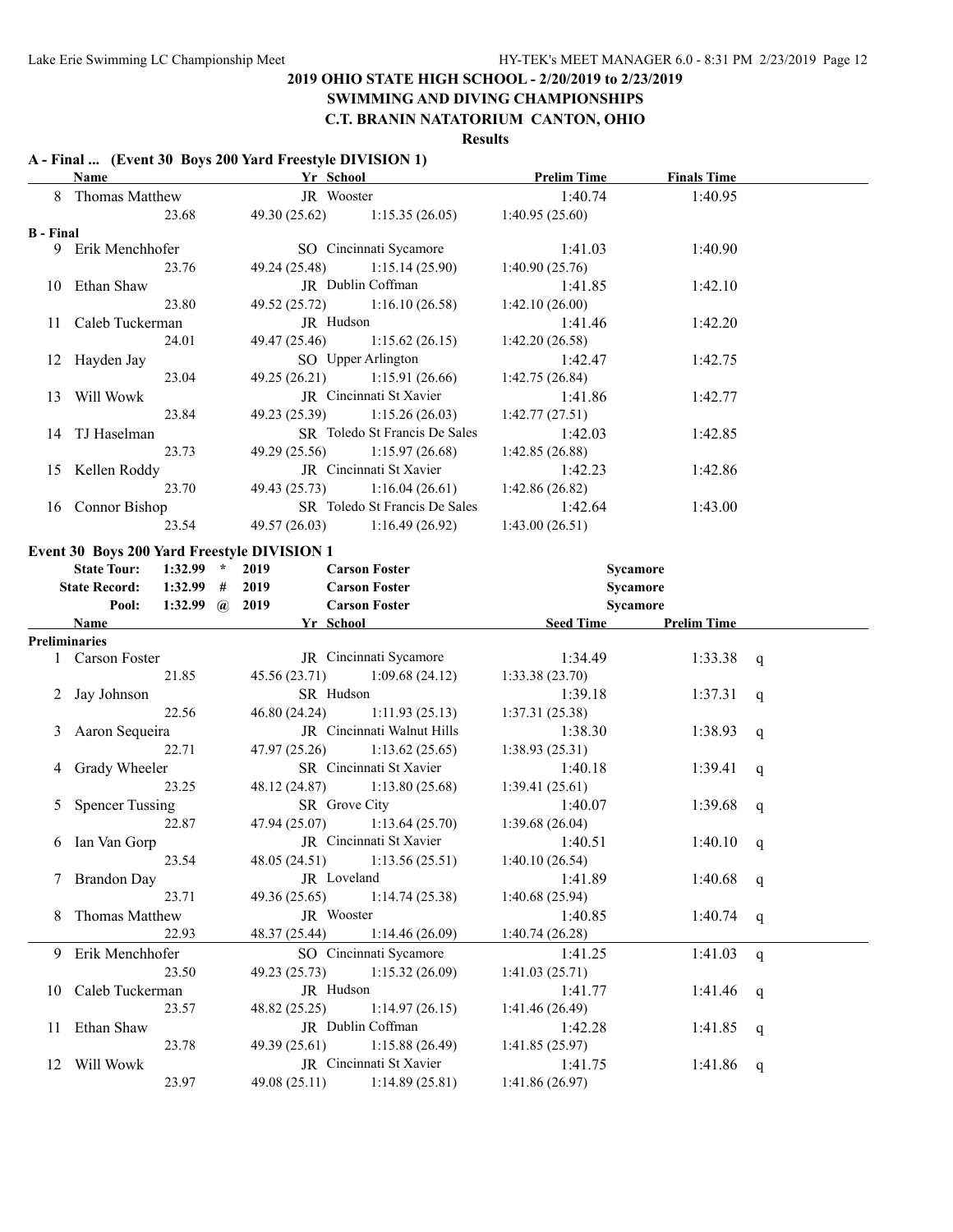# **SWIMMING AND DIVING CHAMPIONSHIPS**

**C.T. BRANIN NATATORIUM CANTON, OHIO**

**Results**

#### **Preliminaries ... (Event 30 Boys 200 Yard Freestyle DIVISION 1)**

|                  | Name                                                                       | $\frac{1}{2}$<br><b>Yr</b> School            | <b>Seed Time</b>                  | <b>Prelim Time</b>     |              |
|------------------|----------------------------------------------------------------------------|----------------------------------------------|-----------------------------------|------------------------|--------------|
|                  | 13 TJ Haselman                                                             | SR Toledo St Francis De Sales                | 1:41.29                           | 1:42.03                | $\mathbf{q}$ |
|                  | 23.58                                                                      | 49.04 (25.46)                                | 1:15.50(26.46)<br>1:42.03(26.53)  |                        |              |
|                  | 14 Kellen Roddy                                                            | JR Cincinnati St Xavier                      | 1:41.37                           | 1:42.23                | q            |
|                  | 23.71                                                                      | 49.27 (25.56)                                | 1:15.67(26.40)<br>1:42.23(26.56)  |                        |              |
|                  | 15 Hayden Jay                                                              | SO Upper Arlington                           | 1:42.15                           | 1:42.47                | q            |
|                  | 23.28                                                                      | 49.29 (26.01)                                | 1:15.98(26.69)<br>1:42.47(26.49)  |                        |              |
|                  | 16 Connor Bishop                                                           | SR Toledo St Francis De Sales                | 1:42.30                           | 1:42.64                | q            |
|                  | 23.75                                                                      | 49.82 (26.07)                                | 1:16.31(26.49)<br>1:42.64(26.33)  |                        |              |
|                  | 17 Noah Patterson                                                          | SR Cincinnati Sycamore                       | 1:42.26                           | 1:42.66                |              |
|                  | 24.31                                                                      | 50.08 (25.77)                                | 1:16.17(26.09)<br>1:42.66(26.49)  |                        |              |
|                  | 18 Nate Holty                                                              | JR Beavercreek                               | 1:41.73                           | 1:42.96                |              |
|                  | 23.78                                                                      | 50.05 (26.27)                                | 1:16.77(26.72)<br>1:42.96 (26.19) |                        |              |
|                  | 19 Parker Stocker                                                          | FR Findlay                                   | 1:42.17                           | 1:43.12                |              |
|                  | 23.75                                                                      | 49.75 (26.00)                                | 1:16.12(26.37)<br>1:43.12(27.00)  |                        |              |
|                  | 20 Andrew Vance                                                            | SR North Royalton                            | 1:42.69                           | 1:43.34                |              |
|                  | 23.92                                                                      | 50.15(26.23)                                 | 1:16.93(26.78)<br>1:43.34(26.41)  |                        |              |
| $*21$            | Alec Caswell                                                               | SR Upper Arlington                           | 1:41.98                           | 1:43.35                |              |
|                  | 24.26                                                                      | 50.04 (25.78)                                | 1:16.68(26.64)<br>1:43.35(26.67)  |                        |              |
| *21              | Alan Flower                                                                | SR Centerville                               | 1:40.51                           | 1:43.35                |              |
|                  | 23.46                                                                      | 49.70 (26.24)                                | 1:16.51(26.81)<br>1:43.35(26.84)  |                        |              |
| $*23$            | Nathen Eberhardt                                                           | SR Pickerington Central                      | 1:42.46                           | 1:45.28                |              |
|                  | 23.83                                                                      | 50.09 (26.26)                                | 1:17.50(27.41)<br>1:45.28(27.78)  |                        |              |
|                  | *23 Ben Neff                                                               | SR Lancaster                                 | 1:42.53                           | 1:45.28                |              |
|                  | 23.66                                                                      | 49.59 (25.93)                                | 1:16.76(27.17)<br>1:45.28(28.52)  |                        |              |
|                  |                                                                            |                                              |                                   |                        |              |
|                  |                                                                            |                                              |                                   |                        |              |
|                  | Event 31 Girls 200 Yard IM DIVISION 1<br><b>State Tour:</b><br>$1:57.98$ * | 2013<br><b>Katie Miller</b>                  |                                   | <b>Akron Firestone</b> |              |
|                  | <b>State Record:</b>                                                       | $1:57.98$ # 2013<br><b>Katie Miller</b>      |                                   | <b>Akron Firestone</b> |              |
|                  | Pool:                                                                      | 1:57.98 $\omega$ 2013<br><b>Katie Miller</b> |                                   | <b>Akron Firestone</b> |              |
|                  | <b>Name</b>                                                                | Yr School                                    | <b>Prelim Time</b>                | <b>Finals Time</b>     |              |
| A - Final        |                                                                            |                                              |                                   |                        |              |
|                  | 1 Ellie Andrews                                                            | SO Dublin Coffman                            | 2:02.16                           | 1:59.73                |              |
|                  | 26.96                                                                      | 59.08 (32.12)                                | 1:31.34(32.26)<br>1:59.73(28.39)  |                        |              |
|                  | 2 Felicia Pasadyn                                                          | SR Brunswick                                 | 2:02.08                           | 2:00.08                |              |
|                  | 25.33                                                                      | 55.04 (29.71)                                | 1:31.48(36.44)<br>2:00.08(28.60)  |                        |              |
|                  | 3 Reese Lugbill                                                            | SO Mason                                     | 2:03.39                           | 2:02.92                |              |
|                  | 27.26                                                                      | 59.55 (32.29)                                | 1:34.12(34.57)<br>2:02.92(28.80)  |                        |              |
| $\overline{4}$   | Giovanna Cappabianca                                                       | JR Hudson                                    | 2:04.33                           | 2:03.42                |              |
|                  | 27.15                                                                      | 58.57 (31.42)                                | 1:34.31(35.74)<br>2:03.42(29.11)  |                        |              |
| 5                | Martina Peroni                                                             | FR Lewis Center Olentangy                    | 2:04.12                           | 2:04.08                |              |
|                  | 26.67                                                                      | 58.90 (32.23)                                | 1:34.93(36.03)<br>2:04.08(29.15)  |                        |              |
|                  | 6 Pruitt Walther                                                           | SR Centerville                               | 2:05.04                           | 2:04.74                |              |
|                  | 26.60                                                                      | 58.74 (32.14)                                | 1:34.74(36.00)<br>2:04.74(30.00)  |                        |              |
| 7                | Madeline Dyer                                                              | JR Akron Firestone                           | 2:03.95                           | 2:05.59                |              |
|                  | 27.59                                                                      | 1:00.26(32.67)                               | 1:35.08(34.82)<br>2:05.59(30.51)  |                        |              |
|                  | Hannah Cech                                                                | JR Liberty Twp Lakota East                   | 2:05.25                           | <b>DFS</b>             |              |
| <b>B</b> - Final | 9 Gianna Ferrante                                                          | SR Mayfield                                  | 2:06.50                           | 2:04.92                |              |
|                  | 27.47                                                                      | 58.86 (31.39)                                | 1:34.48(35.62)<br>2:04.92 (30.44) |                        |              |
|                  | 10 Bridget Parker                                                          | SR Lewis Center Olentangy                    | 2:06.18                           | 2:06.18                |              |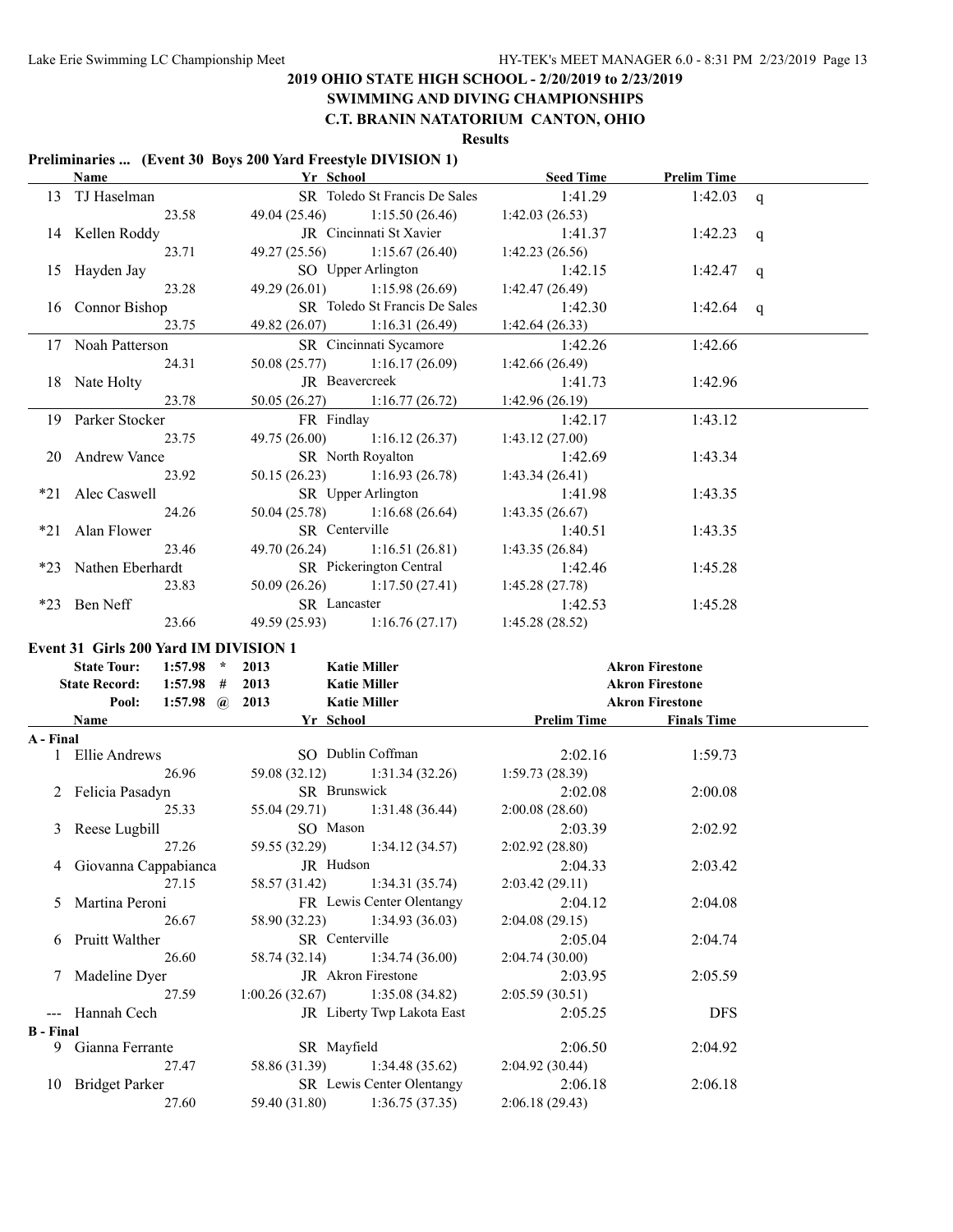# **SWIMMING AND DIVING CHAMPIONSHIPS**

**C.T. BRANIN NATATORIUM CANTON, OHIO**

### **Results**

### **B - Final ... (Event 31 Girls 200 Yard IM DIVISION 1)**

|               | Name                                                                       | Yr School                       |                                   | <b>Prelim Time</b>        | <b>Finals Time</b>     |   |
|---------------|----------------------------------------------------------------------------|---------------------------------|-----------------------------------|---------------------------|------------------------|---|
|               | 11 Mia Lachey                                                              |                                 | JR New Albany                     | 2:06.15                   | 2:06.21                |   |
|               | 27.21                                                                      | 58.48 (31.27)                   | 1:37.03(38.55)                    | 2:06.21(29.18)            |                        |   |
|               | 12 Lizzie Jantausch                                                        |                                 | JR Liberty Twp Lakota East        | 2:07.82                   | 2:08.02                |   |
|               | 26.93                                                                      | 58.39 (31.46)                   | 1:37.72(39.33)                    | 2:08.02(30.30)            |                        |   |
| 13            | Julia Beer                                                                 | FR Perrysburg                   |                                   | 2:09.75                   | 2:08.40                |   |
|               | 26.49                                                                      | 58.12 (31.63)                   | 1:37.22(39.10)                    | 2:08.40(31.18)            |                        |   |
|               | 14 Madelyn Draiss                                                          |                                 | JR Cuyahoga Falls Walsh Jesuit    | 2:09.74                   | 2:08.59                |   |
|               | 27.53                                                                      | 1:00.58(33.05)                  | 1:38.06(37.48)                    | 2:08.59(30.53)            |                        |   |
|               | 15 Lucy Reber                                                              | FR Hudson                       |                                   | 2:08.82                   | 2:08.84                |   |
|               | 27.73                                                                      | 59.30 (31.57)                   | 1:37.92(38.62)                    | 2:08.84 (30.92)           |                        |   |
|               | 16 Peyton Farrell                                                          |                                 | JR Beavercreek                    | 2:09.17                   | 2:11.09                |   |
|               | 27.76                                                                      | 1:00.51(32.75)                  | 1:40.00(39.49)                    | 2:11.09 (31.09)           |                        |   |
|               |                                                                            |                                 |                                   |                           |                        |   |
|               | Event 31 Girls 200 Yard IM DIVISION 1<br>$1:57.98$ *<br><b>State Tour:</b> | 2013                            | <b>Katie Miller</b>               |                           | <b>Akron Firestone</b> |   |
|               | <b>State Record:</b><br>$1:57.98$ #                                        | 2013                            | <b>Katie Miller</b>               |                           | <b>Akron Firestone</b> |   |
|               | 1:57.98 $\omega$ 2013<br>Pool:                                             |                                 | <b>Katie Miller</b>               |                           | <b>Akron Firestone</b> |   |
|               | Name                                                                       | Yr School                       |                                   | <b>Seed Time</b>          | <b>Prelim Time</b>     |   |
|               | <b>Preliminaries</b>                                                       |                                 |                                   |                           |                        |   |
|               | 1 Felicia Pasadyn                                                          | SR Brunswick                    |                                   | 2:02.93                   | 2:02.08                | q |
|               | 25.71                                                                      | 55.72 (30.01)                   | 1:32.55(36.83)                    | 2:02.08(29.53)            |                        |   |
| 2             | <b>Ellie Andrews</b>                                                       |                                 | SO Dublin Coffman                 | 2:03.73                   | 2:02.16                | q |
|               | 27.51                                                                      | 59.57 (32.06)                   | 1:33.32(33.75)                    | 2:02.16(28.84)            |                        |   |
| 3             | Reese Lugbill                                                              | SO Mason                        |                                   | 2:01.91                   | 2:03.39                | q |
|               | 27.85                                                                      | 1:00.93(33.08)                  | 1:35.11(34.18)                    | 2:03.39(28.28)            |                        |   |
| 4             | Madeline Dyer                                                              |                                 | JR Akron Firestone                | 2:03.28                   | 2:03.95                | q |
|               | 27.41                                                                      | 59.64 (32.23)                   | 1:34.16(34.52)                    | 2:03.95(29.79)            |                        |   |
| $\mathcal{L}$ | Martina Peroni                                                             |                                 | FR Lewis Center Olentangy         | 2:05.37                   | 2:04.12                | q |
|               | 26.29                                                                      | 58.57 (32.28)                   | 1:34.67(36.10)                    | 2:04.12(29.45)            |                        |   |
| 6             | Giovanna Cappabianca                                                       | JR Hudson                       |                                   | 2:04.72                   | 2:04.33                | q |
|               | 26.99                                                                      | 59.02 (32.03)                   | 1:35.15(36.13)                    | 2:04.33(29.18)            |                        |   |
|               | Pruitt Walther                                                             | SR Centerville                  |                                   | 2:03.42                   | 2:05.04                | q |
|               | 27.03                                                                      | 59.26 (32.23)                   | 1:35.09(35.83)                    | 2:05.04(29.95)            |                        |   |
|               | 8 Hannah Cech                                                              |                                 | JR Liberty Twp Lakota East        | 2:04.70                   | 2:05.25                | q |
|               | 27.82                                                                      | 59.78 (31.96)                   | 1:36.31(36.53)                    | 2:05.25(28.94)            |                        |   |
|               | 9 Mia Lachey                                                               |                                 | JR New Albany                     | 2:07.19                   | 2:06.15                |   |
|               | 27.30                                                                      | 58.65 (31.35)                   | 1:36.04(37.39)                    | 2:06.15(30.11)            |                        | q |
|               | 10 Bridget Parker                                                          |                                 | SR Lewis Center Olentangy         | 2:05.86                   | $2:06.18$ q            |   |
|               | 27.67                                                                      | 1:00.04(32.37)                  | 1:36.73(36.69)                    | 2:06.18(29.45)            |                        |   |
| 11.           | Gianna Ferrante                                                            | SR Mayfield                     |                                   | 2:04.30                   | 2:06.50                |   |
|               | 28.02                                                                      | 1:00.52(32.50)                  | 1:36.39(35.87)                    | 2:06.50(30.11)            |                        | q |
|               | 12 Lizzie Jantausch                                                        |                                 | JR Liberty Twp Lakota East        | 2:06.19                   | 2:07.82                |   |
|               | 27.44                                                                      | 58.67 (31.23)                   | 1:36.86(38.19)                    | 2:07.82 (30.96)           |                        | q |
|               | 13 Lucy Reber                                                              | FR Hudson                       |                                   | 2:09.47                   | 2:08.82                |   |
|               | 27.99                                                                      | 59.84 (31.85)                   | 1:38.10(38.26)                    |                           |                        | q |
|               | 14 Peyton Farrell                                                          |                                 | JR Beavercreek                    | 2:08.82(30.72)<br>2:08.04 | 2:09.17                |   |
|               | 27.26                                                                      | 59.21 (31.95)                   | 1:38.75(39.54)                    |                           |                        | q |
|               |                                                                            |                                 | JR Cuyahoga Falls Walsh Jesuit    | 2:09.17(30.42)            |                        |   |
| 15            | <b>Madelyn Draiss</b><br>27.69                                             |                                 | 1:38.73(37.65)                    | 2:07.15                   | 2:09.74                | q |
|               |                                                                            | 1:01.08(33.39)<br>FR Perrysburg |                                   | 2:09.74(31.01)            |                        |   |
| 16            | Julia Beer                                                                 |                                 |                                   | 2:07.14                   | 2:09.75                | q |
|               | 27.11                                                                      |                                 | $1:00.12(33.01)$ $1:38.51(38.39)$ | 2:09.75 (31.24)           |                        |   |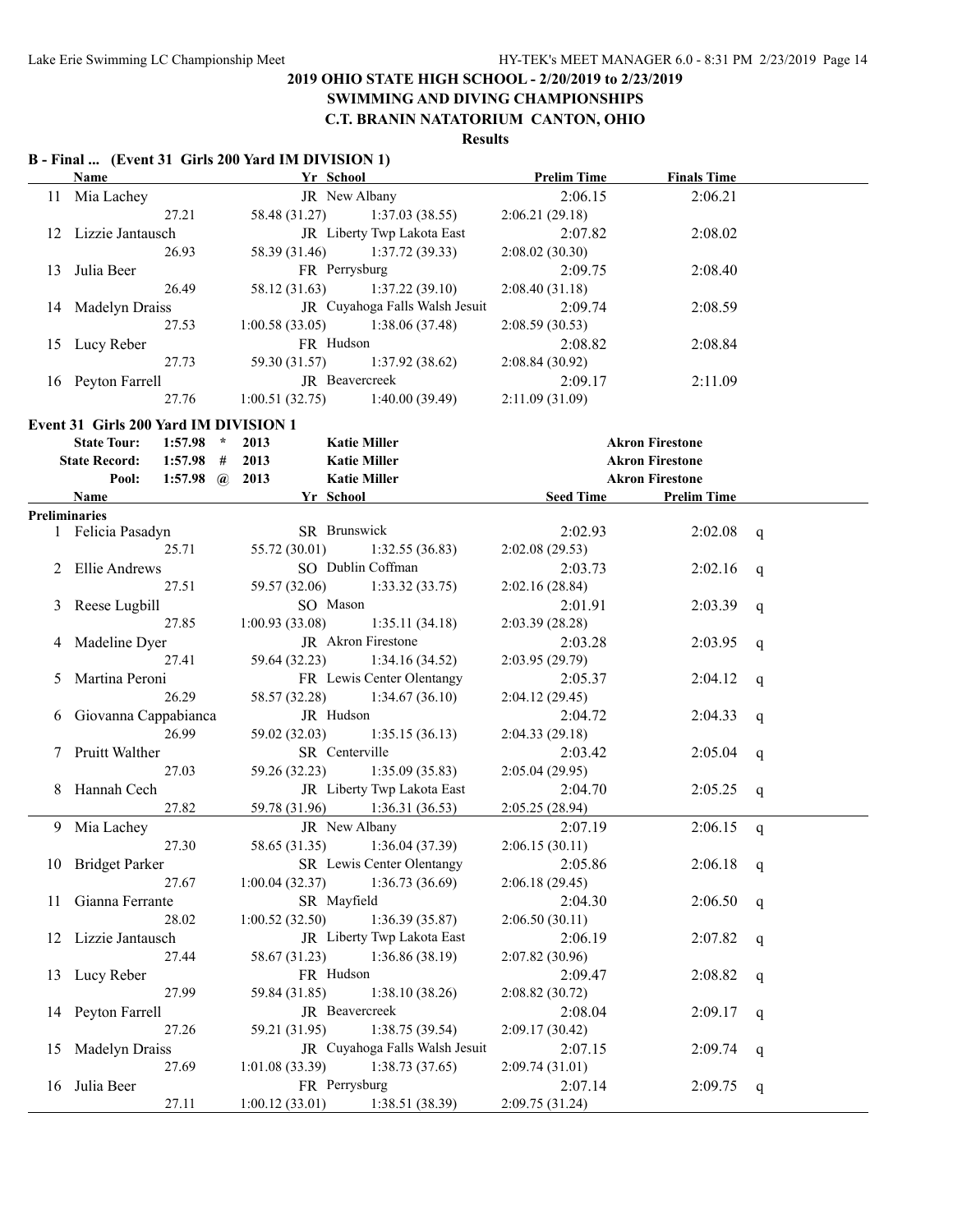#### **SWIMMING AND DIVING CHAMPIONSHIPS C.T. BRANIN NATATORIUM CANTON, OHIO**

# **Results**

#### **Preliminaries ... (Event 31 Girls 200 Yard IM DIVISION 1)**

|     | <b>Name</b>        | Yr School                         |                                    | <b>Seed Time</b> | <b>Prelim Time</b> |  |
|-----|--------------------|-----------------------------------|------------------------------------|------------------|--------------------|--|
| 17  | Namie Edge         | <b>JR</b> Beavercreek             |                                    | 2:07.93          | 2:09.78            |  |
|     | 27.42              | $1:00.39(32.97)$ $1:38.32(37.93)$ |                                    | 2:09.78(31.46)   |                    |  |
| 18  | Gabrielle Loring   | JR Hudson                         |                                    | 2:08.83          | 2:09.98            |  |
|     | 28.10              | 1:00.81(32.71)                    | 1:39.85(39.04)                     | 2:09.98(30.13)   |                    |  |
| 19. | Alexis Prenzlin    |                                   | <b>IR</b> Fremont Ross             | 2:07.54          | 2:10.09            |  |
|     | 27.76              | $1:01.58(33.82)$ $1:38.19(36.61)$ |                                    | 2:10.09(31.90)   |                    |  |
|     | 20 Mia Hensley     | FR Lancaster                      |                                    | 2:08.83          | 2:11.01            |  |
|     | 27.59              | 1:00.29(32.70)                    | 1:40.26(39.97)                     | 2:11.01(30.75)   |                    |  |
| 21  | Hayley Rupp        |                                   | SR Cincinnati Turpin               | 2:08.56          | 2:11.07            |  |
|     | 28.72              | $1:02.05(33.33)$ $1:39.90(37.85)$ |                                    | 2:11.07(31.17)   |                    |  |
|     | 22 Taylor Stockard |                                   | FR Rocky River Magnificat          | 2:09.65          | 2:11.73            |  |
|     | 29.04              | 1:02.42(33.38)                    | 1:40.65(38.23)                     | 2:11.73(31.08)   |                    |  |
| 23  | Kaitlyn Sims       |                                   | SO Hilliard Bradley                | 2:08.98          | 2:12.82            |  |
|     | 27.98              | 1:00.11(32.13)                    | 1:39.51(39.40)                     | 2:12.82(33.31)   |                    |  |
|     | 24 Caroline Rice   |                                   | <b>JR</b> West Chester Lakota West | 2:08.20          | 2:13.52            |  |
|     | 28.83              | 1:03.11(34.28)                    | 1:41.30(38.19)                     | 2:13.52(32.22)   |                    |  |

#### **Event 32 Boys 200 Yard IM DIVISION 1**

|                  | <b>State Tour:</b>   | $1:43.99$ *           | 2019          | <b>Jake Foster</b>              | Sycamore           |                    |  |
|------------------|----------------------|-----------------------|---------------|---------------------------------|--------------------|--------------------|--|
|                  | <b>State Record:</b> | $1:43.99$ #           | 2019          | <b>Jake Foster</b>              | Sycamore           |                    |  |
|                  | Pool:                | 1:43.99 $\omega$ 2019 |               | <b>Jake Foster</b>              | Sycamore           |                    |  |
|                  | Name                 |                       |               | Yr School                       | <b>Prelim Time</b> | <b>Finals Time</b> |  |
| A - Final        |                      |                       |               |                                 |                    |                    |  |
|                  | 1 Jake Foster        |                       |               | SR Cincinnati Sycamore          | 1:43.99            | $1:43.99*$         |  |
|                  |                      | 22.81                 |               | 49.09 (26.28) 1:18.76 (29.67)   | 1:43.99(25.23)     |                    |  |
|                  | 2 Ansel Froass       |                       |               | JR Cincinnati Sycamore          | 1:49.87            | 1:48.27            |  |
|                  |                      | 23.91                 | 51.81 (27.90) | 1:22.29(30.48)                  | 1:48.27(25.98)     |                    |  |
|                  | 3 Andrew Bernsdorf   |                       |               | SR Westerville North            | 1:49.05            | 1:49.29            |  |
|                  |                      | 23.95                 |               | 50.89 (26.94) 1:22.63 (31.74)   | 1:49.29(26.66)     |                    |  |
|                  | 4 Tyler Hong         |                       |               | SO Cleveland St. Ignatius       | 1:50.22            | 1:49.69            |  |
|                  |                      | 23.46                 |               | $50.27(26.81)$ $1:22.57(32.30)$ | 1:49.69(27.12)     |                    |  |
|                  | Max Rutledge         |                       |               | SR Toledo St Francis De Sales   | 1:50.32            | 1:51.09            |  |
|                  |                      | 23.48                 |               | 50.76 (27.28) 1:23.05 (32.29)   | 1:51.09(28.04)     |                    |  |
| 6                | Jon Bernard          |                       |               | SR Cincinnati St Xavier         | 1:52.08            | 1:51.54            |  |
|                  |                      | 24.68                 |               | $53.14(28.46)$ 1:24.18 (31.04)  | 1:51.54(27.36)     |                    |  |
|                  | Jack Saum            |                       |               | SR Akron Firestone              | 1:51.64            | 1:51.76            |  |
|                  |                      | 23.72                 |               | 1:24.55(32.59)                  | 1:51.76(27.21)     |                    |  |
|                  | 8 Michael Sandner    |                       |               | SR Springboro                   | 1:52.09            | 1:51.86            |  |
|                  |                      | 23.85                 |               | 53.14 (29.29) 1:25.10 (31.96)   | 1:51.86(26.76)     |                    |  |
| <b>B</b> - Final |                      |                       |               |                                 |                    |                    |  |
|                  | 9 Scott Sobolewski   |                       |               | JR Cincinnati St Xavier         | 1:52.66            | 1:50.27            |  |
|                  |                      | 23.43                 |               | $52.65(29.22)$ 1:22.93 (30.28)  | 1:50.27(27.34)     |                    |  |
|                  | 10 Nathan Wall       |                       |               | SO Cincinnati St Xavier         | 1:53.20            | 1:52.43            |  |
|                  |                      | 25.45                 | 53.69 (28.24) | 1:25.56(31.87)                  | 1:52.43(26.87)     |                    |  |
|                  | 11 Reno James        |                       |               | JR Dublin Jerome                | 1:53.23            | 1:52.89            |  |
|                  |                      | 24.22                 |               | $53.07(28.85)$ 1:25.54 (32.47)  | 1:52.89(27.35)     |                    |  |
|                  | 12 Eric Chimes       |                       |               | SR Broadview Hts Brecksville    | 1:53.05            | 1:53.42            |  |
|                  |                      | 24.57                 |               | 1:26.52(32.85)                  | 1:53.42(26.90)     |                    |  |
|                  | 13 Brandon Stoia     |                       |               | JR Parma Normandy               | 1:53.93            | 1:54.20            |  |
|                  |                      | 24.43                 |               | 53.89 (29.46) 1:27.12 (33.23)   | 1:54.20(27.08)     |                    |  |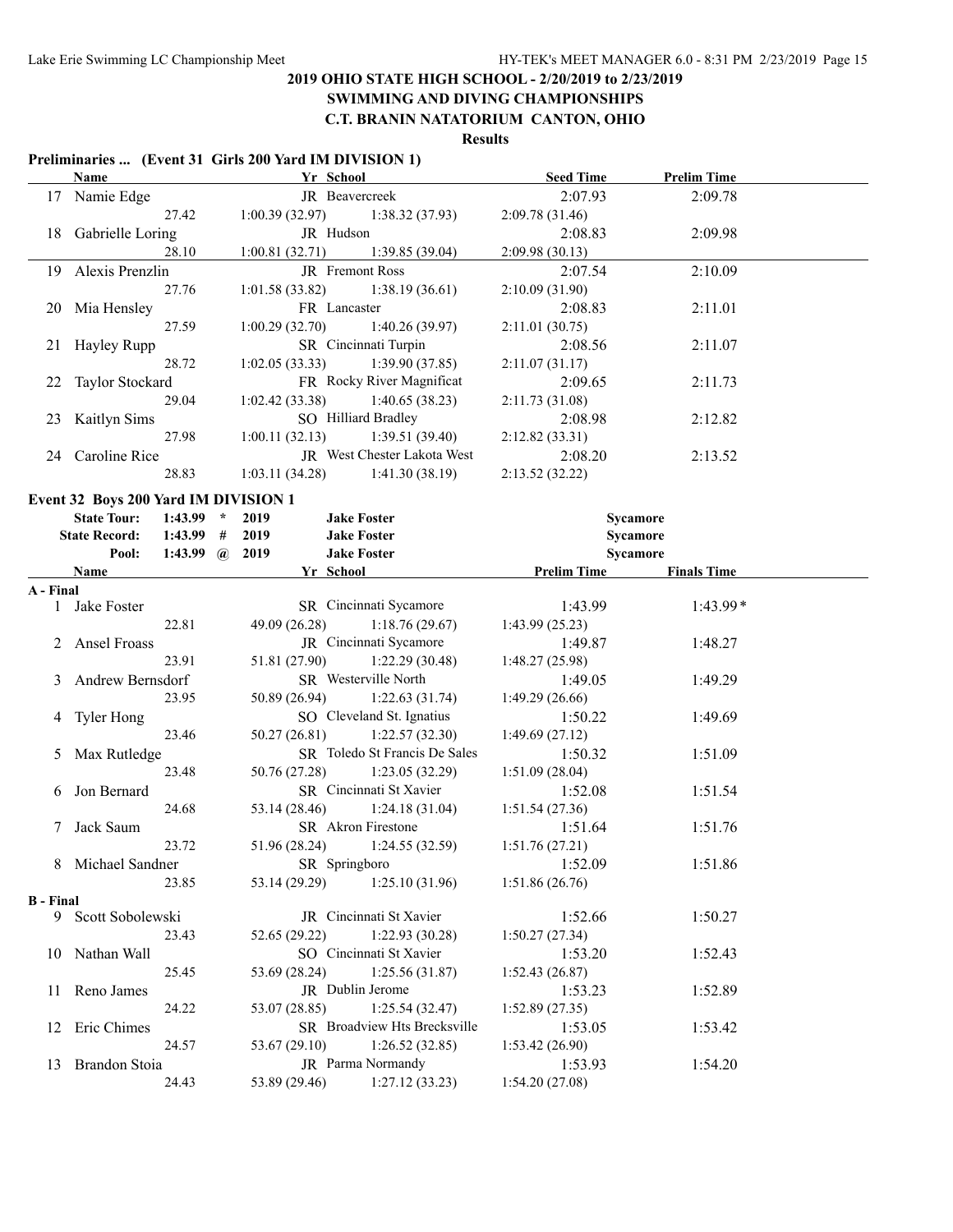**SWIMMING AND DIVING CHAMPIONSHIPS**

**C.T. BRANIN NATATORIUM CANTON, OHIO**

| FR Columbus St Charles<br>14 Spencer Aurnou-Rhees<br>1:53.07<br>1:54.53<br>24.53<br>53.35 (28.82)<br>1:27.57(34.22)<br>1:54.53(26.96)<br>JR Beavercreek<br>15 Nate Holty<br>1:54.16<br>1:54.55<br>54.59 (29.85)<br>1:27.61(33.02)<br>24.74<br>1:54.55(26.94)<br>SO Massillon Jackson<br>16 Aiden Neuman<br>1:54.32<br>1:55.99<br>53.98 (29.22)<br>1:28.98(35.00)<br>24.76<br>1:55.99(27.01)<br>Event 32 Boys 200 Yard IM DIVISION 1<br><b>State Tour:</b><br>$1:43.99$ *<br>2019<br><b>Jake Foster</b><br>Sycamore<br><b>State Record:</b><br>2019<br><b>Jake Foster</b><br><b>Sycamore</b><br>$1:43.99$ #<br>2019<br><b>Jake Foster</b><br>Sycamore<br>Pool:<br>1:43.99 $\omega$<br><b>Prelim Time</b><br>Yr School<br><b>Seed Time</b><br>Name<br><b>Preliminaries</b><br>SR Cincinnati Sycamore<br>1 Jake Foster<br>1:43.99 $*$ q<br>1:45.95<br>49.42 (26.36)<br>23.06<br>1:18.96(29.54)<br>1:43.99(25.03)<br>SR Westerville North<br>2 Andrew Bernsdorf<br>1:49.64<br>1:49.05<br>q<br>24.19<br>51.34(27.15)<br>1:23.01(31.67)<br>1:49.05(26.04)<br>JR Cincinnati Sycamore<br>3 Ansel Froass<br>1:50.18<br>1:49.87<br>$\mathsf{q}$<br>24.11<br>52.06(27.95)<br>1:23.59(31.53)<br>1:49.87(26.28)<br>SO Cleveland St. Ignatius<br>4 Tyler Hong<br>1:51.63<br>1:50.22<br>$\mathsf{q}$<br>23.96<br>50.95 (26.99)<br>1:23.64(32.69)<br>1:50.22(26.58)<br>SR Toledo St Francis De Sales<br>Max Rutledge<br>1:53.84<br>1:50.32<br>5<br>$\mathsf{q}$<br>23.68<br>51.92 (28.24)<br>1:22.63(30.71)<br>1:50.32(27.69)<br>SR Akron Firestone<br>Jack Saum<br>1:55.35<br>1:51.64<br>6<br>$\mathsf{q}$<br>24.21<br>52.25(28.04)<br>1:25.05(32.80)<br>1:51.64(26.59)<br>SR Cincinnati St Xavier<br>Jon Bernard<br>1:51.19<br>1:52.08<br>7<br>$\mathsf{q}$<br>24.65<br>52.79 (28.14)<br>1:24.90(32.11)<br>1:52.08(27.18)<br>Michael Sandner<br>SR Springboro<br>1:54.44<br>1:52.09<br>8<br>q<br>23.94<br>54.01 (30.07)<br>1:52.09(26.38)<br>1:25.71(31.70)<br>JR Cincinnati St Xavier<br>Scott Sobolewski<br>1:52.05<br>1:52.66<br>9.<br>$\mathsf{q}$<br>54.18 (29.98)<br>1:25.45(31.27)<br>1:52.66(27.21)<br>24.20<br>Eric Chimes<br>SR Broadview Hts Brecksville<br>1:52.73<br>1:53.05<br>10<br>q<br>25.21<br>53.35(28.14)<br>1:27.06(33.71)<br>1:53.05(25.99)<br>FR Columbus St Charles<br>11 Spencer Aurnou-Rhees<br>1:53.82<br>1:53.07<br>q<br>25.12<br>53.48 (28.36)<br>1:26.55(33.07)<br>1:53.07(26.52)<br>SO Cincinnati St Xavier<br>12 Nathan Wall<br>1:52.92<br>1:53.20<br>q<br>53.96 (28.54) 1:26.57 (32.61)<br>1:53.20(26.63)<br>25.42<br>JR Dublin Jerome<br>13 Reno James<br>1:53.18<br>$1:53.23$ q<br>24.10<br>53.37 (29.27)<br>1:25.80(32.43)<br>1:53.23(27.43)<br>14 Brandon Stoia<br>JR Parma Normandy<br>1:52.91<br>1:53.93 q<br>24.68<br>53.93 (29.25)<br>1:27.27(33.34)<br>1:53.93(26.66)<br>JR Beavercreek<br>15 Nate Holty<br>1:53.48<br>1:54.16 q<br>55.40 (30.01)<br>1:27.64(32.24)<br>25.39<br>1:54.16(26.52)<br>Aiden Neuman<br>SO Massillon Jackson<br>1:53.61<br>1:54.32 q<br>16<br>24.68<br>1:27.09(33.97)<br>53.12 (28.44)<br>1:54.32(27.23)<br>JR Beavercreek<br>Jason Allen<br>1:54.00<br>1:54.77<br>17<br>25.21<br>53.72 (28.51)<br>1:27.24(33.52)<br>1:54.77(27.53)<br>18 Dillon Edge<br>FR Beavercreek<br>1:54.89<br>1:53.56<br>25.04<br>53.78 (28.74)<br>1:26.75(32.97)<br>1:54.89(28.14) | Name |  | B - Final  (Event 32 Boys 200 Yard IM DIVISION 1) | Yr School | <b>Prelim Time</b> | <b>Finals Time</b> |  |
|-------------------------------------------------------------------------------------------------------------------------------------------------------------------------------------------------------------------------------------------------------------------------------------------------------------------------------------------------------------------------------------------------------------------------------------------------------------------------------------------------------------------------------------------------------------------------------------------------------------------------------------------------------------------------------------------------------------------------------------------------------------------------------------------------------------------------------------------------------------------------------------------------------------------------------------------------------------------------------------------------------------------------------------------------------------------------------------------------------------------------------------------------------------------------------------------------------------------------------------------------------------------------------------------------------------------------------------------------------------------------------------------------------------------------------------------------------------------------------------------------------------------------------------------------------------------------------------------------------------------------------------------------------------------------------------------------------------------------------------------------------------------------------------------------------------------------------------------------------------------------------------------------------------------------------------------------------------------------------------------------------------------------------------------------------------------------------------------------------------------------------------------------------------------------------------------------------------------------------------------------------------------------------------------------------------------------------------------------------------------------------------------------------------------------------------------------------------------------------------------------------------------------------------------------------------------------------------------------------------------------------------------------------------------------------------------------------------------------------------------------------------------------------------------------------------------------------------------------------------------------------------------------------------------------------------------------------------------------------------------------------------------------------------------------------------------------------------------------------------------------------------------------------------------------------------------------------------------------------------------------------------------------------------------------------------------|------|--|---------------------------------------------------|-----------|--------------------|--------------------|--|
|                                                                                                                                                                                                                                                                                                                                                                                                                                                                                                                                                                                                                                                                                                                                                                                                                                                                                                                                                                                                                                                                                                                                                                                                                                                                                                                                                                                                                                                                                                                                                                                                                                                                                                                                                                                                                                                                                                                                                                                                                                                                                                                                                                                                                                                                                                                                                                                                                                                                                                                                                                                                                                                                                                                                                                                                                                                                                                                                                                                                                                                                                                                                                                                                                                                                                                                   |      |  |                                                   |           |                    |                    |  |
|                                                                                                                                                                                                                                                                                                                                                                                                                                                                                                                                                                                                                                                                                                                                                                                                                                                                                                                                                                                                                                                                                                                                                                                                                                                                                                                                                                                                                                                                                                                                                                                                                                                                                                                                                                                                                                                                                                                                                                                                                                                                                                                                                                                                                                                                                                                                                                                                                                                                                                                                                                                                                                                                                                                                                                                                                                                                                                                                                                                                                                                                                                                                                                                                                                                                                                                   |      |  |                                                   |           |                    |                    |  |
|                                                                                                                                                                                                                                                                                                                                                                                                                                                                                                                                                                                                                                                                                                                                                                                                                                                                                                                                                                                                                                                                                                                                                                                                                                                                                                                                                                                                                                                                                                                                                                                                                                                                                                                                                                                                                                                                                                                                                                                                                                                                                                                                                                                                                                                                                                                                                                                                                                                                                                                                                                                                                                                                                                                                                                                                                                                                                                                                                                                                                                                                                                                                                                                                                                                                                                                   |      |  |                                                   |           |                    |                    |  |
|                                                                                                                                                                                                                                                                                                                                                                                                                                                                                                                                                                                                                                                                                                                                                                                                                                                                                                                                                                                                                                                                                                                                                                                                                                                                                                                                                                                                                                                                                                                                                                                                                                                                                                                                                                                                                                                                                                                                                                                                                                                                                                                                                                                                                                                                                                                                                                                                                                                                                                                                                                                                                                                                                                                                                                                                                                                                                                                                                                                                                                                                                                                                                                                                                                                                                                                   |      |  |                                                   |           |                    |                    |  |
|                                                                                                                                                                                                                                                                                                                                                                                                                                                                                                                                                                                                                                                                                                                                                                                                                                                                                                                                                                                                                                                                                                                                                                                                                                                                                                                                                                                                                                                                                                                                                                                                                                                                                                                                                                                                                                                                                                                                                                                                                                                                                                                                                                                                                                                                                                                                                                                                                                                                                                                                                                                                                                                                                                                                                                                                                                                                                                                                                                                                                                                                                                                                                                                                                                                                                                                   |      |  |                                                   |           |                    |                    |  |
|                                                                                                                                                                                                                                                                                                                                                                                                                                                                                                                                                                                                                                                                                                                                                                                                                                                                                                                                                                                                                                                                                                                                                                                                                                                                                                                                                                                                                                                                                                                                                                                                                                                                                                                                                                                                                                                                                                                                                                                                                                                                                                                                                                                                                                                                                                                                                                                                                                                                                                                                                                                                                                                                                                                                                                                                                                                                                                                                                                                                                                                                                                                                                                                                                                                                                                                   |      |  |                                                   |           |                    |                    |  |
|                                                                                                                                                                                                                                                                                                                                                                                                                                                                                                                                                                                                                                                                                                                                                                                                                                                                                                                                                                                                                                                                                                                                                                                                                                                                                                                                                                                                                                                                                                                                                                                                                                                                                                                                                                                                                                                                                                                                                                                                                                                                                                                                                                                                                                                                                                                                                                                                                                                                                                                                                                                                                                                                                                                                                                                                                                                                                                                                                                                                                                                                                                                                                                                                                                                                                                                   |      |  |                                                   |           |                    |                    |  |
|                                                                                                                                                                                                                                                                                                                                                                                                                                                                                                                                                                                                                                                                                                                                                                                                                                                                                                                                                                                                                                                                                                                                                                                                                                                                                                                                                                                                                                                                                                                                                                                                                                                                                                                                                                                                                                                                                                                                                                                                                                                                                                                                                                                                                                                                                                                                                                                                                                                                                                                                                                                                                                                                                                                                                                                                                                                                                                                                                                                                                                                                                                                                                                                                                                                                                                                   |      |  |                                                   |           |                    |                    |  |
|                                                                                                                                                                                                                                                                                                                                                                                                                                                                                                                                                                                                                                                                                                                                                                                                                                                                                                                                                                                                                                                                                                                                                                                                                                                                                                                                                                                                                                                                                                                                                                                                                                                                                                                                                                                                                                                                                                                                                                                                                                                                                                                                                                                                                                                                                                                                                                                                                                                                                                                                                                                                                                                                                                                                                                                                                                                                                                                                                                                                                                                                                                                                                                                                                                                                                                                   |      |  |                                                   |           |                    |                    |  |
|                                                                                                                                                                                                                                                                                                                                                                                                                                                                                                                                                                                                                                                                                                                                                                                                                                                                                                                                                                                                                                                                                                                                                                                                                                                                                                                                                                                                                                                                                                                                                                                                                                                                                                                                                                                                                                                                                                                                                                                                                                                                                                                                                                                                                                                                                                                                                                                                                                                                                                                                                                                                                                                                                                                                                                                                                                                                                                                                                                                                                                                                                                                                                                                                                                                                                                                   |      |  |                                                   |           |                    |                    |  |
|                                                                                                                                                                                                                                                                                                                                                                                                                                                                                                                                                                                                                                                                                                                                                                                                                                                                                                                                                                                                                                                                                                                                                                                                                                                                                                                                                                                                                                                                                                                                                                                                                                                                                                                                                                                                                                                                                                                                                                                                                                                                                                                                                                                                                                                                                                                                                                                                                                                                                                                                                                                                                                                                                                                                                                                                                                                                                                                                                                                                                                                                                                                                                                                                                                                                                                                   |      |  |                                                   |           |                    |                    |  |
|                                                                                                                                                                                                                                                                                                                                                                                                                                                                                                                                                                                                                                                                                                                                                                                                                                                                                                                                                                                                                                                                                                                                                                                                                                                                                                                                                                                                                                                                                                                                                                                                                                                                                                                                                                                                                                                                                                                                                                                                                                                                                                                                                                                                                                                                                                                                                                                                                                                                                                                                                                                                                                                                                                                                                                                                                                                                                                                                                                                                                                                                                                                                                                                                                                                                                                                   |      |  |                                                   |           |                    |                    |  |
|                                                                                                                                                                                                                                                                                                                                                                                                                                                                                                                                                                                                                                                                                                                                                                                                                                                                                                                                                                                                                                                                                                                                                                                                                                                                                                                                                                                                                                                                                                                                                                                                                                                                                                                                                                                                                                                                                                                                                                                                                                                                                                                                                                                                                                                                                                                                                                                                                                                                                                                                                                                                                                                                                                                                                                                                                                                                                                                                                                                                                                                                                                                                                                                                                                                                                                                   |      |  |                                                   |           |                    |                    |  |
|                                                                                                                                                                                                                                                                                                                                                                                                                                                                                                                                                                                                                                                                                                                                                                                                                                                                                                                                                                                                                                                                                                                                                                                                                                                                                                                                                                                                                                                                                                                                                                                                                                                                                                                                                                                                                                                                                                                                                                                                                                                                                                                                                                                                                                                                                                                                                                                                                                                                                                                                                                                                                                                                                                                                                                                                                                                                                                                                                                                                                                                                                                                                                                                                                                                                                                                   |      |  |                                                   |           |                    |                    |  |
|                                                                                                                                                                                                                                                                                                                                                                                                                                                                                                                                                                                                                                                                                                                                                                                                                                                                                                                                                                                                                                                                                                                                                                                                                                                                                                                                                                                                                                                                                                                                                                                                                                                                                                                                                                                                                                                                                                                                                                                                                                                                                                                                                                                                                                                                                                                                                                                                                                                                                                                                                                                                                                                                                                                                                                                                                                                                                                                                                                                                                                                                                                                                                                                                                                                                                                                   |      |  |                                                   |           |                    |                    |  |
|                                                                                                                                                                                                                                                                                                                                                                                                                                                                                                                                                                                                                                                                                                                                                                                                                                                                                                                                                                                                                                                                                                                                                                                                                                                                                                                                                                                                                                                                                                                                                                                                                                                                                                                                                                                                                                                                                                                                                                                                                                                                                                                                                                                                                                                                                                                                                                                                                                                                                                                                                                                                                                                                                                                                                                                                                                                                                                                                                                                                                                                                                                                                                                                                                                                                                                                   |      |  |                                                   |           |                    |                    |  |
|                                                                                                                                                                                                                                                                                                                                                                                                                                                                                                                                                                                                                                                                                                                                                                                                                                                                                                                                                                                                                                                                                                                                                                                                                                                                                                                                                                                                                                                                                                                                                                                                                                                                                                                                                                                                                                                                                                                                                                                                                                                                                                                                                                                                                                                                                                                                                                                                                                                                                                                                                                                                                                                                                                                                                                                                                                                                                                                                                                                                                                                                                                                                                                                                                                                                                                                   |      |  |                                                   |           |                    |                    |  |
|                                                                                                                                                                                                                                                                                                                                                                                                                                                                                                                                                                                                                                                                                                                                                                                                                                                                                                                                                                                                                                                                                                                                                                                                                                                                                                                                                                                                                                                                                                                                                                                                                                                                                                                                                                                                                                                                                                                                                                                                                                                                                                                                                                                                                                                                                                                                                                                                                                                                                                                                                                                                                                                                                                                                                                                                                                                                                                                                                                                                                                                                                                                                                                                                                                                                                                                   |      |  |                                                   |           |                    |                    |  |
|                                                                                                                                                                                                                                                                                                                                                                                                                                                                                                                                                                                                                                                                                                                                                                                                                                                                                                                                                                                                                                                                                                                                                                                                                                                                                                                                                                                                                                                                                                                                                                                                                                                                                                                                                                                                                                                                                                                                                                                                                                                                                                                                                                                                                                                                                                                                                                                                                                                                                                                                                                                                                                                                                                                                                                                                                                                                                                                                                                                                                                                                                                                                                                                                                                                                                                                   |      |  |                                                   |           |                    |                    |  |
|                                                                                                                                                                                                                                                                                                                                                                                                                                                                                                                                                                                                                                                                                                                                                                                                                                                                                                                                                                                                                                                                                                                                                                                                                                                                                                                                                                                                                                                                                                                                                                                                                                                                                                                                                                                                                                                                                                                                                                                                                                                                                                                                                                                                                                                                                                                                                                                                                                                                                                                                                                                                                                                                                                                                                                                                                                                                                                                                                                                                                                                                                                                                                                                                                                                                                                                   |      |  |                                                   |           |                    |                    |  |
|                                                                                                                                                                                                                                                                                                                                                                                                                                                                                                                                                                                                                                                                                                                                                                                                                                                                                                                                                                                                                                                                                                                                                                                                                                                                                                                                                                                                                                                                                                                                                                                                                                                                                                                                                                                                                                                                                                                                                                                                                                                                                                                                                                                                                                                                                                                                                                                                                                                                                                                                                                                                                                                                                                                                                                                                                                                                                                                                                                                                                                                                                                                                                                                                                                                                                                                   |      |  |                                                   |           |                    |                    |  |
|                                                                                                                                                                                                                                                                                                                                                                                                                                                                                                                                                                                                                                                                                                                                                                                                                                                                                                                                                                                                                                                                                                                                                                                                                                                                                                                                                                                                                                                                                                                                                                                                                                                                                                                                                                                                                                                                                                                                                                                                                                                                                                                                                                                                                                                                                                                                                                                                                                                                                                                                                                                                                                                                                                                                                                                                                                                                                                                                                                                                                                                                                                                                                                                                                                                                                                                   |      |  |                                                   |           |                    |                    |  |
|                                                                                                                                                                                                                                                                                                                                                                                                                                                                                                                                                                                                                                                                                                                                                                                                                                                                                                                                                                                                                                                                                                                                                                                                                                                                                                                                                                                                                                                                                                                                                                                                                                                                                                                                                                                                                                                                                                                                                                                                                                                                                                                                                                                                                                                                                                                                                                                                                                                                                                                                                                                                                                                                                                                                                                                                                                                                                                                                                                                                                                                                                                                                                                                                                                                                                                                   |      |  |                                                   |           |                    |                    |  |
|                                                                                                                                                                                                                                                                                                                                                                                                                                                                                                                                                                                                                                                                                                                                                                                                                                                                                                                                                                                                                                                                                                                                                                                                                                                                                                                                                                                                                                                                                                                                                                                                                                                                                                                                                                                                                                                                                                                                                                                                                                                                                                                                                                                                                                                                                                                                                                                                                                                                                                                                                                                                                                                                                                                                                                                                                                                                                                                                                                                                                                                                                                                                                                                                                                                                                                                   |      |  |                                                   |           |                    |                    |  |
|                                                                                                                                                                                                                                                                                                                                                                                                                                                                                                                                                                                                                                                                                                                                                                                                                                                                                                                                                                                                                                                                                                                                                                                                                                                                                                                                                                                                                                                                                                                                                                                                                                                                                                                                                                                                                                                                                                                                                                                                                                                                                                                                                                                                                                                                                                                                                                                                                                                                                                                                                                                                                                                                                                                                                                                                                                                                                                                                                                                                                                                                                                                                                                                                                                                                                                                   |      |  |                                                   |           |                    |                    |  |
|                                                                                                                                                                                                                                                                                                                                                                                                                                                                                                                                                                                                                                                                                                                                                                                                                                                                                                                                                                                                                                                                                                                                                                                                                                                                                                                                                                                                                                                                                                                                                                                                                                                                                                                                                                                                                                                                                                                                                                                                                                                                                                                                                                                                                                                                                                                                                                                                                                                                                                                                                                                                                                                                                                                                                                                                                                                                                                                                                                                                                                                                                                                                                                                                                                                                                                                   |      |  |                                                   |           |                    |                    |  |
|                                                                                                                                                                                                                                                                                                                                                                                                                                                                                                                                                                                                                                                                                                                                                                                                                                                                                                                                                                                                                                                                                                                                                                                                                                                                                                                                                                                                                                                                                                                                                                                                                                                                                                                                                                                                                                                                                                                                                                                                                                                                                                                                                                                                                                                                                                                                                                                                                                                                                                                                                                                                                                                                                                                                                                                                                                                                                                                                                                                                                                                                                                                                                                                                                                                                                                                   |      |  |                                                   |           |                    |                    |  |
|                                                                                                                                                                                                                                                                                                                                                                                                                                                                                                                                                                                                                                                                                                                                                                                                                                                                                                                                                                                                                                                                                                                                                                                                                                                                                                                                                                                                                                                                                                                                                                                                                                                                                                                                                                                                                                                                                                                                                                                                                                                                                                                                                                                                                                                                                                                                                                                                                                                                                                                                                                                                                                                                                                                                                                                                                                                                                                                                                                                                                                                                                                                                                                                                                                                                                                                   |      |  |                                                   |           |                    |                    |  |
|                                                                                                                                                                                                                                                                                                                                                                                                                                                                                                                                                                                                                                                                                                                                                                                                                                                                                                                                                                                                                                                                                                                                                                                                                                                                                                                                                                                                                                                                                                                                                                                                                                                                                                                                                                                                                                                                                                                                                                                                                                                                                                                                                                                                                                                                                                                                                                                                                                                                                                                                                                                                                                                                                                                                                                                                                                                                                                                                                                                                                                                                                                                                                                                                                                                                                                                   |      |  |                                                   |           |                    |                    |  |
|                                                                                                                                                                                                                                                                                                                                                                                                                                                                                                                                                                                                                                                                                                                                                                                                                                                                                                                                                                                                                                                                                                                                                                                                                                                                                                                                                                                                                                                                                                                                                                                                                                                                                                                                                                                                                                                                                                                                                                                                                                                                                                                                                                                                                                                                                                                                                                                                                                                                                                                                                                                                                                                                                                                                                                                                                                                                                                                                                                                                                                                                                                                                                                                                                                                                                                                   |      |  |                                                   |           |                    |                    |  |
|                                                                                                                                                                                                                                                                                                                                                                                                                                                                                                                                                                                                                                                                                                                                                                                                                                                                                                                                                                                                                                                                                                                                                                                                                                                                                                                                                                                                                                                                                                                                                                                                                                                                                                                                                                                                                                                                                                                                                                                                                                                                                                                                                                                                                                                                                                                                                                                                                                                                                                                                                                                                                                                                                                                                                                                                                                                                                                                                                                                                                                                                                                                                                                                                                                                                                                                   |      |  |                                                   |           |                    |                    |  |
|                                                                                                                                                                                                                                                                                                                                                                                                                                                                                                                                                                                                                                                                                                                                                                                                                                                                                                                                                                                                                                                                                                                                                                                                                                                                                                                                                                                                                                                                                                                                                                                                                                                                                                                                                                                                                                                                                                                                                                                                                                                                                                                                                                                                                                                                                                                                                                                                                                                                                                                                                                                                                                                                                                                                                                                                                                                                                                                                                                                                                                                                                                                                                                                                                                                                                                                   |      |  |                                                   |           |                    |                    |  |
|                                                                                                                                                                                                                                                                                                                                                                                                                                                                                                                                                                                                                                                                                                                                                                                                                                                                                                                                                                                                                                                                                                                                                                                                                                                                                                                                                                                                                                                                                                                                                                                                                                                                                                                                                                                                                                                                                                                                                                                                                                                                                                                                                                                                                                                                                                                                                                                                                                                                                                                                                                                                                                                                                                                                                                                                                                                                                                                                                                                                                                                                                                                                                                                                                                                                                                                   |      |  |                                                   |           |                    |                    |  |
|                                                                                                                                                                                                                                                                                                                                                                                                                                                                                                                                                                                                                                                                                                                                                                                                                                                                                                                                                                                                                                                                                                                                                                                                                                                                                                                                                                                                                                                                                                                                                                                                                                                                                                                                                                                                                                                                                                                                                                                                                                                                                                                                                                                                                                                                                                                                                                                                                                                                                                                                                                                                                                                                                                                                                                                                                                                                                                                                                                                                                                                                                                                                                                                                                                                                                                                   |      |  |                                                   |           |                    |                    |  |
|                                                                                                                                                                                                                                                                                                                                                                                                                                                                                                                                                                                                                                                                                                                                                                                                                                                                                                                                                                                                                                                                                                                                                                                                                                                                                                                                                                                                                                                                                                                                                                                                                                                                                                                                                                                                                                                                                                                                                                                                                                                                                                                                                                                                                                                                                                                                                                                                                                                                                                                                                                                                                                                                                                                                                                                                                                                                                                                                                                                                                                                                                                                                                                                                                                                                                                                   |      |  |                                                   |           |                    |                    |  |
|                                                                                                                                                                                                                                                                                                                                                                                                                                                                                                                                                                                                                                                                                                                                                                                                                                                                                                                                                                                                                                                                                                                                                                                                                                                                                                                                                                                                                                                                                                                                                                                                                                                                                                                                                                                                                                                                                                                                                                                                                                                                                                                                                                                                                                                                                                                                                                                                                                                                                                                                                                                                                                                                                                                                                                                                                                                                                                                                                                                                                                                                                                                                                                                                                                                                                                                   |      |  |                                                   |           |                    |                    |  |
|                                                                                                                                                                                                                                                                                                                                                                                                                                                                                                                                                                                                                                                                                                                                                                                                                                                                                                                                                                                                                                                                                                                                                                                                                                                                                                                                                                                                                                                                                                                                                                                                                                                                                                                                                                                                                                                                                                                                                                                                                                                                                                                                                                                                                                                                                                                                                                                                                                                                                                                                                                                                                                                                                                                                                                                                                                                                                                                                                                                                                                                                                                                                                                                                                                                                                                                   |      |  |                                                   |           |                    |                    |  |
|                                                                                                                                                                                                                                                                                                                                                                                                                                                                                                                                                                                                                                                                                                                                                                                                                                                                                                                                                                                                                                                                                                                                                                                                                                                                                                                                                                                                                                                                                                                                                                                                                                                                                                                                                                                                                                                                                                                                                                                                                                                                                                                                                                                                                                                                                                                                                                                                                                                                                                                                                                                                                                                                                                                                                                                                                                                                                                                                                                                                                                                                                                                                                                                                                                                                                                                   |      |  |                                                   |           |                    |                    |  |
|                                                                                                                                                                                                                                                                                                                                                                                                                                                                                                                                                                                                                                                                                                                                                                                                                                                                                                                                                                                                                                                                                                                                                                                                                                                                                                                                                                                                                                                                                                                                                                                                                                                                                                                                                                                                                                                                                                                                                                                                                                                                                                                                                                                                                                                                                                                                                                                                                                                                                                                                                                                                                                                                                                                                                                                                                                                                                                                                                                                                                                                                                                                                                                                                                                                                                                                   |      |  |                                                   |           |                    |                    |  |
|                                                                                                                                                                                                                                                                                                                                                                                                                                                                                                                                                                                                                                                                                                                                                                                                                                                                                                                                                                                                                                                                                                                                                                                                                                                                                                                                                                                                                                                                                                                                                                                                                                                                                                                                                                                                                                                                                                                                                                                                                                                                                                                                                                                                                                                                                                                                                                                                                                                                                                                                                                                                                                                                                                                                                                                                                                                                                                                                                                                                                                                                                                                                                                                                                                                                                                                   |      |  |                                                   |           |                    |                    |  |
|                                                                                                                                                                                                                                                                                                                                                                                                                                                                                                                                                                                                                                                                                                                                                                                                                                                                                                                                                                                                                                                                                                                                                                                                                                                                                                                                                                                                                                                                                                                                                                                                                                                                                                                                                                                                                                                                                                                                                                                                                                                                                                                                                                                                                                                                                                                                                                                                                                                                                                                                                                                                                                                                                                                                                                                                                                                                                                                                                                                                                                                                                                                                                                                                                                                                                                                   |      |  |                                                   |           |                    |                    |  |
|                                                                                                                                                                                                                                                                                                                                                                                                                                                                                                                                                                                                                                                                                                                                                                                                                                                                                                                                                                                                                                                                                                                                                                                                                                                                                                                                                                                                                                                                                                                                                                                                                                                                                                                                                                                                                                                                                                                                                                                                                                                                                                                                                                                                                                                                                                                                                                                                                                                                                                                                                                                                                                                                                                                                                                                                                                                                                                                                                                                                                                                                                                                                                                                                                                                                                                                   |      |  |                                                   |           |                    |                    |  |
|                                                                                                                                                                                                                                                                                                                                                                                                                                                                                                                                                                                                                                                                                                                                                                                                                                                                                                                                                                                                                                                                                                                                                                                                                                                                                                                                                                                                                                                                                                                                                                                                                                                                                                                                                                                                                                                                                                                                                                                                                                                                                                                                                                                                                                                                                                                                                                                                                                                                                                                                                                                                                                                                                                                                                                                                                                                                                                                                                                                                                                                                                                                                                                                                                                                                                                                   |      |  |                                                   |           |                    |                    |  |
|                                                                                                                                                                                                                                                                                                                                                                                                                                                                                                                                                                                                                                                                                                                                                                                                                                                                                                                                                                                                                                                                                                                                                                                                                                                                                                                                                                                                                                                                                                                                                                                                                                                                                                                                                                                                                                                                                                                                                                                                                                                                                                                                                                                                                                                                                                                                                                                                                                                                                                                                                                                                                                                                                                                                                                                                                                                                                                                                                                                                                                                                                                                                                                                                                                                                                                                   |      |  |                                                   |           |                    |                    |  |
|                                                                                                                                                                                                                                                                                                                                                                                                                                                                                                                                                                                                                                                                                                                                                                                                                                                                                                                                                                                                                                                                                                                                                                                                                                                                                                                                                                                                                                                                                                                                                                                                                                                                                                                                                                                                                                                                                                                                                                                                                                                                                                                                                                                                                                                                                                                                                                                                                                                                                                                                                                                                                                                                                                                                                                                                                                                                                                                                                                                                                                                                                                                                                                                                                                                                                                                   |      |  |                                                   |           |                    |                    |  |
|                                                                                                                                                                                                                                                                                                                                                                                                                                                                                                                                                                                                                                                                                                                                                                                                                                                                                                                                                                                                                                                                                                                                                                                                                                                                                                                                                                                                                                                                                                                                                                                                                                                                                                                                                                                                                                                                                                                                                                                                                                                                                                                                                                                                                                                                                                                                                                                                                                                                                                                                                                                                                                                                                                                                                                                                                                                                                                                                                                                                                                                                                                                                                                                                                                                                                                                   |      |  |                                                   |           |                    |                    |  |
|                                                                                                                                                                                                                                                                                                                                                                                                                                                                                                                                                                                                                                                                                                                                                                                                                                                                                                                                                                                                                                                                                                                                                                                                                                                                                                                                                                                                                                                                                                                                                                                                                                                                                                                                                                                                                                                                                                                                                                                                                                                                                                                                                                                                                                                                                                                                                                                                                                                                                                                                                                                                                                                                                                                                                                                                                                                                                                                                                                                                                                                                                                                                                                                                                                                                                                                   |      |  |                                                   |           |                    |                    |  |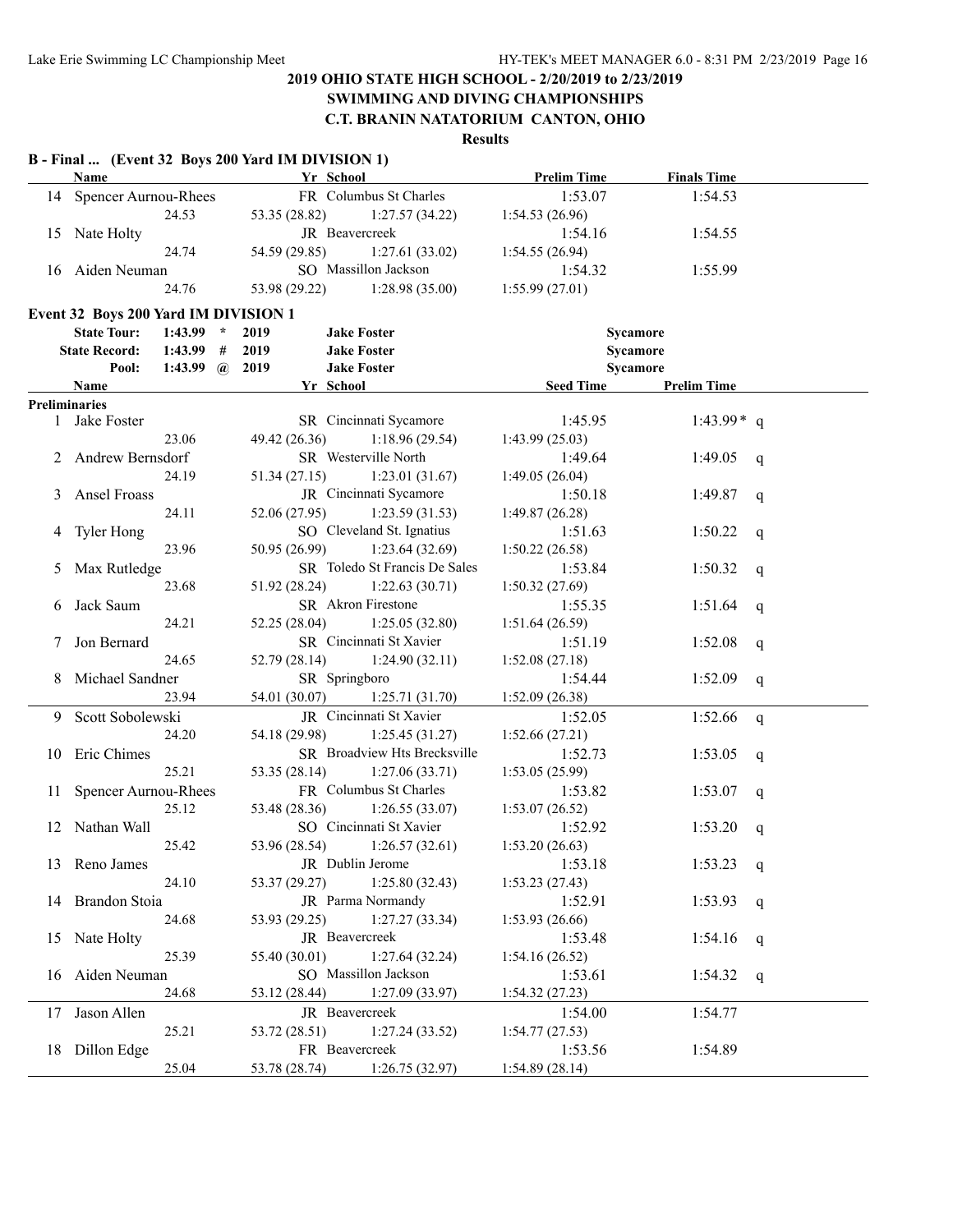#### **SWIMMING AND DIVING CHAMPIONSHIPS C.T. BRANIN NATATORIUM CANTON, OHIO**

# **Results**

#### **Preliminaries ... (Event 32 Boys 200 Yard IM DIVISION 1)**

|                      | Name                                        |           |              |               | Yr School                      | <b>Seed Time</b>   | <b>Prelim Time</b>   |   |
|----------------------|---------------------------------------------|-----------|--------------|---------------|--------------------------------|--------------------|----------------------|---|
| 19                   | Jake Young                                  |           |              |               | SO Kings Mills Kings           | 1:54.03            | 1:55.04              |   |
|                      |                                             | 25.48     |              | 54.56 (29.08) | 1:28.18(33.62)                 | 1:55.04(26.86)     |                      |   |
| 20                   | Zachary McClellan                           |           |              |               | JR Toledo St Francis De Sales  | 1:55.47            | 1:55.41              |   |
|                      |                                             | 24.23     |              | 52.62 (28.39) | 1:27.24(34.62)                 | 1:55.41(28.17)     |                      |   |
| 21                   | Patrick Daly                                |           |              |               | SO New Albany                  | 1:55.10            | 1:56.34              |   |
|                      |                                             | 25.69     |              | 55.16 (29.47) | 1:28.40(33.24)                 | 1:56.34 (27.94)    |                      |   |
| 22                   | <b>Austin Davis</b>                         |           |              |               | JR Dublin Jerome               | 1:55.47            | 1:56.54              |   |
|                      |                                             | 25.15     |              | 53.63 (28.48) | 1:27.85(34.22)                 | 1:56.54(28.69)     |                      |   |
| 23                   | Will Elsrod                                 |           |              |               | SO Columbus St Charles         | 1:53.68            | 1:56.55              |   |
|                      |                                             | 24.54     |              | 53.74 (29.20) | 1:28.28(34.54)                 | 1:56.55(28.27)     |                      |   |
| 24                   | Adam McDonald                               |           |              |               | FR Liberty Twp Lakota East     | 1:55.33            | 1:57.19              |   |
|                      |                                             | 25.34     |              | 55.57 (30.23) | 1:28.67(33.10)                 | 1:57.19(28.52)     |                      |   |
|                      | 25 Ian Leighninger                          |           |              |               | JR Beavercreek                 | 1:54.62            | 1:57.38              |   |
|                      |                                             | 24.85     |              | 54.04 (29.19) | 1:29.42(35.38)                 | 1:57.38(27.96)     |                      |   |
|                      | Event 33 Girls 50 Yard Freestyle DIVISION 1 |           |              |               |                                |                    |                      |   |
|                      | <b>State Tour:</b>                          | $22.53$ * |              | 2013          | <b>Chase Kinney</b>            |                    | <b>Mass. Jackson</b> |   |
|                      | <b>State Record:</b>                        | $22.35$ # |              | 2015          | <b>Ashley Volpenhein</b>       | <b>Mason</b>       |                      |   |
|                      | Pool:                                       |           |              | 22.43 @ 2010  | <b>Margo Geer</b>              |                    | <b>Fairbanks</b>     |   |
|                      | Name                                        |           |              |               | Yr School                      | <b>Prelim Time</b> | <b>Finals Time</b>   |   |
| A - Final            |                                             |           |              |               |                                |                    |                      |   |
| 1                    | Parker Timken                               |           |              |               | SR North Canton Hoover         | 22.59              | 22.61                |   |
| 2                    | Caroline Ehlers                             |           |              |               | SR North Canton Hoover         | 22.89              | 23.03                |   |
| 3                    | Mackenzie DeWitt                            |           |              |               | SO Hudson                      | 23.32              | 23.22                |   |
| 4                    | Paige Striley                               |           |              |               | FR West Chester Lakota West    | 23.47              | 23.41                |   |
|                      | Bella Matesa                                |           |              |               | JR Cincinnati Ursuline Academy | 23.54              | 23.42                |   |
| 6                    | Riley Huddleston                            |           |              |               | FR Upper Arlington             | 23.53              | 23.44                |   |
|                      | McKenzie Grau                               |           |              |               | SR Mason                       | 23.64              | 23.51                |   |
| 8                    | Harna Minezawa                              |           |              |               | SR Mason                       | 23.78              | 23.71                |   |
| <b>B</b> - Final     |                                             |           |              |               |                                |                    |                      |   |
|                      | 9 Kiah Smith                                |           |              |               | FR Westerville Central         | 24.07              | 23.76                |   |
| 10                   | Lexi Elkovitch                              |           |              |               | JR New Albany                  | 23.82              | 23.81                |   |
| 11                   | Tiana Anchrum                               |           |              |               | SO Mason                       | 24.13              | 24.07                |   |
| 12                   | Lauren Richner                              |           |              |               | SO Worthington Kilbourne       | 24.16              | 24.09                |   |
| $*13$                | Caroline Porterfield                        |           |              |               | FR Upper Arlington             | 24.04              | 24.11                |   |
| $*13$                | Reese Turner                                |           |              |               | SO Springfield                 | 24.05              | 24.11                |   |
| 15                   | Gracie Smith                                |           |              |               | FR Findlay                     | 24.08              | 24.17                |   |
| 16                   | Kiara Anchrum                               |           |              |               | SO Mason                       | 24.09              | 24.22                |   |
|                      | Event 33 Girls 50 Yard Freestyle DIVISION 1 |           |              |               |                                |                    |                      |   |
|                      | <b>State Tour:</b>                          | 22.53     | $\star$      | 2013          | <b>Chase Kinney</b>            |                    | Mass. Jackson        |   |
|                      | <b>State Record:</b>                        | 22.35     | #            | 2015          | <b>Ashley Volpenhein</b>       | <b>Mason</b>       |                      |   |
|                      | Pool:                                       | 22.43     | $\mathbf{a}$ | 2010          | <b>Margo Geer</b>              |                    | Fairbanks            |   |
|                      | Name                                        |           |              |               | Yr School                      | <b>Seed Time</b>   | <b>Prelim Time</b>   |   |
| <b>Preliminaries</b> |                                             |           |              |               |                                |                    |                      |   |
| 1                    | Parker Timken                               |           |              |               | SR North Canton Hoover         | 22.75              | 22.59                | q |
| 2                    | Caroline Ehlers                             |           |              |               | SR North Canton Hoover         | 23.05              | 22.89                | q |
| 3                    | Mackenzie DeWitt                            |           |              |               | SO Hudson                      | 23.22              | 23.32                | q |
| 4                    | Paige Striley                               |           |              |               | FR West Chester Lakota West    | 23.20              | 23.47                | q |
| 5                    | Riley Huddleston                            |           |              |               | FR Upper Arlington             | 23.06              | 23.53                | q |
| 6                    | Bella Matesa                                |           |              |               | JR Cincinnati Ursuline Academy | 23.27              | 23.54                | q |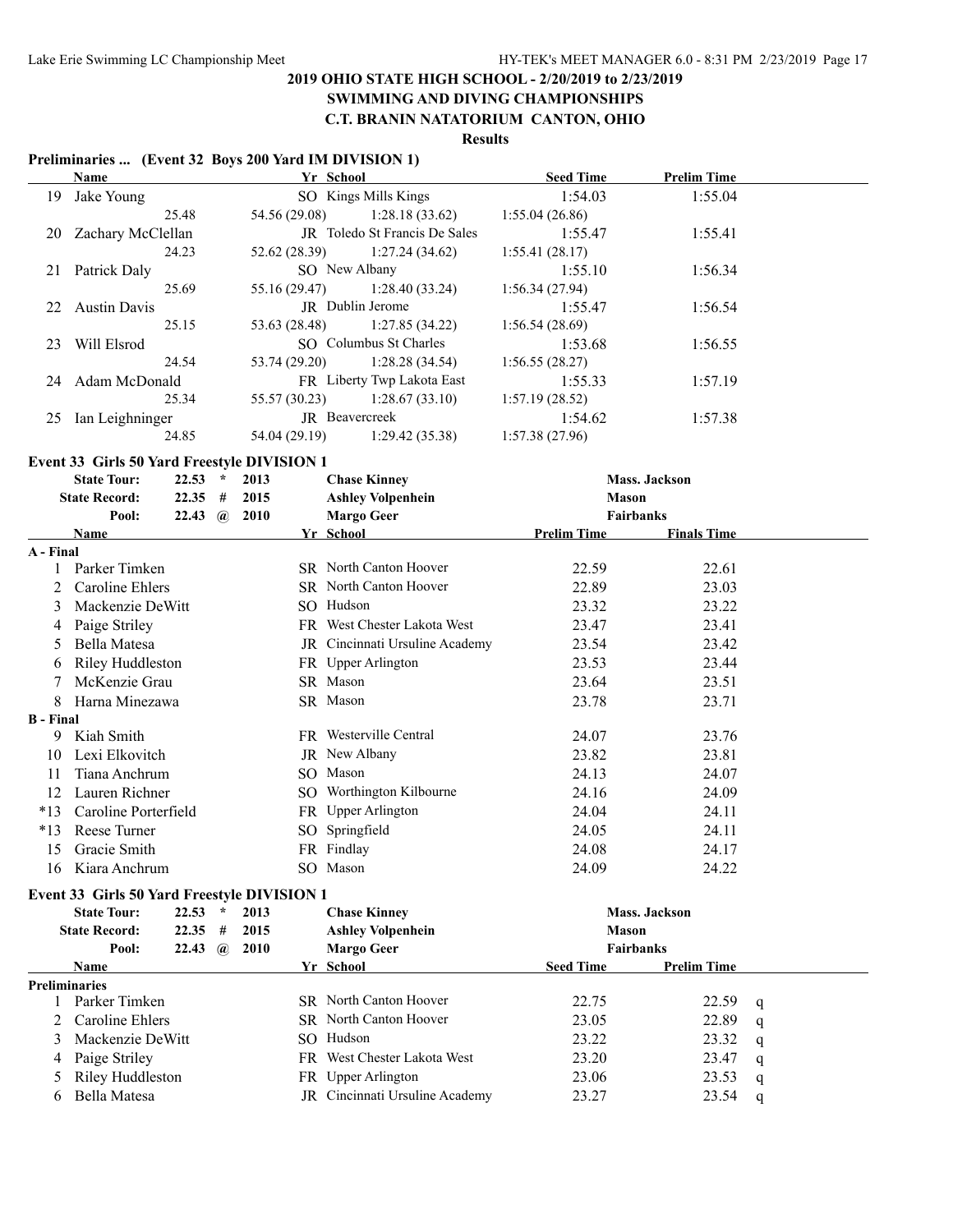# **SWIMMING AND DIVING CHAMPIONSHIPS**

**C.T. BRANIN NATATORIUM CANTON, OHIO**

**Results**

### **Preliminaries ... (Event 33 Girls 50 Yard Freestyle DIVISION 1)**

|                  | Name                                           | Yr School                                | <b>Seed Time</b>   | <b>Prelim Time</b>    |  |
|------------------|------------------------------------------------|------------------------------------------|--------------------|-----------------------|--|
| 7                | McKenzie Grau                                  | SR Mason                                 | 23.23              | 23.64<br>q            |  |
| 8                | Harna Minezawa                                 | SR Mason                                 | 23.83              | 23.78<br>$\mathbf{q}$ |  |
| 9                | Lexi Elkovitch                                 | JR New Albany                            | 23.61              | 23.82<br>$\mathbf{q}$ |  |
| 10               | Caroline Porterfield                           | FR Upper Arlington                       | 23.74              | 24.04<br>$\mathbf{q}$ |  |
| 11               | Reese Turner                                   | SO Springfield                           | 23.69              | 24.05<br>q            |  |
| 12               | Kiah Smith                                     | FR Westerville Central                   | 23.66              | 24.07<br>q            |  |
| 13               | Gracie Smith                                   | FR Findlay                               | 23.95              | 24.08<br>q            |  |
| 14               | Kiara Anchrum                                  | SO Mason                                 | 23.91              | 24.09<br>q            |  |
| 15               | Tiana Anchrum                                  | SO Mason                                 | 23.61              | 24.13<br>$\mathbf q$  |  |
| 16               | Lauren Richner                                 | SO Worthington Kilbourne                 | 24.15              | 24.16<br>$\mathbf{q}$ |  |
| 17               | Eva Watts                                      | SO Cincinnati Turpin                     | 23.86              | 24.20                 |  |
| 18               | Mia Brown                                      | JR Columbus Bishop Watterson             | 24.15              | 24.22                 |  |
| 19               | Haley Banner                                   | SR Worthington Kilbourne                 | 24.15              | 24.23                 |  |
| 20               | Madison Kelly                                  | JR Cleveland Saint Joseph Academy        | 24.12              | 24.30                 |  |
| $*21$            | Claire Kenney                                  | <b>JR</b> Broadview Hts Brecksville      | 23.90              | 24.44                 |  |
| $*21$            | Shania Stone                                   | FR Cincinnati Princeton                  | 24.02              | 24.44                 |  |
| 23               | Hannah Bach                                    | SR Broadview Hts Brecksville             | 23.94              | 24.47                 |  |
| 24               | Kaila Aaron                                    | SR Westerville Central                   | 24.17              | 24.60                 |  |
|                  | Event 34 Boys 50 Yard Freestyle DIVISION 1     |                                          |                    |                       |  |
|                  |                                                |                                          |                    |                       |  |
|                  | <b>State Tour:</b><br>19.64<br>$\star$<br>2019 |                                          | <b>Mason</b>       |                       |  |
|                  | <b>State Record:</b><br>19.64<br>#<br>2019     | <b>Adam Chaney</b><br><b>Adam Chaney</b> | <b>Mason</b>       |                       |  |
|                  | Pool:<br>19.62 $\omega$<br>2012                | <b>Erik Risolvato</b>                    |                    | <b>Lima Shawnee</b>   |  |
|                  | Name                                           | Yr School                                | <b>Prelim Time</b> | <b>Finals Time</b>    |  |
| A - Final        |                                                |                                          |                    |                       |  |
| 1                | Adam Chaney                                    | JR Mason                                 | 19.69              | 19.79                 |  |
| 2                | <b>Hunter Armstrong</b>                        | SR Dover                                 | 20.37              | 20.14                 |  |
| 3                | Max Scott                                      | SR Dublin Jerome                         | 20.68              | 20.42                 |  |
| 4                | Noah Young                                     | SR Kings Mills Kings                     | 20.87              | 20.66                 |  |
| 5                | Vincent Stevens                                | SR North Canton Hoover                   | 20.78              | 20.68                 |  |
| 6                | <b>Brady Ireland</b>                           | JR Toledo St Francis De Sales            | 20.69              | 20.70                 |  |
| $\overline{7}$   | <b>Avery Voss</b>                              | SO Upper Arlington                       | 20.84              | 20.88                 |  |
| 8                | Ted Kinney                                     | SR Massillon Jackson                     | 21.05              | 20.95                 |  |
| <b>B</b> - Final |                                                |                                          |                    |                       |  |
| 9                | Kyle Gluck                                     | <b>JR</b> Lakewood St Edward             | 21.56              | 21.11                 |  |
| 10               | Jonathan Sugar                                 | SR Columbus St Charles                   | 21.24              | 21.17                 |  |
| 11               | Kevin Gaynor                                   | SR Sylvania Northview                    | 21.45              | 21.32                 |  |
| 12               | Owen Taylor                                    | SO Cincinnati St Xavier                  | 21.34              | 21.33                 |  |
| 13               | JP Khouzam                                     | SR Cincinnati St Xavier                  | 21.43              | 21.37                 |  |
| 14               | Nate Gaver                                     | SO Reynoldsburg                          | 21.55              | 21.38                 |  |
| 15<br>16         | Sammy Risma<br>Chase Fisher                    | SR Cincinnati Sycamore<br>SR Milford     | 21.51<br>21.35     | 21.45<br>21.55        |  |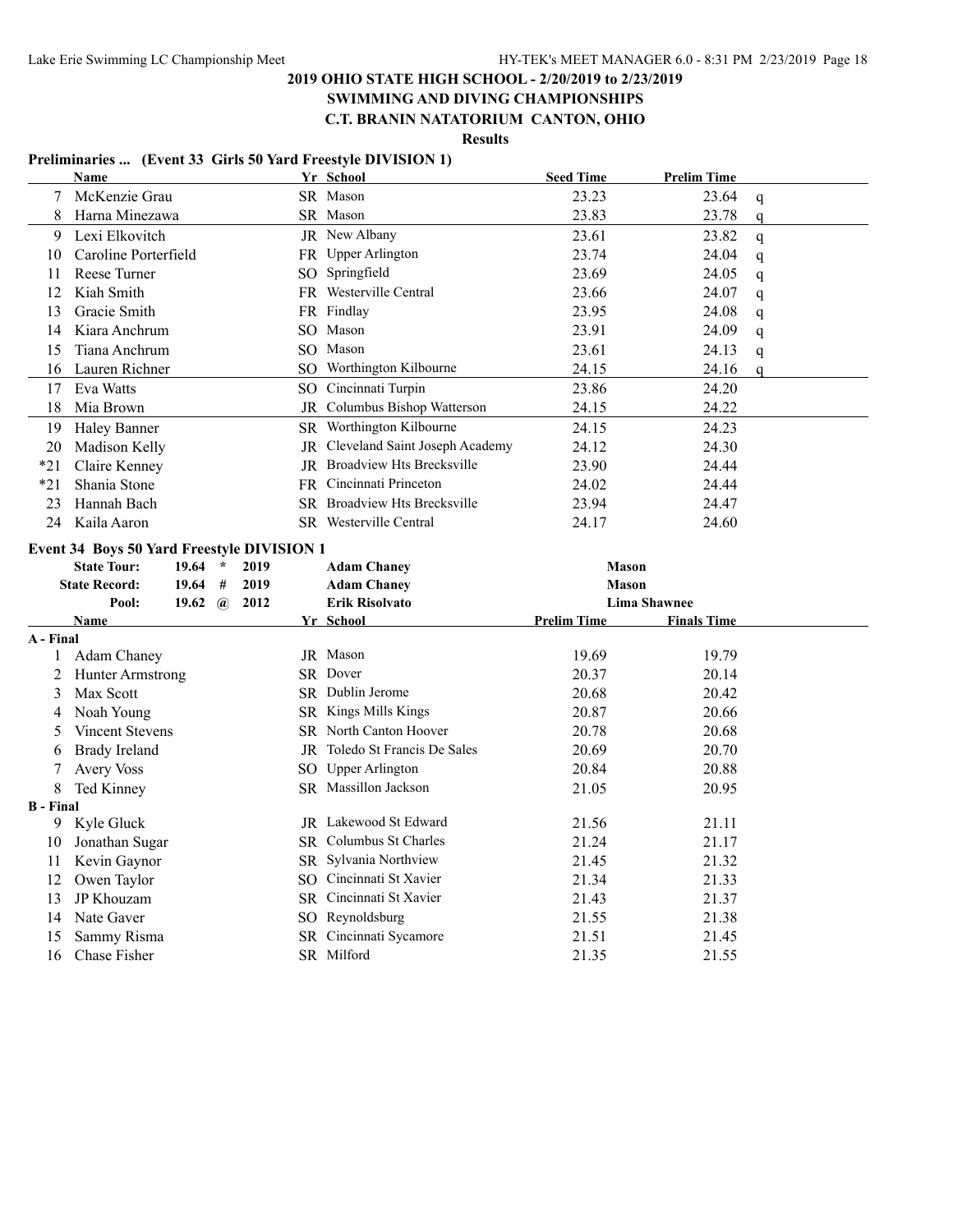# **SWIMMING AND DIVING CHAMPIONSHIPS**

# **C.T. BRANIN NATATORIUM CANTON, OHIO**

|           | <b>Event 34 Boys 50 Yard Freestyle DIVISION 1</b>   |                |          |               |               |                                 |                    |                     |              |
|-----------|-----------------------------------------------------|----------------|----------|---------------|---------------|---------------------------------|--------------------|---------------------|--------------|
|           | <b>State Tour:</b>                                  | 19.64          | $\star$  | 2019          |               | <b>Adam Chaney</b>              | <b>Mason</b>       |                     |              |
|           | <b>State Record:</b>                                | 19.64          | #        | 2019          |               | <b>Adam Chaney</b>              | <b>Mason</b>       |                     |              |
|           | Pool:                                               | 19.62          | $\bm{a}$ | 2012          |               | <b>Erik Risolvato</b>           |                    | <b>Lima Shawnee</b> |              |
|           | <b>Name</b>                                         |                |          |               |               | Yr School                       | <b>Seed Time</b>   | <b>Prelim Time</b>  |              |
|           | Preliminaries                                       |                |          |               |               |                                 |                    |                     |              |
| 1         | Adam Chaney                                         |                |          |               |               | JR Mason                        | 19.83              | 19.69               | q            |
| 2         | Hunter Armstrong                                    |                |          |               |               | SR Dover                        | 20.27              | 20.37               | q            |
| 3         | Max Scott                                           |                |          |               |               | SR Dublin Jerome                | 20.49              | 20.68               | q            |
| 4         | <b>Brady Ireland</b>                                |                |          |               |               | JR Toledo St Francis De Sales   | 20.88              | 20.69               | q            |
| 5         | Vincent Stevens                                     |                |          |               |               | <b>SR</b> North Canton Hoover   | 20.61              | 20.78               | q            |
| 6         | <b>Avery Voss</b>                                   |                |          |               |               | SO Upper Arlington              | 20.88              | 20.84               | q            |
| 7         | Noah Young                                          |                |          |               |               | SR Kings Mills Kings            | 20.78              | 20.87               | q            |
| 8         | Ted Kinney                                          |                |          |               |               | SR Massillon Jackson            | 21.18              | 21.05               | q            |
| 9         | Jonathan Sugar                                      |                |          |               |               | SR Columbus St Charles          | 21.18              | 21.24               | $\mathsf{q}$ |
| 10        | Owen Taylor                                         |                |          |               |               | SO Cincinnati St Xavier         | 21.22              | 21.34               | q            |
| 11        | Chase Fisher                                        |                |          |               |               | SR Milford                      | 21.37              | 21.35               | q            |
| 12        | JP Khouzam                                          |                |          |               |               | SR Cincinnati St Xavier         | 21.35              | 21.43               | q            |
| 13        | Kevin Gaynor                                        |                |          |               |               | SR Sylvania Northview           | 21.42              | 21.45               | q            |
| 14        | Sammy Risma                                         |                |          |               |               | SR Cincinnati Sycamore          | 21.32              | 21.51               | q            |
| 15        | Nate Gaver                                          |                |          |               |               | SO Reynoldsburg                 | 21.29              | 21.55               | q            |
| 16        | Kyle Gluck                                          |                |          |               |               | JR Lakewood St Edward           | 21.23              | 21.56               | q            |
| 17        | Josh Wiedemann                                      |                |          |               |               | SR Centerville                  | 21.18              | 21.58               |              |
| 18        | Colin Charbonneau                                   |                |          |               |               | SR Broadview Hts Brecksville    | 21.26              | 21.64               |              |
| 19        | Elliott Carl                                        |                |          |               |               | SR Cincinnati Sycamore          | 21.50              | 21.72               |              |
| 20        | <b>Tyler Babinec</b>                                |                |          |               |               | SR Milford                      | 21.31              | 21.77               |              |
| 21        | Ross Garrison                                       |                |          |               |               | SR Ashland                      | 21.53              | 21.92               |              |
| 22        | Tommy Morris                                        |                |          |               |               | SO New Albany                   | 21.31              | 21.98               |              |
| 23        | Patrick Heldreth                                    |                |          |               |               | JR Toledo St Francis De Sales   | 21.42              | 21.99               |              |
| 24        | Dalton Brown                                        |                |          |               |               | SR Hilliard Davidson            | 21.46              | 22.05               |              |
|           | <b>Event 35 Girls 100 Yard Butterfly DIVISION 1</b> |                |          |               |               |                                 |                    |                     |              |
|           | <b>State Tour:</b>                                  | 53.31          | $\star$  | 2019          |               | <b>Megan Glass</b>              | <b>Ursuline</b>    |                     |              |
|           | <b>State Record:</b>                                | 53.31 #        |          | 2019          |               | <b>Megan Glass</b>              | <b>Ursuline</b>    |                     |              |
|           | Pool:                                               | 53.31 $\omega$ |          | 2019          |               | <b>Megan Glass</b>              | <b>Ursuline</b>    |                     |              |
|           | Name                                                |                |          |               |               | Yr School                       | <b>Prelim Time</b> | <b>Finals Time</b>  |              |
| A - Final |                                                     |                |          |               |               |                                 |                    |                     |              |
|           | Megan Glass                                         |                |          |               |               | SR Cincinnati Ursuline Academy  | 54.03              | $53.31*$            |              |
|           |                                                     | 25.33          |          | 53.31 (27.98) |               |                                 |                    |                     |              |
|           | 2 Hannah Bailey                                     |                |          |               |               | JR Dublin Coffman               | 54.77              | 54.45               |              |
|           |                                                     | 25.27          |          |               | 54.45 (29.18) |                                 |                    |                     |              |
| 3         | Harna Minezawa                                      |                |          |               |               | SR Mason                        | 55.17              | 54.91               |              |
|           |                                                     | 26.11          |          |               | 54.91 (28.80) |                                 |                    |                     |              |
| 4         | Maggie Clough                                       |                |          |               |               | JR Springboro                   | 55.86              | 55.00               |              |
|           |                                                     | 26.51          |          |               | 55.00 (28.49) |                                 |                    |                     |              |
| 5.        | Cameron Kuriger                                     |                |          |               |               | FR Lewis Center Olentangy       | 55.42              | 55.02               |              |
|           |                                                     | 25.79          |          |               | 55.02 (29.23) |                                 |                    |                     |              |
| 6         | Meredith Moellering                                 |                |          |               |               | SR Cincinnati St Ursula Academy | 55.35              | 55.45               |              |
|           |                                                     | 26.31          |          |               | 55.45 (29.14) |                                 |                    |                     |              |
| 7         | Kristyn Sabol                                       |                |          |               |               | JR Dublin Coffman               | 55.64              | 55.99               |              |
|           |                                                     | 26.21          |          | 55.99 (29.78) |               |                                 |                    |                     |              |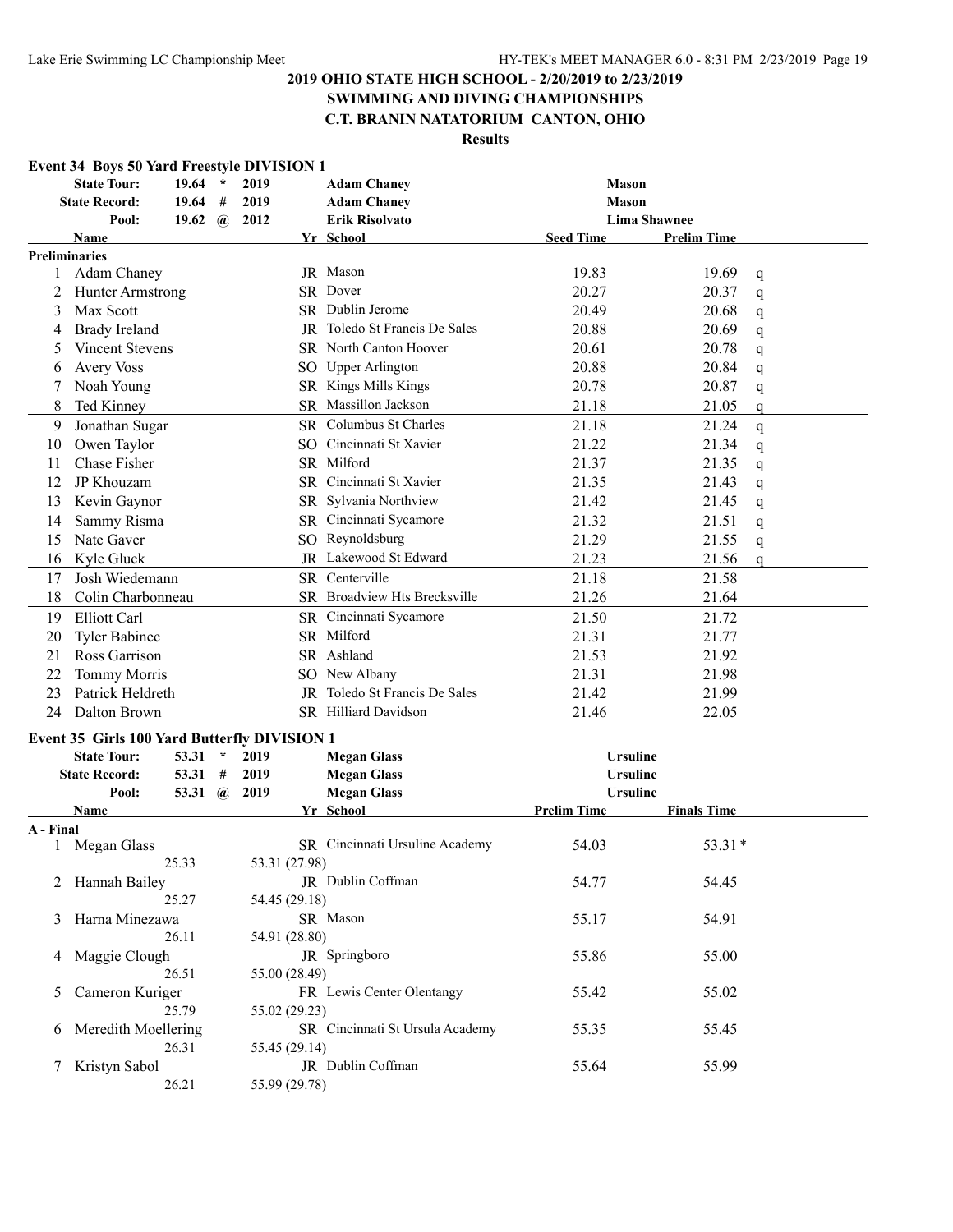# **SWIMMING AND DIVING CHAMPIONSHIPS**

# **C.T. BRANIN NATATORIUM CANTON, OHIO**

### **Results**

### **A - Final ... (Event 35 Girls 100 Yard Butterfly DIVISION 1)**

|                  | Name                                         | Yr School                       | <b>Prelim Time</b> | <b>Finals Time</b>    |  |
|------------------|----------------------------------------------|---------------------------------|--------------------|-----------------------|--|
|                  | 8 Peyton Farrell                             | JR Beavercreek                  | 55.93              | 56.05                 |  |
|                  | 26.65                                        | 56.05 (29.40)                   |                    |                       |  |
| <b>B</b> - Final |                                              |                                 |                    |                       |  |
| 9                | Sarah Turchanik                              | SR North Royalton               | 56.14              | 55.38                 |  |
|                  | 25.31                                        | 55.38 (30.07)                   |                    |                       |  |
|                  | Gabrielle Brust                              | JR Pataskala Watkins Memori     | 56.09              |                       |  |
| 10               |                                              |                                 |                    | 55.51                 |  |
|                  | 25.90                                        | 55.51 (29.61)                   |                    |                       |  |
| 11               | Jordyn Homoki                                | SO Strongsville                 | 56.24              | 55.86                 |  |
|                  | 25.58                                        | 55.86 (30.28)                   |                    |                       |  |
| 12               | Claudia Butterfield                          | JR Cincinnati Ursuline Academy  | 56.06              | 55.93                 |  |
|                  | 25.82                                        | 55.93 (30.11)                   |                    |                       |  |
| 13               | Brynna Wolfe                                 | SR Kings Mills Kings            | 56.45              | 56.26                 |  |
|                  | 26.25                                        | 56.26 (30.01)                   |                    |                       |  |
| 14               | Grace Glosson                                | JR West Chester Lakota West     | 56.62              | 56.76                 |  |
|                  | 26.81                                        | 56.76 (29.95)                   |                    |                       |  |
|                  |                                              |                                 |                    |                       |  |
| 15               | <b>Pruitt Walther</b>                        | SR Centerville                  | 56.52              | 56.82                 |  |
|                  | 26.52                                        | 56.82 (30.30)                   |                    |                       |  |
| 16               | Caroline Porterfield                         | FR Upper Arlington              | 56.50              | 57.76                 |  |
|                  | 26.40                                        | 57.76 (31.36)                   |                    |                       |  |
|                  | Event 35 Girls 100 Yard Butterfly DIVISION 1 |                                 |                    |                       |  |
|                  | <b>State Tour:</b><br>53.31<br>$\star$       | 2019<br><b>Megan Glass</b>      | <b>Ursuline</b>    |                       |  |
|                  | <b>State Record:</b>                         | 2019                            | <b>Ursuline</b>    |                       |  |
|                  | $53.31$ #                                    | <b>Megan Glass</b>              |                    |                       |  |
|                  | 53.31 $(a)$<br>Pool:                         | 2019<br><b>Megan Glass</b>      | <b>Ursuline</b>    |                       |  |
|                  | Name                                         | Yr School                       | <b>Seed Time</b>   | <b>Prelim Time</b>    |  |
|                  | <b>Preliminaries</b>                         |                                 |                    |                       |  |
|                  | Megan Glass                                  | SR Cincinnati Ursuline Academy  | 53.99              | 54.03<br>q            |  |
|                  | 25.56                                        | 54.03 (28.47)                   |                    |                       |  |
|                  | 2 Hannah Bailey                              | JR Dublin Coffman               | 54.26              | 54.77<br>q            |  |
|                  | 25.47                                        | 54.77 (29.30)                   |                    |                       |  |
| 3                | Harna Minezawa                               | SR Mason                        | 55.95              | 55.17<br>q            |  |
|                  | 26.07                                        | 55.17 (29.10)                   |                    |                       |  |
|                  | 4 Meredith Moellering                        | SR Cincinnati St Ursula Academy | 55.75              | 55.35<br>q            |  |
|                  | 26.01                                        | 55.35 (29.34)                   |                    |                       |  |
|                  |                                              | FR Lewis Center Olentangy       |                    |                       |  |
| 5                | Cameron Kuriger                              |                                 | 54.94              | 55.42<br>q            |  |
|                  | 26.67                                        | 55.42 (28.75)                   |                    |                       |  |
| 6                | Kristyn Sabol                                | JR Dublin Coffman               | 55.56              | 55.64<br>q            |  |
|                  | 26.00                                        | 55.64 (29.64)                   |                    |                       |  |
|                  | Maggie Clough                                | JR Springboro                   | 55.09              | 55.86<br>q            |  |
|                  | 27.13                                        | 55.86 (28.73)                   |                    |                       |  |
| 8                | Peyton Farrell                               | JR Beavercreek                  | 55.88              | 55.93<br>$\mathsf{q}$ |  |
|                  | 26.76                                        | 55.93 (29.17)                   |                    |                       |  |
| 9.               | Claudia Butterfield                          | JR Cincinnati Ursuline Academy  | 55.48              | 56.06<br>$\mathsf{q}$ |  |
|                  | 25.90                                        | 56.06 (30.16)                   |                    |                       |  |
|                  |                                              | JR Pataskala Watkins Memori     |                    |                       |  |
| 10               | Gabrielle Brust                              |                                 | 55.75              | 56.09<br>q            |  |
|                  | 26.30                                        | 56.09 (29.79)                   |                    |                       |  |
| 11               | Sarah Turchanik                              | SR North Royalton               | 55.11              | 56.14<br>q            |  |
|                  | 26.33                                        | 56.14 (29.81)                   |                    |                       |  |
|                  | 12 Jordyn Homoki                             | SO Strongsville                 | 55.54              | 56.24<br>q            |  |
|                  | 25.71                                        | 56.24 (30.53)                   |                    |                       |  |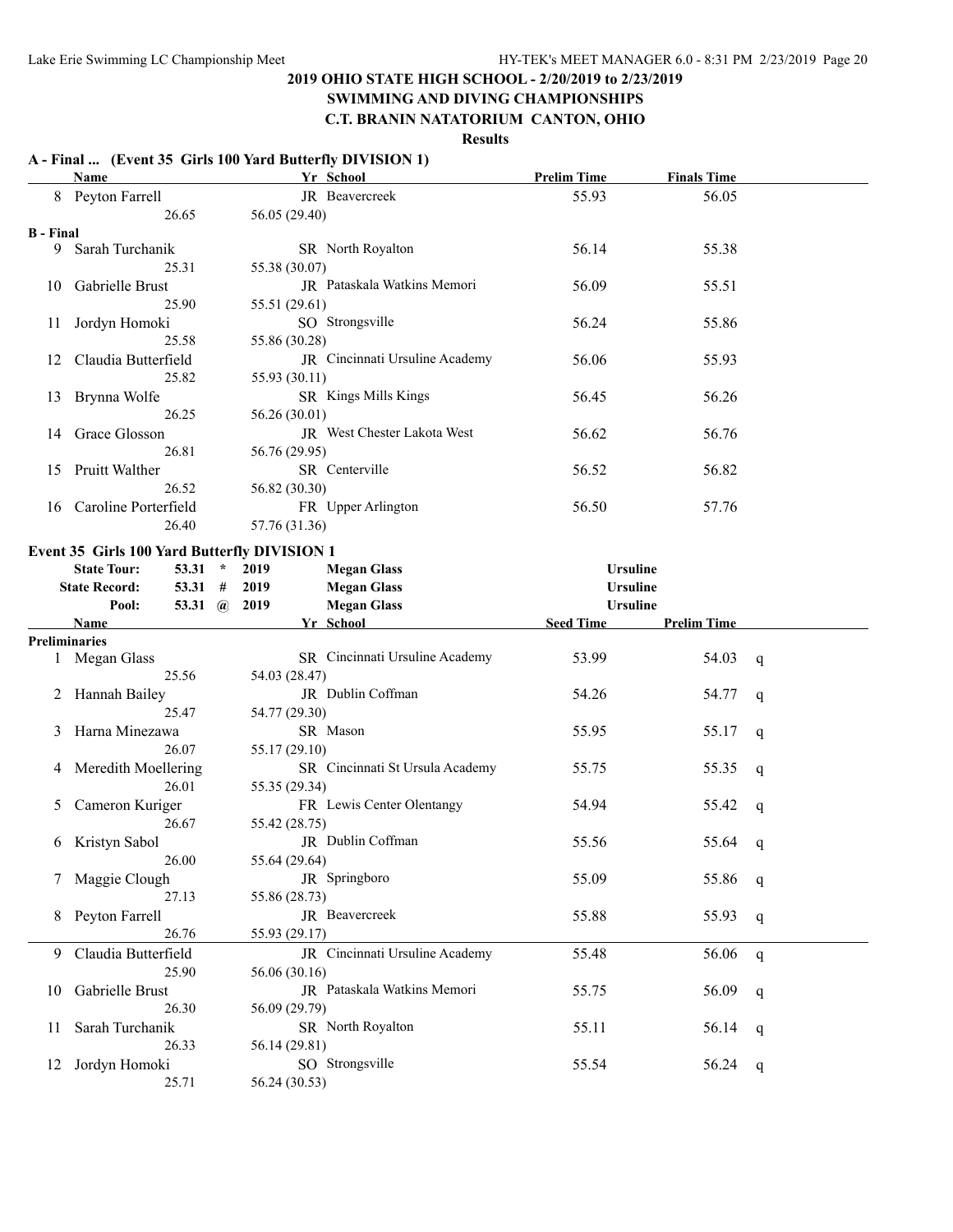#### **SWIMMING AND DIVING CHAMPIONSHIPS C.T. BRANIN NATATORIUM CANTON, OHIO**

**Results**

#### **Preliminaries ... (Event 35 Girls 100 Yard Butterfly DIVISION 1) Name Yr School Seed Time Prelim Time** 13 Brynna Wolfe SR Kings Mills Kings 56.65 56.45 q 26.31 56.45 (30.14) 14 Caroline Porterfield FR Upper Arlington 57.08 56.50 q 26.27 56.50 (30.23) 15 Pruitt Walther SR Centerville 55.71 56.52 q 26.55 56.52 (29.97) 16 Grace Glosson JR West Chester Lakota West 55.40 56.62 q 26.73 56.62 (29.89) 17 Rylee Kreinbrink SO Pickerington North 56.60 56.64 26.42 56.64 (30.22) 18 Kiara Anchrum SO Mason 56.05 56.65 26.73 56.65 (29.92) 19 Giovanna Cappabianca JR Hudson 57.11 56.71 26.83 56.71 (29.88) 20 Anna Skapoulas JR Rocky River 56.35 57.08 26.63 57.08 (30.45) 21 Kate Lochridge SR North Canton Hoover 56.45 57.12 26.36 57.12 (30.76) 22 Bridget Cramer SR West Chester Lakota West 56.53 57.73 27.44 57.73 (30.29) \*23 Kiah Smith FR Westerville Central 57.15 58.09 27.46 58.09 (30.63) \*23 Julia Beer FR Perrysburg 56.59 58.09 26.92 58.09 (31.17) **Event 36 Boys 100 Yard Butterfly DIVISION 1 State Tour: 47.10 \* 2007 Austin Staab Westerville Cent State Record: 47.10 # 2007 Austin Staab Westerville Cent Pool: 46.97 @ 2017 Cody Bybee Bellbrook Name Prelim Time Prelim Time Finals Time A - Final** 1 Jean-Pierre Khouzam JR Cincinnati St Xavier 47.71 47.21 22.01 47.21 (25.20) 2 Chachi Gustafson SR Shaker Heights 50.19 48.71 23.03 48.71 (25.68) 3 Colin Martin SR Twinsburg 49.25 48.75 22.48 48.75 (26.27) 4 Carl Bloebaum **FR Mason** 49.13 48.98 22.96 48.98 (26.02) 5 Isaac Grinberg JR Sylvania Southview 48.97 49.34 22.86 49.34 (26.48) 6 Nate Buse JR Cincinnati St Xavier 49.64 49.78 22.93 49.78 (26.85) 7 Kyle Silver SR Painesville Riverside 50.09 49.87 23.06 49.87 (26.81) 8 Max Rutledge SR Toledo St Francis De Sales 49.69 50.10 23.59 50.10 (26.51) **B - Final** 9 Zak Birnbrich SR Dublin Coffman 50.64 50.27 23.31 50.27 (26.96)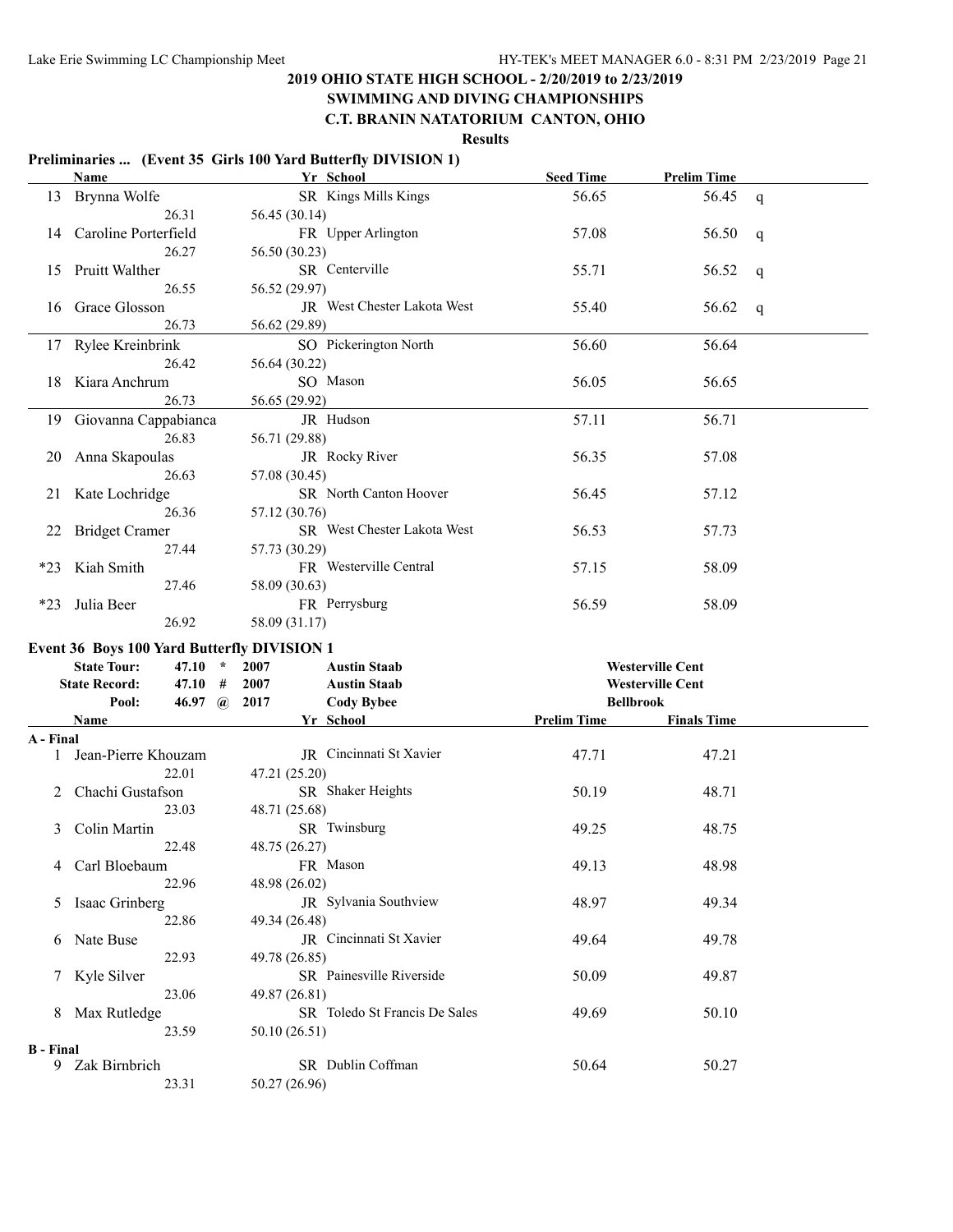#### **SWIMMING AND DIVING CHAMPIONSHIPS C.T. BRANIN NATATORIUM CANTON, OHIO**

# **Results**

#### **B - Final ... (Event 36 Boys 100 Yard Butterfly DIVISION 1)**

|    | Name              | Yr School                            | <b>Prelim Time</b> | <b>Finals Time</b> |  |
|----|-------------------|--------------------------------------|--------------------|--------------------|--|
| 10 | Ian Van Gorp      | JR Cincinnati St Xavier              | 50.64              | 50.53              |  |
|    | 23.99             | 50.53 (26.54)                        |                    |                    |  |
| 11 | Noah Patterson    | <b>SR</b> Cincinnati Sycamore        | 51.01              | 50.66              |  |
|    | 23.53             | 50.66 (27.13)                        |                    |                    |  |
| 12 | Eric Chimes       | <b>SR</b> Broadview Hts Brecksville  | 50.91              | 50.83              |  |
|    | 24.64             | 50.83 (26.19)                        |                    |                    |  |
| 13 | Reid Newman       | <b>SR</b> Dublin Jerome              | 51.02              | 51.16              |  |
|    | 23.95             | 51.16 (27.21)                        |                    |                    |  |
| 14 | Drew Grespin      | <b>SR</b> Toledo St Francis De Sales | 51.26              | 51.23              |  |
|    | 23.99             | 51.23 (27.24)                        |                    |                    |  |
| 15 | William Schneider | <b>SR</b> North Canton Hoover        | 51.03              | 51.59              |  |
|    | 23.90             | 51.59 (27.69)                        |                    |                    |  |
| 16 | John Edurese      | JR Wadsworth                         | 51.32              | 51.63              |  |
|    | 23.98             | 51.63 (27.65)                        |                    |                    |  |

#### **Event 36 Boys 100 Yard Butterfly DIVISION 1**

|    | <b>State Tour:</b><br>47.10         | 2007<br>$\star$ | <b>Austin Staab</b>           |                  | <b>Westerville Cent</b> |              |
|----|-------------------------------------|-----------------|-------------------------------|------------------|-------------------------|--------------|
|    | <b>State Record:</b><br>47.10       | 2007<br>#       | <b>Austin Staab</b>           |                  | <b>Westerville Cent</b> |              |
|    | Pool:<br>46.97 $\omega$             | 2017            | <b>Cody Bybee</b>             | <b>Bellbrook</b> |                         |              |
|    | <b>Name</b><br><b>Preliminaries</b> |                 | Yr School                     | <b>Seed Time</b> | <b>Prelim Time</b>      |              |
|    | 1 Jean-Pierre Khouzam               |                 | JR Cincinnati St Xavier       | 47.93            | 47.71                   | q            |
|    | 22.18                               | 47.71 (25.53)   |                               |                  |                         |              |
| 2  | Isaac Grinberg                      |                 | JR Sylvania Southview         | 49.97            | 48.97                   | $\mathsf{q}$ |
|    | 22.79                               | 48.97 (26.18)   |                               |                  |                         |              |
| 3  | Carl Bloebaum                       |                 | FR Mason                      | 49.85            | 49.13                   | q            |
|    | 23.45                               | 49.13 (25.68)   |                               |                  |                         |              |
| 4  | Colin Martin                        |                 | SR Twinsburg                  | 48.79            | 49.25                   | q            |
|    | 22.95                               | 49.25 (26.30)   |                               |                  |                         |              |
| 5  | Nate Buse                           |                 | JR Cincinnati St Xavier       | 49.82            | 49.64                   | q            |
|    | 23.01                               | 49.64 (26.63)   |                               |                  |                         |              |
| 6  | Max Rutledge                        |                 | SR Toledo St Francis De Sales | 50.20            | 49.69                   | q            |
|    | 23.24                               | 49.69 (26.45)   |                               |                  |                         |              |
|    | Kyle Silver                         |                 | SR Painesville Riverside      | 49.81            | 50.09                   | q            |
|    | 23.19                               | 50.09 (26.90)   |                               |                  |                         |              |
|    | Chachi Gustafson                    |                 | SR Shaker Heights             | 49.24            | 50.19                   | $\mathsf{q}$ |
|    | 23.82                               | 50.19 (26.37)   |                               |                  |                         |              |
| *9 | Ian Van Gorp                        |                 | JR Cincinnati St Xavier       | 50.67            | 50.64                   | q            |
|    | 23.53                               | 50.64(27.11)    |                               |                  |                         |              |
| *9 | Zak Birnbrich                       |                 | SR Dublin Coffman             | 50.21            | 50.64                   | q            |
|    | 23.61                               | 50.64 (27.03)   |                               |                  |                         |              |
| 11 | Eric Chimes                         |                 | SR Broadview Hts Brecksville  | 50.24            | 50.91                   | q            |
|    | 23.59                               | 50.91 (27.32)   |                               |                  |                         |              |
|    | 12 Noah Patterson                   |                 | SR Cincinnati Sycamore        | 50.84            | 51.01                   | $\mathsf{q}$ |
|    | 23.71                               | 51.01 (27.30)   |                               |                  |                         |              |
| 13 | Reid Newman                         |                 | SR Dublin Jerome              | 51.21            | 51.02                   | q            |
|    | 23.85                               | 51.02 (27.17)   |                               |                  |                         |              |
| 14 | William Schneider                   |                 | SR North Canton Hoover        | 51.19            | 51.03                   | q            |
|    | 23.47                               | 51.03 (27.56)   |                               |                  |                         |              |
| 15 | Drew Grespin                        |                 | SR Toledo St Francis De Sales | 51.14            | 51.26                   | q            |
|    | 23.88                               | 51.26 (27.38)   |                               |                  |                         |              |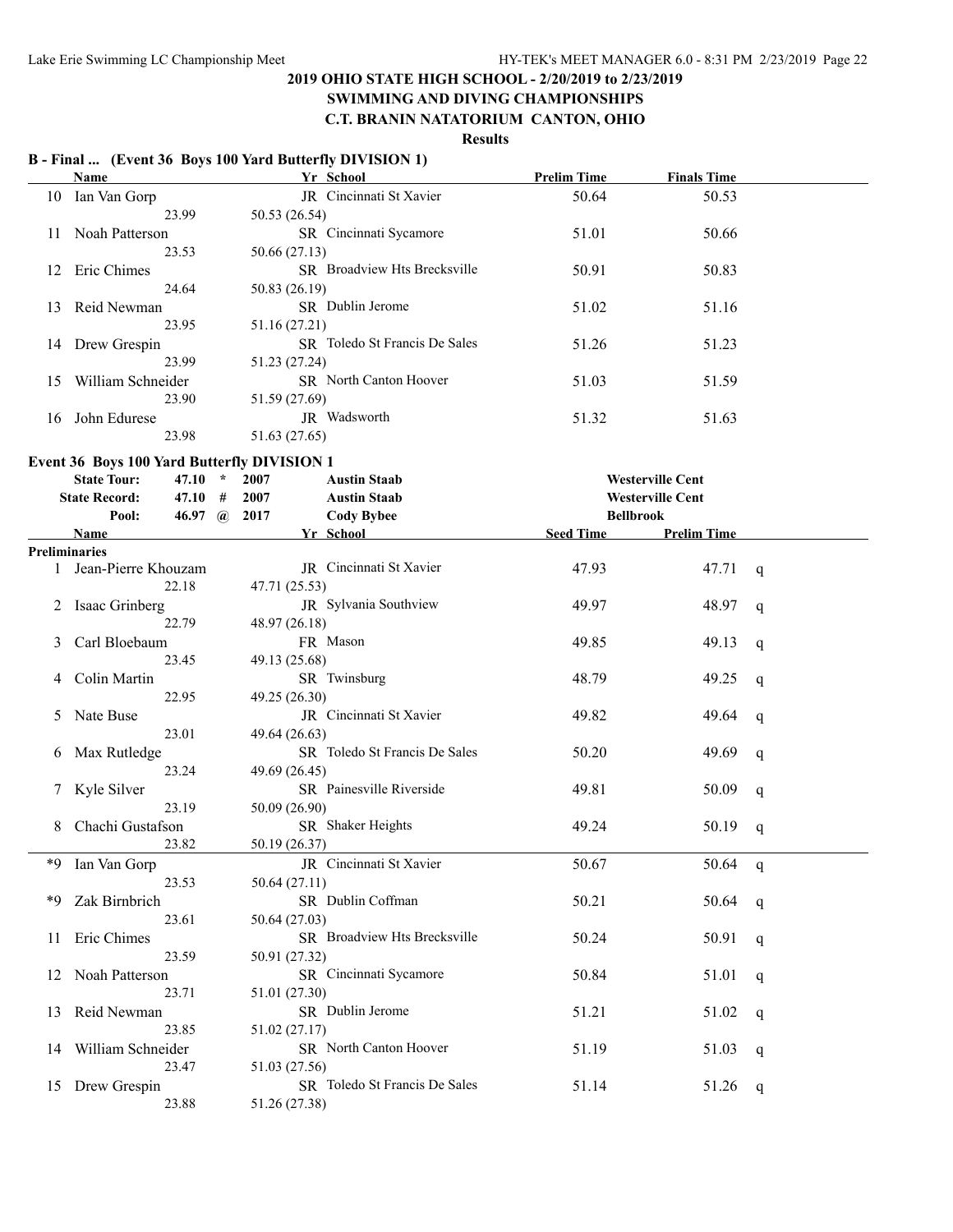# **SWIMMING AND DIVING CHAMPIONSHIPS**

**C.T. BRANIN NATATORIUM CANTON, OHIO**

**Results**

#### **Preliminaries ... (Event 36 Boys 100 Yard Butterfly DIVISION 1)**

|                  | Name                                         |               | Yr School                        | <b>Seed Time</b>   | <b>Prelim Time</b> |   |
|------------------|----------------------------------------------|---------------|----------------------------------|--------------------|--------------------|---|
| 16               | John Edurese                                 |               | JR Wadsworth                     | 51.27              | 51.32              | q |
|                  | 24.18                                        | 51.32 (27.14) |                                  |                    |                    |   |
| 17               | Alexander Wisler                             |               | SR Powell Olentangy Liberty      | 51.04              | 51.40              |   |
|                  | 23.67                                        | 51.40 (27.73) |                                  |                    |                    |   |
| 18               | Emerson Amongero                             |               | SR Cincinnati Archbishop Moeller | 51.32              | 51.41              |   |
|                  | 24.36                                        | 51.41 (27.05) |                                  |                    |                    |   |
| 19               | <b>Bobby Bottomley</b>                       |               | JR North Royalton                | 51.31              | 51.48              |   |
|                  | 23.84                                        | 51.48 (27.64) |                                  |                    |                    |   |
| 20               | Dylan Weisenauer                             |               | JR Fremont Ross                  | 50.85              | 51.64              |   |
|                  | 23.92                                        | 51.64 (27.72) |                                  |                    |                    |   |
| 21               | Mason Peck                                   |               | FR Hilliard Darby                | 51.07              | 51.82              |   |
|                  | 24.13                                        | 51.82 (27.69) |                                  |                    |                    |   |
| 22               | Noah Basista                                 |               | JR Youngstown Boardman           | 50.53              | 51.83              |   |
|                  | 23.82                                        | 51.83 (28.01) |                                  |                    |                    |   |
| 23               | Matthew DunLany                              |               | JR Youngstown Boardman           | 51.26              | 51.90              |   |
|                  | 24.08                                        | 51.90 (27.82) |                                  |                    |                    |   |
|                  |                                              |               | SO Beavercreek                   |                    |                    |   |
|                  | 24 Wesley Schauer<br>24.14                   |               |                                  | 50.80              | 52.03              |   |
|                  |                                              | 52.03 (27.89) |                                  |                    |                    |   |
|                  | Event 37 Girls 100 Yard Freestyle DIVISION 1 |               |                                  |                    |                    |   |
|                  | 48.96 *<br><b>State Tour:</b>                | 2016          | <b>Ashley Volpenhein</b>         | <b>Mason</b>       |                    |   |
|                  | <b>State Record:</b><br>48.96 #              | 2016          | <b>Ashley Volpenhein</b>         | <b>Mason</b>       |                    |   |
|                  | 48.63 @ 2010<br>Pool:                        |               | <b>Margo Geer</b>                | Fairbanks          |                    |   |
|                  | Name                                         |               | Yr School                        | <b>Prelim Time</b> | <b>Finals Time</b> |   |
| A - Final        |                                              |               |                                  |                    |                    |   |
|                  |                                              |               |                                  |                    |                    |   |
|                  | 1 Parker Timken                              |               | SR North Canton Hoover           | 49.91              | 49.65              |   |
|                  | 24.07                                        | 49.65 (25.58) |                                  |                    |                    |   |
|                  | 2 Leanna Wall                                |               | SR Mason                         | 51.02              | 50.31              |   |
|                  | 24.30                                        | 50.31 (26.01) |                                  |                    |                    |   |
| 3                | Ava Lachey                                   |               | FR New Albany                    | 51.07              | 50.54              |   |
|                  | 24.32                                        | 50.54 (26.22) |                                  |                    |                    |   |
| 4                | Riley Huddleston                             |               | FR Upper Arlington               | 50.97              | 50.76              |   |
|                  | 24.47                                        | 50.76 (26.29) |                                  |                    |                    |   |
| $\mathcal{D}$    | Leah Luckett                                 |               | JR Kings Mills Kings             | 51.28              | 51.23              |   |
|                  | 24.65                                        | 51.23 (26.58) |                                  |                    |                    |   |
|                  | 6 Lexi Elkovitch                             |               | JR New Albany                    | 50.74              | 51.24              |   |
|                  | 24.30                                        | 51.24 (26.94) |                                  |                    |                    |   |
|                  | 7 Caroline Ehlers                            |               | SR North Canton Hoover           | 51.43              | 51.42              |   |
|                  | 24.97                                        | 51.42 (26.45) |                                  |                    |                    |   |
|                  | 8 Hannah Hill                                |               | SO Springboro                    | 51.40              | 51.89              |   |
|                  | 24.65                                        | 51.89 (27.24) |                                  |                    |                    |   |
| <b>B</b> - Final |                                              |               |                                  |                    |                    |   |
|                  | 9 Bella Matesa                               |               | JR Cincinnati Ursuline Academy   | 51.62              | 51.12              |   |
|                  | 24.83                                        | 51.12 (26.29) |                                  |                    |                    |   |
|                  | 10 Paige Striley                             |               | FR West Chester Lakota West      | 51.54              | 51.41              |   |
|                  | 24.96                                        | 51.41 (26.45) |                                  |                    |                    |   |
| 11               | McKenzie Grau                                |               | SR Mason                         | 51.81              | 51.69              |   |
|                  | 24.76                                        | 51.69 (26.93) |                                  |                    |                    |   |
| 12               | Maddie Hannan                                |               | SR Hudson                        | 51.77              | 51.91              |   |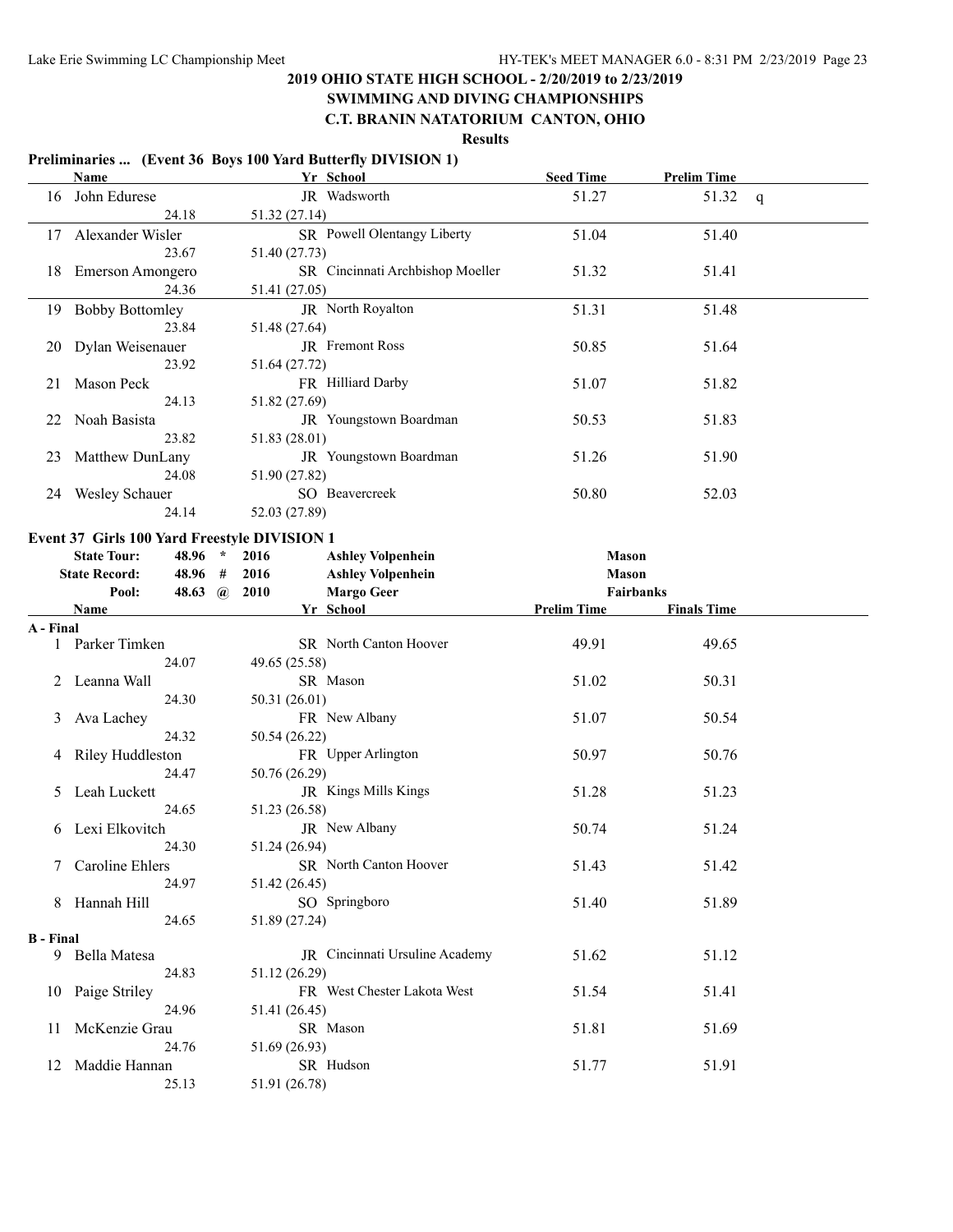# **SWIMMING AND DIVING CHAMPIONSHIPS**

# **C.T. BRANIN NATATORIUM CANTON, OHIO**

|    |                                              |                |               | B - Final  (Event 37 Girls 100 Yard Freestyle DIVISION 1) |                    |                    |   |
|----|----------------------------------------------|----------------|---------------|-----------------------------------------------------------|--------------------|--------------------|---|
|    | Name                                         |                |               | Yr School                                                 | <b>Prelim Time</b> | <b>Finals Time</b> |   |
| 13 | Mia Lachey                                   |                |               | JR New Albany                                             | 52.60              | 52.21              |   |
|    |                                              | 25.15          | 52.21 (27.06) |                                                           |                    |                    |   |
| 14 | Maya Conte                                   |                |               | SR Broadview Hts Brecksville                              | 52.49              | 52.62              |   |
|    |                                              | 25.20          | 52.62 (27.42) |                                                           |                    |                    |   |
| 15 | Macey Swearingen                             |                |               | JR Westerville Central                                    | 52.52              | 52.69              |   |
|    |                                              | 25.24          | 52.69 (27.45) |                                                           |                    |                    |   |
| 16 | Gracie Smith                                 |                |               | FR Findlay                                                | 52.54              | 52.71              |   |
|    |                                              | 25.24          | 52.71 (27.47) |                                                           |                    |                    |   |
|    | Event 37 Girls 100 Yard Freestyle DIVISION 1 |                |               |                                                           |                    |                    |   |
|    | <b>State Tour:</b>                           | 48.96 *        | 2016          | <b>Ashley Volpenhein</b>                                  | <b>Mason</b>       |                    |   |
|    | <b>State Record:</b>                         | 48.96 #        | 2016          | <b>Ashley Volpenhein</b>                                  | <b>Mason</b>       |                    |   |
|    | Pool:                                        | 48.63 $\omega$ | 2010          | <b>Margo Geer</b>                                         | Fairbanks          |                    |   |
|    | <b>Name</b>                                  |                |               | Yr School                                                 | <b>Seed Time</b>   | <b>Prelim Time</b> |   |
|    | <b>Preliminaries</b>                         |                |               |                                                           |                    |                    |   |
|    | 1 Parker Timken                              |                |               | <b>SR</b> North Canton Hoover                             | 50.09              | 49.91              | q |
|    |                                              | 24.33          | 49.91 (25.58) |                                                           |                    |                    |   |
|    | Lexi Elkovitch                               |                |               | JR New Albany                                             | 50.70              | 50.74              | q |
|    |                                              | 24.23          | 50.74 (26.51) |                                                           |                    |                    |   |
| 3  | Riley Huddleston                             |                |               | FR Upper Arlington                                        | 50.63              | 50.97              | q |
|    |                                              | 24.51          | 50.97 (26.46) |                                                           |                    |                    |   |
|    | Leanna Wall                                  |                |               | SR Mason                                                  | 50.24              | 51.02              | q |
|    |                                              | 24.65          | 51.02 (26.37) |                                                           |                    |                    |   |
| 5  | Ava Lachey                                   |                |               | FR New Albany                                             | 50.18              | 51.07              | q |
|    |                                              | 24.66          | 51.07 (26.41) |                                                           |                    |                    |   |
|    | Leah Luckett                                 |                |               | JR Kings Mills Kings                                      | 50.96              | 51.28              | q |
|    |                                              | 24.79          | 51.28 (26.49) |                                                           |                    |                    |   |
| 7  | Hannah Hill                                  |                |               | SO Springboro                                             | 50.81              | 51.40              | q |
|    |                                              | 24.47          | 51.40 (26.93) |                                                           |                    |                    |   |
|    | Caroline Ehlers                              |                |               | SR North Canton Hoover                                    | 52.00              | 51.43              | q |
|    |                                              | 24.76          | 51.43 (26.67) |                                                           |                    |                    |   |
| 9. | Paige Striley                                |                |               | FR West Chester Lakota West                               | 50.68              | 51.54              |   |
|    |                                              | 24.97          | 51.54 (26.57) |                                                           |                    |                    | q |
| 10 | Bella Matesa                                 |                |               | JR Cincinnati Ursuline Academy                            | 50.49              | 51.62              |   |
|    |                                              | 24.92          | 51.62 (26.70) |                                                           |                    |                    | q |
|    | 11 Maddie Hannan                             |                |               | SR Hudson                                                 | 52.30              | 51.77              |   |
|    |                                              | 25.11          | 51.77 (26.66) |                                                           |                    |                    | q |
|    | 12 McKenzie Grau                             |                |               | SR Mason                                                  | 51.41              | 51.81              | q |
|    |                                              | 24.91          | 51.81 (26.90) |                                                           |                    |                    |   |
|    | 13 Maya Conte                                |                |               | SR Broadview Hts Brecksville                              | 52.20              | 52.49              | q |
|    |                                              | 25.12          | 52.49 (27.37) |                                                           |                    |                    |   |
| 14 | Macey Swearingen                             |                |               | JR Westerville Central                                    | 51.84              | 52.52              | q |
|    |                                              | 25.22          | 52.52 (27.30) |                                                           |                    |                    |   |
| 15 | Gracie Smith                                 |                |               | FR Findlay                                                | 52.08              | 52.54              | q |
|    |                                              | 25.06          | 52.54 (27.48) |                                                           |                    |                    |   |
|    | 16 Mia Lachey                                |                |               | JR New Albany                                             | 52.27              | 52.60              | q |
|    |                                              | 25.55          | 52.60 (27.05) |                                                           |                    |                    |   |
|    | 17 Aubrey Whitaker                           |                |               | SR Mason                                                  | 51.82              | 52.63              |   |
|    |                                              | 25.04          | 52.63 (27.59) |                                                           |                    |                    |   |
|    | 18 Eva Watts                                 |                |               | SO Cincinnati Turpin                                      | 52.25              | 52.69              |   |
|    |                                              | 25.68          | 52.69 (27.01) |                                                           |                    |                    |   |
|    |                                              |                |               |                                                           |                    |                    |   |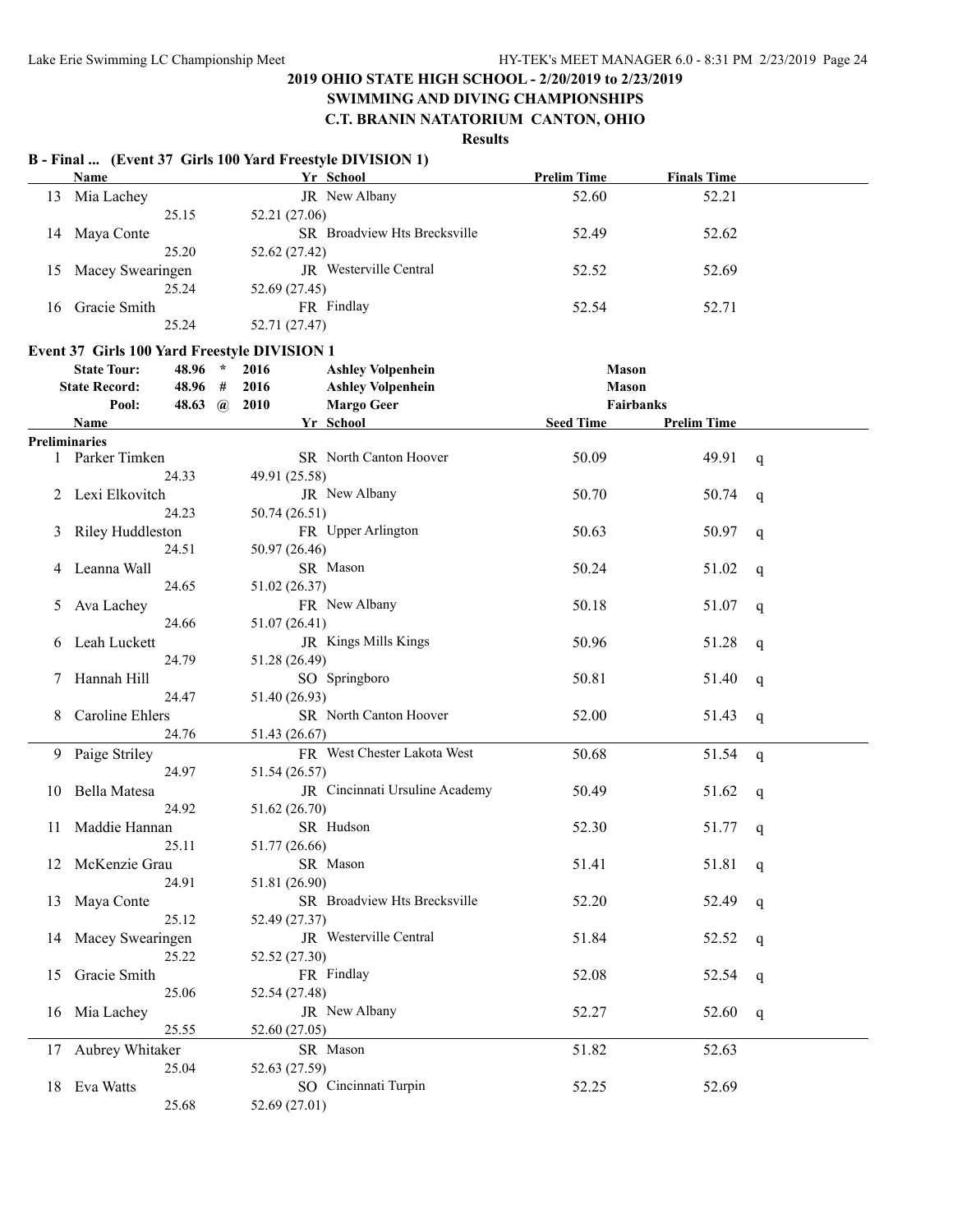# **SWIMMING AND DIVING CHAMPIONSHIPS**

# **C.T. BRANIN NATATORIUM CANTON, OHIO**

**Results**

#### **Preliminaries ... (Event 37 Girls 100 Yard Freestyle DIVISION 1) Name Yr School**

|    | гчаше           | тт эспоот                           |       |       |  |
|----|-----------------|-------------------------------------|-------|-------|--|
| 19 | Clara Keiser    | JR Cincinnati St Ursula Academy     | 52.49 | 52.95 |  |
|    | 25.57           | 52.95 (27.38)                       |       |       |  |
| 20 | Olivia Oyster   | FR Columbus Bishop Watterson        | 52.60 | 53.09 |  |
|    | 25.38           | 53.09 (27.71)                       |       |       |  |
| 21 | Reagan St Clair | SO North Canton Hoover              | 52.54 | 53.28 |  |
|    | 25.67           | 53.28 (27.61)                       |       |       |  |
| 22 | Claire Kenney   | <b>IR</b> Broadview Hts Brecksville | 52.15 | 53.36 |  |
|    | 25.52           | 53.36 (27.84)                       |       |       |  |
| 23 | Peyton Spearry  | <b>JR</b> Rocky River               | 53.07 | 53.64 |  |
|    | 25.97           | 53.64 (27.67)                       |       |       |  |
| 24 | Abby Susec      | SO Springboro                       | 52.61 | 54.07 |  |
|    | 25.57           | 54.07 (28.50)                       |       |       |  |

#### **Event 38 Boys 100 Yard Freestyle DIVISION 1**

|                  | <b>State Tour:</b>   | 43.27 $*$      | 2019          | <b>Adam Chaney</b>            | <b>Mason</b>       |                    |  |
|------------------|----------------------|----------------|---------------|-------------------------------|--------------------|--------------------|--|
|                  | <b>State Record:</b> | $43.27$ #      | 2019          | <b>Adam Chaney</b>            | <b>Mason</b>       |                    |  |
|                  | Pool:                | 43.27 $\omega$ | 2019          | <b>Adam Chaney</b>            | <b>Mason</b>       |                    |  |
|                  | <b>Name</b>          |                |               | Yr School                     | <b>Prelim Time</b> | <b>Finals Time</b> |  |
| A - Final        | 1 Adam Chaney        |                |               | JR Mason                      | 43.27              | 43.67              |  |
|                  | 20.82                |                | 43.67 (22.85) |                               |                    |                    |  |
|                  | 2 Hunter Armstrong   |                |               | SR Dover                      | 44.62              | 44.27              |  |
|                  | 20.98                |                | 44.27 (23.29) |                               |                    |                    |  |
| 3                | Jay Johnson          |                |               | SR Hudson                     | 44.55              | 44.43              |  |
|                  | 21.07                |                | 44.43 (23.36) |                               |                    |                    |  |
| 4                | Ansel Froass         |                |               | JR Cincinnati Sycamore        | 45.59              | 45.22              |  |
|                  | 22.03                |                | 45.22 (23.19) |                               |                    |                    |  |
| 5                | <b>Brady Ireland</b> |                |               | JR Toledo St Francis De Sales | 45.37              | 45.56              |  |
|                  | 21.58                |                | 45.56 (23.98) |                               |                    |                    |  |
| 6                | Vincent Stevens      |                |               | SR North Canton Hoover        | 46.19              | 46.02              |  |
|                  | 21.99                |                | 46.02 (24.03) |                               |                    |                    |  |
| 7                | Max Scott            |                |               | SR Dublin Jerome              | 46.00              | 46.26              |  |
|                  | 22.30                |                | 46.26 (23.96) |                               |                    |                    |  |
| 8                | <b>Avery Voss</b>    |                |               | SO Upper Arlington            | 46.08              | 46.33              |  |
|                  | 22.05                |                | 46.33 (24.28) |                               |                    |                    |  |
| <b>B</b> - Final |                      |                |               |                               |                    |                    |  |
| 9                | Karl Helmuth         |                |               | SO North Canton Hoover        | 46.28              | 46.04              |  |
|                  | 22.08                |                | 46.04 (23.96) |                               |                    |                    |  |
|                  | 10 Owen Taylor       |                |               | SO Cincinnati St Xavier       | 46.73              | 46.40              |  |
|                  | 22.20                |                | 46.40 (24.20) |                               |                    |                    |  |
| 11               | Thomas Matthew       |                |               | JR Wooster                    | 46.30              | 46.43              |  |
|                  | 22.48                |                | 46.43 (23.95) |                               |                    |                    |  |
| 12               | Ian Smith            |                |               | JR Dublin Jerome              | 46.69              | 46.58              |  |
|                  | 21.99                |                | 46.58 (24.59) |                               |                    |                    |  |
| 13               | JP Khouzam           |                |               | SR Cincinnati St Xavier       | 46.53              | 46.60              |  |
|                  | 22.67                |                | 46.60 (23.93) |                               |                    |                    |  |
|                  | 14 John Bently       |                |               | JR Powell Olentangy Liberty   | 46.55              | 46.67              |  |
|                  | 22.11                |                | 46.67 (24.56) |                               |                    |                    |  |
| 15               | Colin Martin         |                |               | SR Twinsburg                  | 46.29              | 46.93              |  |
|                  | 22.28                |                | 46.93 (24.65) |                               |                    |                    |  |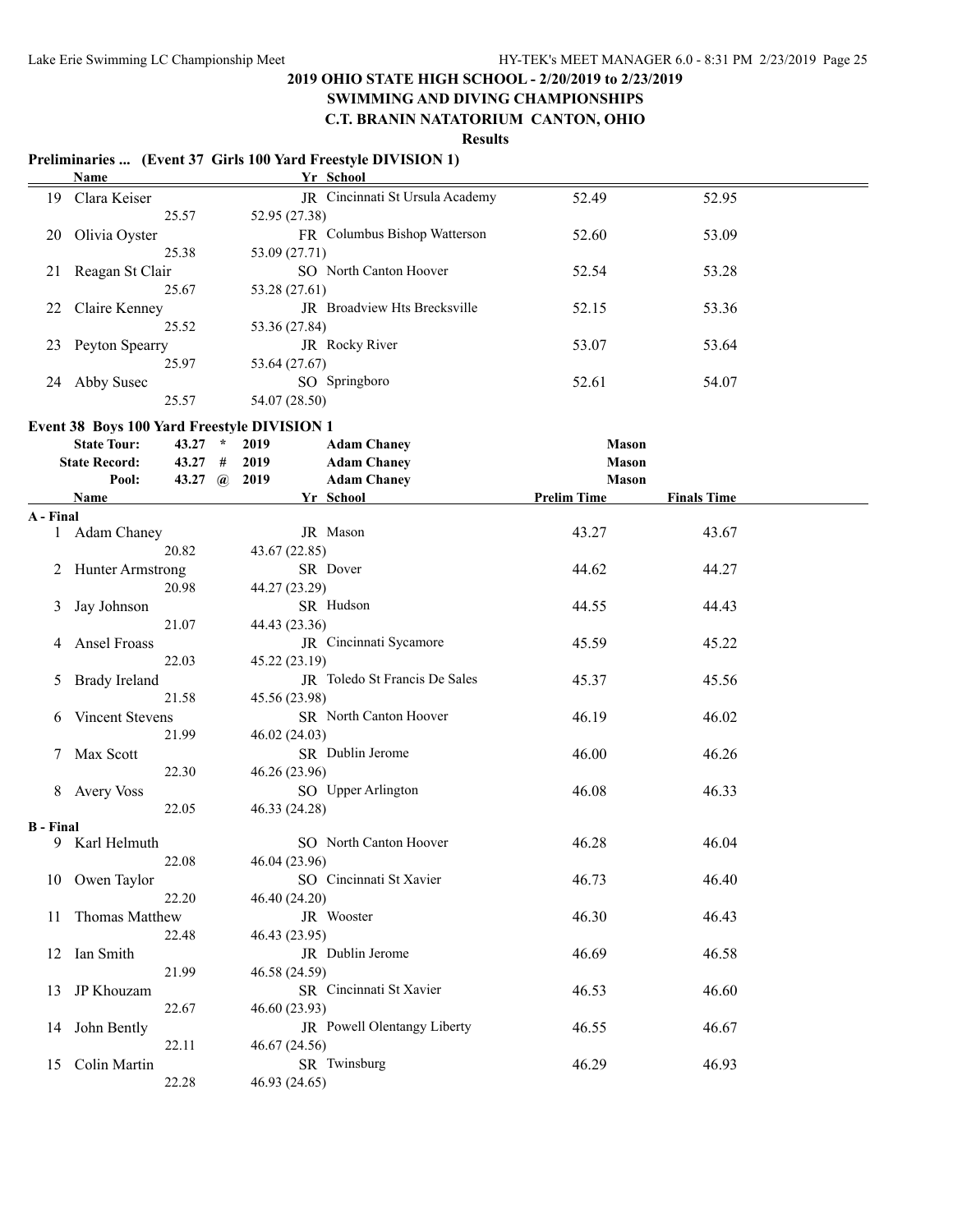### **SWIMMING AND DIVING CHAMPIONSHIPS**

### **C.T. BRANIN NATATORIUM CANTON, OHIO**

|    | Name                                        |                |               | B - Final  (Event 38 Boys 100 Yard Freestyle DIVISION 1)<br>Yr School | <b>Prelim Time</b> | <b>Finals Time</b>   |
|----|---------------------------------------------|----------------|---------------|-----------------------------------------------------------------------|--------------------|----------------------|
|    | 16 Ted Kinney                               |                |               | SR Massillon Jackson                                                  | 46.76              | 47.16                |
|    |                                             | 22.49          | 47.16 (24.67) |                                                                       |                    |                      |
|    | Event 38 Boys 100 Yard Freestyle DIVISION 1 |                |               |                                                                       |                    |                      |
|    | <b>State Tour:</b>                          | $43.27$ *      | 2019          | <b>Adam Chaney</b>                                                    | <b>Mason</b>       |                      |
|    | <b>State Record:</b>                        | 43.27#         | 2019          | <b>Adam Chaney</b>                                                    | <b>Mason</b>       |                      |
|    | Pool:                                       | 43.27 $\omega$ | 2019          | <b>Adam Chaney</b>                                                    | <b>Mason</b>       |                      |
|    | Name                                        |                |               | Yr School                                                             | <b>Seed Time</b>   | <b>Prelim Time</b>   |
|    | <b>Preliminaries</b>                        |                |               |                                                                       |                    |                      |
|    | 1 Adam Chaney                               |                |               | JR Mason                                                              | 45.10              | 43.27 $*$ q          |
|    |                                             | 20.62          | 43.27 (22.65) |                                                                       |                    |                      |
| 2  | Jay Johnson                                 |                |               | SR Hudson                                                             | 45.18              | 44.55<br>q           |
|    |                                             | 21.27          | 44.55 (23.28) |                                                                       |                    |                      |
| 3  | Hunter Armstrong                            |                |               | SR Dover                                                              | 44.61              | 44.62<br>q           |
|    |                                             | 21.43          | 44.62 (23.19) |                                                                       |                    |                      |
|    | 4 Brady Ireland                             |                |               | JR Toledo St Francis De Sales                                         | 45.65              | 45.37<br>q           |
|    |                                             | 21.68          | 45.37 (23.69) |                                                                       |                    |                      |
| 5  | Ansel Froass                                |                |               | JR Cincinnati Sycamore                                                | 45.54              | 45.59<br>q           |
|    |                                             | 22.01          | 45.59 (23.58) |                                                                       |                    |                      |
| 6  | Max Scott                                   |                |               | SR Dublin Jerome                                                      | 45.63              | 46.00<br>q           |
|    |                                             | 22.18          | 46.00 (23.82) |                                                                       |                    |                      |
| 7  | <b>Avery Voss</b>                           |                |               | SO Upper Arlington                                                    | 45.73              | 46.08<br>q           |
|    |                                             | 21.97          | 46.08 (24.11) |                                                                       |                    |                      |
| 8  | Vincent Stevens                             |                |               | SR North Canton Hoover                                                | 46.04              | 46.19<br>q           |
|    |                                             | 22.19          | 46.19 (24.00) |                                                                       |                    |                      |
| 9  | Karl Helmuth                                |                |               | SO North Canton Hoover                                                | 46.40              | 46.28<br>$\mathbf q$ |
|    |                                             | 22.03          | 46.28 (24.25) |                                                                       |                    |                      |
| 10 | Colin Martin                                |                |               | SR Twinsburg                                                          | 46.00              | 46.29<br>q           |
|    |                                             | 22.15          | 46.29 (24.14) |                                                                       |                    |                      |
| 11 | Thomas Matthew                              |                |               | JR Wooster                                                            | 46.25              | 46.30<br>q           |
|    |                                             | 22.42          | 46.30 (23.88) |                                                                       |                    |                      |
| 12 | JP Khouzam                                  |                |               | SR Cincinnati St Xavier                                               | 46.21              | 46.53<br>q           |
|    |                                             | 22.57          | 46.53 (23.96) |                                                                       |                    |                      |
| 13 | John Bently                                 |                |               | JR Powell Olentangy Liberty                                           | 46.31              | 46.55<br>q           |
|    |                                             | 22.01          | 46.55 (24.54) |                                                                       |                    |                      |
|    | 14 Ian Smith                                |                |               | JR Dublin Jerome                                                      | 46.82              | 46.69<br>q           |
|    |                                             | 22.22          | 46.69 (24.47) |                                                                       |                    |                      |
|    | 15 Owen Taylor                              |                |               | SO Cincinnati St Xavier                                               | 46.39              | 46.73<br>q           |
|    |                                             | 22.27          | 46.73 (24.46) |                                                                       |                    |                      |
| 16 | Ted Kinney                                  |                |               | SR Massillon Jackson                                                  | 46.93              | 46.76<br>q           |
|    |                                             | 22.38          | 46.76 (24.38) |                                                                       |                    |                      |
| 17 | Sammy Risma                                 |                |               | SR Cincinnati Sycamore                                                | 46.62              | 46.93                |
|    |                                             | 22.65          | 46.93 (24.28) |                                                                       |                    |                      |
| 18 | Connor Bishop                               |                |               | SR Toledo St Francis De Sales                                         | 46.43              | 46.97                |
|    |                                             | 22.34          | 46.97 (24.63) |                                                                       |                    |                      |
| 19 | Jason Tondra                                |                |               | SR Massillon Jackson                                                  | 47.01              | 47.29                |
|    |                                             | 22.35          | 47.29 (24.94) |                                                                       |                    |                      |
|    |                                             |                |               | SR New Albany                                                         | 46.73              | 47.61                |
|    | 20 Pearson Spychalski                       |                |               |                                                                       |                    |                      |
|    |                                             | 22.33          | 47.61 (25.28) |                                                                       |                    |                      |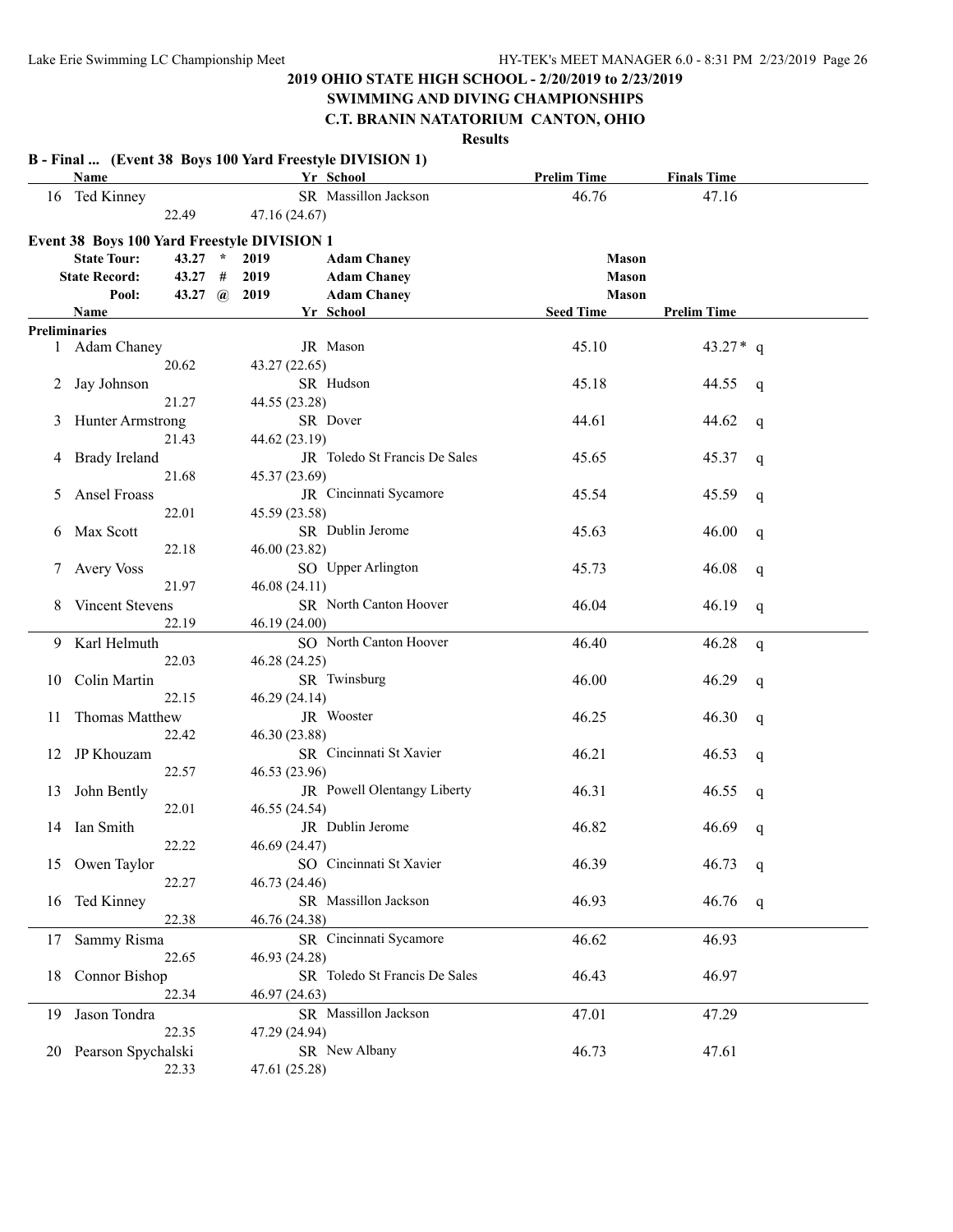# **SWIMMING AND DIVING CHAMPIONSHIPS**

# **C.T. BRANIN NATATORIUM CANTON, OHIO**

|                  | Name                                         |                       |                 | Preliminaries  (Event 38 Boys 100 Yard Freestyle DIVISION 1)<br>Yr School | <b>Seed Time</b>   | <b>Prelim Time</b>    |  |
|------------------|----------------------------------------------|-----------------------|-----------------|---------------------------------------------------------------------------|--------------------|-----------------------|--|
|                  | 21 Kyle Gluck                                |                       |                 | JR Lakewood St Edward                                                     | 46.64              | 47.93                 |  |
|                  |                                              | 22.38                 | 47.93 (25.55)   |                                                                           |                    |                       |  |
| 22               | Dalton Brown                                 |                       |                 | SR Hilliard Davidson                                                      | 46.37              | 47.99                 |  |
|                  |                                              | 22.79                 | 47.99 (25.20)   |                                                                           |                    |                       |  |
| 23               | Ross Garrison                                |                       |                 | SR Ashland                                                                | 46.82              | 48.14                 |  |
|                  |                                              | 22.68                 | 48.14 (25.46)   |                                                                           |                    |                       |  |
|                  |                                              |                       |                 |                                                                           |                    |                       |  |
|                  | Event 39 Girls 500 Yard Freestyle DIVISION 1 |                       |                 |                                                                           |                    |                       |  |
|                  | <b>State Tour:</b>                           | $4:44.40*$            | 2015            | <b>Sydney Lofquist</b>                                                    |                    | <b>Cinci Ursuline</b> |  |
|                  | <b>State Record:</b>                         | $4:44.40#$ #          | 2015            | <b>Sydney Lofquist</b>                                                    |                    | <b>Cinci Ursuline</b> |  |
|                  | Pool:                                        | 4:42.61 $\omega$ 1977 |                 | <b>Jennifer Hooker</b>                                                    |                    | <b>Mission Viejo</b>  |  |
|                  | Name                                         |                       |                 | Yr School                                                                 | <b>Prelim Time</b> | <b>Finals Time</b>    |  |
| A - Final        |                                              |                       |                 |                                                                           |                    |                       |  |
|                  | 1 Paige McCormick                            |                       |                 | JR Hudson                                                                 | 4:50.71            | 4:48.90               |  |
|                  |                                              | 27.17                 | 56.35 (29.18)   | 1:25.50(29.15)                                                            | 1:54.49 (28.99)    |                       |  |
|                  | 2:23.39 (28.90)                              |                       | 2:52.39(29.00)  | 3:21.56(29.17)                                                            | 3:50.81 (29.25)    |                       |  |
|                  | 4:20.29 (29.48)                              |                       | 4:48.90(28.61)  |                                                                           |                    |                       |  |
| 2                | Maya Geringer                                |                       |                 | JR Dublin Jerome                                                          | 4:57.24            | 4:51.74               |  |
|                  |                                              | 27.12                 | 56.46 (29.34)   | 1:26.14(29.68)                                                            | 1:55.58(29.44)     |                       |  |
|                  | 2:25.01 (29.43)                              |                       | 2:54.58(29.57)  | 3:24.28(29.70)                                                            | 3:53.63(29.35)     |                       |  |
|                  | 4:23.28(29.65)                               |                       | 4:51.74(28.46)  |                                                                           |                    |                       |  |
| 3                | Grace Hastings                               |                       |                 | JR Cincinnati Anderson                                                    | 4:51.38            | 4:52.72               |  |
|                  |                                              | 27.14                 | 56.26 (29.12)   | 1:25.79(29.53)                                                            | 1:55.22(29.43)     |                       |  |
|                  | 2:24.70 (29.48)                              |                       | 2:54.42(29.72)  | 3:24.33(29.91)                                                            | 3:54.26(29.93)     |                       |  |
|                  | 4:23.87(29.61)                               |                       | 4:52.72(28.85)  |                                                                           |                    |                       |  |
|                  | 4 Liz Quarin                                 |                       |                 | SR Centerville                                                            | 4:56.61            | 4:55.92               |  |
|                  |                                              | 27.39                 | 56.48 (29.09)   | 1:25.90(29.42)                                                            | 1:55.85(29.95)     |                       |  |
|                  | 2:25.56(29.71)                               |                       | 2:55.58(30.02)  | 3:25.75(30.17)                                                            | 3:56.20(30.45)     |                       |  |
|                  | 4:26.40(30.20)                               |                       | 4:55.92 (29.52) |                                                                           |                    |                       |  |
| 5                | Martina Peroni                               |                       |                 | FR Lewis Center Olentangy                                                 | 5:01.22            | 4:58.11               |  |
|                  |                                              | 27.17                 | 56.97 (29.80)   | 1:26.99(30.02)                                                            | 1:57.16(30.17)     |                       |  |
|                  | 2:27.20(30.04)                               |                       | 2:57.57(30.37)  | 3:27.93(30.36)                                                            | 3:58.39 (30.46)    |                       |  |
|                  | 4:28.59 (30.20)                              |                       | 4:58.11 (29.52) |                                                                           |                    |                       |  |
| 6                | Gail Workman                                 |                       |                 | SR Cincinnati Turpin                                                      | 5:00.60            | 4:59.80               |  |
|                  |                                              | 27.71                 | 57.40 (29.69)   | 1:27.61(30.21)                                                            | 1:57.84(30.23)     |                       |  |
|                  | 2:28.27(30.43)                               |                       | 2:58.71(30.44)  | 3:28.83(30.12)                                                            | 3:59.01(30.18)     |                       |  |
|                  | 4:29.49 (30.48)                              |                       | 4:59.80(30.31)  |                                                                           |                    |                       |  |
| 7                | Ashley Lugbill                               |                       |                 | SO Mason                                                                  | 4:57.31            | 5:03.90               |  |
|                  |                                              | 27.38                 | 57.18 (29.80)   | 1:27.10 (29.92)                                                           | 1:57.37(30.27)     |                       |  |
|                  | 2:27.84 (30.47)                              |                       | 2:58.31(30.47)  | 3:29.09 (30.78)                                                           | 4:00.62(31.53)     |                       |  |
|                  | 4:32.42(31.80)                               |                       | 5:03.90 (31.48) |                                                                           |                    |                       |  |
| $\frac{1}{2}$    | Hannah Cech                                  |                       |                 | JR Liberty Twp Lakota East                                                | 4:57.39            | <b>DFS</b>            |  |
| <b>B</b> - Final |                                              |                       |                 |                                                                           |                    |                       |  |
|                  | 9 Elizabeth Intihar                          |                       |                 | SR Columbus Bishop Watterson                                              | 5:03.13            | 5:00.01               |  |
|                  |                                              | 28.00                 | 57.67 (29.67)   | 1:27.85(30.18)                                                            | 1:58.16(30.31)     |                       |  |
|                  | 2:28.08 (29.92)                              |                       | 2:58.17 (30.09) | 3:28.28(30.11)                                                            | 3:58.88 (30.60)    |                       |  |
|                  | 4:29.73 (30.85)                              |                       | 5:00.01(30.28)  |                                                                           |                    |                       |  |
| 10               | Erin Reardon                                 |                       |                 | JR Upper Arlington                                                        | 5:06.13            | 5:04.61               |  |
|                  |                                              | 27.81                 | 57.88 (30.07)   | 1:28.52(30.64)                                                            | 1:59.09(30.57)     |                       |  |
|                  | 2:30.31 (31.22)                              |                       | 3:01.21 (30.90) | 3:32.20 (30.99)                                                           | 4:03.33(31.13)     |                       |  |
|                  | 4:34.87 (31.54)                              |                       | 5:04.61 (29.74) |                                                                           |                    |                       |  |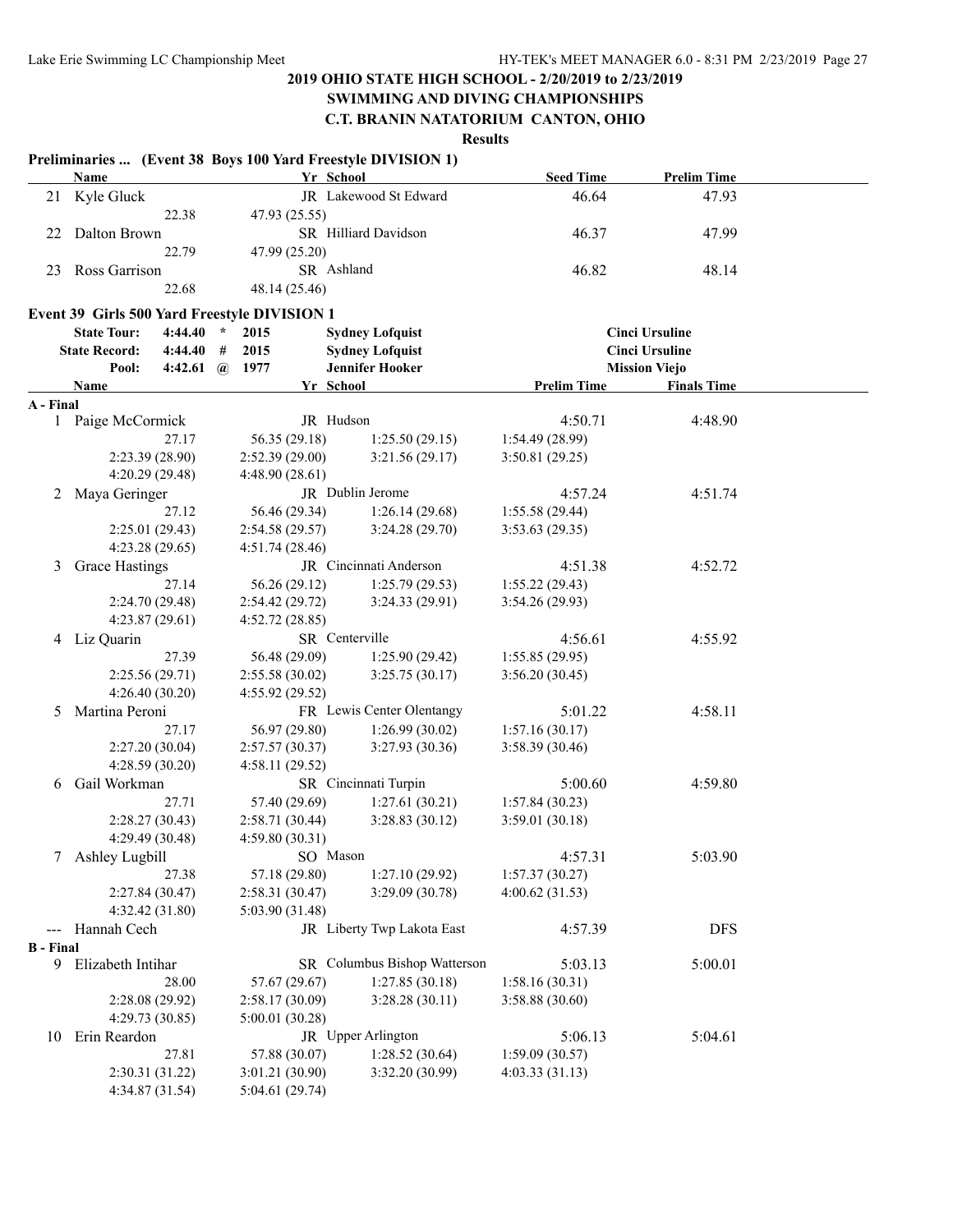#### **SWIMMING AND DIVING CHAMPIONSHIPS C.T. BRANIN NATATORIUM CANTON, OHIO**

# **Results**

#### **B - Final ... (Event 39 Girls 500 Yard Freestyle DIVISION 1)**

|    | <b>Name</b>                                  | Yr School                         |                              | <b>Prelim Time</b> | <b>Finals Time</b>    |   |
|----|----------------------------------------------|-----------------------------------|------------------------------|--------------------|-----------------------|---|
| 11 | <b>Betsy Dulle</b>                           |                                   | SR Cincinnati Turpin         | 5:04.13            | 5:04.70               |   |
|    | 28.31                                        | 58.30 (29.99)                     | 1:29.04(30.74)               | 2:00.06 (31.02)    |                       |   |
|    | 2:31.01(30.95)                               | 3:02.00 (30.99)                   | 3:33.00 (31.00)              | 4:03.99 (30.99)    |                       |   |
|    | 4:34.89 (30.90)                              | 5:04.70(29.81)                    |                              |                    |                       |   |
| 12 | Grace Luebbe                                 |                                   | SR West Chester Lakota West  | 5:05.35            | 5:05.99               |   |
|    | 28.19                                        | 58.70 (30.51)                     | 1:29.50(30.80)               | 2:00.50 (31.00)    |                       |   |
|    | 2:31.63(31.13)                               | 3:02.63(31.00)                    | 3:33.78(31.15)               | 4:04.88(31.10)     |                       |   |
|    | 4:36.21(31.33)                               | 5:05.99(29.78)                    |                              |                    |                       |   |
| 13 | <b>Bridget Parker</b>                        |                                   | SR Lewis Center Olentangy    | 5:03.65            | 5:06.05               |   |
|    | 28.21                                        | 58.64 (30.43)                     | 1:29.52(30.88)               | 2:00.41 (30.89)    |                       |   |
|    | 2:31.52(31.11)                               | 3:02.59(31.07)                    | 3:33.74(31.15)               | 4:05.23 (31.49)    |                       |   |
|    | 4:36.29(31.06)                               | 5:06.05(29.76)                    |                              |                    |                       |   |
| 14 | Olivia DeRodes                               |                                   | SR Fremont Ross              | 5:08.53            | 5:06.66               |   |
|    | 27.23                                        | 57.56 (30.33)                     | 1:28.65(31.09)               | 1:59.90(31.25)     |                       |   |
|    | 2:31.02(31.12)                               | 3:02.20(31.18)                    | 3:33.25(31.05)               | 4:04.36(31.11)     |                       |   |
|    | 4:35.55(31.19)                               | 5:06.66(31.11)                    |                              |                    |                       |   |
| 15 | Tara Witkowski                               |                                   | JR Liberty Twp Lakota East   | 5:06.26            | 5:07.85               |   |
|    | 27.65                                        | 57.92 (30.27)                     | 1:28.79(30.87)               | 1:59.86(31.07)     |                       |   |
|    | 2:31.31 (31.45)                              | 3:02.69(31.38)                    | 3:34.18(31.49)               | 4:05.59(31.41)     |                       |   |
|    | 4:36.90(31.31)                               | 5:07.85 (30.95)                   |                              |                    |                       |   |
|    | 16 Karen Krosky                              |                                   | JR Broadview Hts Brecksville | 5:06.66            | 5:09.53               |   |
|    | 27.47                                        | 57.98 (30.51)                     | 1:28.47(30.49)               | 1:59.50(31.03)     |                       |   |
|    | 2:30.78 (31.28)                              | 3:02.70 (31.92)                   | 3:34.57(31.87)               | 4:06.78(32.21)     |                       |   |
|    | 4:38.89(32.11)                               | 5:09.53 (30.64)                   |                              |                    |                       |   |
|    | Event 39 Girls 500 Yard Freestyle DIVISION 1 |                                   |                              |                    |                       |   |
|    |                                              |                                   |                              |                    |                       |   |
|    | <b>State Tour:</b><br>4:44.40                | 2015<br>$\star$                   | <b>Sydney Lofquist</b>       |                    | <b>Cinci Ursuline</b> |   |
|    | <b>State Record:</b><br>4:44.40              | 2015<br>#                         | <b>Sydney Lofquist</b>       |                    | <b>Cinci Ursuline</b> |   |
|    | Pool:<br>4:42.61                             | $(a)$ 1977                        | <b>Jennifer Hooker</b>       |                    | <b>Mission Viejo</b>  |   |
|    | Name                                         | Yr School                         |                              | <b>Seed Time</b>   | <b>Prelim Time</b>    |   |
|    | <b>Preliminaries</b>                         |                                   |                              |                    |                       |   |
|    | Paige McCormick                              | JR Hudson                         |                              | 4:52.27            | 4:50.71               | q |
|    | 27.35                                        | 56.67 (29.32)                     | 1:25.99(29.32)               | 1:55.53(29.54)     |                       |   |
|    | 2:24.96 (29.43)                              | 2:54.51(29.55)                    | 3:24.07(29.56)               | 3:53.44(29.37)     |                       |   |
|    | 4:22.53 (29.09)                              | 4:50.71(28.18)                    |                              |                    |                       |   |
| 2  | Grace Hastings                               |                                   | JR Cincinnati Anderson       | 4:56.70            | 4:51.38               | q |
|    | 27.58                                        | 57.26 (29.68)                     | 1:27.00(29.74)               | 1:56.34(29.34)     |                       |   |
|    | 2:25.83 (29.49)                              | 2:55.26(29.43)                    | 3:24.61(29.35)               | 3:53.78(29.17)     |                       |   |
|    | 4:23.11 (29.33)                              | 4:51.38 (28.27)                   |                              |                    |                       |   |
|    | 3 Liz Quarin                                 | SR Centerville                    |                              | 4:54.74            | 4:56.61               | q |
|    | 27.66                                        | 56.74 (29.08)                     | 1:26.61(29.87)               | 1:56.45(29.84)     |                       |   |
|    | 2:26.62(30.17)                               | 2:56.60(29.98)                    | 3:26.67(30.07)               | 3:56.84(30.17)     |                       |   |
|    | 4:26.93 (30.09)                              | 4:56.61(29.68)                    |                              |                    |                       |   |
| 4  | Maya Geringer                                |                                   | JR Dublin Jerome             | 4:53.10            | 4:57.24               | q |
|    | 26.58                                        | 55.72 (29.14)                     | 1:25.59(29.87)               | 1:55.73(30.14)     |                       |   |
|    | 2:26.02 (30.29)                              | 2:56.38(30.36)                    | 3:27.13(30.75)               | 3:57.80(30.67)     |                       |   |
|    | 4:28.46 (30.66)                              | 4:57.24(28.78)                    |                              |                    |                       |   |
| 5  | Ashley Lugbill                               | SO Mason                          |                              | 4:57.85            | 4:57.31               | q |
|    | 27.01                                        | 56.47 (29.46)                     | 1:26.28(29.81)               | 1:56.52(30.24)     |                       |   |
|    | 2:26.29(29.77)<br>4:28.11 (30.49)            | 2:56.45(30.16)<br>4:57.31 (29.20) | 3:26.97(30.52)               | 3:57.62(30.65)     |                       |   |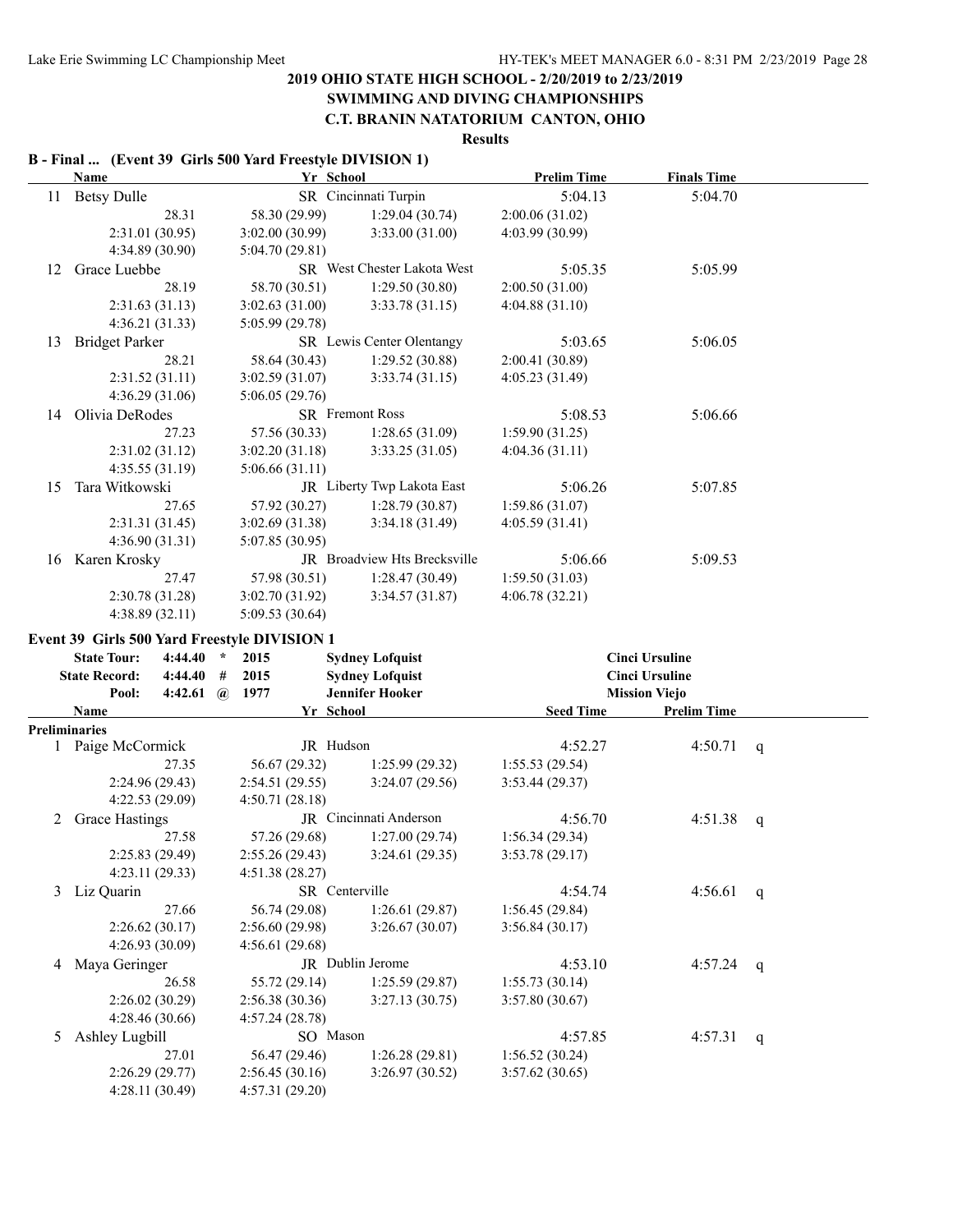# **SWIMMING AND DIVING CHAMPIONSHIPS**

**C.T. BRANIN NATATORIUM CANTON, OHIO**

**Results**

#### **Preliminaries ... (Event 39 Girls 500 Yard Freestyle DIVISION 1)**

|    | Name                  | Yr School       |                              | <b>Seed Time</b> | <b>Prelim Time</b> |              |
|----|-----------------------|-----------------|------------------------------|------------------|--------------------|--------------|
|    | 6 Hannah Cech         |                 | JR Liberty Twp Lakota East   | 4:58.89          | 4:57.39            | q            |
|    | 27.72                 | 56.94 (29.22)   | 1:26.70(29.76)               | 1:56.53(29.83)   |                    |              |
|    | 2:26.54(30.01)        | 2:56.53(29.99)  | 3:26.92(30.39)               | 3:57.52(30.60)   |                    |              |
|    | 4:27.88 (30.36)       | 4:57.39 (29.51) |                              |                  |                    |              |
| 7  | Gail Workman          |                 | SR Cincinnati Turpin         | 4:58.62          | 5:00.60            | q            |
|    | 28.34                 | 58.56 (30.22)   | 1:29.07(30.51)               | 1:59.46 (30.39)  |                    |              |
|    | 2:29.81(30.35)        | 2:59.94(30.13)  | 3:29.92(29.98)               | 4:00.13(30.21)   |                    |              |
|    | 4:30.41 (30.28)       | 5:00.60 (30.19) |                              |                  |                    |              |
| 8  | Martina Peroni        |                 | FR Lewis Center Olentangy    | 5:00.60          | 5:01.22            |              |
|    | 27.52                 | 57.76 (30.24)   | 1:27.85(30.09)               | 1:57.96(30.11)   |                    | q            |
|    | 2:28.42 (30.46)       | 2:58.84(30.42)  | 3:29.52 (30.68)              | 4:00.25(30.73)   |                    |              |
|    | 4:31.08 (30.83)       | 5:01.22(30.14)  |                              |                  |                    |              |
|    | Elizabeth Intihar     |                 | SR Columbus Bishop Watterson | 5:00.29          | 5:03.13            |              |
| 9  |                       | 57.92 (29.93)   |                              |                  |                    | $\mathsf{q}$ |
|    | 27.99                 |                 | 1:28.39(30.47)               | 1:59.22(30.83)   |                    |              |
|    | 2:29.58 (30.36)       | 3:00.00(30.42)  | 3:30.83(30.83)               | 4:01.72 (30.89)  |                    |              |
|    | 4:32.73(31.01)        | 5:03.13(30.40)  |                              |                  |                    |              |
| 10 | <b>Bridget Parker</b> |                 | SR Lewis Center Olentangy    | 5:03.20          | 5:03.65            | q            |
|    | 28.14                 | 58.52 (30.38)   | 1:29.22(30.70)               | 1:59.95(30.73)   |                    |              |
|    | 2:30.78(30.83)        | 3:01.51(30.73)  | 3:32.48 (30.97)              | 4:03.22 (30.74)  |                    |              |
|    | 4:33.78 (30.56)       | 5:03.65(29.87)  |                              |                  |                    |              |
| 11 | <b>Betsy Dulle</b>    |                 | SR Cincinnati Turpin         | 5:07.47          | 5:04.13            | q            |
|    | 28.27                 | 58.92 (30.65)   | 1:29.82(30.90)               | 2:00.44(30.62)   |                    |              |
|    | 2:31.15(30.71)        | 3:01.91(30.76)  | 3:32.66(30.75)               | 4:03.48(30.82)   |                    |              |
|    | 4:34.45 (30.97)       | 5:04.13 (29.68) |                              |                  |                    |              |
| 12 | Grace Luebbe          |                 | SR West Chester Lakota West  | 5:03.07          | 5:05.35            | q            |
|    | 28.44                 | 58.77 (30.33)   | 1:29.46(30.69)               | 2:00.28(30.82)   |                    |              |
|    | 2:31.24 (30.96)       | 3:02.10(30.86)  | 3:33.00(30.90)               | 4:03.97 (30.97)  |                    |              |
|    | 4:34.94 (30.97)       | 5:05.35 (30.41) |                              |                  |                    |              |
| 13 | Erin Reardon          |                 | JR Upper Arlington           | 5:00.02          | 5:06.13            | q            |
|    | 27.46                 | 57.24 (29.78)   | 1:27.70(30.46)               | 1:58.53(30.83)   |                    |              |
|    | 2:29.47 (30.94)       | 3:00.50(31.03)  | 3:31.77(31.27)               | 4:03.50 (31.73)  |                    |              |
|    | 4:35.41 (31.91)       | 5:06.13 (30.72) |                              |                  |                    |              |
| 14 | Tara Witkowski        |                 | JR Liberty Twp Lakota East   | 5:04.47          | 5:06.26            | q            |
|    | 27.80                 | 57.72 (29.92)   | 1:28.52(30.80)               | 1:59.55(31.03)   |                    |              |
|    | 2:30.52 (30.97)       | 3:01.61(31.09)  | 3:32.84(31.23)               | 4:04.18(31.34)   |                    |              |
|    | 4:35.54 (31.36)       | 5:06.26(30.72)  |                              |                  |                    |              |
|    | 15 Karen Krosky       |                 | JR Broadview Hts Brecksville | 5:04.83          | 5:06.66            | q            |
|    | 27.66                 | 58.00 (30.34)   | 1:28.54(30.54)               | 1:59.53 (30.99)  |                    |              |
|    | 2:30.67(31.14)        | 3:01.65 (30.98) | 3:33.37(31.72)               | 4:04.76 (31.39)  |                    |              |
|    | 4:36.33(31.57)        | 5:06.66 (30.33) |                              |                  |                    |              |
| 16 | Olivia DeRodes        |                 | SR Fremont Ross              | 5:04.17          | 5:08.53            | q            |
|    | 27.40                 | 57.55 (30.15)   | 1:28.22(30.67)               | 1:59.21(30.99)   |                    |              |
|    | 2:30.50 (31.29)       | 3:01.85 (31.35) | 3:33.48 (31.63)              | 4:05.36 (31.88)  |                    |              |
|    | 4:37.15 (31.79)       | 5:08.53 (31.38) |                              |                  |                    |              |
| 17 | Mia Hensley           | FR Lancaster    |                              | 5:06.25          | 5:08.93            |              |
|    | 27.72                 | 58.29 (30.57)   | 1:29.54(31.25)               | 2:01.43 (31.89)  |                    |              |
|    | 2:33.07(31.64)        | 3:04.94 (31.87) | 3:36.42 (31.48)              | 4:07.96(31.54)   |                    |              |
|    | 4:39.01(31.05)        | 5:08.93 (29.92) |                              |                  |                    |              |
| 18 | <b>Molly Pressler</b> |                 | SO Cincinnati Seton          | 5:08.48          | 5:09.06            |              |
|    | 27.55                 | 57.73 (30.18)   | 1:28.67(30.94)               | 1:59.84(31.17)   |                    |              |
|    | 2:31.40 (31.56)       | 3:02.65(31.25)  | 3:34.04 (31.39)              | 4:05.73 (31.69)  |                    |              |
|    | 4:37.69 (31.96)       | 5:09.06 (31.37) |                              |                  |                    |              |
|    |                       |                 |                              |                  |                    |              |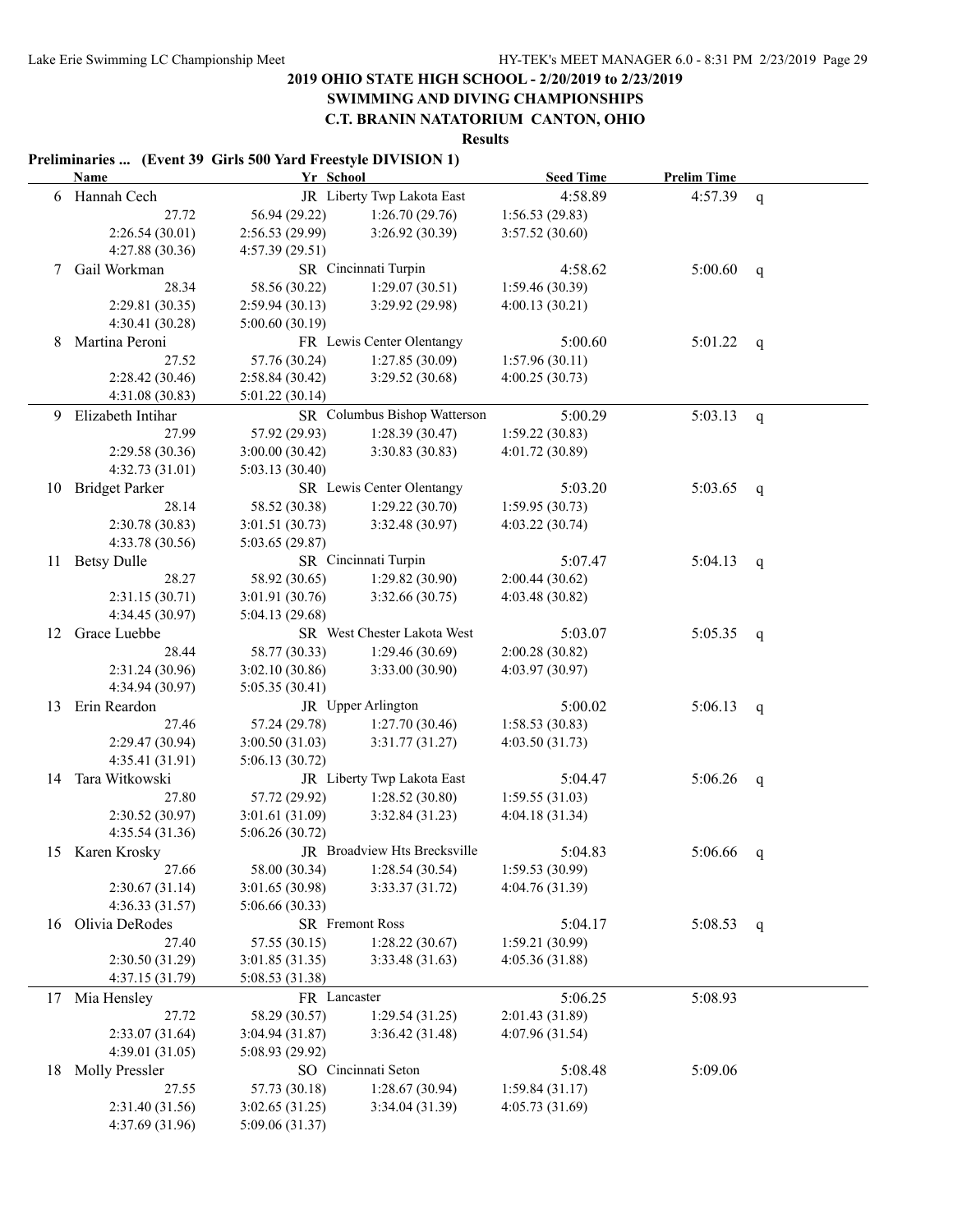### **SWIMMING AND DIVING CHAMPIONSHIPS**

#### **C.T. BRANIN NATATORIUM CANTON, OHIO**

**Results**

#### **Preliminaries ... (Event 39 Girls 500 Yard Freestyle DIVISION 1)**

|                           | <b>Name</b>                                 | Yr School                         |                                 |                    |                    |  |
|---------------------------|---------------------------------------------|-----------------------------------|---------------------------------|--------------------|--------------------|--|
|                           | 19 Megan Irwin                              |                                   | SR Parma Normandy               | 5:01.60            | 5:09.42            |  |
|                           | 26.98                                       | 57.02 (30.04)                     | 1:27.94 (30.92)                 | 1:59.33(31.39)     |                    |  |
|                           | 2:31.05 (31.72)                             | 3:02.91(31.86)                    | 3:34.72 (31.81)                 | 4:06.76(32.04)     |                    |  |
|                           | 4:38.45 (31.69)                             | 5:09.42 (30.97)                   |                                 |                    |                    |  |
| 20                        | Gabrielle Loring                            | JR Hudson                         |                                 | 5:09.08            | 5:10.86            |  |
|                           | 28.65                                       | 59.36 (30.71)                     | 1:30.58(31.22)                  | 2:02.05(31.47)     |                    |  |
|                           | 2:33.61 (31.56)                             | 3:05.29(31.68)                    | 3:36.86(31.57)                  | 4:08.49(31.63)     |                    |  |
|                           | 4:39.78 (31.29)                             | 5:10.86(31.08)                    |                                 |                    |                    |  |
| 21                        | Celia Creviston                             |                                   | JR Cincinnati St Ursula Academy | 5:08.73            | 5:11.48            |  |
|                           | 28.15                                       |                                   | 1:30.10(31.26)                  | 2:01.26(31.16)     |                    |  |
|                           |                                             | 58.84 (30.69)                     |                                 |                    |                    |  |
|                           | 2:33.02 (31.76)                             | 3:04.41(31.39)                    | 3:36.15(31.74)                  | 4:08.15(32.00)     |                    |  |
|                           | 4:39.96 (31.81)                             | 5:11.48 (31.52)                   |                                 |                    |                    |  |
|                           | 22 Reagan Reetz                             |                                   | FR Gahanna Lincoln              | 5:09.24            | 5:12.09            |  |
|                           | 28.34                                       | 58.80 (30.46)                     | 1:29.96(31.16)                  | 2:01.73 (31.77)    |                    |  |
|                           | 2:33.37(31.64)                              | 3:05.15(31.78)                    | 3:37.25(32.10)                  | 4:09.27 (32.02)    |                    |  |
|                           | 4:41.06 (31.79)                             | 5:12.09(31.03)                    |                                 |                    |                    |  |
| 23                        | M.E. Smith                                  |                                   | SR Kettering Fairmont           | 5:07.32            | 5:15.28            |  |
|                           | 27.45                                       | 57.65 (30.20)                     | 1:28.82(31.17)                  | 2:00.74 (31.92)    |                    |  |
|                           | 2:32.85(32.11)                              | 3:04.80(31.95)                    | 3:37.31(32.51)                  | 4:09.70 (32.39)    |                    |  |
|                           | 4:42.41 (32.71)                             | 5:15.28 (32.87)                   |                                 |                    |                    |  |
|                           | 24 Morgan Schuld                            |                                   | JR Rocky River                  | 5:07.58            | 5:17.99            |  |
|                           | 28.13                                       | 59.13 (31.00)                     | 1:30.85(31.72)                  | 2:03.18(32.33)     |                    |  |
|                           | 2:36.06 (32.88)                             | 3:08.71(32.65)                    | 3:41.62(32.91)                  | 4:14.47 (32.85)    |                    |  |
|                           | 4:46.64(32.17)                              | 5:17.99 (31.35)                   |                                 |                    |                    |  |
|                           | Event 40 Boys 500 Yard Freestyle DIVISION 1 |                                   |                                 |                    |                    |  |
|                           |                                             |                                   |                                 |                    |                    |  |
|                           |                                             |                                   |                                 |                    |                    |  |
|                           | <b>State Tour:</b><br>4:19.15<br>$\star$    | 2017                              | <b>Grant House</b>              | <b>St. Xavier</b>  |                    |  |
|                           | <b>State Record:</b><br>4:19.15<br>#        | 2017                              | <b>Grant House</b>              | <b>St. Xavier</b>  |                    |  |
|                           | $\mathbf{a}$<br>Pool:<br>4:19.15            | 2017                              | <b>Grant House</b>              | <b>St. Xavier</b>  |                    |  |
|                           | Name                                        | Yr School                         |                                 | <b>Prelim Time</b> | <b>Finals Time</b> |  |
| A - Final<br>$\mathbf{1}$ |                                             |                                   |                                 |                    |                    |  |
|                           | Jacob McDonald<br>23.61                     |                                   | JR Liberty Twp Lakota East      | 4:22.46            | 4:22.17            |  |
|                           |                                             | 49.41 (25.80)                     | 1:15.67(26.26)                  | 1:42.08(26.41)     |                    |  |
|                           | 2:08.68(26.60)                              | 2:35.43(26.75)                    | 3:02.11(26.68)                  | 3:29.06(26.95)     |                    |  |
|                           | 3:56.03 (26.97)                             | 4:22.17(26.14)                    |                                 |                    |                    |  |
| 2                         | Grady Wheeler                               |                                   | SR Cincinnati St Xavier         | 4:26.86            | 4:25.94            |  |
|                           | 24.00                                       | 49.91 (25.91)                     | 1:16.29(26.38)                  | 1:43.23(26.94)     |                    |  |
|                           | 2:10.25(27.02)                              | 2:37.47(27.22)                    | 3:04.75(27.28)                  | 3:31.99(27.24)     |                    |  |
|                           | 3:59.43 (27.44)                             | 4:25.94 (26.51)                   |                                 |                    |                    |  |
| 3                         | <b>Spencer Tussing</b>                      | SR Grove City                     |                                 | 4:31.01            | 4:32.25            |  |
|                           | 24.09                                       | 50.13 (26.04)                     | 1:16.94(26.81)                  | 1:44.58(27.64)     |                    |  |
|                           | 2:12.55 (27.97)                             | 2:40.55(28.00)                    | 3:08.96(28.41)                  | 3:37.55 (28.59)    |                    |  |
|                           | 4:05.39 (27.84)                             | 4:32.25(26.86)                    |                                 |                    |                    |  |
|                           | 4 Kellen Roddy                              |                                   | JR Cincinnati St Xavier         | 4:31.33            | 4:33.19            |  |
|                           | 24.11                                       | 50.40 (26.29)                     | 1:17.20(26.80)                  | 1:44.60(27.40)     |                    |  |
|                           | 2:12.52(27.92)                              | 2:40.78 (28.26)                   | 3:09.08 (28.30)                 | 3:37.38 (28.30)    |                    |  |
|                           | 4:06.00(28.62)                              | 4:33.19(27.19)                    |                                 |                    |                    |  |
| 5                         | Andrew Bernsdorf                            |                                   | SR Westerville North            | 4:31.56            | 4:33.60            |  |
|                           | 24.52                                       | 51.14 (26.62)                     | 1:18.50(27.36)                  | 1:46.25(27.75)     |                    |  |
|                           | 2:14.26(28.01)<br>4:06.35(27.87)            | 2:42.36 (28.10)<br>4:33.60(27.25) | 3:10.48(28.12)                  | 3:38.48 (28.00)    |                    |  |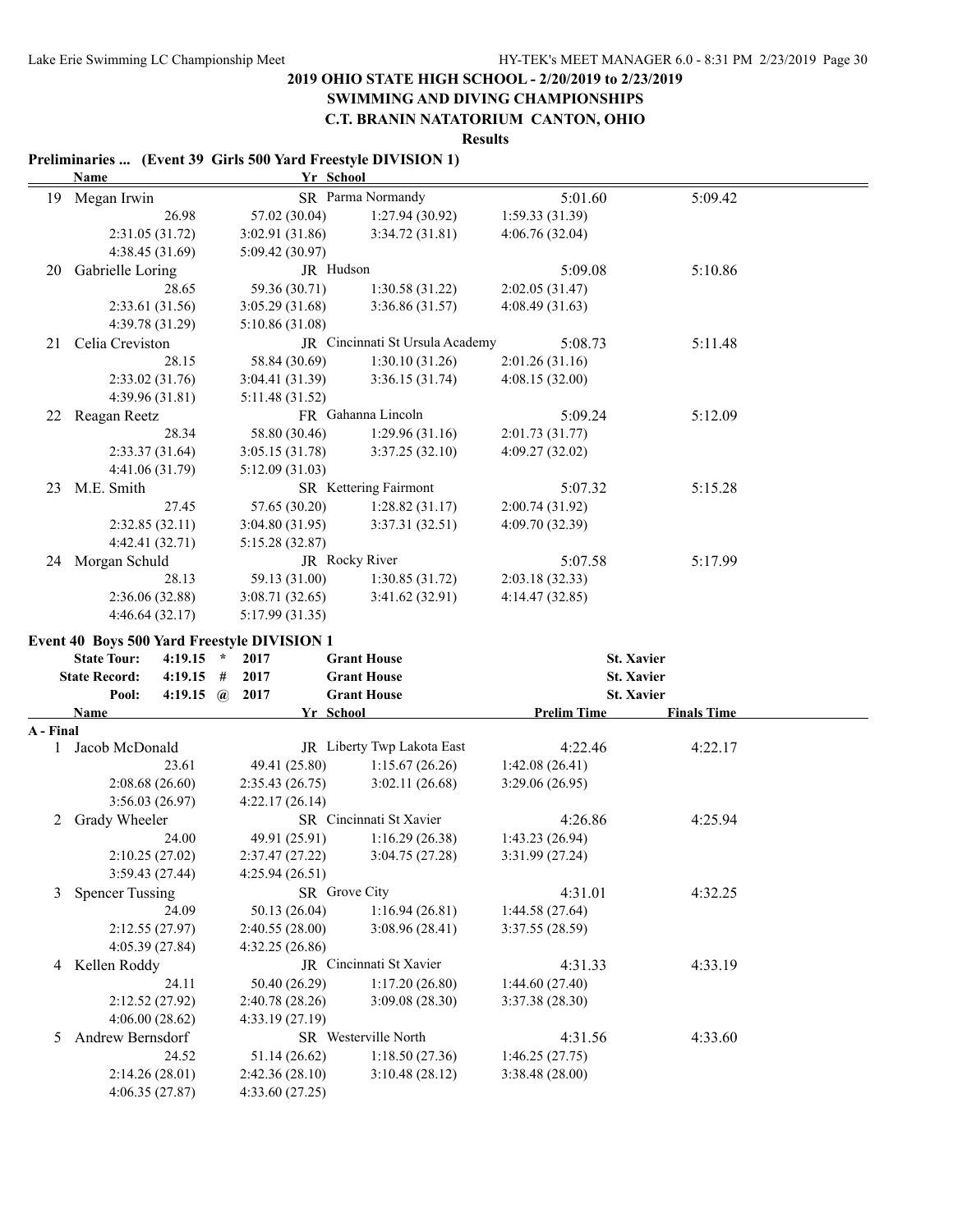# **SWIMMING AND DIVING CHAMPIONSHIPS**

### **C.T. BRANIN NATATORIUM CANTON, OHIO**

#### **Results**

### **A - Final ... (Event 40 Boys 500 Yard Freestyle DIVISION 1)**

|                  | <b>Name</b>             | Yr School               |                           | <b>Prelim Time</b> | <b>Finals Time</b> |  |
|------------------|-------------------------|-------------------------|---------------------------|--------------------|--------------------|--|
|                  | 6 Erik Menchhofer       |                         | SO Cincinnati Sycamore    | 4:34.59            | 4:36.73            |  |
|                  | 24.77                   | 51.48 (26.71)           | 1:18.95(27.47)            | 1:46.70(27.75)     |                    |  |
|                  | 2:14.91 (28.21)         | 2:43.28(28.37)          | 3:11.61(28.33)            | 3:40.13(28.52)     |                    |  |
|                  | 4:08.69(28.56)          | 4:36.73(28.04)          |                           |                    |                    |  |
| 7                | Alan Flower             | SR Centerville          |                           | 4:34.50            | 4:37.77            |  |
|                  | 24.85                   | 51.75 (26.90)           | 1:19.43(27.68)            | 1:47.28(27.85)     |                    |  |
|                  | 2:15.31(28.03)          | 2:43.40(28.09)          | 3:11.95(28.55)            | 3:40.81(28.86)     |                    |  |
|                  | 4:09.89 (29.08)         | 4:37.77(27.88)          |                           |                    |                    |  |
| 8                | Caleb Tuckerman         | JR Hudson               |                           | 4:34.46            | 4:40.09            |  |
|                  | 24.81                   | 51.63 (26.82)           | 1:19.11(27.48)            | 1:47.30(28.19)     |                    |  |
|                  | 2:15.76(28.46)          | 2:44.33(28.57)          | 3:12.90(28.57)            | 3:42.13(29.23)     |                    |  |
|                  | 4:11.19(29.06)          | 4:40.09(28.90)          |                           |                    |                    |  |
| <b>B</b> - Final |                         |                         |                           |                    |                    |  |
|                  | 9 Ethan Shaw            |                         | JR Dublin Coffman         | 4:34.74            | 4:36.23            |  |
|                  | 24.62                   | 51.95 (27.33)           | 1:19.62(27.67)            | 1:47.44(27.82)     |                    |  |
|                  | 2:15.78(28.34)          | 2:44.19(28.41)          | 3:12.55(28.36)            | 3:41.09(28.54)     |                    |  |
|                  | 4:09.57 (28.48)         | 4:36.23(26.66)          |                           |                    |                    |  |
|                  | 10 Parker Stocker       | FR Findlay              |                           | 4:37.99            | 4:36.82            |  |
|                  | 24.67                   | 51.99 (27.32)           | 1:19.80(27.81)            | 1:47.99(28.19)     |                    |  |
|                  | 2:16.26(28.27)          | 2:44.80(28.54)          | 3:13.47(28.67)            | 3:42.17(28.70)     |                    |  |
|                  | 4:10.23(28.06)          | 4:36.82(26.59)          |                           |                    |                    |  |
|                  | 11 Spencer Aurnou-Rhees |                         | FR Columbus St Charles    | 4:39.05            | 4:38.60            |  |
|                  | 24.83                   | 52.21 (27.38)           | 1:20.38(28.17)            | 1:49.24(28.86)     |                    |  |
|                  | 2:17.78(28.54)          | 2:46.43(28.65)          | 3:14.99(28.56)            | 3:43.09(28.10)     |                    |  |
|                  | 4:11.41(28.32)          | 4:38.60(27.19)          |                           |                    |                    |  |
|                  | 12 Joseph Richmond      |                         | SO Cleveland St. Ignatius | 4:38.72            | 4:38.84            |  |
|                  | 25.05                   | 52.72 (27.67)           | 1:20.93(28.21)            | 1:49.38(28.45)     |                    |  |
|                  | 2:17.69(28.31)          | 2:46.25(28.56)          | 3:14.81(28.56)            | 3:43.42(28.61)     |                    |  |
|                  | 4:11.86 (28.44)         | 4:38.84(26.98)          |                           |                    |                    |  |
| 13               | Carson Smith            |                         | FR Dublin Jerome          | 4:38.37            | 4:39.02            |  |
|                  | 25.04                   | 52.42 (27.38)           | 1:20.38(27.96)            | 1:48.75(28.37)     |                    |  |
|                  | 2:17.64 (28.89)         | 2:46.19(28.55)          | 3:15.01(28.82)            | 3:43.74(28.73)     |                    |  |
|                  | 4:12.41(28.67)          | 4:39.02(26.61)          |                           |                    |                    |  |
|                  | 14 Carl Bloebaum        | FR Mason                |                           | 4:36.22            | 4:39.34            |  |
|                  | 25.85                   | 54.08 (28.23)           | 1:22.00(27.92)            | 1:50.06(28.06)     |                    |  |
|                  | 2:18.56(28.50)          | 2:47.10(28.54)          | 3:15.72(28.62)            | 3:44.33(28.61)     |                    |  |
|                  | 4:13.10(28.77)          | 4:39.34(26.24)          |                           |                    |                    |  |
|                  | 15 Kyle Seilkop         | JR Cincinnati St Xavier |                           | 4:38.90            | 4:40.17            |  |
|                  | 25.10                   | 52.00 (26.90)           | 1:19.73(27.73)            | 1:47.74(28.01)     |                    |  |
|                  | 2:15.96 (28.22)         | 2:44.17(28.21)          | 3:12.78(28.61)            | 3:41.93(29.15)     |                    |  |
|                  | 4:11.36 (29.43)         | 4:40.17(28.81)          |                           |                    |                    |  |
|                  | 16 Alec Caswell         |                         | SR Upper Arlington        | 4:38.54            | 4:40.70            |  |
|                  | 24.87                   | 51.91 (27.04)           | 1:19.56(27.65)            | 1:47.48 (27.92)    |                    |  |
|                  | 2:15.64(28.16)          | 2:44.11 (28.47)         | 3:13.02(28.91)            | 3:42.27(29.25)     |                    |  |
|                  | 4:11.72 (29.45)         | 4:40.70 (28.98)         |                           |                    |                    |  |
|                  |                         |                         |                           |                    |                    |  |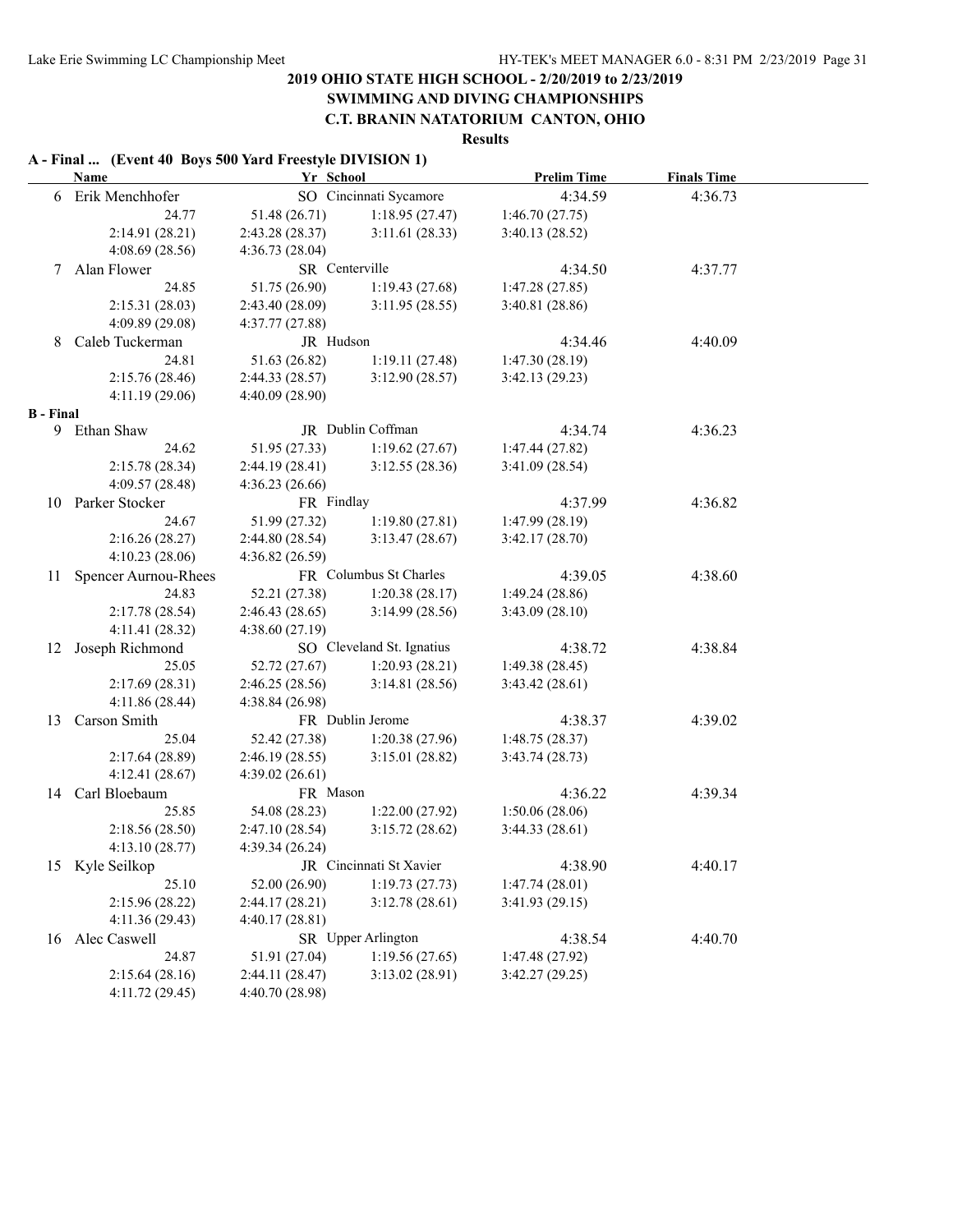# **SWIMMING AND DIVING CHAMPIONSHIPS**

### **C.T. BRANIN NATATORIUM CANTON, OHIO**

|    |                        |                       |                | Event 40 Boys 500 Yard Freestyle DIVISION 1 |                            |                  |                    |              |
|----|------------------------|-----------------------|----------------|---------------------------------------------|----------------------------|------------------|--------------------|--------------|
|    | <b>State Tour:</b>     | $4:19.15$ *           |                | 2017                                        | <b>Grant House</b>         |                  | <b>St. Xavier</b>  |              |
|    | <b>State Record:</b>   | $4:19.15$ #           |                | 2017                                        | <b>Grant House</b>         |                  | <b>St. Xavier</b>  |              |
|    | Pool:                  | 4:19.15 $\omega$ 2017 |                |                                             | <b>Grant House</b>         |                  | <b>St. Xavier</b>  |              |
|    | <b>Name</b>            |                       |                |                                             | Yr School                  | <b>Seed Time</b> | <b>Prelim Time</b> |              |
|    | Preliminaries          |                       |                |                                             |                            |                  |                    |              |
|    | 1 Jacob McDonald       |                       |                |                                             | JR Liberty Twp Lakota East | 4:24.64          | 4:22.46            | q            |
|    |                        | 23.96                 |                | 50.08 (26.12)                               | 1:16.58(26.50)             | 1:43.35(26.77)   |                    |              |
|    |                        | 2:09.91(26.56)        |                | 2:36.47(26.56)                              | 3:03.16(26.69)             | 3:29.94 (26.78)  |                    |              |
|    |                        | 3:56.69(26.75)        |                | 4:22.46(25.77)                              |                            |                  |                    |              |
| 2  | Grady Wheeler          |                       |                |                                             | SR Cincinnati St Xavier    | 4:27.92          | 4:26.86            | q            |
|    |                        | 24.65                 |                | 50.93 (26.28)                               | 1:17.73(26.80)             | 1:44.79 (27.06)  |                    |              |
|    |                        | 2:11.91(27.12)        |                | 2:39.02(27.11)                              | 3:06.23(27.21)             | 3:33.69 (27.46)  |                    |              |
|    |                        | 4:00.68 (26.99)       |                | 4:26.86(26.18)                              |                            |                  |                    |              |
| 3  | <b>Spencer Tussing</b> |                       |                |                                             | SR Grove City              | 4:32.33          | 4:31.01            | $\mathsf{q}$ |
|    |                        | 24.45                 |                | 50.67 (26.22)                               | 1:17.62(26.95)             | 1:44.82(27.20)   |                    |              |
|    |                        | 2:12.04(27.22)        |                | 2:39.75(27.71)                              | 3:07.45(27.70)             | 3:35.40(27.95)   |                    |              |
|    |                        | 4:03.36 (27.96)       |                | 4:31.01(27.65)                              |                            |                  |                    |              |
| 4  | Kellen Roddy           |                       |                |                                             | JR Cincinnati St Xavier    | 4:29.28          | 4:31.33            | q            |
|    |                        | 24.49                 |                | 51.20 (26.71)                               | 1:18.37(27.17)             | 1:45.92(27.55)   |                    |              |
|    |                        | 2:13.57(27.65)        |                | 2:41.35 (27.78)                             | 3:09.37(28.02)             | 3:37.25(27.88)   |                    |              |
|    |                        | 4:04.96 (27.71)       |                | 4:31.33(26.37)                              |                            |                  |                    |              |
| 5. | Andrew Bernsdorf       |                       |                | SR Westerville North                        | 4:33.17                    | 4:31.56          | q                  |              |
|    |                        | 24.90                 |                | 51.50 (26.60)                               | 1:18.59(27.09)             | 1:46.03(27.44)   |                    |              |
|    | 2:13.84(27.81)         |                       | 2:41.75(27.91) | 3:09.56(27.81)                              | 3:37.45(27.89)             |                  |                    |              |
|    |                        | 4:04.94 (27.49)       |                | 4:31.56(26.62)                              |                            |                  |                    |              |
| 6  | Caleb Tuckerman        |                       |                |                                             | JR Hudson                  | 4:35.89          | 4:34.46            | q            |
|    |                        | 24.96                 |                | 52.02 (27.06)                               | 1:19.45(27.43)             | 1:46.86(27.41)   |                    |              |
|    |                        | 2:14.62(27.76)        |                | 2:42.57(27.95)                              | 3:10.53(27.96)             | 3:38.79(28.26)   |                    |              |
|    |                        | 4:07.11(28.32)        |                | 4:34.46 (27.35)                             |                            |                  |                    |              |
| 7  | Alan Flower            |                       |                |                                             | SR Centerville             | 4:31.61          | 4:34.50            | q            |
|    |                        | 24.93                 |                | 52.21 (27.28)                               | 1:19.95(27.74)             | 1:48.22(28.27)   |                    |              |
|    |                        | 2:16.25(28.03)        |                | 2:44.32(28.07)                              | 3:12.33(28.01)             | 3:40.17(27.84)   |                    |              |
|    |                        | 4:07.97 (27.80)       |                | 4:34.50 (26.53)                             |                            |                  |                    |              |
| 8  | Erik Menchhofer        |                       |                |                                             | SO Cincinnati Sycamore     | 4:36.34          | 4:34.59            | q            |
|    |                        | 25.19                 |                | 52.41 (27.22)                               | 1:20.15(27.74)             | 1:48.18(28.03)   |                    |              |
|    |                        | 2:16.22(28.04)        |                | 2:44.34(28.12)                              | 3:12.38(28.04)             | 3:40.42(28.04)   |                    |              |
|    |                        | 4:07.87(27.45)        |                | 4:34.59 (26.72)                             |                            |                  |                    |              |
| 9  | Ethan Shaw             |                       |                |                                             | JR Dublin Coffman          | 4:33.91          | $4:34.74$ q        |              |
|    |                        | 24.77                 |                | 51.61 (26.84)                               | 1:19.40(27.79)             | 1:47.46(28.06)   |                    |              |
|    |                        | 2:15.46 (28.00)       |                | 2:43.49 (28.03)                             | 3:11.71(28.22)             | 3:39.74(28.03)   |                    |              |
|    |                        | 4:07.74(28.00)        |                | 4:34.74(27.00)                              |                            |                  |                    |              |
| 10 | Carl Bloebaum          |                       |                |                                             | FR Mason                   | 4:37.00          | 4:36.22 $q$        |              |
|    |                        | 25.39                 |                | 52.72 (27.33)                               | 1:20.51(27.79)             | 1:48.18(27.67)   |                    |              |
|    |                        | 2:16.19(28.01)        |                | 2:44.08 (27.89)                             | 3:12.17(28.09)             | 3:40.45(28.28)   |                    |              |
|    |                        | 4:08.86(28.41)        |                | 4:36.22(27.36)                              |                            |                  |                    |              |
| 11 | Parker Stocker         |                       |                |                                             | FR Findlay                 | 4:37.09          | 4:37.99            | $\mathsf{q}$ |
|    |                        | 24.48                 |                | 51.60 (27.12)                               | 1:19.29(27.69)             | 1:47.59(28.30)   |                    |              |
|    |                        | 2:16.13(28.54)        |                | 2:44.63(28.50)                              | 3:13.39(28.76)             | 3:41.77 (28.38)  |                    |              |
|    |                        | 4:10.19(28.42)        |                | 4:37.99 (27.80)                             |                            |                  |                    |              |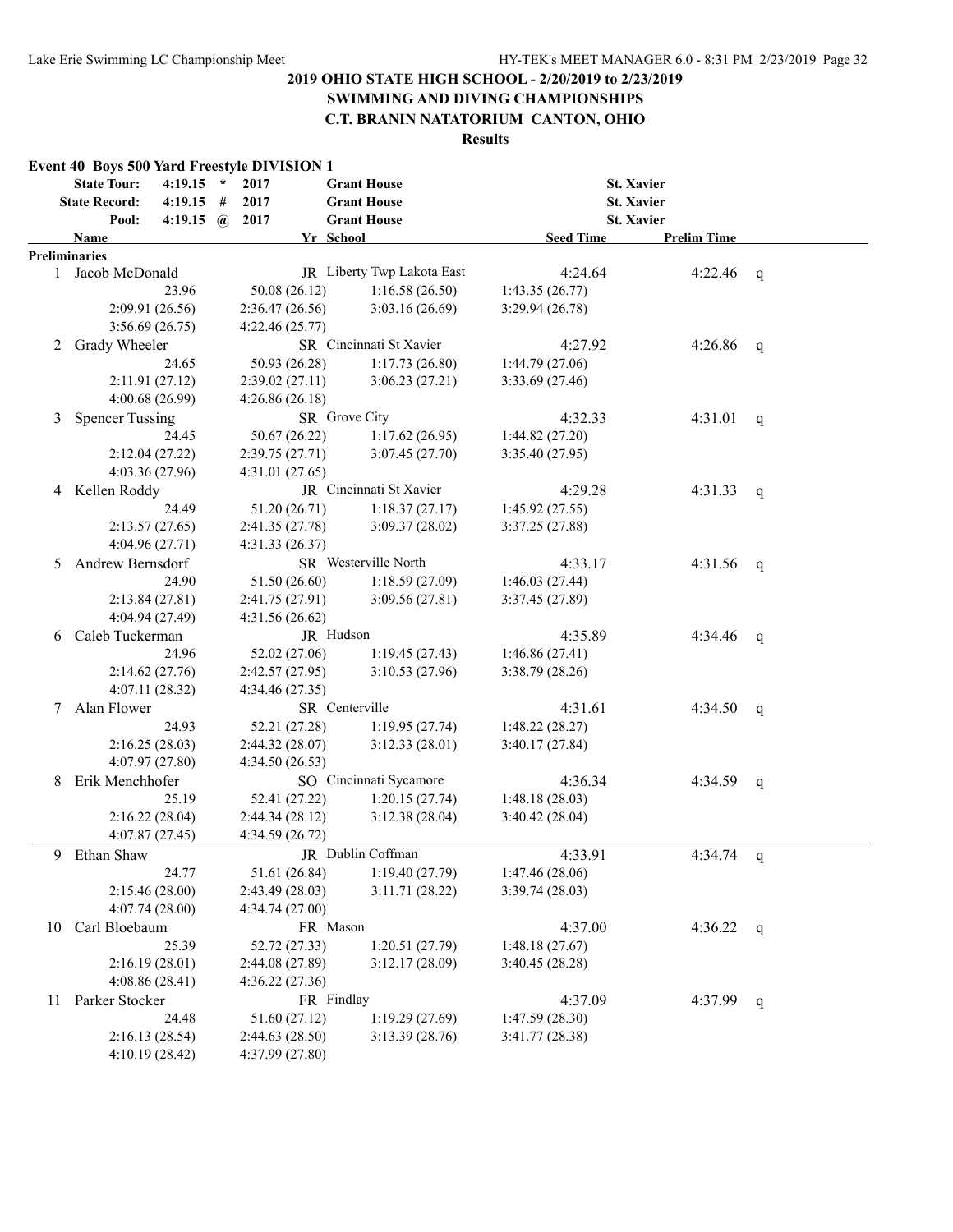# **SWIMMING AND DIVING CHAMPIONSHIPS**

# **C.T. BRANIN NATATORIUM CANTON, OHIO**

#### **Results**

#### **Preliminaries ... (Event 40 Boys 500 Yard Freestyle DIVISION 1)**

|    | Name                    | Yr School       |                                  | <b>Seed Time</b>                  | <b>Prelim Time</b> |              |
|----|-------------------------|-----------------|----------------------------------|-----------------------------------|--------------------|--------------|
|    | 12 Carson Smith         |                 | FR Dublin Jerome                 | 4:38.67                           | 4:38.37            | $\mathbf q$  |
|    | 24.98                   | 52.64 (27.66)   | 1:20.62(27.98)                   | 1:48.97 (28.35)                   |                    |              |
|    | 2:17.68(28.71)          | 2:46.16(28.48)  | 3:14.75(28.59)                   | 3:43.48(28.73)                    |                    |              |
|    | 4:11.98 (28.50)         | 4:38.37(26.39)  |                                  |                                   |                    |              |
| 13 | Alec Caswell            |                 | SR Upper Arlington               | 4:35.26                           | 4:38.54            | q            |
|    | 25.26                   | 52.59 (27.33)   | 1:20.22(27.63)                   | 1:48.01(27.79)                    |                    |              |
|    | 2:16.30(28.29)          | 2:44.61(28.31)  | 3:13.20(28.59)                   | 3:41.95(28.75)                    |                    |              |
|    | 4:10.67(28.72)          | 4:38.54(27.87)  |                                  |                                   |                    |              |
| 14 | Joseph Richmond         |                 | SO Cleveland St. Ignatius        | 4:41.60                           | 4:38.72            | q            |
|    | 24.94                   | 52.53 (27.59)   | 1:20.74(28.21)                   | 1:49.13 (28.39)                   |                    |              |
|    | 2:16.98(27.85)          | 2:45.48(28.50)  | 3:13.90(28.42)                   | 3:43.11 (29.21)                   |                    |              |
|    | 4:11.39(28.28)          | 4:38.72 (27.33) |                                  |                                   |                    |              |
|    | 15 Kyle Seilkop         |                 | JR Cincinnati St Xavier          | 4:37.70                           | 4:38.90            | $\mathsf{q}$ |
|    | 25.34                   | 52.57 (27.23)   | 1:20.49(27.92)                   | 1:48.56(28.07)                    |                    |              |
|    | 2:17.07(28.51)          | 2:45.19(28.12)  | 3:13.19(28.00)                   | 3:41.73 (28.54)                   |                    |              |
|    | 4:10.40(28.67)          | 4:38.90(28.50)  |                                  |                                   |                    |              |
|    | 16 Spencer Aurnou-Rhees |                 | FR Columbus St Charles           | 4:39.56                           | 4:39.05            | q            |
|    | 24.86                   | 52.32 (27.46)   | 1:20.47(28.15)                   | 1:49.26(28.79)                    |                    |              |
|    | 2:17.82(28.56)          | 2:46.46(28.64)  | 3:15.53(29.07)                   | 3:44.62 (29.09)                   |                    |              |
|    | 4:12.67(28.05)          | 4:39.05 (26.38) |                                  |                                   |                    |              |
|    | 17 Luke Landis          |                 | SR Upper Arlington               | 4:36.86                           | 4:39.72            |              |
|    | 24.90                   | 52.09 (27.19)   | 1:20.06(27.97)                   | 1:48.43(28.37)                    |                    |              |
|    | 2:17.33(28.90)          | 2:46.41(29.08)  | 3:15.06(28.65)                   | 3:43.92 (28.86)                   |                    |              |
|    | 4:12.60(28.68)          | 4:39.72(27.12)  |                                  |                                   |                    |              |
| 18 | Jacob Ortwein           |                 | JR West Chester Lakota West      | 4:41.73                           | 4:39.82            |              |
|    | 23.94                   | 51.47 (27.53)   | 1:20.29(28.82)                   | 1:49.19(28.90)                    |                    |              |
|    | 2:18.23(29.04)          | 2:47.41 (29.18) | 3:16.32(28.91)                   | 3:45.13(28.81)                    |                    |              |
|    | 4:13.04 (27.91)         | 4:39.82 (26.78) |                                  |                                   |                    |              |
|    | 19 Blake Fry            |                 | JR Canal Winchester              | 4:40.48                           | 4:41.13            |              |
|    | 24.70                   | 51.86 (27.16)   | 1:19.60(27.74)                   | 1:47.75(28.15)                    |                    |              |
|    | 2:16.58(28.83)          | 2:45.29(28.71)  | 3:14.40(29.11)                   | 3:43.72 (29.32)                   |                    |              |
|    | 4:13.05(29.33)          | 4:41.13 (28.08) |                                  |                                   |                    |              |
|    | 20 Jay Weil             |                 | JR Cincinnati St Xavier          | 4:38.92                           | 4:41.62            |              |
|    | 25.51                   | 53.30 (27.79)   | 1:21.48(28.18)                   | 1:50.22(28.74)                    |                    |              |
|    | 2:18.72(28.50)          | 2:47.57(28.85)  | 3:16.48(28.91)                   | 3:45.24(28.76)                    |                    |              |
|    | 4:13.57(28.33)          | 4:41.62(28.05)  |                                  |                                   |                    |              |
|    | 21 John Burnard         |                 | SO Toledo St Francis De Sales    | 4:40.49                           | 4:42.90            |              |
|    | 25.70                   | 53.16 (27.46)   | 1:21.02(27.86)                   | 1:49.37 (28.35)                   |                    |              |
|    | 2:18.00(28.63)          | 2:47.03 (29.03) | 3:15.78(28.75)                   | 3:45.24(29.46)                    |                    |              |
|    | 4:14.48 (29.24)         | 4:42.90 (28.42) |                                  |                                   |                    |              |
| 22 | Sean Finnerty           | SR Solon        |                                  | 4:40.13                           | 4:43.29            |              |
|    | 25.32                   | 52.97 (27.65)   | 1:20.98(28.01)                   | 1:49.44(28.46)                    |                    |              |
|    | 2:18.14(28.70)          | 2:47.24(29.10)  | 3:16.55(29.31)                   | 3:45.83(29.28)                    |                    |              |
|    | 4:15.10(29.27)          | 4:43.29 (28.19) |                                  |                                   |                    |              |
|    | <b>Andrew Vance</b>     |                 | SR North Royalton                |                                   |                    |              |
| 23 | 25.57                   | 53.83 (28.26)   |                                  | 4:42.50<br>1:51.17(28.69)         | 4:43.41            |              |
|    | 2:20.45(29.28)          | 2:49.70 (29.25) | 1:22.48(28.65)                   | 3:47.85 (28.88)                   |                    |              |
|    | 4:15.84 (27.99)         | 4:43.41(27.57)  | 3:18.97(29.27)                   |                                   |                    |              |
| 24 | Eric Widenhofer         |                 | SR Broadview Hts Brecksville     | 4:43.12                           | 4:48.07            |              |
|    |                         |                 |                                  |                                   |                    |              |
|    | 25.60                   | 53.79 (28.19)   | 1:22.45(28.66)<br>3:20.11(29.55) | 1:51.53(29.08)<br>3:49.68 (29.57) |                    |              |
|    | 2:20.88(29.35)          | 2:50.56(29.68)  |                                  |                                   |                    |              |
|    | 4:19.52 (29.84)         | 4:48.07 (28.55) |                                  |                                   |                    |              |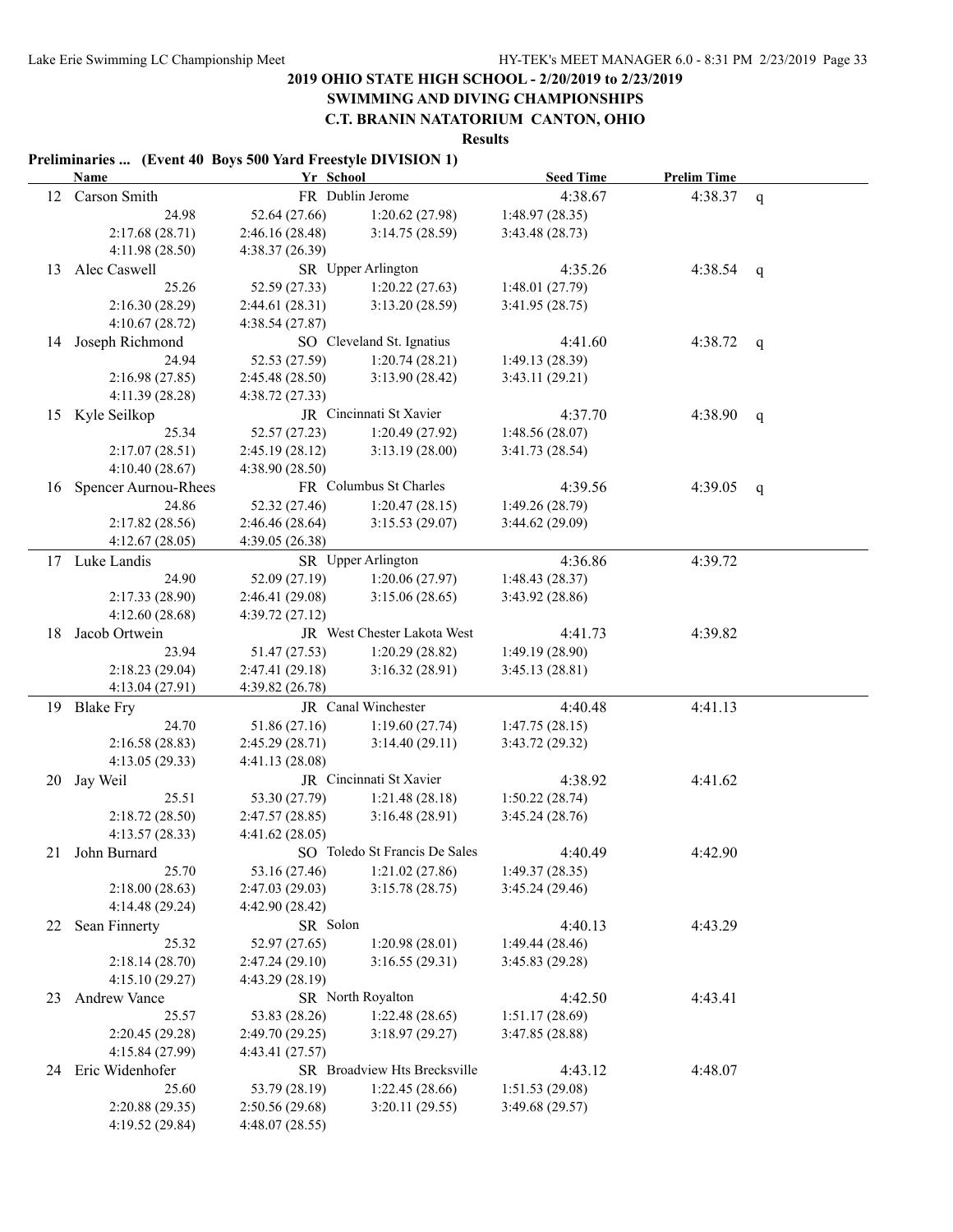#### **SWIMMING AND DIVING CHAMPIONSHIPS**

#### **C.T. BRANIN NATATORIUM CANTON, OHIO**

#### **Results**

#### **Event 41 Girls 200 Yard Freestyle Relay DIVISION 1**

| State Tour: 1:32.35 * 2018   |                        |  | <b>North Canton Hoover</b>                      | Hoover |
|------------------------------|------------------------|--|-------------------------------------------------|--------|
|                              |                        |  | A. Palutsis, K. Lochridge, C. Ehlers, P. Timken |        |
| State Record: 1:32.35 # 2018 |                        |  | <b>North Canton Hoover</b>                      | Hoover |
|                              |                        |  | A. Palutsis, K. Lochridge, C. Ehlers, P. Timken |        |
|                              | Pool: $1:32.35$ @ 2018 |  | <b>North Canton Hoover</b>                      | Hoover |
|                              |                        |  | A. Palutsis, K. Lochridge, C. Ehlers, P. Timken |        |

#### **Team Relay Relay Prelim Time Finals Time**

| A - Final        |                                                   |                        |                                |                       |              |
|------------------|---------------------------------------------------|------------------------|--------------------------------|-----------------------|--------------|
|                  | 1 North Canton Hoover                             |                        |                                | 1:32.95               | 1:32.43      |
|                  | 1) Caroline Ehlers SR                             | 2) Reagan St Clair SO  |                                | 3) Kate Lochridge SR  | 4) Parker Ti |
|                  | 23.02                                             | 46.90 (23.88)          | 1:10.28(23.38)                 | 1:32.43(22.15)        |              |
| 2                | Mason                                             |                        |                                | 1:34.17               | 1:33.21      |
|                  | 1) Harna Minezawa SR                              | 2) Kiara Anchrum SO    |                                | 3) Tiana Anchrum SO   | 4) Leanna V  |
|                  | 23.61                                             | 47.06(23.45)           | 1:10.38(23.32)                 | 1:33.21(22.83)        |              |
| 3                | Hudson                                            |                        |                                | 1:35.57               | 1:34.54      |
|                  | 1) Giovanna Cappabianca JR 2) Mackenzie DeWitt SO |                        |                                | 3) Maddie Hannan SR   | 4) Gabrielle |
|                  | 24.26                                             |                        | 47.27 (23.01) 1:10.64 (23.37)  | 1:34.54(23.90)        |              |
|                  | 4 New Albany                                      |                        |                                | 1:35.21               | 1:34.87      |
|                  | 1) Ava Lachey FR                                  | 2) Stacy Saribalas SO  |                                | 3) Mia Lachey JR      | 4) Lexi Elk  |
|                  | 23.61                                             | 47.66 (24.05)          | 1:11.28(23.62)                 | 1:34.87(23.59)        |              |
| 5                | <b>Upper Arlington</b>                            |                        |                                | 1:36.24               | 1:35.65      |
|                  | 1) Riley Huddleston FR                            | 2) Caroline Colombo SO |                                | 3) Erin Reardon JR    | 4) Emma S    |
|                  | 23.30                                             |                        | $47.57(24.27)$ 1:11.72 (24.15) | 1:35.65(23.93)        |              |
|                  | 6 Cincinnati St Ursula Academy                    |                        |                                | 1:36.62               | 1:37.06      |
|                  | 1) Meredith Moellering SR                         |                        | 2) Caitlyn Clements SO         | 3) Kristen Hammond SO | 4) Clara Ke  |
|                  | 23.63                                             |                        | 48.09 (24.46) 1:12.87 (24.78)  | 1:37.06(24.19)        |              |
| 7                | Cincinnati Walnut Hills                           |                        |                                | 1:37.62               | 1:37.15      |
|                  | 1) Dominique Valentine SR                         | 2) Esme Wright JR      |                                | 3) Phoebe Wright FR   | 4) Shelby E  |
|                  | 24.88                                             |                        | 49.14 (24.26) 1:13.10 (23.96)  | 1:37.15(24.05)        |              |
| 8                | Worthington Kilbourne                             |                        |                                | 1:37.89               | 1:37.83      |
|                  | 1) Nanami Campbell FR                             | 2) Lauren Richner SO   |                                | 3) Evie Decarlo FR    | 4) Haley Ba  |
|                  | 25.30                                             | 49.20 (23.90)          | 1:14.25(25.05)                 | 1:37.83(23.58)        |              |
| <b>B</b> - Final |                                                   |                        |                                |                       |              |
|                  | 9 Broadview Hts Brecksville                       |                        |                                | 1:38.36               | 1:36.36      |
|                  | 1) Annie Krusinski FR                             | 2) Hannah Bach SR      |                                | 3) Karen Krosky JR    | 4) Riley Mo  |
|                  | 24.39                                             |                        | 48.61 (24.22) 1:12.23 (23.62)  | 1:36.36(24.13)        |              |
|                  | 10 Westerville Central                            |                        |                                | 1:38.49               | 1:36.92      |
|                  | 1) Kiah Smith FR                                  | 2) Kaila Aaron SR      |                                | 3) Sophie Antonetz JR | 4) Macey S   |
|                  | 23.85                                             | 47.70(23.85)           | 1:12.93(25.23)                 | 1:36.92 (23.99)       |              |
|                  | 11 Chardon                                        |                        |                                | 1:38.51               | 1:37.56      |
|                  | 1) Sarah Bennett JR                               | 2) Gracie Duchon FR    |                                | 3) Morgan Debevec SO  | 4) Katherin  |
|                  | 24.40                                             |                        | 48.65 (24.25) 1:12.94 (24.29)  | 1:37.56(24.62)        |              |
| 12               | Rocky River Magnificat                            |                        |                                | 1:38.30               | 1:38.03      |
|                  | 1) Maggie Karabatsos SO                           | 2) Hanna Zelis JR      |                                | 3) Grace Ryan SO      | 4) Emilia G  |
|                  | 24.39                                             |                        | 49.21 (24.82) 1:13.89 (24.68)  | 1:38.03(24.14)        |              |
| 13               | Mayfield                                          |                        |                                | 1:38.87               | 1:38.65      |
|                  | 1) Karen Argie SR                                 | 2) Emily Steffey JR    |                                | 3) Gianna Leffler SO  | 4) Gianna F  |
|                  | 24.95                                             |                        | 49.78 (24.83) 1:15.05 (25.27)  | 1:38.65(23.60)        |              |
|                  | 14 Beavercreek                                    |                        |                                | 1:38.49               | 1:39.00      |
|                  | 1) Peyton Farrell JR                              | 2) Namie Edge JR       |                                | 3) Lily Warren FR     | 4) Kaitlyn I |

24.71 49.32 (24.61) 1:14.63 (25.31) 1:39.00 (24.37)

4) Leanna Wall SR 4) Gabrielle Loring JR 4) Lexi Elkovitch JR

4) Parker Timken SR

4) Emma Schueler SO

4) Clara Keiser JR

4) Shelby Ewing SR

4) Haley Banner SR

4) Riley McNichols JR

4) Macey Swearingen JR

4) Katherine Jerry SR

4) Emilia Guilfoyle JR

4) Gianna Ferrante SR

4) Kaitlyn Bacik JR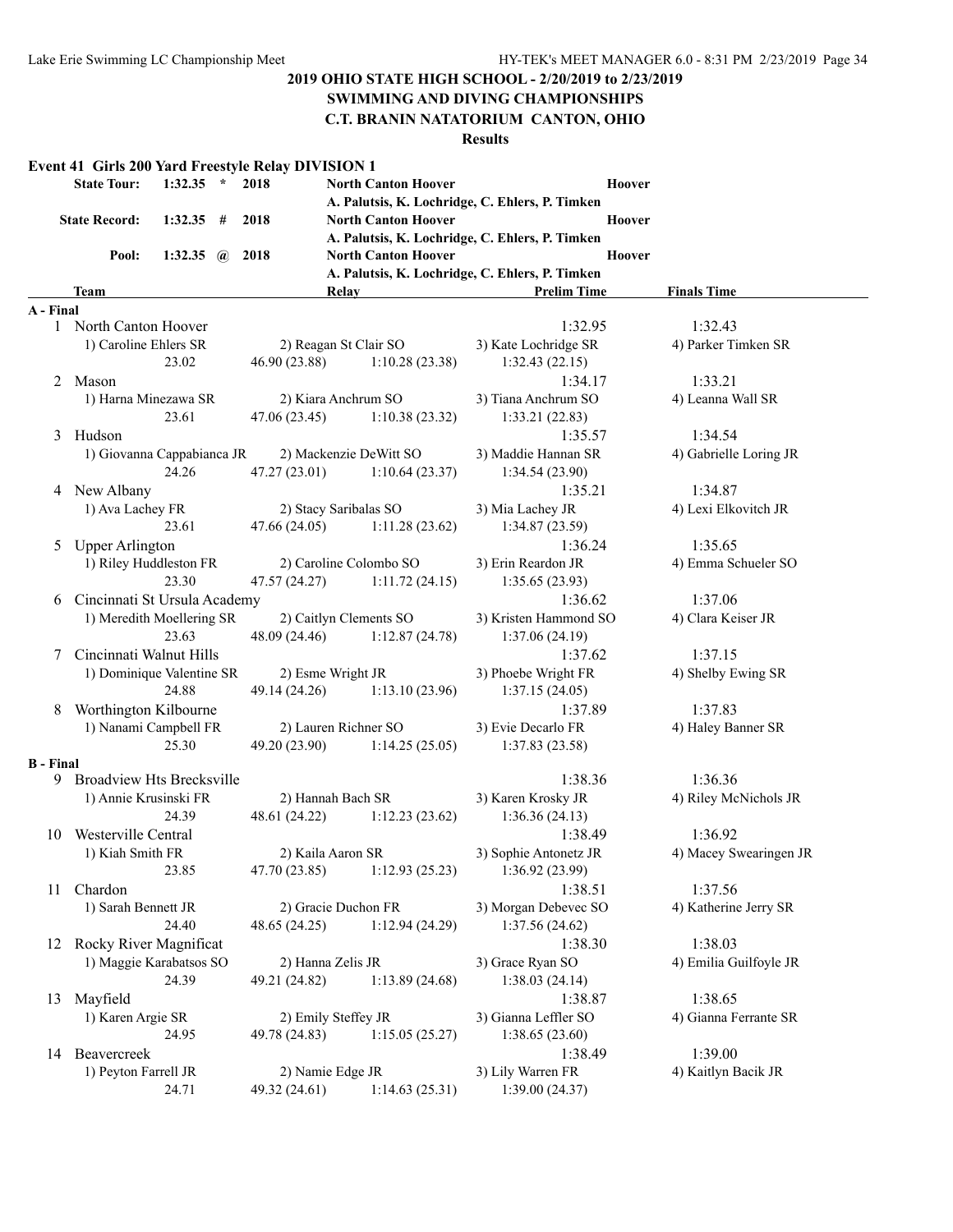# **SWIMMING AND DIVING CHAMPIONSHIPS**

**C.T. BRANIN NATATORIUM CANTON, OHIO**

**Results**

#### **B - Final ... (Event 41 Girls 200 Yard Freestyle Relay DIVISION 1)**

|       | <b>Team</b>                                        |                                 | Relay                      | <b>Prelim Time</b>                              | <b>Finals Time</b>      |
|-------|----------------------------------------------------|---------------------------------|----------------------------|-------------------------------------------------|-------------------------|
|       | 15 Pickerington North                              |                                 |                            | 1:38.87                                         | 1:39.21                 |
|       | 1) Rylee Kreinbrink SO                             |                                 | 2) Lindsey Keaton JR       | 3) Lilian Muszynski SO                          | 4) Grace Cherryhomes SR |
|       | 24.90                                              | 49.77 (24.87)                   | 1:14.64(24.87)             | 1:39.21(24.57)                                  |                         |
|       | 16 Findlay                                         |                                 |                            | 1:38.74                                         | 1:39.27                 |
|       | 1) Gracie Smith FR                                 |                                 | 2) Meghan Quaid JR         | 3) Gabby Diehl JR                               | 4) Kaylor Stocker SR    |
|       | 24.15                                              | 49.49 (25.34)<br>1:15.04(25.55) |                            | 1:39.27(24.23)                                  |                         |
|       | Event 41 Girls 200 Yard Freestyle Relay DIVISION 1 |                                 |                            |                                                 |                         |
|       | $1:32.35$ * 2018<br><b>State Tour:</b>             |                                 | <b>North Canton Hoover</b> | <b>Hoover</b>                                   |                         |
|       |                                                    |                                 |                            | A. Palutsis, K. Lochridge, C. Ehlers, P. Timken |                         |
|       | <b>State Record:</b><br>$1:32.35$ # 2018           |                                 | <b>North Canton Hoover</b> | Hoover                                          |                         |
|       |                                                    |                                 |                            | A. Palutsis, K. Lochridge, C. Ehlers, P. Timken |                         |
|       | Pool:<br>1:32.35 $\omega$ 2018                     |                                 | <b>North Canton Hoover</b> | <b>Hoover</b>                                   |                         |
|       |                                                    |                                 |                            | A. Palutsis, K. Lochridge, C. Ehlers, P. Timken |                         |
|       | Team                                               |                                 | Relav                      | <b>Seed Time</b>                                | <b>Prelim Time</b>      |
|       | <b>Preliminaries</b>                               |                                 |                            |                                                 |                         |
|       | 1 North Canton Hoover                              |                                 |                            | 1:33.31                                         | 1:32.95 q               |
|       | 1) Caroline Ehlers SR                              |                                 | 2) Reagan St Clair SO      | 3) Kate Lochridge SR                            | 4) Parker Timken SR     |
|       | 23.02                                              | 47.02 (24.00)                   | 1:10.45(23.43)             | 1:32.95(22.50)                                  |                         |
| 2     | Mason                                              |                                 |                            | 1:33.99                                         | $1:34.17$ q             |
|       | 1) Harna Minezawa SR                               |                                 | 2) Kiara Anchrum SO        | 3) Tiana Anchrum SO                             | 4) Leanna Wall SR       |
|       | 23.68                                              | 47.18(23.50)                    | 1:10.97(23.79)             | 1:34.17(23.20)                                  |                         |
| 3     | New Albany                                         |                                 |                            | 1:36.33                                         | 1:35.21<br>$\mathbf{q}$ |
|       | 1) Ava Lachey FR                                   |                                 | 2) Stacy Saribalas SO      | 3) Mia Lachey JR                                | 4) Lexi Elkovitch JR    |
|       | 23.78                                              | 48.01(24.23)                    | 1:11.75(23.74)             | 1:35.21(23.46)                                  |                         |
|       | 4 Hudson                                           |                                 |                            | 1:36.10                                         | 1:35.57 q               |
|       | 1) Giovanna Cappabianca JR                         |                                 | 2) Maddie Hannan SR        | 3) Eliana Szabo FR                              | 4) Mackenzie DeWitt SO  |
|       | 24.46                                              | 48.09 (23.63)                   | 1:12.49(24.40)             | 1:35.57(23.08)                                  |                         |
| 5     | <b>Upper Arlington</b>                             |                                 |                            | 1:35.26                                         | 1:36.24<br>$\mathsf{q}$ |
|       | 1) Riley Huddleston FR                             | 2) Caroline Colombo SO          |                            | 3) Erin Reardon JR                              | 4) Emma Schueler SO     |
|       | 23.48                                              | 47.87 (24.39)                   | 1:12.19(24.32)             | 1:36.24(24.05)                                  |                         |
| 6     | Cincinnati St Ursula Academy                       |                                 |                            | 1:38.21                                         | 1:36.62<br>$\mathbf q$  |
|       | 1) Meredith Moellering SR                          |                                 | 2) Caitlyn Clements SO     | 3) Kristen Hammond SO                           | 4) Clara Keiser JR      |
|       | 23.62                                              | 48.12 (24.50)                   | 1:12.72(24.60)             | 1:36.62(23.90)                                  |                         |
| 7     | Cincinnati Walnut Hills                            |                                 |                            | 1:37.24                                         | 1:37.62<br>$\mathsf{q}$ |
|       | 1) Esme Wright JR                                  |                                 | 2) Dominique Valentine SR  | 3) Phoebe Wright FR                             | 4) Shelby Ewing SR      |
|       | 24.61                                              | 49.49 (24.88)                   | 1:13.41(23.92)             | 1:37.62(24.21)                                  |                         |
| 8     | Worthington Kilbourne                              |                                 |                            | 1:38.85                                         | 1:37.89<br>q            |
|       | 1) Nanami Campbell FR                              |                                 | 2) Lauren Richner SO       | 3) Evie Decarlo FR                              | 4) Haley Banner SR      |
|       | 25.22                                              | 49.09 (23.87)                   | 1:14.10(25.01)             | 1:37.89 (23.79)                                 |                         |
| 9.    | Rocky River Magnificat                             |                                 |                            | 1:37.96                                         | 1:38.30<br>$\mathsf{q}$ |
|       | 1) Maggie Karabatsos SO                            | 2) Hanna Zelis JR               |                            | 3) Grace Ryan SO                                | 4) Emilia Guilfoyle JR  |
|       | 24.62                                              | 49.67 (25.05)                   | 1:14.05(24.38)             | 1:38.30(24.25)                                  |                         |
| 10    | <b>Broadview Hts Brecksville</b>                   |                                 |                            | 1:36.72                                         | 1:38.36<br>q            |
|       | 1) Annie Krusinski FR                              |                                 | 2) Hannah Bach SR          | 3) Natalie Tarbuck SR                           | 4) Riley McNichols JR   |
|       | 24.51                                              | 48.89 (24.38)                   | 1:14.31(25.42)             | 1:38.36(24.05)                                  |                         |
| $*11$ | Beavercreek                                        |                                 |                            | 1:38.48                                         | 1:38.49<br>q            |
|       | 1) Ashtyn Gluck SO                                 | 2) Namie Edge JR                |                            | 3) Peyton Farrell JR                            | 4) Kaitlyn Bacik JR     |
|       | 25.67                                              | 50.54 (24.87)                   | 1:14.38(23.84)             | 1:38.49(24.11)                                  |                         |
| $*11$ | Westerville Central                                |                                 |                            | 1:37.83                                         | 1:38.49<br>$\mathbf q$  |
|       | 1) Kiah Smith FR                                   | 2) Kaila Aaron SR               |                            | 3) Sophie Antonetz JR                           | 4) Macey Swearingen JR  |
|       | 24.54                                              | 48.73 (24.19)                   | 1:14.28(25.55)             | 1:38.49(24.21)                                  |                         |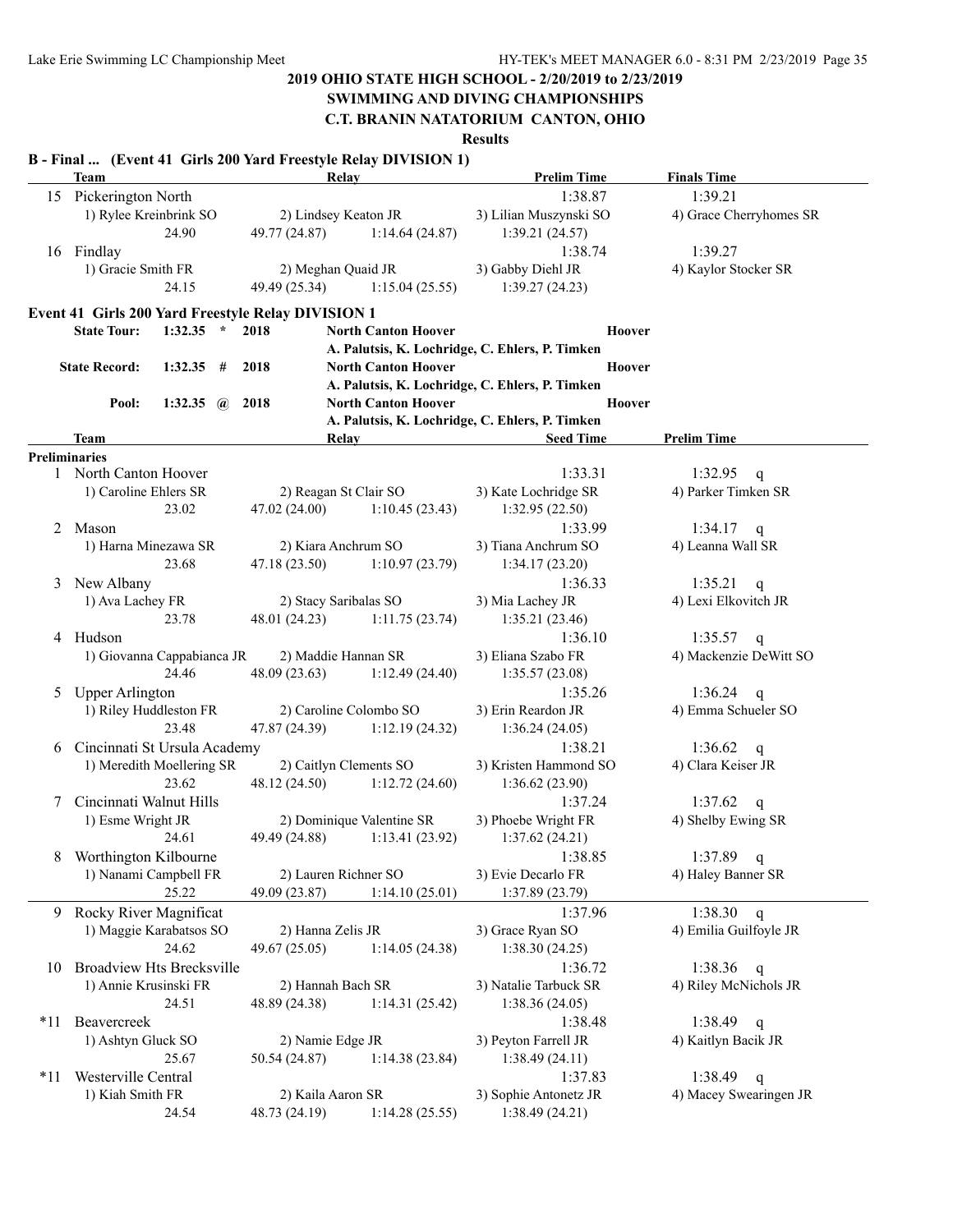### **SWIMMING AND DIVING CHAMPIONSHIPS**

**C.T. BRANIN NATATORIUM CANTON, OHIO**

**Results**

#### **Preliminaries ... (Event 41 Girls 200 Yard Freestyle Relay DIVISION 1)**

|           | <b>Team</b>                                              |                  |                 |                                                     | <b>Relay</b>                            | <b>Seed Time</b>        | <b>Prelim Time</b>           |
|-----------|----------------------------------------------------------|------------------|-----------------|-----------------------------------------------------|-----------------------------------------|-------------------------|------------------------------|
|           | 13 Chardon                                               |                  |                 |                                                     |                                         | 1:38.38                 | 1:38.51<br>$\mathbf{q}$      |
|           | 1) Sarah Bennett JR                                      |                  |                 | 2) Gracie Duchon FR                                 |                                         | 3) Morgan Debevec SO    | 4) Katherine Jerry SR        |
|           |                                                          | 24.45            |                 | 49.01 (24.56)                                       | 1:14.25(25.24)                          | 1:38.51(24.26)          |                              |
|           | 14 Findlay                                               |                  |                 |                                                     |                                         | 1:37.54                 | 1:38.74 q                    |
|           | 1) Gracie Smith FR                                       |                  |                 | 2) Meghan Quaid JR                                  |                                         | 3) Gabby Diehl JR       | 4) Kaylor Stocker SR         |
|           |                                                          | 24.22            |                 | 49.53(25.31)                                        | 1:14.74(25.21)                          | 1:38.74(24.00)          |                              |
| $*15$     | Mayfield                                                 |                  |                 |                                                     |                                         | 1:38.03                 | 1:38.87 q                    |
|           | 1) Karen Argie SR                                        |                  |                 | 2) Emily Steffey JR                                 |                                         | 3) Gianna Leffler SO    | 4) Gianna Ferrante SR        |
|           |                                                          | 24.89            |                 | 49.93 (25.04)                                       | 1:15.08(25.15)                          | 1:38.87(23.79)          |                              |
| $*15$     | Pickerington North                                       |                  |                 |                                                     |                                         | 1:38.35                 | 1:38.87<br>$\mathsf{q}$      |
|           | 1) Rylee Kreinbrink SO                                   |                  |                 | 2) Lindsey Keaton JR                                |                                         | 3) Lilian Muszynski SO  | 4) Grace Cherryhomes SR      |
|           |                                                          | 24.53            |                 | 49.35 (24.82)                                       | 1:14.11(24.76)                          | 1:38.87(24.76)          |                              |
| 17        | Dublin Jerome                                            |                  |                 |                                                     |                                         | 1:38.91                 | 1:38.93                      |
|           | 1) Brenna Cooper SR                                      |                  |                 | 2) Kelsey Cooper FR                                 |                                         | 3) Macy Weeks JR        | 4) Maya Geringer JR          |
|           |                                                          | 25.00            |                 | 50.06(25.06)                                        | 1:15.06(25.00)                          | 1:38.93(23.87)          |                              |
| 18        | Canton GlenOak                                           |                  |                 |                                                     |                                         | 1:38.23                 | 1:39.00                      |
|           | 1) Hannah White JR                                       |                  |                 | 2) Carol Maag SR                                    |                                         | 3) Delaney Ferrell SR   | 4) Kinsey Knoch SR           |
|           |                                                          | 25.29            |                 | 50.20(24.91)                                        | 1:15.39(25.19)                          | 1:39.00(23.61)          |                              |
| 19        | Youngstown Boardman                                      |                  |                 |                                                     |                                         | 1:39.12                 | 1:39.16                      |
|           | 1) Mikel Flatley SR                                      |                  |                 | 2) Alison Kuras SR                                  |                                         | 3) Alyssa Dinapoli JR   | 4) Jennah Markovitch SR      |
|           |                                                          | 24.95            |                 | 49.69 (24.74)                                       | 1:14.46(24.77)                          | 1:39.16(24.70)          |                              |
| 20        | Cincinnati Turpin                                        |                  |                 |                                                     |                                         | 1:38.58                 | 1:39.20                      |
|           | 1) Claire Studenka SO                                    |                  |                 | 2) Jordy Fanning JR                                 |                                         | 3) Maya Blaxall SR      | 4) Hayley Rupp SR            |
|           |                                                          | 24.89            |                 | 49.46 (24.57)                                       | 1:14.45(24.99)                          | 1:39.20(24.75)          |                              |
|           | 21 Cincinnati Sycamore                                   |                  |                 |                                                     |                                         | 1:39.15                 | 1:39.30                      |
|           | 1) Marissa Allen JR                                      |                  |                 | 2) Anna Campbell SR                                 |                                         | 3) Jozy Allen SO        | 4) Elizabeth Van DenBrink SR |
|           |                                                          | 24.98            |                 | 49.72 (24.74)                                       | 1:15.11(25.39)                          | 1:39.30(24.19)          |                              |
| 22        | Dublin Coffman                                           |                  |                 |                                                     |                                         | 1:35.72                 | 1:39.74                      |
|           | 1) Ryoka Nishibori SO                                    |                  |                 |                                                     |                                         | 3) Cameron Das SO       | 4) Aislin Rogers SO          |
|           |                                                          | 25.03            |                 | 2) Ava Warren SO<br>49.87 (24.84)<br>1:14.90(25.03) |                                         | 1:39.74(24.84)          |                              |
|           | Delaware Hayes                                           |                  |                 |                                                     |                                         | 1:38.94                 |                              |
| 23        |                                                          |                  |                 |                                                     |                                         | 3) Elizabeth Abahazi JR | 1:39.89                      |
|           | 1) Kailyn Smith FR                                       |                  |                 | 2) Valerie Keller SR                                |                                         |                         | 4) Rena Ouyang SO            |
|           |                                                          | 25.64            |                 | 50.32 (24.68)                                       | 1:15.20(24.88)                          | 1:39.89(24.69)          |                              |
|           | 24 Cincinnati Ursuline Academy                           |                  |                 |                                                     |                                         | 1:39.16                 | 1:40.60                      |
|           | 1) Madeline Wolfe SO                                     |                  |                 |                                                     | 2) Helene Beerman FR                    | 3) Elizabeth Naylor FR  | 4) Sarah Slabe SR            |
|           |                                                          | 25.11            |                 | 50.37(25.26)                                        | 1:15.82(25.45)                          | 1:40.60(24.78)          |                              |
|           | <b>Event 42 Boys 200 Yard Freestyle Relay DIVISION 1</b> |                  |                 |                                                     |                                         |                         |                              |
|           | <b>State Tour:</b>                                       | 1:21.44          | $\star$<br>2017 |                                                     | <b>Cincinnati St Xavier</b>             |                         | <b>St. Xavier</b>            |
|           |                                                          |                  |                 |                                                     | N Perera, C Leibson, J Grender, G House |                         |                              |
|           | <b>State Record:</b>                                     | 1:21.44          | 2017<br>#       |                                                     | <b>Cincinnati St Xavier</b>             |                         | <b>St. Xavier</b>            |
|           |                                                          |                  |                 |                                                     | N Perera, C Leibson, J Grender, G House |                         |                              |
|           | Pool:                                                    | 1:20.79 $\omega$ | 2010            |                                                     | <b>Ouachita Baptist Univ.</b>           |                         |                              |
|           | Team                                                     |                  |                 |                                                     | <b>Relay</b>                            | <b>Prelim Time</b>      | <b>Finals Time</b>           |
| A - Final |                                                          |                  |                 |                                                     |                                         |                         |                              |
| 1         | Cincinnati St Xavier                                     |                  |                 |                                                     |                                         | 1:23.74                 | 1:22.69                      |
|           | 1) JP Khouzam SR                                         |                  |                 | 2) Owen Taylor SO                                   |                                         | 3) Ian Van Gorp JR      | 4) Jean-Pierre Khouzam JR    |
|           |                                                          | 21.54            |                 | 42.05 (20.51)                                       | 1:02.94(20.89)                          | 1:22.69(19.75)          |                              |
| 2         | North Canton Hoover                                      |                  |                 |                                                     |                                         | 1:24.18                 | 1:23.03                      |
|           | 1) Karl Helmuth SO                                       |                  |                 |                                                     | 2) William Schneider SR                 | 3) Mack Lochridge SO    | 4) Vincent Stevens SR        |
|           |                                                          | 20.80            |                 | 41.71 (20.91)                                       | 1:02.76(21.05)                          | 1:23.03(20.27)          |                              |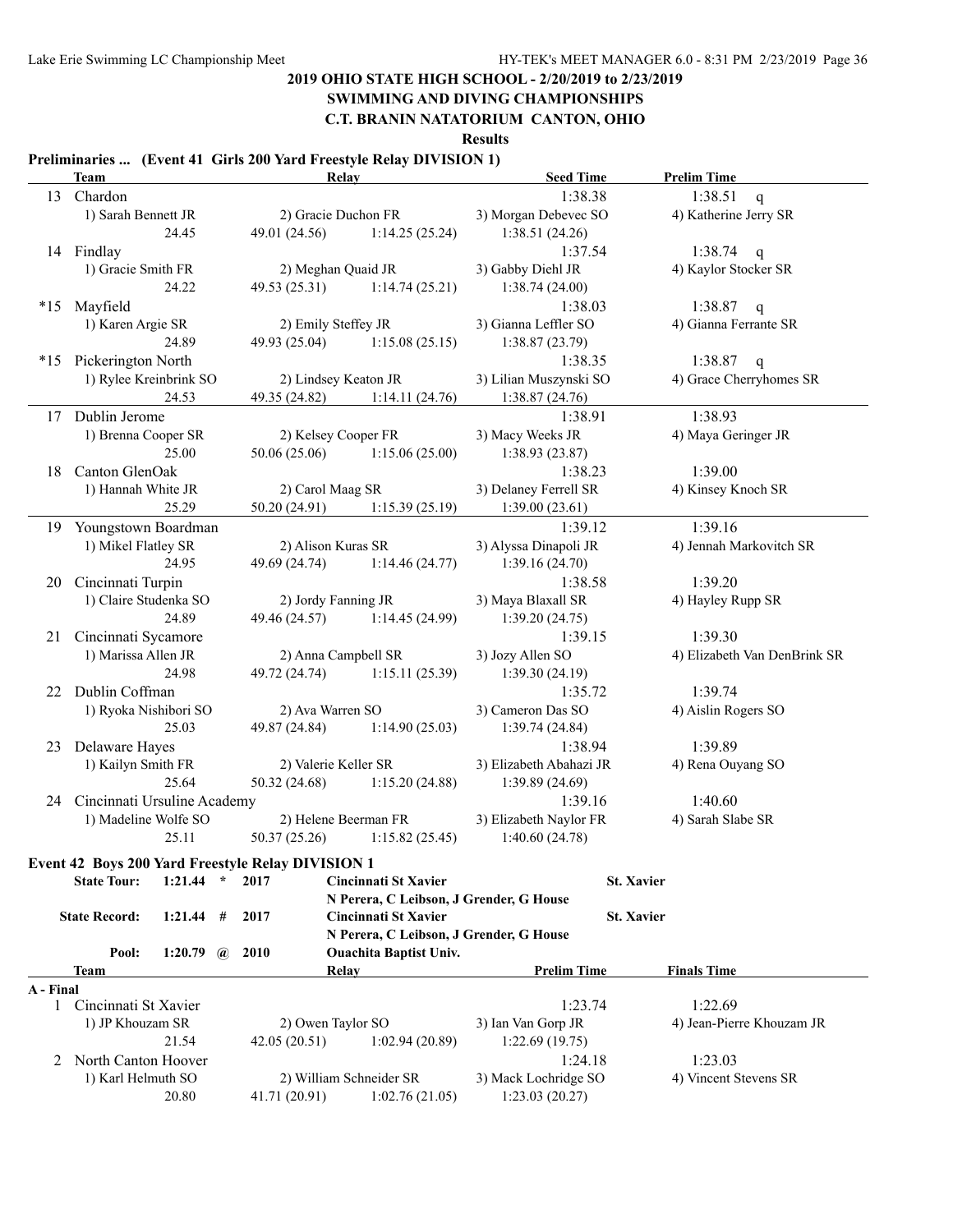# **SWIMMING AND DIVING CHAMPIONSHIPS**

### **C.T. BRANIN NATATORIUM CANTON, OHIO**

#### **Results**

### **A - Final ... (Event 42 Boys 200 Yard Freestyle Relay DIVISION 1)**

|                  | <b>Team</b>                      | Relay                  |                            | <b>Prelim Time</b>          | <b>Finals Time</b>         |
|------------------|----------------------------------|------------------------|----------------------------|-----------------------------|----------------------------|
|                  | 3 Mason                          |                        |                            | 1:24.66                     | 1:23.18                    |
|                  | 1) Adam Chaney JR                | 2) Lonnie Chien SR     |                            | 3) Carl Bloebaum FR         | 4) Braden Osborn SO        |
|                  | 19.64                            | 41.27(21.63)           | 1:02.21(20.94)             | 1:23.18(20.97)              |                            |
| 4                | Toledo St Francis De Sales       |                        |                            | 1:24.40                     | 1:24.05                    |
|                  | 1) Brady Ireland JR              | 2) Connor Bishop SR    |                            | 3) Patrick Heldreth JR      | 4) Max Rutledge SR         |
|                  | 20.89                            | 41.59(20.70)           | 1:03.02(21.43)             | 1:24.05(21.03)              |                            |
| 5                | Massillon Jackson                |                        |                            | 1:25.23                     | 1:24.69                    |
|                  | 1) Jason Tondra SR               | 2) Dylan Currier SR    |                            | 3) Aiden Neuman SO          | 4) Ted Kinney SR           |
|                  | 21.51                            | 43.33(21.82)           | 1:04.15(20.82)             | 1:24.69(20.54)              |                            |
| *6               | Kings Mills Kings                |                        |                            | 1:24.96                     | 1:24.80                    |
|                  | 1) Noah Young SR                 | 2) Will Cook SR        |                            | 3) Jake Young SO            | 4) Kevin Glennon FR        |
|                  | 20.84                            | 42.04(21.20)           | 1:03.44(21.40)             | 1:24.80(21.36)              |                            |
| *6               | <b>Broadview Hts Brecksville</b> |                        |                            | 1:25.19                     | 1:24.80                    |
|                  | 1) Pete Krusinski JR             |                        | 2) Colin Charbonneau SR    | 3) Michael Whitehead SR     | 4) Luca Aldewereld SO      |
|                  | 20.74                            | 42.11(21.37)           | 1:03.27(21.16)             | 1:24.80(21.53)              |                            |
| 8                | Hudson                           |                        |                            | 1:25.36                     | 1:25.26                    |
|                  | 1) Jay Johnson SR                | 2) Caleb Tuckerman JR  |                            | 3) Caleb Cosentino SR       | 4) Seth Baylor SO          |
|                  | 20.56                            | 42.26(21.70)           | 1:03.95(21.69)             | 1:25.26(21.31)              |                            |
| <b>B</b> - Final |                                  |                        |                            |                             |                            |
|                  | 9 Cincinnati Sycamore            |                        |                            | 1:25.42                     | 1:25.03                    |
|                  | 1) Sammy Risma SR                | 2) Noah Patterson SR   |                            | 3) Erik Menchhofer SO       | 4) Elliott Carl SR         |
|                  | 21.38                            | 42.43(21.05)           | 1:04.15(21.72)             | 1:25.03(20.88)              |                            |
| 10               | Powell Olentangy Liberty         |                        |                            | 1:26.52                     | 1:25.40                    |
|                  | 1) John Bently JR                | 2) Christian Hosler SO |                            | 3) Christopher Tracewell SR | 4) Alexander Wisler SR     |
|                  | 21.57                            | 42.97 (21.40)          | 1:04.63(21.66)             | 1:25.40(20.77)              |                            |
| 11               | Columbus St Charles              |                        |                            | 1:25.92                     | 1:25.83                    |
|                  | 1) Jonathan Sugar SR             | 2) Alex Nash JR        |                            | 3) Griffin Beam SR          | 4) Spencer Aurnou-Rhees FR |
|                  | 21.26                            | 42.74 (21.48)          | 1:04.41(21.67)             | 1:25.83(21.42)              |                            |
|                  | 12 Upper Arlington               |                        |                            | 1:25.71                     | 1:26.10                    |
|                  | 1) Avery Voss SO                 | 2) Jake Meyer JR       |                            | 3) Hayden Jay SO            | 4) Antonio Ventresca JR    |
|                  | 21.29                            | 42.71 (21.42)          | 1:04.25(21.54)             | 1:26.10(21.85)              |                            |
| 13               | Youngstown Boardman              |                        |                            | 1:25.97                     | 1:26.26                    |
|                  | 1) Noah Basista JR               | 2) Mason Rassega SR    |                            | 3) Will Linker JR           | 4) Matthew DunLany JR      |
|                  | 21.76                            | 43.47 (21.71)          | 1:04.79(21.32)             | 1:26.26(21.47)              |                            |
| 14               | Centerville                      |                        |                            | 1:26.68                     | 1:26.56                    |
|                  | 1) Josh Wiedemann SR             | 2) Joe Cummins SR      |                            | 3) Tyler King SR            | 4) Alan Flower SR          |
|                  | 21.86                            | 43.49 (21.63)          | 1:05.42(21.93)             | 1:26.56(21.14)              |                            |
| 15               | Dover                            |                        |                            | 1:26.68                     | 1:26.60                    |
|                  | 1) Peyton Burris JR              | 2) Blake Sexton SO     |                            | 3) Ryan Hohman SR           | 4) Hunter Armstrong SR     |
|                  | 21.93                            | 44.21 (22.28)          | 1:06.49(22.28)             | 1:26.60(20.11)              |                            |
| ---              | Cleveland St. Ignatius           |                        |                            | 1:26.73                     | DQ                         |
|                  | 1) Micah Murtha FR               |                        | 2) William Van de Walle SO | 3) Thomas Metz SO           | 4) John Soeder JR          |
|                  | 21.69                            | 43.31 (21.62)          | 1:05.25(21.94)             | DQ(21.01)                   |                            |
|                  |                                  |                        |                            |                             |                            |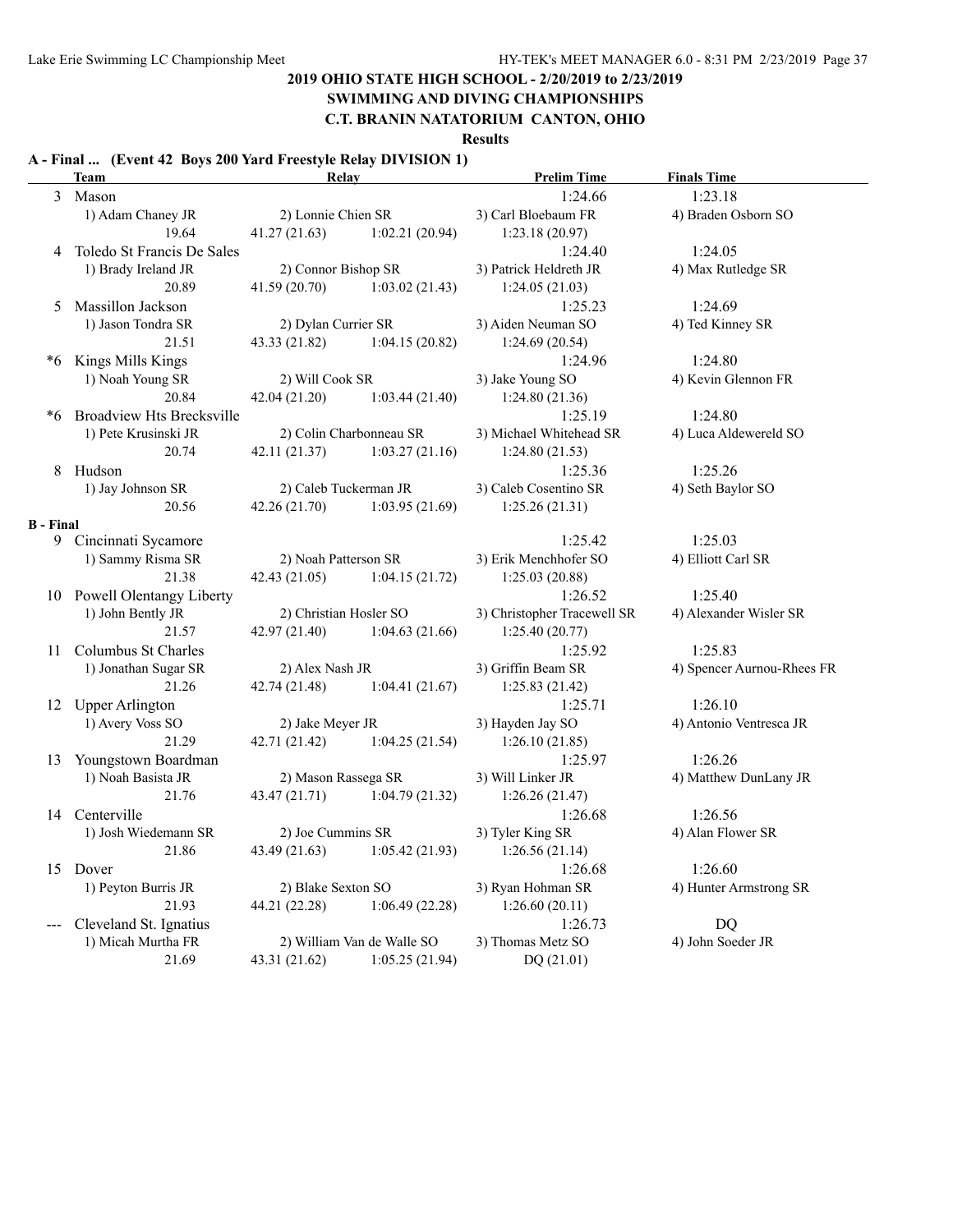# **SWIMMING AND DIVING CHAMPIONSHIPS**

# **C.T. BRANIN NATATORIUM CANTON, OHIO**

|     | <b>State Tour:</b>               | $1:21.44$ *      |   | 2017                   | Cincinnati St Xavier<br>N Perera, C Leibson, J Grender, G House |                        | <b>St. Xavier</b>          |  |  |  |
|-----|----------------------------------|------------------|---|------------------------|-----------------------------------------------------------------|------------------------|----------------------------|--|--|--|
|     | <b>State Record:</b>             | 1:21.44          | # | 2017                   | <b>Cincinnati St Xavier</b><br><b>St. Xavier</b>                |                        |                            |  |  |  |
|     |                                  |                  |   |                        | N Perera, C Leibson, J Grender, G House                         |                        |                            |  |  |  |
|     | Pool:                            | 1:20.79 $\omega$ |   | <b>2010</b>            | <b>Ouachita Baptist Univ.</b>                                   |                        |                            |  |  |  |
|     | Team                             |                  |   |                        | Relay                                                           | <b>Seed Time</b>       | <b>Prelim Time</b>         |  |  |  |
|     | <b>Preliminaries</b>             |                  |   |                        |                                                                 |                        |                            |  |  |  |
|     | 1 Cincinnati St Xavier           |                  |   |                        |                                                                 | 1:22.76                | 1:23.74<br>q               |  |  |  |
|     | 1) JP Khouzam SR                 |                  |   |                        | 2) Owen Taylor SO                                               | 3) Ian Van Gorp JR     | 4) Jean-Pierre Khouzam JR  |  |  |  |
|     |                                  | 21.59            |   | 42.54(20.95)           | 1:03.49(20.95)                                                  | 1:23.74(20.25)         |                            |  |  |  |
| 2   | North Canton Hoover              |                  |   |                        |                                                                 | 1:23.21                | 1:24.18<br>q               |  |  |  |
|     | 1) Karl Helmuth SO               |                  |   |                        | 2) William Schneider SR                                         | 3) Mack Lochridge SO   | 4) Vincent Stevens SR      |  |  |  |
|     |                                  | 21.04            |   | 42.06(21.02)           | 1:03.38(21.32)                                                  | 1:24.18(20.80)         |                            |  |  |  |
| 3   | Toledo St Francis De Sales       |                  |   |                        |                                                                 | 1:24.42                | 1:24.40<br>q               |  |  |  |
|     | 1) Connor Bishop SR              |                  |   |                        | 2) Max Rutledge SR                                              | 3) Patrick Heldreth JR | 4) Brady Ireland JR        |  |  |  |
|     |                                  | 21.50            |   | 42.66(21.16)           | 1:04.16(21.50)                                                  | 1:24.40(20.24)         |                            |  |  |  |
| 4   | Mason                            |                  |   |                        |                                                                 | 1:24.86                | 1:24.66<br>$\mathbf{q}$    |  |  |  |
|     | 1) Adam Chaney JR                |                  |   |                        | 2) Lonnie Chien SR                                              | 3) Scott Shepherd SR   | 4) Braden Osborn SO        |  |  |  |
|     |                                  | 19.86            |   | 41.49(21.63)           | 1:03.44(21.95)                                                  | 1:24.66(21.22)         |                            |  |  |  |
| 5   | Kings Mills Kings                |                  |   |                        |                                                                 | 1:24.94                | 1:24.96 $q$                |  |  |  |
|     | 1) Noah Young SR                 |                  |   |                        | 2) Jake Young SO                                                | 3) Kevin Glennon FR    | 4) Will Cook SR            |  |  |  |
|     |                                  | 20.65            |   | 42.37 (21.72)          | 1:04.05(21.68)                                                  | 1:24.96(20.91)         |                            |  |  |  |
| 6   | <b>Broadview Hts Brecksville</b> |                  |   |                        |                                                                 | 1:25.15                | 1:25.19<br>$\mathsf{q}$    |  |  |  |
|     | 1) Pete Krusinski JR             |                  |   |                        | 2) Michael Whitehead SR                                         | 3) Luca Aldewereld SO  | 4) Colin Charbonneau SR    |  |  |  |
|     |                                  | 20.89            |   | 42.50(21.61)           | 1:04.12(21.62)                                                  | 1:25.19(21.07)         |                            |  |  |  |
| 7   | Massillon Jackson                |                  |   |                        |                                                                 | 1:25.64                | 1:25.23<br>$\mathbf q$     |  |  |  |
|     | 1) Jason Tondra SR               |                  |   |                        | 2) Dylan Currier SR                                             | 3) Aiden Neuman SO     | 4) Ted Kinney SR           |  |  |  |
|     |                                  | 21.67            |   | 43.73 (22.06)          | 1:04.69(20.96)                                                  | 1:25.23(20.54)         |                            |  |  |  |
| 8   | Hudson                           |                  |   |                        |                                                                 | 1:25.66                | 1:25.36<br>$\mathbf{q}$    |  |  |  |
|     | 1) Jay Johnson SR                |                  |   | 2) Caleb Tuckerman JR  |                                                                 | 3) Caleb Cosentino SR  | 4) Seth Baylor SO          |  |  |  |
|     |                                  | 20.77            |   | 42.30 (21.53)          | 1:03.98(21.68)                                                  | 1:25.36(21.38)         |                            |  |  |  |
| 9.  | Cincinnati Sycamore              |                  |   |                        |                                                                 | 1:22.26                | 1:25.42<br>$\mathsf{q}$    |  |  |  |
|     | 1) Noah Patterson SR             |                  |   |                        | 2) Elliott Carl SR                                              | 3) Sammy Risma SR      | 4) Erik Menchhofer SO      |  |  |  |
|     |                                  | 21.54            |   | 42.54 (21.00)          | 1:03.90(21.36)                                                  | 1:25.42(21.52)         |                            |  |  |  |
|     | 10 Upper Arlington               |                  |   |                        |                                                                 | 1:27.06                | 1:25.71<br>q               |  |  |  |
|     | 1) Avery Voss SO                 |                  |   |                        | 2) Jake Meyer JR                                                | 3) Hayden Jay SO       | 4) Antonio Ventresca JR    |  |  |  |
|     |                                  | 20.89            |   | 42.22 (21.33)          | 1:03.50(21.28)                                                  | 1:25.71(22.21)         |                            |  |  |  |
|     | 11 Columbus St Charles           |                  |   |                        |                                                                 | 1:26.29                | 1:25.92 q                  |  |  |  |
|     | 1) Alex Nash JR                  |                  |   |                        | 2) Jonathan Sugar SR                                            | 3) Griffin Beam SR     | 4) Spencer Aurnou-Rhees FR |  |  |  |
|     |                                  | 21.80            |   | 42.54 (20.74)          | 1:04.42(21.88)                                                  | 1:25.92(21.50)         |                            |  |  |  |
| 12  | Youngstown Boardman              |                  |   |                        |                                                                 | 1:25.91                | $1:25.97$ q                |  |  |  |
|     | 1) Noah Basista JR               |                  |   |                        | 2) Mason Rassega SR                                             | 3) Will Linker JR      | 4) Matthew DunLany JR      |  |  |  |
|     |                                  | 21.67            |   | 43.37 (21.70)          | 1:04.71(21.34)                                                  | 1:25.97(21.26)         |                            |  |  |  |
|     | 13 Powell Olentangy Liberty      |                  |   |                        |                                                                 | 1:25.62                | 1:26.52<br>$\mathbf{q}$    |  |  |  |
|     | 1) John Bently JR                |                  |   | 2) Christian Hosler SO | 3) Christopher Tracewell SR                                     | 4) Alexander Wisler SR |                            |  |  |  |
|     |                                  | 21.49            |   | 43.08 (21.59)          | 1:05.24(22.16)                                                  | 1:26.52(21.28)         |                            |  |  |  |
| *14 | Centerville                      |                  |   |                        |                                                                 | 1:25.66                | 1:26.68<br>q               |  |  |  |
|     | 1) Josh Wiedemann SR             |                  |   |                        | 2) Joe Cummins SR                                               | 3) Tyler King SR       | 4) Alan Flower SR          |  |  |  |
|     |                                  | 21.68            |   | 43.20 (21.52)          | 1:05.43(22.23)                                                  | 1:26.68(21.25)         |                            |  |  |  |
| *14 | Dover                            |                  |   |                        |                                                                 | 1:26.75                | 1:26.68<br>$\mathbf q$     |  |  |  |
|     | 1) Peyton Burris JR              |                  |   |                        | 2) Blake Sexton SO                                              | 3) Ryan Hohman SR      | 4) Hunter Armstrong SR     |  |  |  |
|     |                                  | 21.90            |   | 44.38 (22.48)          | 1:06.73(22.35)                                                  | 1:26.68(19.95)         |                            |  |  |  |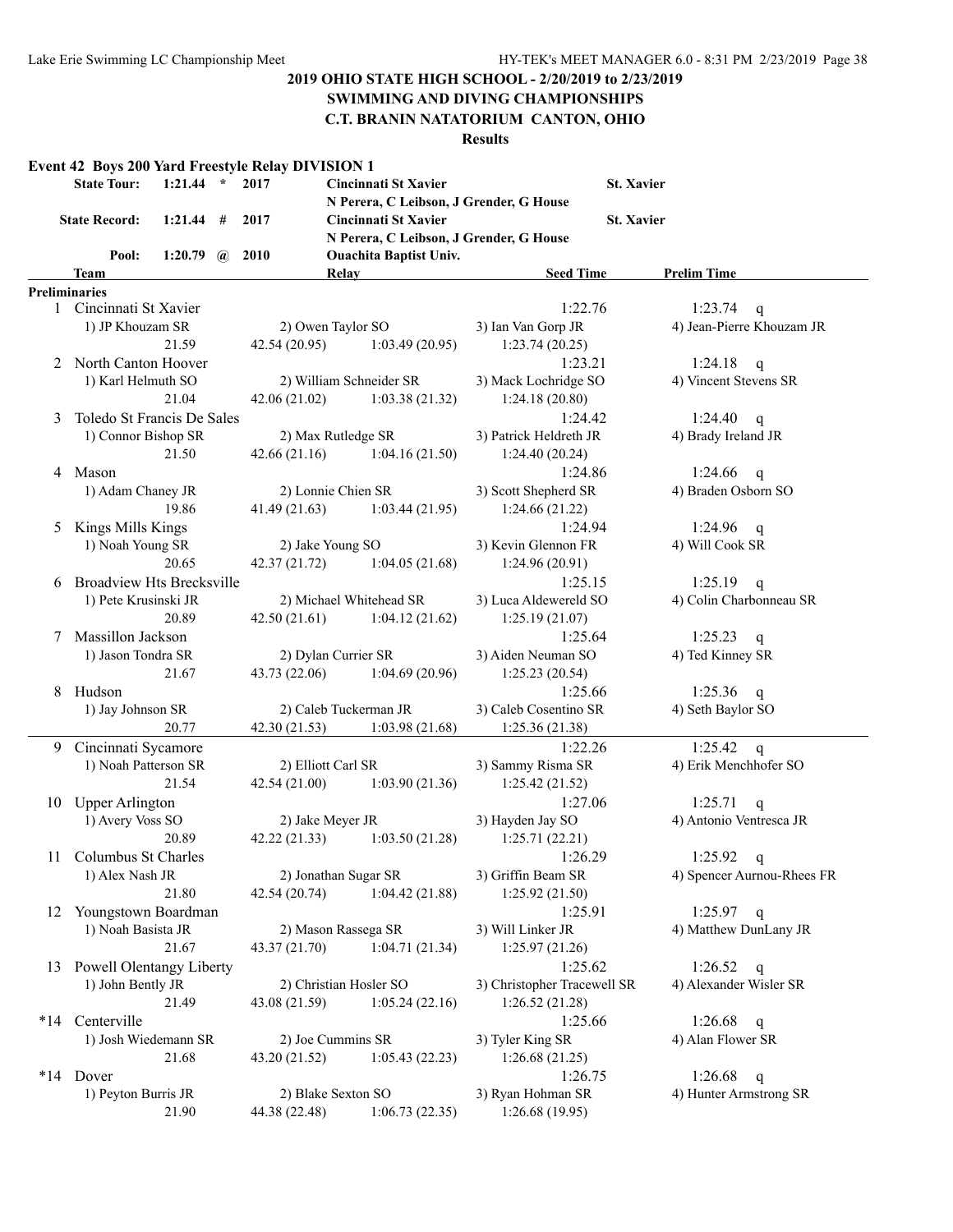# **SWIMMING AND DIVING CHAMPIONSHIPS**

**C.T. BRANIN NATATORIUM CANTON, OHIO**

**Results**

### **Preliminaries ... (Event 42 Boys 200 Yard Freestyle Relay DIVISION 1)**

27.82 58.46 (30.64)

|               | Temminaries  (EVERT $\mathbb{Z}$ D0) $\mathbb{Z}$ D0) Target recognic rectation by EU (DIOT) T<br>Team |                     | Relay                             | <b>Seed Time</b>         | <b>Prelim Time</b>     |  |
|---------------|--------------------------------------------------------------------------------------------------------|---------------------|-----------------------------------|--------------------------|------------------------|--|
|               | 16 Cleveland St. Ignatius                                                                              |                     |                                   | 1:26.92                  | 1:26.73<br>q           |  |
|               | 1) Micah Murtha FR                                                                                     |                     | 2) William Van de Walle SO        | 3) Thomas Metz SO        | 4) John Soeder JR      |  |
|               | 22.17                                                                                                  | 43.81 (21.64)       | 1:05.81(22.00)                    | 1:26.73(20.92)           |                        |  |
| 17            | Canton GlenOak                                                                                         |                     |                                   | 1:26.51                  | 1:27.19                |  |
|               | 1) Braden Knoch JR                                                                                     |                     | 2) Hershel Chenault JR            | 3) Ryan Meister SR       | 4) Justin Knoch SR     |  |
|               | 21.94                                                                                                  | 43.13(21.19)        | 1:05.52(22.39)                    | 1:27.19(21.67)           |                        |  |
|               | 18 Medina                                                                                              |                     |                                   | 1:27.43                  | 1:27.66                |  |
|               | 1) Owen Chaye SR                                                                                       |                     | 2) Colin McClowry SR              | 3) Dominick Bottoni JR   | 4) Brian Cuppett JR    |  |
|               | 21.73                                                                                                  | 43.92 (22.19)       | 1:05.84(21.92)                    | 1:27.66(21.82)           |                        |  |
|               | 19 Dublin Coffman                                                                                      |                     |                                   | 1:26.75                  | 1:27.75                |  |
|               | 1) Andy Shepard SR                                                                                     | 2) Zak Birnbrich SR |                                   | 3) Cole Northup SR       | 4) Will Randall JR     |  |
|               | 22.40                                                                                                  | 43.76 (21.36)       | 1:05.76(22.00)                    | 1:27.75(21.99)           |                        |  |
| 20            | <b>Hilliard Davidson</b>                                                                               |                     |                                   | 1:27.42                  | 1:27.80                |  |
|               | 1) CW Hess SR                                                                                          | 2) Sergio Suarez SO |                                   | 3) Gregory McGuire SO    | 4) Dalton Brown SR     |  |
|               | 21.94                                                                                                  | 43.81 (21.87)       | 1:06.09(22.28)                    | 1:27.80(21.71)           |                        |  |
| 21            | Wooster                                                                                                |                     |                                   | 1:27.45                  | 1:28.07                |  |
|               | 1) Kyle Ward JR                                                                                        |                     | 2) Jaden Boucher SO               | 3) Andrew Glasgow FR     | 4) Thomas Matthew JR   |  |
|               | 22.40                                                                                                  | 44.55(22.15)        | 1:07.39(22.84)                    | 1:28.07(20.68)           |                        |  |
| 22.           | Beavercreek                                                                                            |                     |                                   | 1:27.64                  | 1:28.62                |  |
|               | 1) Nate Holty JR                                                                                       | 2) Ethan Otten FR   |                                   | 3) Ian Leighninger JR    | 4) Jason Allen JR      |  |
|               | 22.11                                                                                                  | 44.56 (22.45)       | 1:06.23(21.67)                    | 1:28.62(22.39)           |                        |  |
| 23            | Strongsville                                                                                           |                     |                                   | 1:27.49                  | 1:29.29                |  |
|               | 1) Jaden Zaleski SO                                                                                    | 2) Ian Cox SR       |                                   | 3) Chris Pichette SR     | 4) Andrew Arslanian SO |  |
|               | 22.19                                                                                                  | 44.03 (21.84)       | 1:07.09(23.06)                    | 1:29.29(22.20)           |                        |  |
|               | Dublin Jerome                                                                                          |                     |                                   | 1:24.63                  | DQ                     |  |
|               | 1) Ian Smith JR                                                                                        | 2) Reno James JR    |                                   | 3) Austin Davis JR       | 4) Max Scott SR        |  |
|               | 21.69                                                                                                  | 42.95 (21.26)       | 1:04.28(21.33)                    | DQ(20.12)                |                        |  |
|               |                                                                                                        |                     |                                   |                          |                        |  |
|               | Event 43 Girls 100 Yard Backstroke DIVISION 1<br><b>State Tour:</b><br>$52.92$ *                       | 2015                | <b>Hannah Whiteley</b>            |                          | Springboro             |  |
|               | <b>State Record:</b><br>52.92<br>#                                                                     | 2015                | <b>Hannah Whiteley</b>            |                          |                        |  |
|               | Pool:<br>52.92 $\omega$                                                                                | 2015                | <b>Hannah Whiteley</b>            | Springboro<br>Springboro |                        |  |
|               | <b>Name</b>                                                                                            | Yr School           |                                   | <b>Prelim Time</b>       | <b>Finals Time</b>     |  |
| A - Final     |                                                                                                        |                     |                                   |                          |                        |  |
|               | 1 Felicia Pasadyn                                                                                      |                     | SR Brunswick                      | 54.76                    | 53.31                  |  |
|               | 25.60                                                                                                  | 53.31 (27.71)       |                                   |                          |                        |  |
|               | 2 Brynna Wolfe                                                                                         |                     | SR Kings Mills Kings              | 54.62                    | 54.71                  |  |
|               | 26.32                                                                                                  | 54.71 (28.39)       |                                   |                          |                        |  |
| 3             | Nicola Lane                                                                                            |                     | JR Centerville                    | 55.14                    | 54.83                  |  |
|               | 26.58                                                                                                  | 54.83 (28.25)       |                                   |                          |                        |  |
| 4             | Maggie Clough                                                                                          |                     | JR Springboro                     | 55.56                    | 55.12                  |  |
|               | 26.66                                                                                                  | 55.12 (28.46)       |                                   |                          |                        |  |
| 5             | Sarah Turchanik                                                                                        |                     | SR North Royalton                 | 56.06                    | 55.32                  |  |
|               | 26.51                                                                                                  | 55.32 (28.81)       |                                   |                          |                        |  |
| $\sigma$      | Kate Lochridge                                                                                         |                     | SR North Canton Hoover            | 56.52                    | 56.53                  |  |
|               | 27.17                                                                                                  | 56.53 (29.36)       |                                   |                          |                        |  |
|               | Madison Kelly                                                                                          |                     | JR Cleveland Saint Joseph Academy | 56.60                    | 56.84                  |  |
| $\mathcal{L}$ | 27.13                                                                                                  | 56.84 (29.71)       |                                   |                          |                        |  |
| 8             | Grace Glosson                                                                                          |                     | JR West Chester Lakota West       | 56.58                    | 58.46                  |  |
|               |                                                                                                        |                     |                                   |                          |                        |  |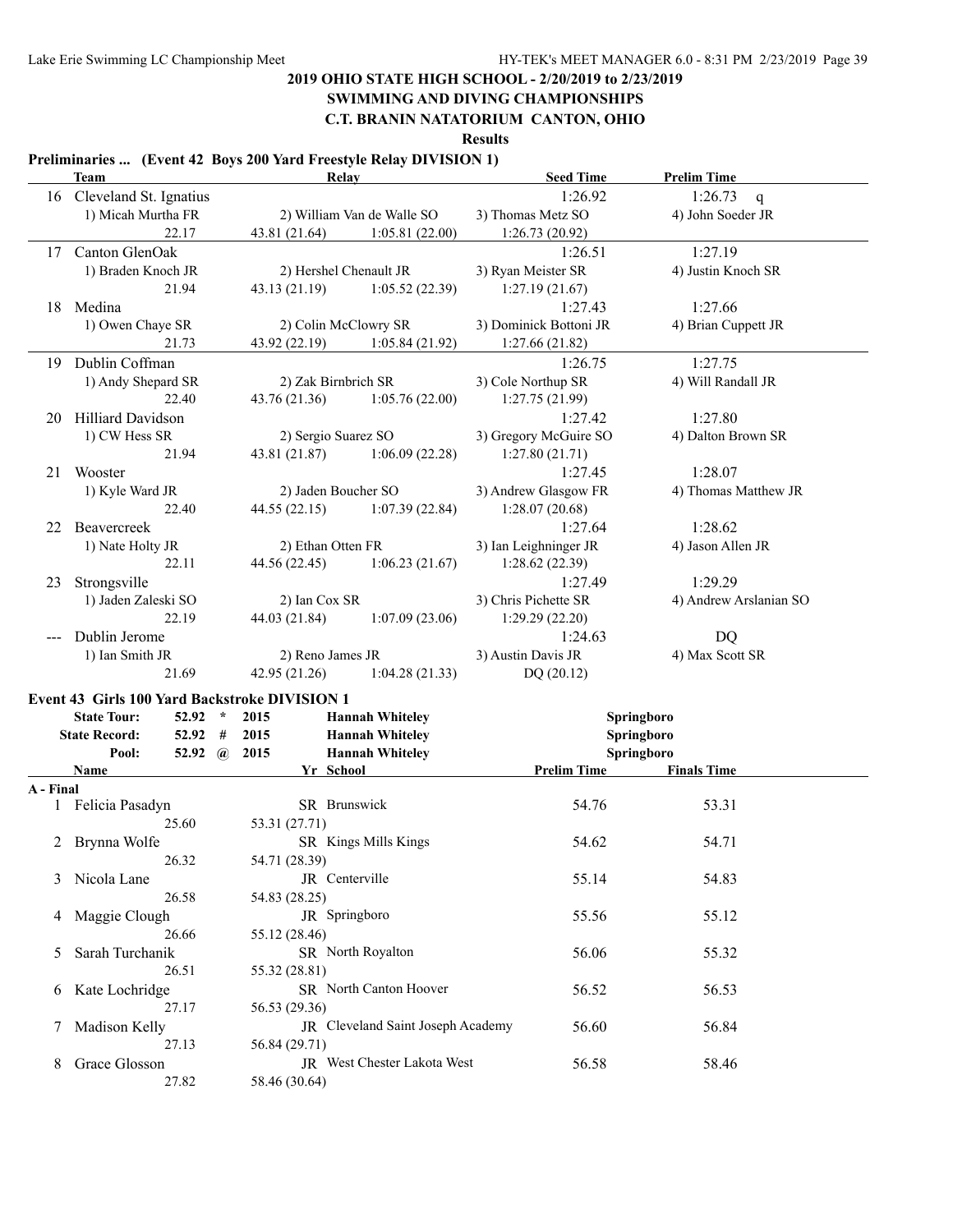#### **SWIMMING AND DIVING CHAMPIONSHIPS C.T. BRANIN NATATORIUM CANTON, OHIO**

# **Results**

#### **B - Final ... (Event 43 Girls 100 Yard Backstroke DIVISION 1)**

|                  | Name                                          |               | Yr School                         | <b>Prelim Time</b> | <b>Finals Time</b> |             |
|------------------|-----------------------------------------------|---------------|-----------------------------------|--------------------|--------------------|-------------|
| <b>B</b> - Final |                                               |               |                                   |                    |                    |             |
|                  | 9 Macey Swearingen                            |               | JR Westerville Central            | 57.21              | 57.03              |             |
|                  | 27.79                                         | 57.03 (29.24) |                                   |                    |                    |             |
|                  | 10 Kelsey Cooper                              |               | FR Dublin Jerome                  | 57.04              | 57.05              |             |
|                  | 27.55                                         | 57.05 (29.50) |                                   |                    |                    |             |
| 11               | Gabrielle Brust                               |               | JR Pataskala Watkins Memori       | 57.29              | 57.12              |             |
|                  | 27.83                                         | 57.12 (29.29) |                                   |                    |                    |             |
|                  | 12 Peyton Spearry                             |               | JR Rocky River                    | 57.40              | 57.20              |             |
|                  | 27.71                                         | 57.20 (29.49) |                                   |                    |                    |             |
|                  |                                               |               | SR North Canton Hoover            |                    |                    |             |
| 13               | Caitlin Cronin                                |               |                                   | 57.14              | 57.34              |             |
|                  | 27.42                                         | 57.34 (29.92) |                                   |                    |                    |             |
|                  | 14 Hannah Routh                               |               | FR Grove City                     | 57.26              | 57.35              |             |
|                  | 28.06                                         | 57.35 (29.29) |                                   |                    |                    |             |
|                  | 15 Kate Saczawa                               |               | JR Powell Olentangy Liberty       | 57.46              | 57.47              |             |
|                  | 27.94                                         | 57.47 (29.53) |                                   |                    |                    |             |
|                  | 16 Maddy Hensler                              |               | SO Cincinnati Seton               | 57.12              | 57.82              |             |
|                  | 27.78                                         | 57.82 (30.04) |                                   |                    |                    |             |
|                  | Event 43 Girls 100 Yard Backstroke DIVISION 1 |               |                                   |                    |                    |             |
|                  | <b>State Tour:</b><br>$52.92$ *               | 2015          | <b>Hannah Whiteley</b>            | Springboro         |                    |             |
|                  | <b>State Record:</b><br>$52.92$ #             | 2015          | <b>Hannah Whiteley</b>            | Springboro         |                    |             |
|                  | Pool:                                         | 52.92 @ 2015  | <b>Hannah Whiteley</b>            | Springboro         |                    |             |
|                  | Name                                          |               | Yr School                         | Seed Time          | <b>Prelim Time</b> |             |
|                  | Preliminaries                                 |               |                                   |                    |                    |             |
|                  | 1 Brynna Wolfe                                |               | SR Kings Mills Kings              | 54.18              | 54.62              | q           |
|                  | 26.83                                         | 54.62 (27.79) |                                   |                    |                    |             |
|                  | 2 Felicia Pasadyn                             |               | SR Brunswick                      | 54.47              | 54.76              |             |
|                  |                                               |               |                                   |                    |                    | q           |
|                  | 26.40                                         | 54.76 (28.36) | JR Centerville                    |                    |                    |             |
| 3                | Nicola Lane                                   |               |                                   | 55.23              | 55.14              | q           |
|                  | 27.11                                         | 55.14 (28.03) |                                   |                    |                    |             |
| 4                | Maggie Clough                                 |               | JR Springboro                     | 55.65              | 55.56              | q           |
|                  | 27.33                                         | 55.56 (28.23) |                                   |                    |                    |             |
| 5                | Sarah Turchanik                               |               | SR North Royalton                 | 55.33              | 56.06              | q           |
|                  | 26.88                                         | 56.06 (29.18) |                                   |                    |                    |             |
| 6                | Kate Lochridge                                |               | SR North Canton Hoover            | 56.23              | 56.52              | q           |
|                  | 27.38                                         | 56.52 (29.14) |                                   |                    |                    |             |
|                  | Grace Glosson                                 |               | JR West Chester Lakota West       | 55.72              | 56.58              | q           |
|                  | 27.38                                         | 56.58 (29.20) |                                   |                    |                    |             |
|                  | Madison Kelly                                 |               | JR Cleveland Saint Joseph Academy | 56.08              | 56.60              | q           |
|                  | 27.37                                         | 56.60 (29.23) |                                   |                    |                    |             |
|                  | 9 Kelsey Cooper                               |               | FR Dublin Jerome                  | 56.79              | 57.04              | $\mathbf q$ |
|                  | 27.73                                         | 57.04 (29.31) |                                   |                    |                    |             |
| 10               | Maddy Hensler                                 |               | SO Cincinnati Seton               | 56.67              | 57.12              | q           |
|                  | 27.78                                         | 57.12 (29.34) |                                   |                    |                    |             |
| 11               | Caitlin Cronin                                |               | SR North Canton Hoover            | 57.36              | 57.14              | q           |
|                  | 27.37                                         | 57.14 (29.77) |                                   |                    |                    |             |
|                  | 12 Macey Swearingen                           |               | JR Westerville Central            | 56.67              | 57.21              | q           |
|                  | 27.78                                         | 57.21 (29.43) |                                   |                    |                    |             |
|                  | 13 Hannah Routh                               |               | FR Grove City                     | 57.27              | 57.26              |             |
|                  | 28.00                                         | 57.26 (29.26) |                                   |                    |                    | q           |
|                  |                                               |               |                                   |                    |                    |             |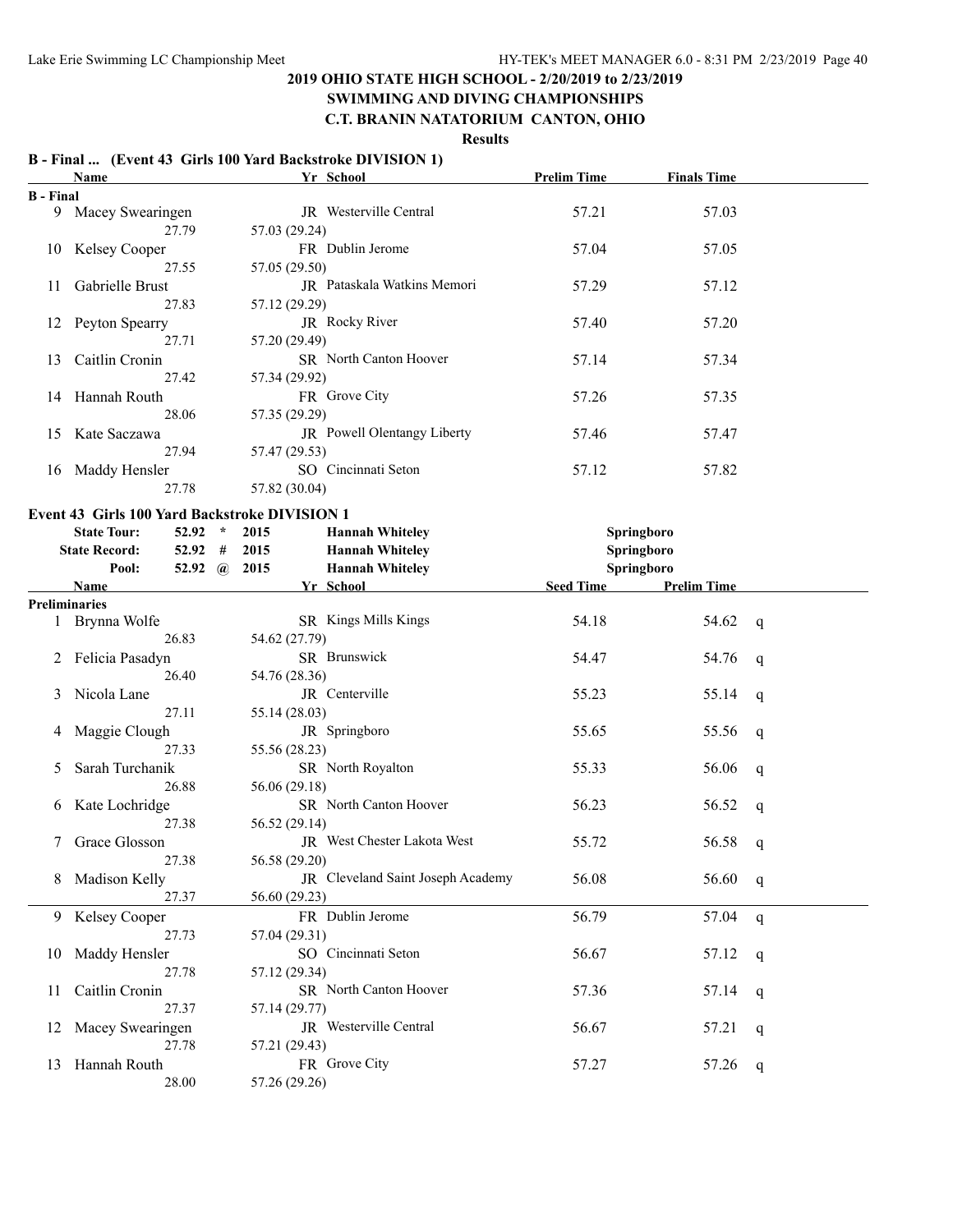# **SWIMMING AND DIVING CHAMPIONSHIPS**

# **C.T. BRANIN NATATORIUM CANTON, OHIO**

|                  |                                              |                        |               | Preliminaries  (Event 43 Girls 100 Yard Backstroke DIVISION 1) |                    |                    |   |
|------------------|----------------------------------------------|------------------------|---------------|----------------------------------------------------------------|--------------------|--------------------|---|
|                  | Name                                         |                        |               | Yr School                                                      | <b>Seed Time</b>   | <b>Prelim Time</b> |   |
| 14               | Gabrielle Brust                              |                        |               | JR Pataskala Watkins Memori                                    | 56.99              | 57.29              | q |
|                  |                                              | 28.01                  | 57.29 (29.28) |                                                                |                    |                    |   |
| 15 <sup>2</sup>  | Peyton Spearry                               |                        |               | JR Rocky River                                                 | 56.41              | 57.40              | q |
|                  |                                              | 27.83                  | 57.40 (29.57) |                                                                |                    |                    |   |
| 16               | Kate Saczawa                                 |                        |               | JR Powell Olentangy Liberty                                    | 57.00              | 57.46              | q |
|                  |                                              | 28.00                  | 57.46 (29.46) |                                                                |                    |                    |   |
| 17               | Meredith Wolf                                |                        |               | SR Mason                                                       | 56.59              | 57.53              |   |
|                  |                                              | 28.03                  | 57.53 (29.50) |                                                                |                    |                    |   |
| 18               | Hannah Hill                                  |                        |               | SO Springboro                                                  | 57.20              | 57.56              |   |
|                  |                                              | 27.98                  | 57.56 (29.58) |                                                                |                    |                    |   |
| 19               | Grace Riddle                                 |                        |               | SR Canal Winchester                                            | 57.70              | 57.72              |   |
|                  |                                              | 28.07                  | 57.72 (29.65) |                                                                |                    |                    |   |
| 20               | Abby Susec                                   |                        |               | SO Springboro                                                  | 57.18              | 57.79              |   |
|                  |                                              | 28.23                  | 57.79 (29.56) |                                                                |                    |                    |   |
| 21               |                                              |                        |               | FR Massillon Jackson                                           | 57.29              | 57.92              |   |
|                  | Janine Murphy                                | 28.26                  |               |                                                                |                    |                    |   |
|                  |                                              |                        | 57.92 (29.66) | FR Cincinnati Walnut Hills                                     |                    |                    |   |
| 22               | Phoebe Wright                                |                        |               |                                                                | 57.57              | 58.02              |   |
|                  |                                              | 28.18                  | 58.02 (29.84) |                                                                |                    |                    |   |
| 23               | MaKennah Fitzgerald                          |                        |               | SR Fremont Ross                                                | 57.74              | 58.03              |   |
|                  |                                              | 28.13                  | 58.03 (29.90) |                                                                |                    |                    |   |
| 24               | <b>Mercy Patterson</b>                       |                        |               | FR Oxford Talawanda                                            | 57.21              | 58.37              |   |
|                  |                                              | 27.96                  | 58.37 (30.41) |                                                                |                    |                    |   |
|                  | Event 44 Boys 100 Yard Backstroke DIVISION 1 |                        |               |                                                                |                    |                    |   |
|                  |                                              |                        |               |                                                                |                    |                    |   |
|                  | <b>State Tour:</b>                           | 46.28<br>$\mathcal{R}$ | 2019          | <b>Carson Foster</b>                                           |                    | Sycamore           |   |
|                  | <b>State Record:</b>                         | $46.28$ #              | 2019          | <b>Carson Foster</b>                                           |                    | Sycamore           |   |
|                  | Pool:                                        | 46.28 $\omega$         | 2019          | <b>Carson Foster</b>                                           |                    | Sycamore           |   |
|                  | Name                                         |                        |               | Yr School                                                      | <b>Prelim Time</b> | <b>Finals Time</b> |   |
| A - Final        |                                              |                        |               |                                                                |                    |                    |   |
|                  | Carson Foster                                |                        |               | JR Cincinnati Sycamore                                         | 46.28              | 46.62              |   |
|                  |                                              | 22.43                  | 46.62 (24.19) |                                                                |                    |                    |   |
|                  | Aaron Sequeira                               |                        |               | JR Cincinnati Walnut Hills                                     | 48.33              | 47.81              |   |
|                  |                                              | 22.96                  | 47.81 (24.85) |                                                                |                    |                    |   |
| 3                | <b>Tyler Hong</b>                            |                        |               | SO Cleveland St. Ignatius                                      | 48.83              | 48.75              |   |
|                  |                                              | 23.31                  | 48.75 (25.44) |                                                                |                    |                    |   |
|                  |                                              |                        |               | JR North Canton Hoover                                         | 49.26              | 49.24              |   |
|                  | 4 Christopher O'Connor                       | 23.69                  |               |                                                                |                    |                    |   |
|                  |                                              |                        | 49.24 (25.55) | SR Kings Mills Kings                                           | 49.02              | 49.25              |   |
|                  | 5 Noah Young                                 | 24.08                  |               |                                                                |                    |                    |   |
| 6                |                                              |                        | 49.25 (25.17) |                                                                |                    |                    |   |
|                  | Jacob McDonald                               | 24.61                  |               | JR Liberty Twp Lakota East                                     | 49.44              | 49.98              |   |
|                  |                                              |                        | 49.98 (25.37) |                                                                |                    |                    |   |
| 7                | <b>Brandon Day</b>                           |                        |               | JR Loveland                                                    | 50.55              | 50.08              |   |
|                  |                                              | 23.84                  | 50.08 (26.24) |                                                                |                    |                    |   |
|                  | 8 Nate Buse                                  |                        |               | JR Cincinnati St Xavier                                        | 50.69              | 51.13              |   |
|                  |                                              | 24.45                  | 51.13 (26.68) |                                                                |                    |                    |   |
| <b>B</b> - Final |                                              |                        |               | JR Cincinnati Oak Hills                                        |                    |                    |   |
|                  | 9 Owen Pelzer                                | 24.35                  |               |                                                                | 50.94              | 50.31              |   |
|                  | 10 Aiden Neuman                              |                        | 50.31 (25.96) | SO Massillon Jackson                                           | 51.53              | 51.23              |   |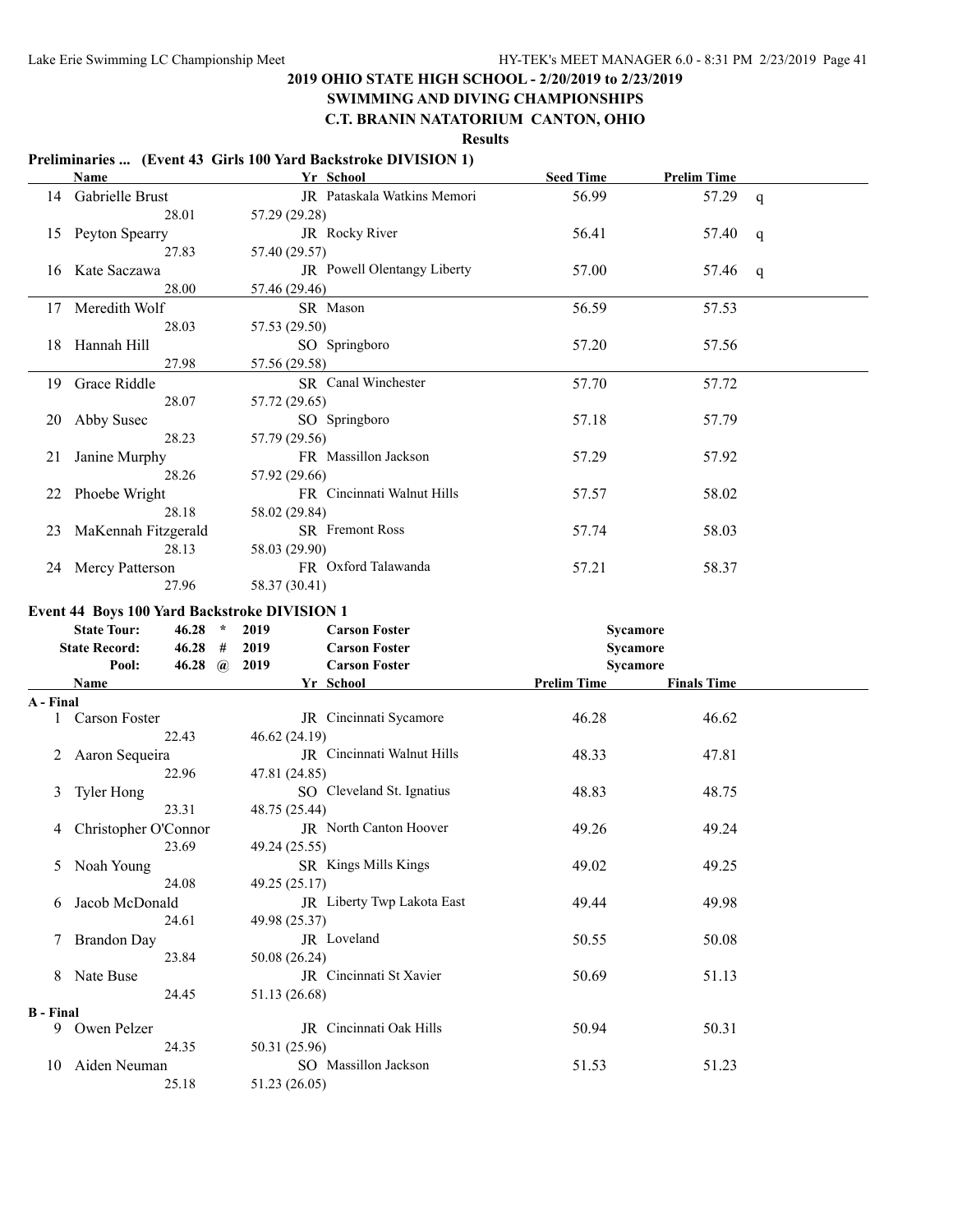#### **SWIMMING AND DIVING CHAMPIONSHIPS C.T. BRANIN NATATORIUM CANTON, OHIO**

### **Results**

#### **B - Final ... (Event 44 Boys 100 Yard Backstroke DIVISION 1) Name Yr School Prelim Time Finals Time** 11 Michael Lorenz JR West Chester Lakota West 51.62 51.27 24.69 51.27 (26.58) 12 Jimmy Lapsley JR New Albany 51.29 51.67 25.17 51.67 (26.50) 13 Eric Widenhofer SR Broadview Hts Brecksville 51.74 51.86 25.20 51.86 (26.66) 14 Zachary McClellan JR Toledo St Francis De Sales 51.90 52.12 25.44 52.12 (26.68) \*15 Ian Leighninger JR Beavercreek 51.85 52.17 25.33 52.17 (26.84) \*15 Kevin Gaynor SR Sylvania Northview 51.99 52.17 25.08 52.17 (27.09) **Event 44 Boys 100 Yard Backstroke DIVISION 1 State Tour: 46.28 \* 2019 Carson Foster Sycamore State Record: 46.28 # 2019 Carson Foster Sycamore Pool: 46.28 @ 2019 Carson Foster Sycamore Name Seed Time Prelim Time Seed Time Prelim Time Preliminaries** 1 Carson Foster JR Cincinnati Sycamore 46.93 46.28\* q 22.42 46.28 (23.86) 2 Aaron Sequeira JR Cincinnati Walnut Hills 48.23 48.33 q 23.46 48.33 (24.87) 3 Tyler Hong SO Cleveland St. Ignatius 49.70 48.83 q 23.63 48.83 (25.20) 4 Noah Young SR Kings Mills Kings 49.70 49.02 q 24.25 49.02 (24.77) 5 Christopher O'Connor JR North Canton Hoover 49.06 49.26 q 23.90 49.26 (25.36) 6 Jacob McDonald JR Liberty Twp Lakota East 50.00 49.44 q 24.54 49.44 (24.90) 7 Brandon Day **JR** Loveland 51.54 50.55 q 24.20 50.55 (26.35) 8 Nate Buse JR Cincinnati St Xavier 51.23 50.69 q 24.33 50.69 (26.36) 9 Owen Pelzer JR Cincinnati Oak Hills 51.77 50.94 q 24.80 50.94 (26.14) 10 Jimmy Lapsley **JR** New Albany 51.13 51.29 q 24.98 51.29 (26.31) 11 Aiden Neuman SO Massillon Jackson 51.73 51.53 q 25.26 51.53 (26.27) 12 Michael Lorenz JR West Chester Lakota West 51.39 51.62 q 24.76 51.62 (26.86) 13 Eric Widenhofer SR Broadview Hts Brecksville 51.46 51.74 q 25.01 51.74 (26.73) 14 Ian Leighninger JR Beavercreek 51.45 51.85 q 25.34 51.85 (26.51) 15 Zachary McClellan JR Toledo St Francis De Sales 51.59 51.90 q 25.31 51.90 (26.59) 16 Kevin Gaynor SR Sylvania Northview 51.35 51.99 q 24.97 51.99 (27.02)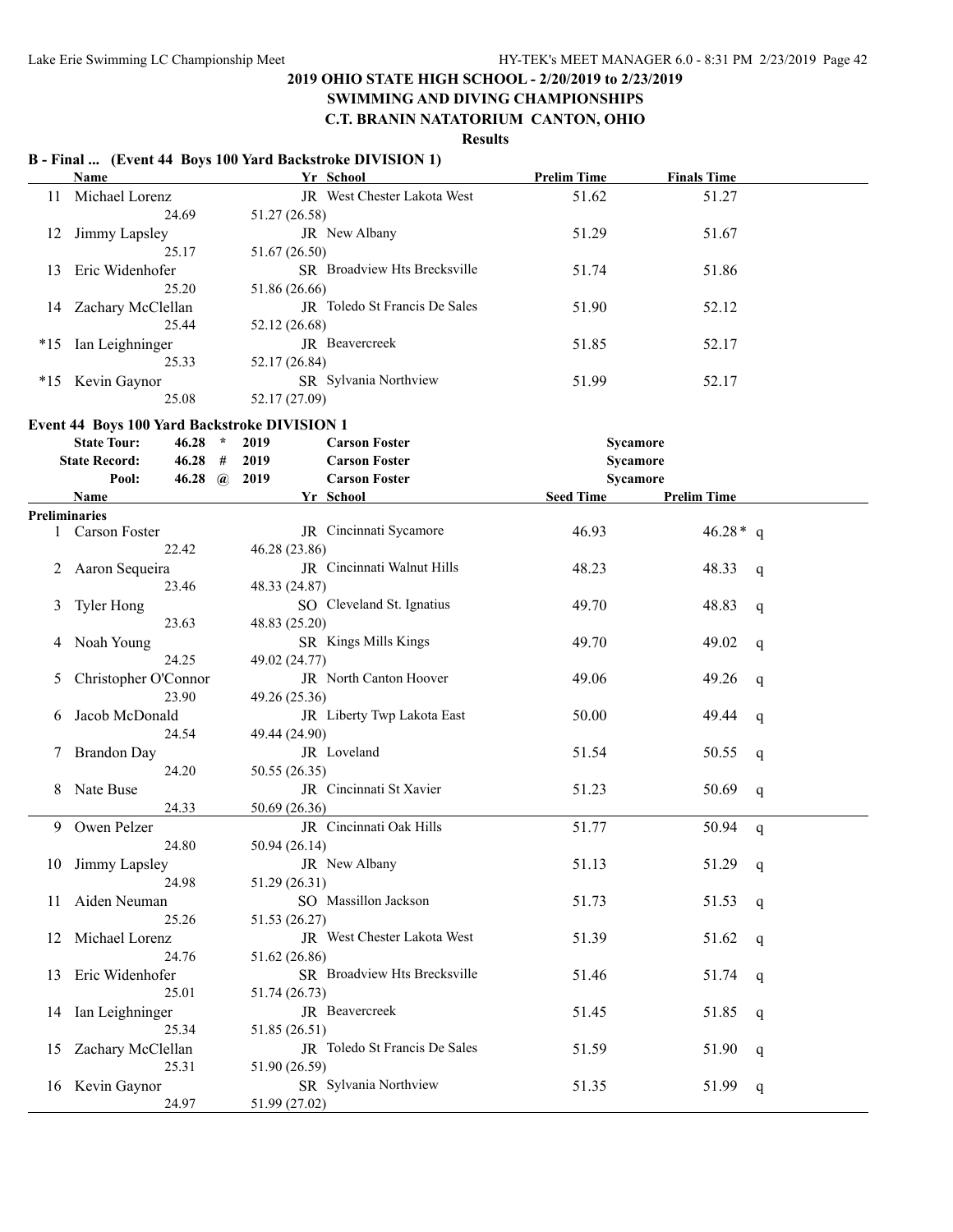# **SWIMMING AND DIVING CHAMPIONSHIPS**

### **C.T. BRANIN NATATORIUM CANTON, OHIO**

#### **Results Preliminaries ... (Event 44 Boys 100 Yard Backstroke DIVISION 1) Name Seed Time Prelim Time CONSIDER <b>SEEM Seed Time Prelim Time** 17 Nathen Eberhardt SR Pickerington Central 51.14 52.00 24.92 52.00 (27.08) 18 Pearson Spychalski SR New Albany 51.32 52.04 25.11 52.04 (26.93) 19 Alexander Cimera FR Stow-Munroe Falls 52.46 52.25 25.07 52.25 (27.18) 20 Charles Marshall SR Painesville Riverside 51.95 52.30 25.14 52.30 (27.16) 21 Billy Glime SR Chagrin Falls Kenston 52.13 52.61 25.13 52.61 (27.48) 22 Andrew Devine SR Cincinnati St Xavier 52.39 52.86 25.15 52.86 (27.71) 23 Timmy Tomkovicz SR Macedonia Nordonia 52.56 52.94 25.53 52.94 (27.41) **Event 45 Girls 100 Yard Breaststroke DIVISION 1 State Tour: 59.29 \* 2019 Hannah Bach Brecksville State Record: 59.29 # 2019 Hannah Bach Brecksville Pool: 59.29 @ 2019 Hannah Bach Brecksville Name Yr School Prelim Time Finals Time A - Final** 1 Hannah Bach SR Broadview Hts Brecksville 1:00.58 59.29\* 27.30 59.29 (31.99) 2 Ellie Andrews SO Dublin Coffman 1:01.88 1:01.76 28.95 1:01.76 (32.81) 3 Claudia Butterfield JR Cincinnati Ursuline Academy 1:03.17 1:02.37 29.37 1:02.37 (33.00) 4 Reese Lugbill SO Mason 1:03.36 1:02.60 29.67 1:02.60 (32.93) 5 Alexis Prenzlin JR Fremont Ross 1:02.88 1:02.65 29.33 1:02.65 (33.32) 6 Hannah Bailey JR Dublin Coffman 1:02.35 1:02.66 29.34 1:02.66 (33.32) 7 Jordyn Homoki SO Strongsville 1:02.78 1:02.97 29.31 1:02.97 (33.66) 8 Maya Lewis SO North Canton Hoover 1:03.55 1:02.98 29.31 1:02.98 (33.67) **B - Final** 9 Janessa Mathews JR Westerville North 1:03.58 1:02.44 29.24 1:02.44 (33.20)

10 Lauren Lampe SR Centerville 1:05.30 1:04.01

11 Madeline Dyer JR Akron Firestone 1:03.99 1:04.37

12 Ashley Lugbill SO Mason 1:06.21 1:04.63

13 Elyse Waldow JR Wadsworth 1:05.06 1:05.03

14 Avery Catalano FR Upper Arlington 1:06.14 1:05.53

30.02 1:04.01 (33.99)

30.03 1:04.37 (34.34)

30.67 1:04.63 (33.96)

30.26 1:05.03 (34.77)

30.21 1:05.53 (35.32)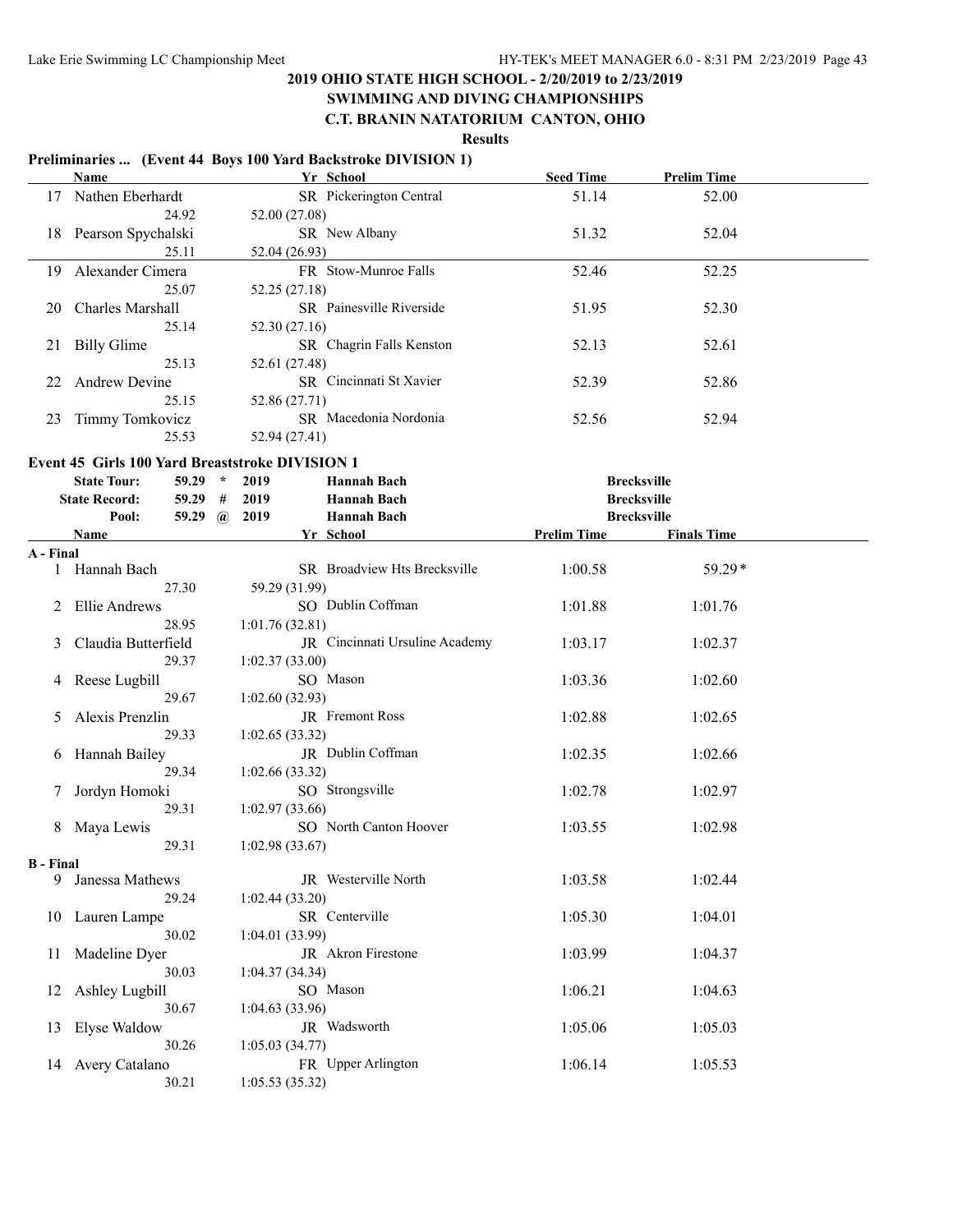# **SWIMMING AND DIVING CHAMPIONSHIPS**

# **C.T. BRANIN NATATORIUM CANTON, OHIO**

|    | Name                                                   |                |   |                 | B - Final  (Event 45 Girls 100 Yard Breaststroke DIVISION 1)<br>Yr School | <b>Prelim Time</b> | <b>Finals Time</b> |              |
|----|--------------------------------------------------------|----------------|---|-----------------|---------------------------------------------------------------------------|--------------------|--------------------|--------------|
| 15 | Mia Nagle                                              |                |   |                 | FR Akron Firestone                                                        | 1:06.17            | 1:05.92            |              |
|    |                                                        | 31.20          |   | 1:05.92(34.72)  |                                                                           |                    |                    |              |
| 16 | Jordan Stump                                           |                |   |                 | JR Akron Firestone                                                        | 1:05.90            | 1:06.33            |              |
|    |                                                        | 30.51          |   | 1:06.33(35.82)  |                                                                           |                    |                    |              |
|    | <b>Event 45 Girls 100 Yard Breaststroke DIVISION 1</b> |                |   |                 |                                                                           |                    |                    |              |
|    | <b>State Tour:</b>                                     | $59.29$ *      |   | 2019            | Hannah Bach                                                               |                    | <b>Brecksville</b> |              |
|    | <b>State Record:</b>                                   | 59.29          | # | 2019            | Hannah Bach                                                               |                    | <b>Brecksville</b> |              |
|    | Pool:                                                  | 59.29 $\omega$ |   | 2019            | <b>Hannah Bach</b>                                                        |                    | <b>Brecksville</b> |              |
|    | <b>Name</b>                                            |                |   |                 | Yr School                                                                 | <b>Seed Time</b>   | <b>Prelim Time</b> |              |
|    | <b>Preliminaries</b>                                   |                |   |                 |                                                                           |                    |                    |              |
|    | 1 Hannah Bach                                          |                |   |                 | SR Broadview Hts Brecksville                                              | 59.53              | 1:00.58            | $\mathsf{q}$ |
|    |                                                        | 28.43          |   | 1:00.58(32.15)  |                                                                           |                    |                    |              |
|    | Ellie Andrews                                          |                |   |                 | SO Dublin Coffman                                                         | 1:02.57            | 1:01.88            | q            |
|    |                                                        | 29.14          |   | 1:01.88 (32.74) |                                                                           |                    |                    |              |
| 3  | Hannah Bailey                                          |                |   |                 | JR Dublin Coffman                                                         | 1:02.10            | 1:02.35            | q            |
|    |                                                        | 29.48          |   | 1:02.35(32.87)  |                                                                           |                    |                    |              |
|    | Jordyn Homoki                                          |                |   |                 | SO Strongsville                                                           | 1:03.31            | 1:02.78            | q            |
|    |                                                        | 29.42          |   | 1:02.78(33.36)  |                                                                           |                    |                    |              |
| 5  | Alexis Prenzlin                                        |                |   |                 | JR Fremont Ross                                                           | 1:03.11            | 1:02.88            |              |
|    |                                                        | 29.52          |   | 1:02.88(33.36)  |                                                                           |                    |                    | q            |
| 6  | Claudia Butterfield                                    |                |   |                 | JR Cincinnati Ursuline Academy                                            | 1:02.78            | 1:03.17            |              |
|    |                                                        | 29.78          |   | 1:03.17(33.39)  |                                                                           |                    |                    | q            |
|    | Reese Lugbill                                          |                |   |                 | SO Mason                                                                  | 1:03.55            |                    |              |
| 7  |                                                        | 30.25          |   |                 |                                                                           |                    | 1:03.36            | q            |
|    |                                                        |                |   | 1:03.36(33.11)  | SO North Canton Hoover                                                    |                    |                    |              |
| 8  | Maya Lewis                                             |                |   |                 |                                                                           | 1:03.11            | 1:03.55            | q            |
|    |                                                        | 29.70          |   | 1:03.55 (33.85) |                                                                           |                    |                    |              |
| 9. | Janessa Mathews                                        |                |   |                 | JR Westerville North                                                      | 1:05.00            | 1:03.58            | $\mathbf{q}$ |
|    |                                                        | 29.84          |   | 1:03.58(33.74)  |                                                                           |                    |                    |              |
| 10 | Madeline Dyer                                          |                |   |                 | JR Akron Firestone                                                        | 1:03.40            | 1:03.99            | q            |
|    |                                                        | 30.25          |   | 1:03.99 (33.74) |                                                                           |                    |                    |              |
| 11 | Elyse Waldow                                           |                |   |                 | JR Wadsworth                                                              | 1:04.36            | 1:05.06            | q            |
|    |                                                        | 30.22          |   | 1:05.06(34.84)  |                                                                           |                    |                    |              |
| 12 | Lauren Lampe                                           |                |   |                 | SR Centerville                                                            | 1:04.68            | 1:05.30            | q            |
|    |                                                        | 30.72          |   | 1:05.30(34.58)  |                                                                           |                    |                    |              |
| 13 | Jordan Stump                                           |                |   |                 | JR Akron Firestone                                                        | 1:05.47            | 1:05.90            | q            |
|    |                                                        | 30.59          |   | 1:05.90(35.31)  |                                                                           |                    |                    |              |
|    | 14 Avery Catalano                                      |                |   |                 | FR Upper Arlington                                                        | 1:06.25            | 1:06.14            | q            |
|    |                                                        | 30.07          |   | 1:06.14(36.07)  |                                                                           |                    |                    |              |
| 15 | Mia Nagle                                              |                |   |                 | FR Akron Firestone                                                        | 1:05.96            | 1:06.17            | q            |
|    |                                                        | 31.27          |   | 1:06.17(34.90)  |                                                                           |                    |                    |              |
| 16 | Ashley Lugbill                                         |                |   |                 | SO Mason                                                                  | 1:05.48            | 1:06.21            | q            |
|    |                                                        | 31.32          |   | 1:06.21(34.89)  |                                                                           |                    |                    |              |
| 17 | Olena Sadovska                                         |                |   |                 | FR Broadview Hts Brecksville                                              | 1:05.21            | 1:06.53            |              |
|    |                                                        | 32.02          |   | 1:06.53(34.51)  |                                                                           |                    |                    |              |
|    | 18 Lindsey Keaton                                      |                |   |                 | JR Pickerington North                                                     | 1:06.41            | 1:06.71            |              |
|    |                                                        | 31.11          |   | 1:06.71(35.60)  |                                                                           |                    |                    |              |
|    | 19 Maddie Gallagher                                    |                |   |                 | FR Fremont Ross                                                           | 1:06.53            | 1:07.15            |              |
|    |                                                        | 31.65          |   | 1:07.15(35.50)  |                                                                           |                    |                    |              |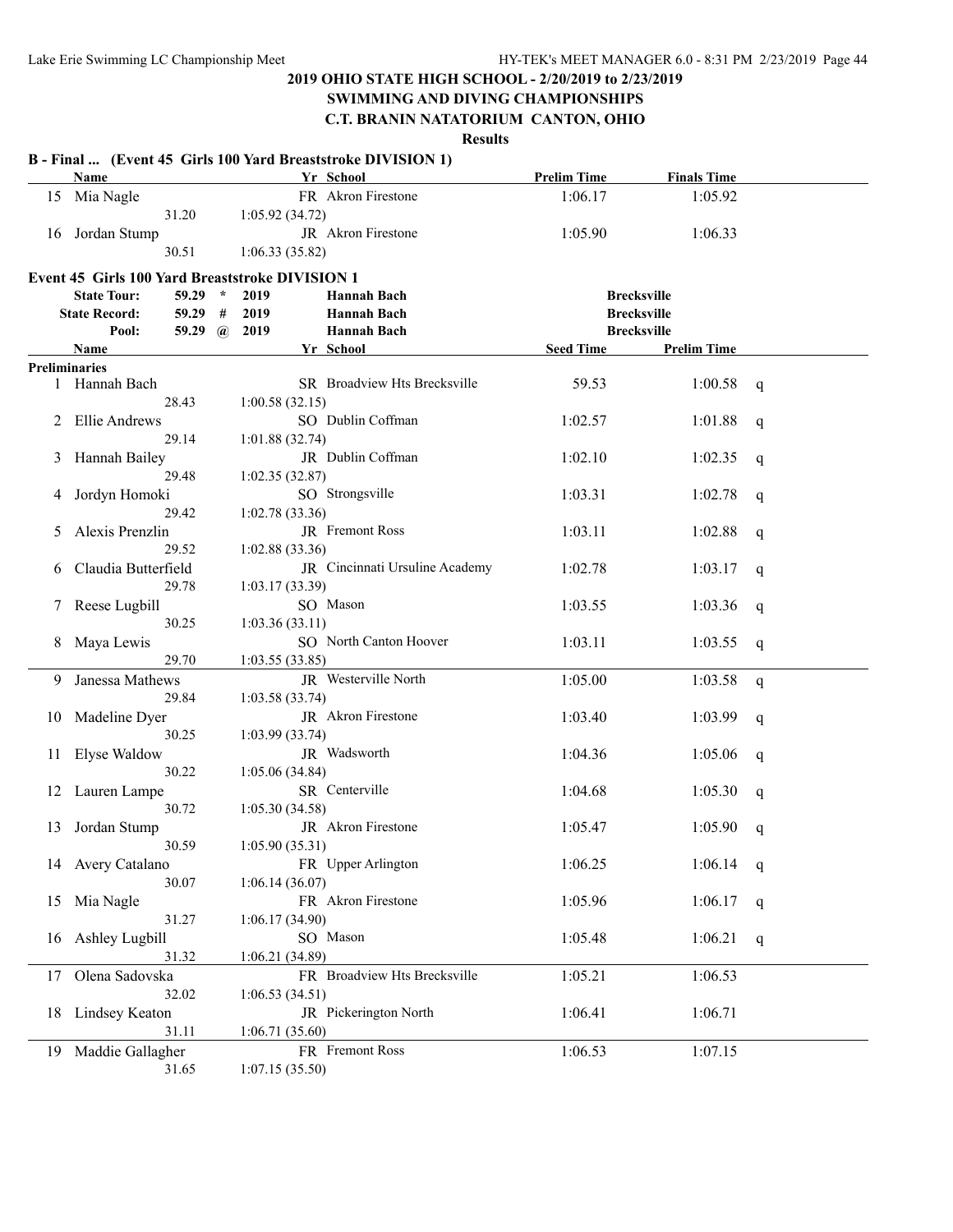#### **SWIMMING AND DIVING CHAMPIONSHIPS C.T. BRANIN NATATORIUM CANTON, OHIO**

|                  |                                                |                |                | Preliminaries  (Event 45 Girls 100 Yard Breaststroke DIVISION 1) |                    |                    |  |
|------------------|------------------------------------------------|----------------|----------------|------------------------------------------------------------------|--------------------|--------------------|--|
|                  | Name                                           |                |                | Yr School                                                        | <b>Seed Time</b>   | <b>Prelim Time</b> |  |
|                  | 20 Namie Edge                                  |                |                | JR Beavercreek                                                   | 1:05.84            | 1:07.50            |  |
|                  | 31.63                                          |                | 1:07.50(35.87) |                                                                  |                    |                    |  |
| 21               | Hayley Rupp                                    |                |                | SR Cincinnati Turpin                                             | 1:06.16            | 1:07.58            |  |
|                  | 31.94                                          |                | 1:07.58(35.64) |                                                                  |                    |                    |  |
| 22               | Ava Stallmeyer                                 |                |                | FR Cincinnati Walnut Hills                                       | 1:06.49            | 1:07.70            |  |
|                  | 32.43                                          |                | 1:07.70(35.27) |                                                                  |                    |                    |  |
| $*23$            | Mija Drobnjak                                  |                |                | FR Hudson                                                        | 1:06.33            | 1:07.97            |  |
|                  | 31.91                                          |                | 1:07.97(36.06) |                                                                  |                    |                    |  |
| $*23$            | Tiana Anchrum                                  |                |                | SO Mason                                                         | 1:05.49            | 1:07.97            |  |
|                  | 31.45                                          |                | 1:07.97(36.52) |                                                                  |                    |                    |  |
|                  | Event 46 Boys 100 Yard Breaststroke DIVISION 1 |                |                |                                                                  |                    |                    |  |
|                  | <b>State Tour:</b>                             | 53.53 $*$      | 2019           | <b>Jake Foster</b>                                               |                    | Sycamore           |  |
|                  | <b>State Record:</b>                           | 53.53 #        | 2019           | <b>Jake Foster</b>                                               |                    | Sycamore           |  |
|                  | Pool:                                          | 53.53 $\omega$ | 2019           | <b>Jake Foster</b>                                               |                    | Sycamore           |  |
|                  | Name                                           |                |                | Yr School                                                        | <b>Prelim Time</b> | <b>Finals Time</b> |  |
| A - Final        |                                                |                |                |                                                                  |                    |                    |  |
|                  | 1 Jake Foster                                  |                |                | SR Cincinnati Sycamore                                           | 53.53              | 53.76              |  |
|                  | 25.05                                          |                | 53.76 (28.71)  |                                                                  |                    |                    |  |
| 2                | Scott Sobolewski                               |                |                | JR Cincinnati St Xavier                                          | 55.49              | 54.25              |  |
|                  | 25.45                                          |                | 54.25 (28.80)  |                                                                  |                    |                    |  |
| 3                | <b>Tyler Babinec</b>                           |                |                | SR Milford                                                       | 54.41              | 54.34              |  |
|                  | 25.63                                          |                | 54.34 (28.71)  |                                                                  |                    |                    |  |
|                  | Karl Helmuth                                   |                |                | SO North Canton Hoover                                           | 55.79              | 55.77              |  |
| 4                | 25.99                                          |                |                |                                                                  |                    |                    |  |
|                  |                                                |                | 55.77 (29.78)  | SR Cincinnati St Xavier                                          |                    |                    |  |
| 5.               | Jon Bernard                                    |                |                |                                                                  | 56.39              | 55.96              |  |
|                  | 26.44                                          |                | 55.96 (29.52)  | SR Toledo St Francis De Sales                                    |                    |                    |  |
| 6                | Drew Grespin                                   |                |                |                                                                  | 56.12              | 56.27              |  |
|                  | 26.40                                          |                | 56.27 (29.87)  |                                                                  |                    |                    |  |
| 7                | Pete Krusinski                                 |                |                | JR Broadview Hts Brecksville                                     | 56.17              | 56.41              |  |
|                  | 26.30                                          |                | 56.41 (30.11)  |                                                                  |                    |                    |  |
| 8                | Noah Basista                                   |                |                | JR Youngstown Boardman                                           | 56.82              | 56.48              |  |
|                  | 26.80                                          |                | 56.48 (29.68)  |                                                                  |                    |                    |  |
| <b>B</b> - Final | Jack Van Cott                                  |                |                | SO St Johns Jesuit Academy                                       | 57.59              | 57.62              |  |
| 9.               | 27.32                                          |                | 57.62 (30.30)  |                                                                  |                    |                    |  |
|                  |                                                |                |                | JR Canal Winchester                                              | 57.65              | 57.65              |  |
|                  | 10 Blake Fry                                   |                |                |                                                                  |                    |                    |  |
|                  | 26.86                                          |                | 57.65 (30.79)  |                                                                  |                    |                    |  |
| $*11$            | Adam McDonald                                  |                |                | FR Liberty Twp Lakota East                                       | 58.07              | 57.88              |  |
|                  | 27.46                                          |                | 57.88 (30.42)  |                                                                  |                    |                    |  |
| $*11$            | <b>Harvey Culbert</b>                          |                |                | SR Reynoldsburg                                                  | 57.68              | 57.88              |  |
|                  | 27.03                                          |                | 57.88 (30.85)  |                                                                  |                    |                    |  |
| 13               | Mitchell List                                  |                |                | SO Columbus St Charles                                           | 57.49              | 58.02              |  |
|                  | 27.34                                          |                | 58.02 (30.68)  |                                                                  |                    |                    |  |
| 14               | Ian Smith                                      |                |                | JR Dublin Jerome                                                 | 58.37              | 58.35              |  |
|                  | 27.29                                          |                | 58.35 (31.06)  |                                                                  |                    |                    |  |
| 15               | Will Elsrod                                    |                |                | SO Columbus St Charles                                           | 58.05              | 58.56              |  |
|                  | 27.38                                          |                | 58.56 (31.18)  |                                                                  |                    |                    |  |
|                  | 16 Reno James                                  |                |                | JR Dublin Jerome                                                 | 58.37              | 58.87              |  |
|                  | 27.68                                          |                | 58.87 (31.19)  |                                                                  |                    |                    |  |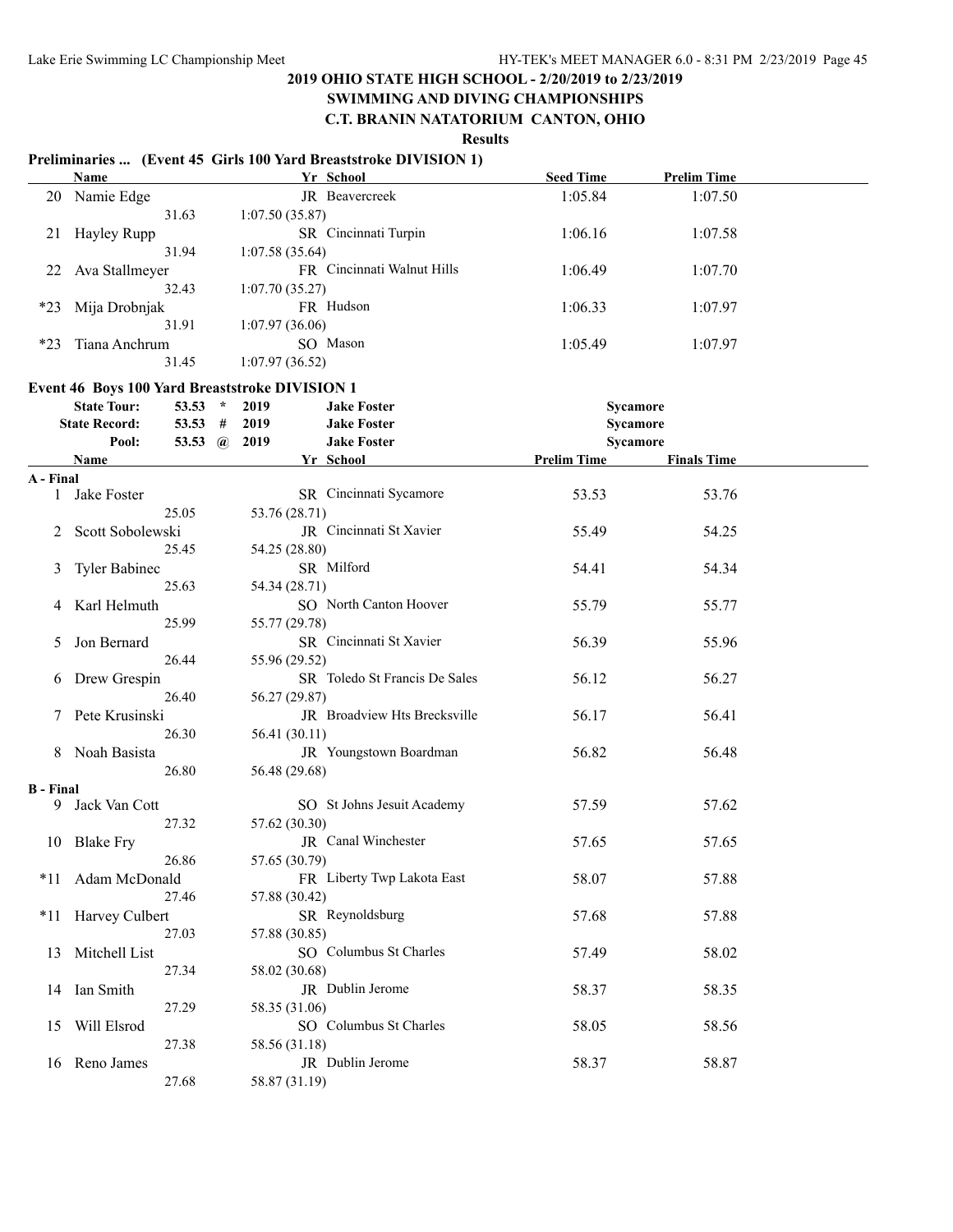# **SWIMMING AND DIVING CHAMPIONSHIPS**

# **C.T. BRANIN NATATORIUM CANTON, OHIO**

|       | <b>State Tour:</b><br><b>State Record:</b> | 53.53 $*$<br>53.53 # | 2019<br>2019  | <b>Jake Foster</b><br><b>Jake Foster</b> | Sycamore<br>Sycamore |                    |   |
|-------|--------------------------------------------|----------------------|---------------|------------------------------------------|----------------------|--------------------|---|
|       | Pool:                                      | 53.53 $\omega$       | 2019          | <b>Jake Foster</b>                       | Sycamore             |                    |   |
|       | Name                                       |                      |               | Yr School                                | <b>Seed Time</b>     | <b>Prelim Time</b> |   |
|       | <b>Preliminaries</b><br>Jake Foster        |                      |               | SR Cincinnati Sycamore                   | 54.20                | $53.53*$ q         |   |
| 1     |                                            |                      |               |                                          |                      |                    |   |
|       |                                            | 24.94                | 53.53 (28.59) | SR Milford                               | 55.16                |                    |   |
| 2     | <b>Tyler Babinec</b>                       | 25.95                | 54.41 (28.46) |                                          |                      | 54.41              | q |
|       | Scott Sobolewski                           |                      |               | JR Cincinnati St Xavier                  | 55.15                |                    |   |
| 3     |                                            | 26.22                | 55.49 (29.27) |                                          |                      | 55.49              | q |
|       | Karl Helmuth                               |                      |               | SO North Canton Hoover                   | 56.01                | 55.79              |   |
|       |                                            | 26.13                | 55.79 (29.66) |                                          |                      |                    | q |
| 5     | Drew Grespin                               |                      |               | SR Toledo St Francis De Sales            | 56.41                | 56.12              |   |
|       |                                            | 26.59                | 56.12 (29.53) |                                          |                      |                    | q |
| 6     | Pete Krusinski                             |                      |               | JR Broadview Hts Brecksville             | 55.62                | 56.17              |   |
|       |                                            | 26.18                | 56.17 (29.99) |                                          |                      |                    | q |
|       | Jon Bernard                                |                      |               | SR Cincinnati St Xavier                  | 56.62                | 56.39              | q |
|       |                                            | 26.84                | 56.39 (29.55) |                                          |                      |                    |   |
| 8     | Noah Basista                               |                      |               | JR Youngstown Boardman                   | 56.28                | 56.82              | q |
|       |                                            | 26.93                | 56.82 (29.89) |                                          |                      |                    |   |
|       | 9 Mitchell List                            |                      |               | SO Columbus St Charles                   | 57.43                | 57.49              | q |
|       |                                            | 26.67                | 57.49 (30.82) |                                          |                      |                    |   |
| 10    | Jack Van Cott                              |                      |               | SO St Johns Jesuit Academy               | 56.76                | 57.59              | q |
|       |                                            | 27.22                | 57.59 (30.37) |                                          |                      |                    |   |
| 11    | <b>Blake Fry</b>                           |                      |               | JR Canal Winchester                      | 57.04                | 57.65              | q |
|       |                                            | 27.03                | 57.65 (30.62) |                                          |                      |                    |   |
| 12    | Harvey Culbert                             |                      |               | SR Reynoldsburg                          | 57.90                | 57.68              | q |
|       |                                            | 26.99                | 57.68 (30.69) |                                          |                      |                    |   |
| 13    | Will Elsrod                                |                      |               | SO Columbus St Charles                   | 57.72                | 58.05              | q |
|       |                                            | 27.25                | 58.05 (30.80) |                                          |                      |                    |   |
| 14    | Adam McDonald                              |                      |               | FR Liberty Twp Lakota East               | 57.25                | 58.07              | q |
|       |                                            | 27.50                | 58.07 (30.57) |                                          |                      |                    |   |
| $*15$ | Ian Smith                                  |                      |               | JR Dublin Jerome                         | 58.20                | 58.37              | q |
|       |                                            | 27.39                | 58.37 (30.98) |                                          |                      |                    |   |
|       | *15 Reno James                             |                      |               | JR Dublin Jerome                         | 58.87                | 58.37              | q |
|       |                                            | 27.52                | 58.37 (30.85) |                                          |                      |                    |   |
|       | 17 Sebass Villa                            |                      |               | JR Centerville                           | 58.85                | 58.60              |   |
|       |                                            | 27.54                | 58.60 (31.06) |                                          |                      |                    |   |
|       | 18 Brendan Oshida                          |                      |               | JR Dublin Coffman                        | 58.29                | 58.62              |   |
|       |                                            | 27.79                | 58.62 (30.83) |                                          |                      |                    |   |
| 19    | Jason Merkel                               |                      |               | SR Cincinnati Sycamore                   | 58.65                | 58.65              |   |
|       |                                            | 27.08                | 58.65 (31.57) |                                          |                      |                    |   |
| 20    | Dillon Edge                                |                      |               | FR Beavercreek                           | 58.70                | 58.66              |   |
|       |                                            | 27.87                | 58.66 (30.79) |                                          |                      |                    |   |
| 21    | Nicholas Gockerman                         |                      |               | FR Cincinnati St Xavier                  | 58.87                | 58.85              |   |
|       |                                            | 27.58                | 58.85 (31.27) |                                          |                      |                    |   |
| 22    | Nicholas Hong                              |                      |               | SR Cleveland St. Ignatius                | 58.53                | 58.90              |   |
|       |                                            | 27.38                | 58.90 (31.52) |                                          |                      |                    |   |
| 23    | Nick Diangelo                              |                      |               | JR Mason                                 | 58.46                | 59.03              |   |
|       |                                            | 27.73                | 59.03 (31.30) |                                          |                      |                    |   |
|       |                                            |                      |               |                                          |                      |                    |   |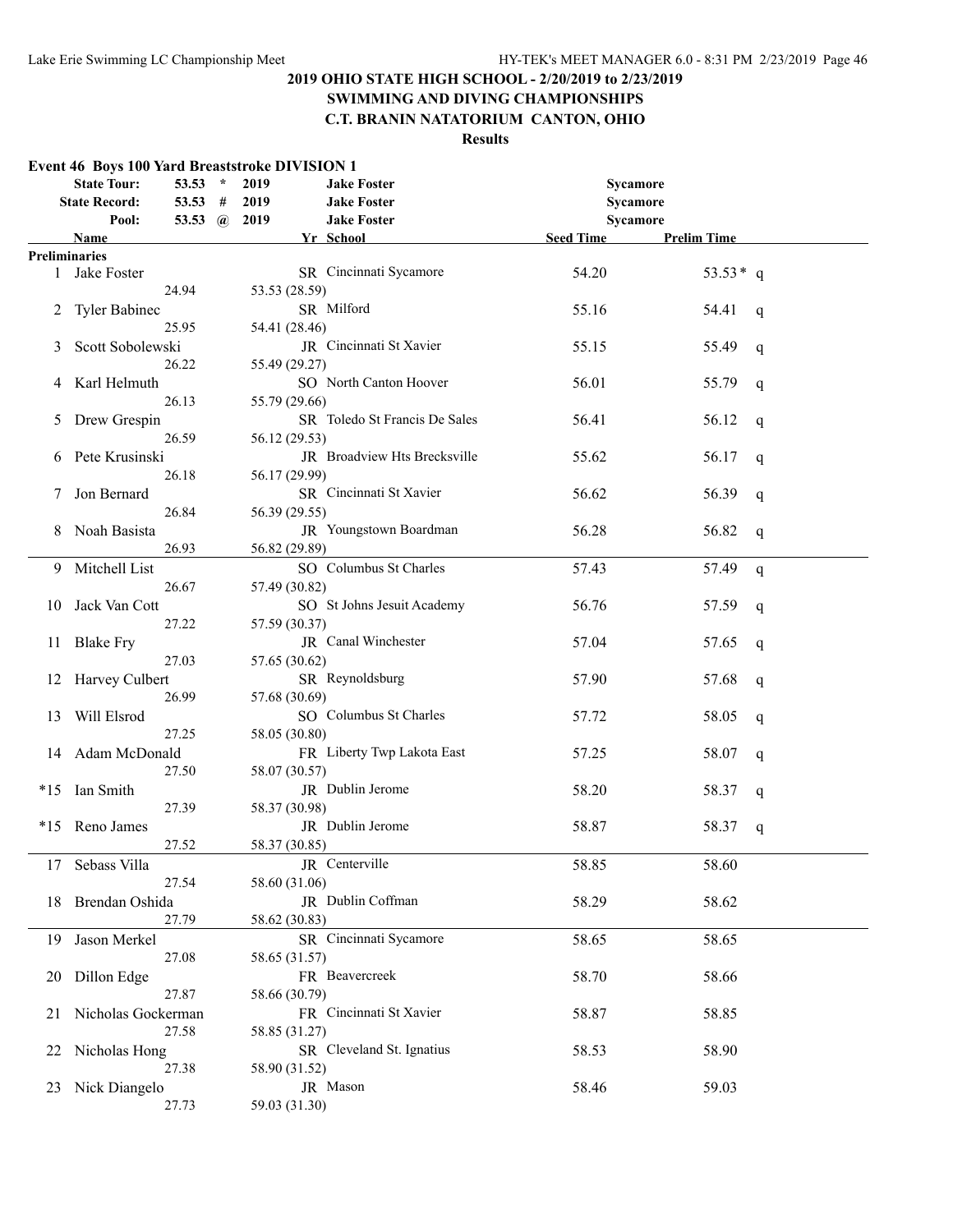### **SWIMMING AND DIVING CHAMPIONSHIPS**

**C.T. BRANIN NATATORIUM CANTON, OHIO**

|                  | Name                                                 |                  |                                  | Preliminaries  (Event 46 Boys 100 Yard Breaststroke DIVISION 1)<br>Yr School | <b>Seed Time</b>                  | <b>Prelim Time</b>     |
|------------------|------------------------------------------------------|------------------|----------------------------------|------------------------------------------------------------------------------|-----------------------------------|------------------------|
| 24               | Brandon Stoia                                        |                  |                                  | JR Parma Normandy                                                            | 58.17                             | 59.52                  |
|                  |                                                      | 27.88            | 59.52 (31.64)                    |                                                                              |                                   |                        |
|                  |                                                      |                  |                                  |                                                                              |                                   |                        |
|                  | Event 47 Girls 400 Yard Freestyle Relay DIVISION 1   |                  | 2014                             |                                                                              |                                   |                        |
|                  | <b>State Tour:</b>                                   | $3:21.89$ *      |                                  | <b>Cincinnati Ursuline</b>                                                   |                                   | <b>Cinci Ursuline</b>  |
|                  |                                                      |                  |                                  | S. Lofquist, E. Slabe, T. Tomley, A.Marsteller                               |                                   |                        |
|                  | <b>State Record:</b>                                 | 3:21.89<br>#     | 2014                             | <b>Cincinnati Ursuline</b>                                                   |                                   | <b>Cinci Ursuline</b>  |
|                  |                                                      |                  |                                  | S. Lofquist, E. Slabe, T. Tomley, A. Marsteller                              |                                   |                        |
|                  | Pool:                                                | 3:21.89 $\omega$ | 2014                             | Cincinnati Ursuline                                                          |                                   | <b>Cinci Ursuline</b>  |
|                  |                                                      |                  |                                  | S. Lofquist, E. Slabe, T. Tonley, A. Marsteller                              |                                   |                        |
|                  | <b>Team</b>                                          |                  |                                  | <b>Relay</b>                                                                 | <b>Prelim Time</b>                | <b>Finals Time</b>     |
| A - Final        | 1 New Albany                                         |                  |                                  |                                                                              | 3:25.84                           | 3:25.62                |
|                  |                                                      |                  |                                  | 2) Olivia Hovorka FR                                                         | 3) Mia Lachey JR                  |                        |
|                  | 1) Lexi Elkovitch JR                                 | 24.62            |                                  | 1:15.78(24.21)                                                               |                                   | 4) Ava Lachey FR       |
|                  | 2:08.29 (24.69)                                      |                  | 51.57 (51.57)<br>2:35.42 (51.82) | 2:59.48(24.06)                                                               | 1:43.60(52.03)<br>3:25.62 (50.20) |                        |
| 2                | Dublin Coffman                                       |                  |                                  |                                                                              | 3:26.88                           | 3:26.07                |
|                  |                                                      |                  |                                  |                                                                              |                                   |                        |
|                  | 1) Kristyn Sabol JR                                  | 24.51            | 51.01 (51.01)                    | 2) Ava Warren SO                                                             | 3) Ellie Andrews SO               | 4) Hannah Bailey JR    |
|                  |                                                      |                  |                                  | 1:16.20(25.19)                                                               | 1:44.62(53.61)                    |                        |
|                  | 2:08.37(23.75)<br>Hudson                             |                  | 2:34.99 (50.37)                  | 2:59.03(24.04)                                                               | 3:26.07(51.08)                    |                        |
| 3                |                                                      |                  |                                  |                                                                              | 3:27.63                           | 3:27.50                |
|                  | 1) Maddie Hannan SR                                  |                  |                                  | 2) Paige McCormick JR                                                        | 3) Gabrielle Loring JR            | 4) Mackenzie DeWitt SO |
|                  |                                                      | 25.27            | 52.16 (52.16)                    | 1:16.91(24.75)                                                               | 1:43.67(51.51)                    |                        |
|                  | 2:08.58 (24.91)                                      |                  | 2:35.86(52.19)                   | 2:59.75(23.89)                                                               | 3:27.50(51.64)                    |                        |
| 4                | Cincinnati Ursuline Academy                          |                  |                                  |                                                                              | 3:29.78                           | 3:28.17                |
|                  | 1) Bella Matesa JR                                   | 24.71            |                                  | 2) Amanda Paxson SO                                                          | 3) Claudia Butterfield JR         | 4) Megan Glass SR      |
|                  |                                                      |                  | 51.52 (51.52)                    | 1:17.70(26.18)                                                               | 1:45.93(54.41)                    |                        |
|                  | 2:10.58(24.65)                                       |                  | 2:38.39(52.46)                   | 3:02.36(23.97)                                                               | 3:28.17(49.78)                    |                        |
| 5                | Springboro                                           |                  |                                  |                                                                              | 3:32.01                           | 3:29.83                |
|                  | 1) Abby Susec SO                                     | 25.10            |                                  | 2) Maggie Clough JR                                                          | 3) Molly Arneson JR               | 4) Hannah Hill SO      |
|                  | 2:10.99 (25.94)                                      |                  | 53.21 (53.21)                    | 1:17.89(24.68)                                                               | 1:45.05(51.84)                    |                        |
|                  |                                                      |                  | 2:38.78(53.73)                   | 3:02.86(24.08)                                                               | 3:29.83(51.05)                    |                        |
| 6                | <b>Broadview Hts Brecksville</b>                     |                  |                                  |                                                                              | 3:30.43                           | 3:29.93                |
|                  | 1) Karen Krosky JR                                   | 25.29            |                                  | 2) Riley McNichols JR                                                        | 3) Maya Conte SR                  | 4) Claire Kenney JR    |
|                  | 2:10.13(24.59)                                       |                  | 52.57 (52.57)<br>2:37.69(52.15)  | 1:17.39(24.82)<br>3:02.14(24.45)                                             | 1:45.54(52.97)<br>3:29.93 (52.24) |                        |
|                  | North Canton Hoover                                  |                  |                                  |                                                                              | 3:32.09                           | 3:30.19                |
| 7                |                                                      |                  |                                  |                                                                              | 3) Raeli Blandine FR              | 4) Reagan St Clair SO  |
|                  | 1) Paige South SO                                    |                  |                                  | 2) Kate Lochridge SR                                                         |                                   |                        |
|                  |                                                      | 25.39            | 53.11 (53.11)                    | 1:17.23(24.12)                                                               | 1:44.39(51.28)                    |                        |
|                  | 2:09.61 (25.22)                                      |                  | 2:37.82 (53.43)                  | 3:02.58(24.76)                                                               | 3:30.19(52.37)                    |                        |
| 8                | <b>Upper Arlington</b><br>1) Caroline Porterfield FR |                  |                                  |                                                                              | 3:32.73                           | 3:31.40                |
|                  |                                                      |                  |                                  | 2) Caroline Colombo SO                                                       | 3) Avery Catalano FR              | 4) Erin Reardon JR     |
|                  |                                                      | 25.05            | 52.78 (52.78)                    | 1:18.01(25.23)                                                               | 1:47.03(54.25)                    |                        |
| <b>B</b> - Final | 2:11.36(24.33)                                       |                  | 2:39.42(52.39)                   | 3:04.18(24.76)                                                               | 3:31.40 (51.98)                   |                        |
|                  | 9 Cincinnati St Ursula Academy                       |                  |                                  |                                                                              | 3:32.85                           | 3:31.63                |
|                  | 1) Meredith Moellering SR                            |                  |                                  | 2) Caitlyn Clements SO                                                       | 3) Kristen Hammond SO             | 4) Clara Keiser JR     |
|                  |                                                      | 24.78            | 51.51 (51.51)                    | 1:17.19(25.68)                                                               | 1:45.53(54.02)                    |                        |
|                  | 2:10.93 (25.40)                                      |                  | 2:39.16(53.63)                   | 3:03.97(24.81)                                                               | 3:31.63(52.47)                    |                        |
|                  |                                                      |                  |                                  |                                                                              |                                   |                        |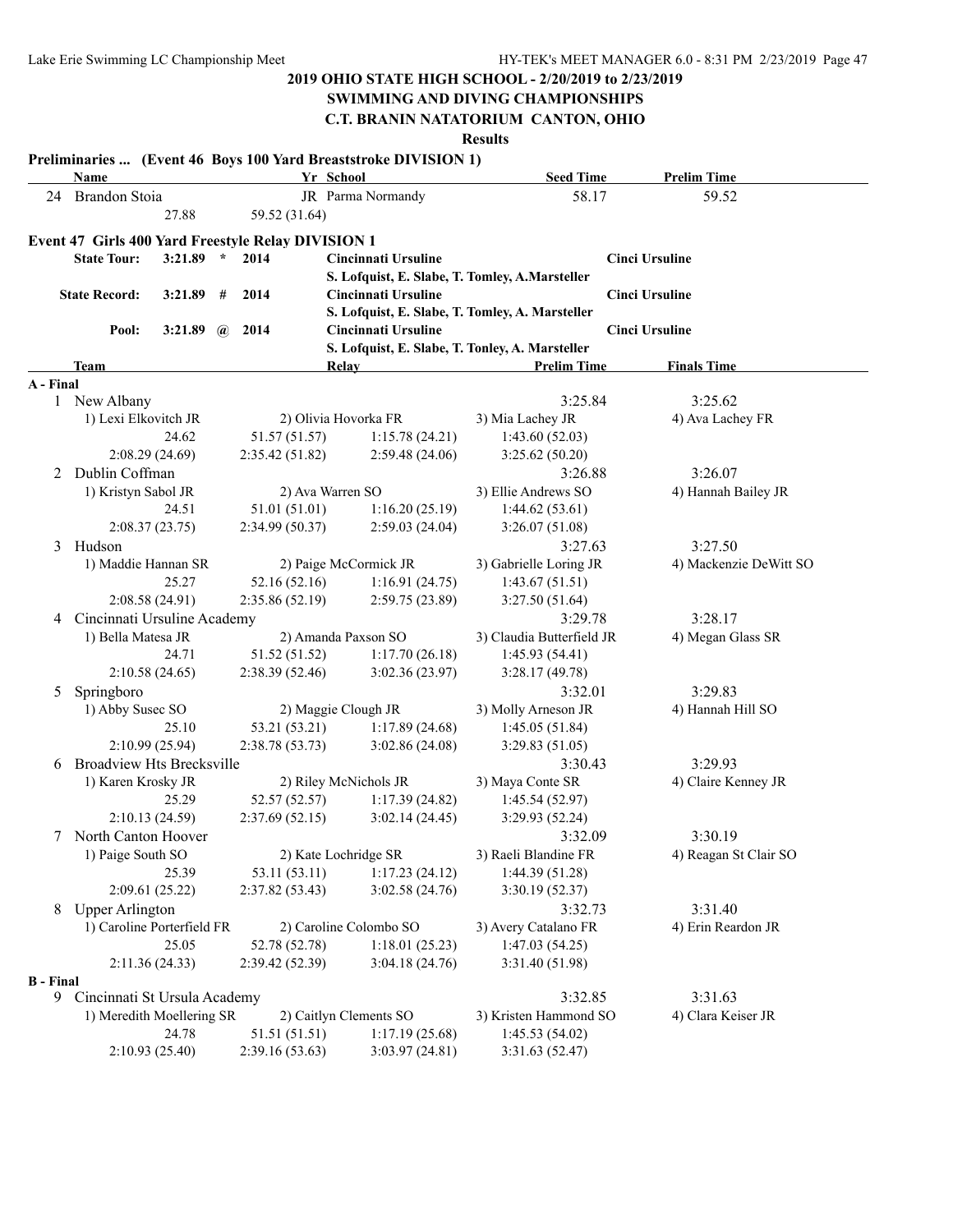# **SWIMMING AND DIVING CHAMPIONSHIPS**

**C.T. BRANIN NATATORIUM CANTON, OHIO**

**Results**

#### **B - Final ... (Event 47 Girls 400 Yard Freestyle Relay DIVISION 1)**

|              | <b>Team</b>                                               |         |           |                | Relay                      | <b>Prelim Time</b>                              | <b>Finals Time</b>    |   |
|--------------|-----------------------------------------------------------|---------|-----------|----------------|----------------------------|-------------------------------------------------|-----------------------|---|
| 10           | Cincinnati Walnut Hills                                   |         |           |                |                            | 3:33.51                                         | 3:33.70               |   |
|              | 1) Esme Wright JR                                         |         |           |                | 2) Dominique Valentine SR  | 3) Shelby Ewing SR                              | 4) Phoebe Wright FR   |   |
|              |                                                           | 25.87   |           | 53.76 (53.76)  | 1:19.29(25.53)             | 1:48.36(54.60)                                  |                       |   |
|              | 2:13.45 (25.09)                                           |         |           | 2:41.69(53.33) | 3:06.33(24.64)             | 3:33.70 (52.01)                                 |                       |   |
| 11           | Centerville                                               |         |           |                |                            | 3:33.16                                         | 3:33.71               |   |
|              | 1) Liz Quarin SR                                          |         |           |                | 2) Pruitt Walther SR       | 3) Taylor Crouch SO                             | 4) Nicola Lane JR     |   |
|              |                                                           | 25.95   |           | 53.84 (53.84)  | 1:19.47(25.63)             | 1:47.84(54.00)                                  |                       |   |
|              | 2:13.56(25.72)                                            |         |           | 2:42.10(54.26) | 3:06.82(24.72)             | 3:33.71(51.61)                                  |                       |   |
| 12           | Kings Mills Kings                                         |         |           |                |                            | 3:34.59                                         | 3:33.79               |   |
|              | 1) Leah Luckett JR                                        |         |           |                | 2) Jordan Harkins SR       | 3) Madeline Luckett FR                          | 4) Brynna Wolfe SR    |   |
|              |                                                           | 24.95   |           | 51.77 (51.77)  | 1:17.53(25.76)             | 1:46.55 (54.78)                                 |                       |   |
|              | 2:13.22(26.67)                                            |         |           | 2:42.84(56.29) | 3:07.31(24.47)             | 3:33.79 (50.95)                                 |                       |   |
| 13           | West Chester Lakota West                                  |         |           |                |                            | 3:33.57                                         | 3:33.86               |   |
|              | 1) Molly Fisher JR                                        |         |           |                | 2) Bridget Cramer SR       | 3) Grace Luebbe SR                              | 4) Paige Striley FR   |   |
|              |                                                           | 25.64   |           | 54.13 (54.13)  | 1:19.86(25.73)             | 1:48.00(53.87)                                  |                       |   |
|              | 2:14.40(26.40)                                            |         |           | 2:42.73(54.73) | 3:07.08(24.35)             | 3:33.86(51.13)                                  |                       |   |
| 14           | Cincinnati Turpin                                         |         |           |                |                            | 3:34.23                                         | 3:33.87               |   |
|              | 1) Eva Watts SO                                           |         |           |                | 2) Jordy Fanning JR        | 3) Betsy Dulle SR                               | 4) Gail Workman SR    |   |
|              |                                                           | 25.16   |           | 53.23 (53.23)  | 1:18.59(25.36)             | 1:46.23(53.00)                                  |                       |   |
|              | 2:12.10(25.87)                                            |         |           | 2:40.84(54.61) | 2:59.52(18.68)             | 3:33.87 (53.03)                                 |                       |   |
| 15           | Rocky River                                               |         |           |                |                            | 3:33.37                                         | 3:34.26               |   |
|              | 1) Peyton Spearry JR                                      |         |           |                | 2) Morgan Schuld JR        | 3) Ella Russell FR                              | 4) Anna Skapoulas JR  |   |
|              |                                                           | 26.00   |           | 53.43 (53.43)  | 1:18.91(25.48)             | 1:47.05(53.62)                                  |                       |   |
|              | 2:12.84(25.79)                                            |         |           | 2:41.68(54.63) | 3:06.69(25.01)             | 3:34.26 (52.58)                                 |                       |   |
| 16           | Lewis Center Olentangy                                    |         |           |                |                            | 3:34.36                                         | 3:35.03               |   |
|              | 1) Bridget Parker SR                                      |         |           |                | 2) Martina Peroni FR       | 3) Anna McGrath FR                              | 4) Cameron Kuriger FR |   |
|              |                                                           | 25.93   |           | 53.38 (53.38)  | 1:19.57(26.19)             | 1:47.50(54.12)                                  |                       |   |
|              | 2:13.57(26.07)                                            |         |           | 2:41.62(54.12) | 3:07.12(25.50)             | 3:35.03(53.41)                                  |                       |   |
|              |                                                           |         |           |                |                            |                                                 |                       |   |
|              | <b>Event 47 Girls 400 Yard Freestyle Relay DIVISION 1</b> |         |           |                |                            |                                                 |                       |   |
|              | <b>State Tour:</b>                                        | 3:21.89 | $\star$   | 2014           | <b>Cincinnati Ursuline</b> |                                                 | <b>Cinci Ursuline</b> |   |
|              |                                                           |         |           |                |                            | S. Lofquist, E. Slabe, T. Tomley, A.Marsteller  |                       |   |
|              | <b>State Record:</b>                                      | 3:21.89 | 2014<br># |                | <b>Cincinnati Ursuline</b> |                                                 | <b>Cinci Ursuline</b> |   |
|              | Pool:                                                     | 3:21.89 | 2014      |                | Cincinnati Ursuline        | S. Lofquist, E. Slabe, T. Tomley, A. Marsteller | <b>Cinci Ursuline</b> |   |
|              |                                                           |         | $\bm{a}$  |                |                            | S. Lofquist, E. Slabe, T. Tonley, A. Marsteller |                       |   |
|              | <b>Team</b>                                               |         |           |                | Relay                      | <b>Seed Time</b>                                | <b>Prelim Time</b>    |   |
|              | Preliminaries                                             |         |           |                |                            |                                                 |                       |   |
| $\mathbf{I}$ | New Albany                                                |         |           |                |                            | 3:26.25                                         | 3:25.84               | q |
|              | 1) Lexi Elkovitch JR                                      |         |           |                | 2) Olivia Hovorka FR       | 3) Mia Lachey JR                                | 4) Ava Lachey FR      |   |
|              |                                                           | 24.51   |           | 51.26 (51.26)  | 1:15.58(24.32)             | 1:43.23(51.97)                                  |                       |   |
|              | 2:08.13 (24.90)                                           |         |           | 2:35.09(51.86) | 2:59.22(24.13)             | 3:25.84 (50.75)                                 |                       |   |
|              | 2 Dublin Coffman                                          |         |           |                |                            | 3:29.99                                         | 3:26.88               | q |
|              | 1) Kristyn Sabol JR                                       |         |           |                | 2) Ava Warren SO           | 3) Ellie Andrews SO                             | 4) Hannah Bailey JR   |   |
|              |                                                           | 24.49   |           | 51.14 (51.14)  | 1:16.45(25.31)             | 1:44.95(53.81)                                  |                       |   |
|              | 2:09.20(24.25)                                            |         |           | 2:36.07(51.12) | 3:00.15(24.08)             | 3:26.88(50.81)                                  |                       |   |
|              | 3 Hudson                                                  |         |           |                |                            | 3:29.66                                         | 3:27.63               | q |
|              | 1) Mackenzie DeWitt SO                                    |         |           |                | 2) Maddie Hannan SR        | 3) Gabrielle Loring JR                          | 4) Paige McCormick JR |   |
|              |                                                           | 25.15   |           | 52.52 (52.52)  | 1:17.10(24.58)             | 1:44.04(51.52)                                  |                       |   |
|              | 2:09.31 (25.27)                                           |         |           | 2:36.77(52.73) | 3:01.24 (24.47)            | 3:27.63 (50.86)                                 |                       |   |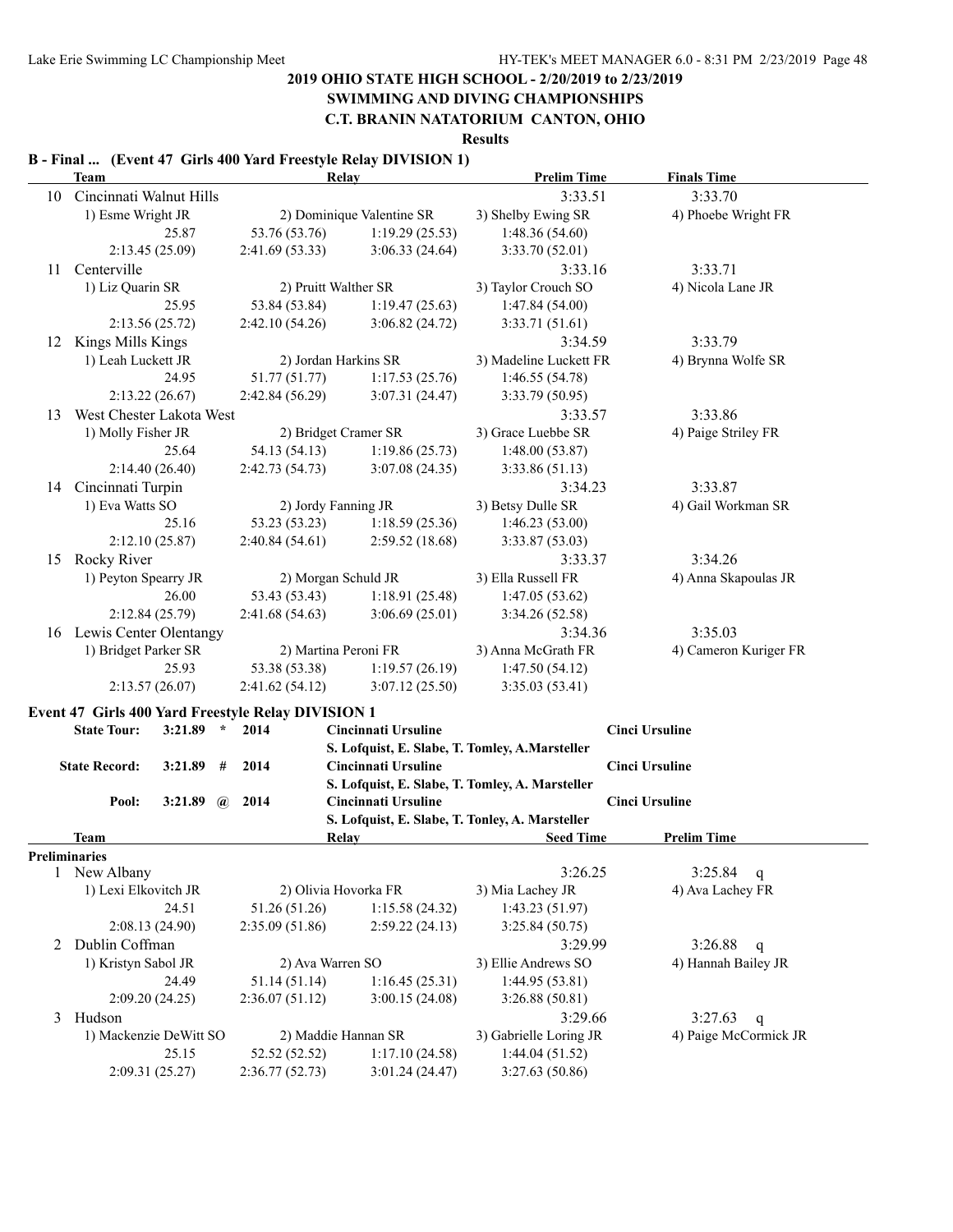# **SWIMMING AND DIVING CHAMPIONSHIPS**

**C.T. BRANIN NATATORIUM CANTON, OHIO**

**Results**

#### **Preliminaries ... (Event 47 Girls 400 Yard Freestyle Relay DIVISION 1)**

|    | <b>Team</b>                      | Relay                 |                        | <b>Seed Time</b>       | <b>Prelim Time</b>                 |
|----|----------------------------------|-----------------------|------------------------|------------------------|------------------------------------|
|    | 4 Cincinnati Ursuline Academy    |                       |                        | 3:29.00                | 3:29.78<br>q                       |
|    | 1) Bella Matesa JR               | 2) Amanda Paxson SO   |                        | 3) Sarah Slabe SR      | 4) Megan Glass SR                  |
|    | 24.70                            | 51.59 (51.59)         | 1:17.44(25.85)         | 1:45.40(53.81)         |                                    |
|    | 2:11.37 (25.97)                  | 2:40.03(54.63)        | 3:03.92 (23.89)        | 3:29.78 (49.75)        |                                    |
| 5  | <b>Broadview Hts Brecksville</b> |                       |                        | 3:29.21                | 3:30.43<br>$\mathsf{q}$            |
|    | 1) Karen Krosky JR               | 2) Riley McNichols JR |                        | 3) Maya Conte SR       | 4) Claire Kenney JR                |
|    | 25.21                            | 52.10(52.10)          | 1:17.41(25.31)         | 1:45.14(53.04)         |                                    |
|    | 2:10.23(25.09)                   | 2:37.99(52.85)        | 3:02.81(24.82)         | 3:30.43(52.44)         |                                    |
| 6  | Springboro                       |                       |                        | 3:30.28                | 3:32.01<br>$\mathsf{q}$            |
|    | 1) Abby Susec SO                 | 2) Maggie Clough JR   |                        | 3) Molly Arneson JR    | 4) Hannah Hill SO                  |
|    | 25.93                            | 54.42 (54.42)         | 1:19.34(24.92)         | 1:46.48(52.06)         |                                    |
|    | 2:12.62(26.14)                   | 2:40.85(54.37)        | 3:04.89(24.04)         | 3:32.01 (51.16)        |                                    |
| 7  | North Canton Hoover              |                       |                        | 3:30.86                | 3:32.09<br>q                       |
|    | 1) Paige South SO                | 2) Kate Lochridge SR  |                        | 3) Raeli Blandine FR   | 4) Reagan St Clair SO              |
|    | 25.31                            | 53.87 (53.87)         | 1:18.23(24.36)         | 1:45.23(51.36)         |                                    |
|    | 2:11.06(25.83)                   | 2:39.52(54.29)        | 3:04.25(24.73)         | 3:32.09(52.57)         |                                    |
| 8  | <b>Upper Arlington</b>           |                       |                        | 3:30.77                | 3:32.73                            |
|    | 1) Caroline Porterfield FR       |                       | 2) Caroline Colombo SO | 3) Avery Catalano FR   | $\mathbf{q}$<br>4) Erin Reardon JR |
|    | 25.21                            | 53.37 (53.37)         | 1:18.41(25.04)         | 1:46.68(53.31)         |                                    |
|    | 2:11.89 (25.21)                  | 2:39.82(53.14)        | 3:04.99(25.17)         | 3:32.73 (52.91)        |                                    |
|    |                                  |                       |                        |                        |                                    |
| 9. | Cincinnati St Ursula Academy     |                       |                        | 3:32.02                | 3:32.85<br>q                       |
|    | 1) Meredith Moellering SR        |                       | 2) Caitlyn Clements SO | 3) Kristen Hammond SO  | 4) Clara Keiser JR                 |
|    | 25.05                            | 51.83 (51.83)         | 1:17.72(25.89)         | 1:46.35(54.52)         |                                    |
|    | 2:12.06(25.71)                   | 2:40.58(54.23)        | 3:05.61(25.03)         | 3:32.85 (52.27)        |                                    |
| 10 | Centerville                      |                       |                        | 3:32.38                | $3:33.16$ q                        |
|    | 1) Liz Quarin SR                 | 2) Pruitt Walther SR  |                        | 3) Taylor Crouch SO    | 4) Nicola Lane JR                  |
|    | 25.37                            | 52.63 (52.63)         | 1:18.40(25.77)         | 1:46.74(54.11)         |                                    |
|    | 2:12.73 (25.99)                  | 2:41.45(54.71)        | 3:06.07(24.62)         | 3:33.16(51.71)         |                                    |
|    | 11 Rocky River                   |                       |                        | 3:33.44                | $3:33.37$ q                        |
|    | 1) Peyton Spearry JR             | 2) Morgan Schuld JR   |                        | 3) Ella Russell FR     | 4) Anna Skapoulas JR               |
|    | 25.87                            | 53.44 (53.44)         | 1:18.95(25.51)         | 1:47.13(53.69)         |                                    |
|    | 2:12.58 (25.45)                  | 2:40.96(53.83)        | 3:05.82(24.86)         | 3:33.37(52.41)         |                                    |
| 12 | Cincinnati Walnut Hills          |                       |                        | 3:32.30                | 3:33.51<br>q                       |
|    | 1) Dominique Valentine SR        | 2) Esme Wright JR     |                        | 3) Shelby Ewing SR     | 4) Phoebe Wright FR                |
|    | 26.29                            | 55.06 (55.06)         | 1:20.34(25.28)         | 1:48.23(53.17)         |                                    |
|    | 2:13.17(24.94)                   | 2:41.40(53.17)        | 3:06.12(24.72)         | 3:33.51(52.11)         |                                    |
| 13 | West Chester Lakota West         |                       |                        | 3:32.34                | 3:33.57<br>q                       |
|    | 1) Molly Fisher JR               | 2) Bridget Cramer SR  |                        | 3) Grace Luebbe SR     | 4) Paige Striley FR                |
|    | 25.52                            | 53.81 (53.81)         | 1:19.61(25.80)         | 1:48.34(54.53)         |                                    |
|    | 2:14.42(26.08)                   | 2:42.39 (54.05)       | 3:06.71(24.32)         | 3:33.57(51.18)         |                                    |
|    | 14 Cincinnati Turpin             |                       |                        | 3:33.09                | $3:34.23$ q                        |
|    | 1) Eva Watts SO                  | 2) Jordy Fanning JR   |                        | 3) Betsy Dulle SR      | 4) Gail Workman SR                 |
|    | 25.54                            | 53.11 (53.11)         | 1:19.05(25.94)         | 1:47.15(54.04)         |                                    |
|    | 2:13.15(26.00)                   | 2:41.27(54.12)        | 3:06.81(25.54)         | 3:34.23(52.96)         |                                    |
| 15 | Lewis Center Olentangy           |                       |                        | 3:33.52                | 3:34.36<br>$\mathbf{q}$            |
|    | 1) Bridget Parker SR             | 2) Martina Peroni FR  |                        | 3) Anna McGrath FR     | 4) Cameron Kuriger FR              |
|    | 26.03                            | 53.60 (53.60)         | 1:19.63(26.03)         | 1:47.51(53.91)         |                                    |
|    | 2:13.15(25.64)                   | 2:41.48 (53.97)       | 3:06.64(25.16)         | 3:34.36(52.88)         |                                    |
| 16 | Kings Mills Kings                |                       |                        | 3:33.86                | 3:34.59<br>$\mathbf{q}$            |
|    | 1) Leah Luckett JR               | 2) Jordan Harkins SR  |                        | 3) Madeline Luckett FR | 4) Brynna Wolfe SR                 |
|    | 24.95                            | 51.94 (51.94)         | 1:17.91(25.97)         | 1:47.36(55.42)         |                                    |
|    | 2:13.93 (26.57)                  | 2:43.33 (55.97)       | 3:07.79(24.46)         | 3:34.59 (51.26)        |                                    |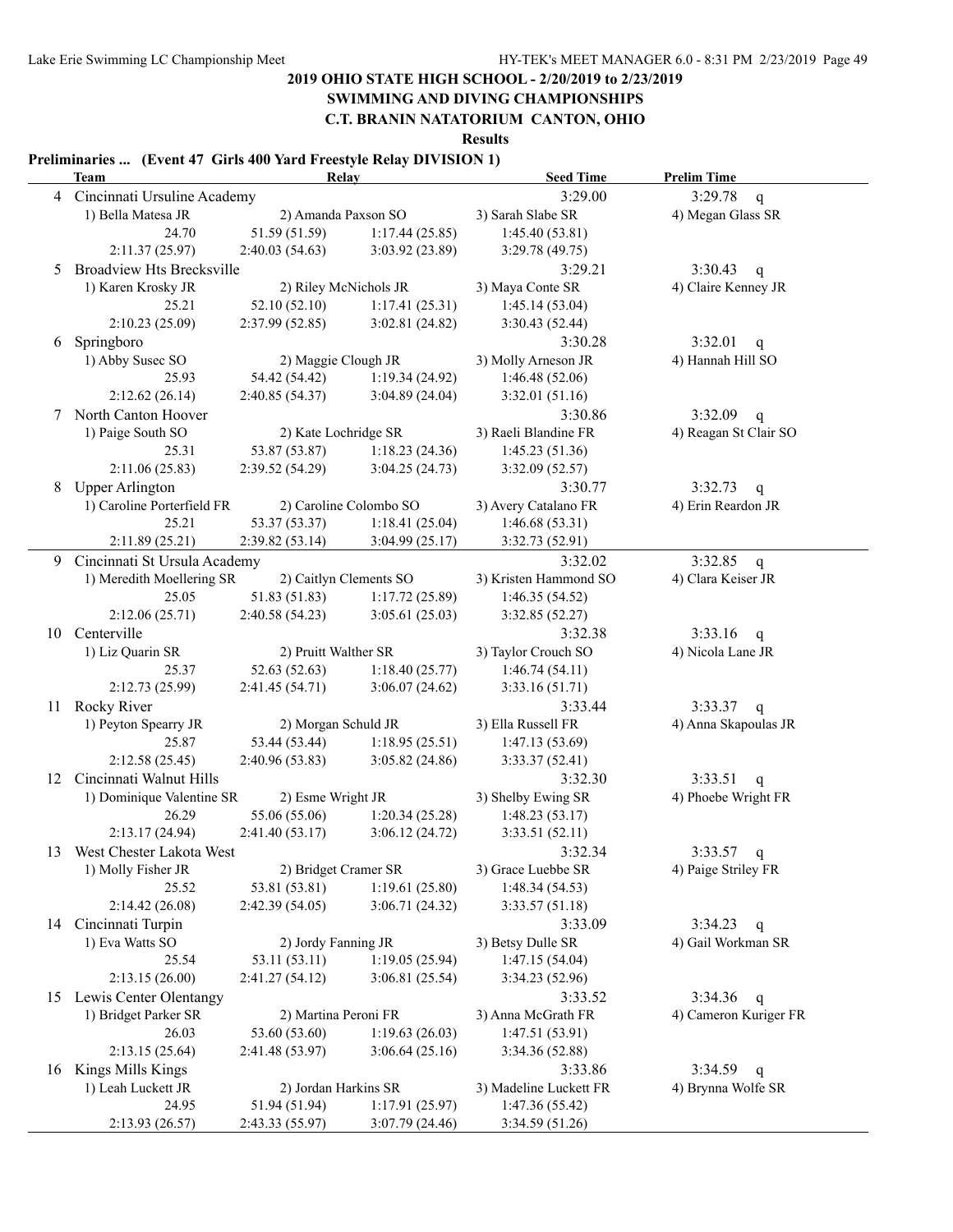# **SWIMMING AND DIVING CHAMPIONSHIPS**

**C.T. BRANIN NATATORIUM CANTON, OHIO Results**

#### **Preliminaries ... (Event 47 Girls 400 Yard Freestyle Relay DIVISION 1)**

|           | <b>Team</b>               |                      |  | Relay                                                    |                           | <b>Seed Time</b>                           | <b>Prelim Time</b>        |                |  |
|-----------|---------------------------|----------------------|--|----------------------------------------------------------|---------------------------|--------------------------------------------|---------------------------|----------------|--|
|           | 17 Rocky River Magnificat |                      |  |                                                          |                           | 3:34.38                                    | 3:35.23                   |                |  |
|           | 1) Emilia Guilfoyle JR    |                      |  | 2) Grace Ryan SO                                         |                           | 3) Taylor Stockard FR                      | 4) Maggie Karabatsos SO   |                |  |
|           |                           | 25.75                |  | 53.77 (53.77)                                            | 1:19.60(25.83)            | 1:48.07(54.30)                             |                           |                |  |
|           |                           | 2:13.38(25.31)       |  | 2:42.05(53.98)                                           | 3:07.27(25.22)            | 3:35.23(53.18)                             |                           |                |  |
| 18        | Columbus Bishop Watterson |                      |  |                                                          |                           | 3:34.50                                    | 3:35.27                   |                |  |
|           | 1) Elizabeth Intihar SR   |                      |  | 2) Lucia Cherok FR                                       |                           | 3) Olivia Oyster FR                        | 4) Mia Brown JR           |                |  |
|           |                           | 26.49                |  | 53.74 (53.74)                                            | 1:19.48(25.74)            | 1:48.06(54.32)                             |                           |                |  |
|           |                           | 2:13.43(25.37)       |  | 2:41.80(53.74)                                           | 3:06.62(24.82)            | 3:35.27(53.47)                             |                           |                |  |
| 19        | Mayfield                  |                      |  |                                                          |                           | 3:33.67                                    | 3:35.87                   |                |  |
|           | 1) Karen Argie SR         |                      |  | 2) Emily Steffey JR                                      |                           | 3) Gianna Leffler SO                       | 4) Gianna Ferrante SR     |                |  |
|           |                           | 25.78                |  | 54.15 (54.15)                                            | 1:20.06(25.91)            | 1:48.83(54.68)                             |                           |                |  |
|           |                           | 2:14.61 (25.78)      |  | 2:43.80(54.97)                                           | 3:08.26(24.46)            | 3:35.87(52.07)                             |                           |                |  |
| 20        | Westerville Central       |                      |  |                                                          |                           | 3:34.58                                    | 3:36.94                   |                |  |
|           | 1) Kiah Smith FR          |                      |  | 2) Kaila Aaron SR                                        |                           | 3) Sophie Antonetz JR                      | 4) Macey Swearingen JR    |                |  |
|           |                           | 25.57                |  | 53.50 (53.50)                                            | 1:18.95(25.45)            | 1:47.14(53.64)                             |                           |                |  |
|           |                           | 2:14.10 (26.96)      |  | 2:43.88 (56.74)                                          | 3:09.04(25.16)            | 3:36.94 (53.06)                            |                           |                |  |
|           | 21 Chardon                |                      |  |                                                          |                           | 3:34.34                                    | 3:37.21                   |                |  |
|           | 1) Sarah Bennett JR       |                      |  | 2) Gracie Duchon FR                                      |                           | 3) Campbell Tierney SO                     | 4) Katherine Jerry SR     |                |  |
|           |                           | 25.61                |  | 53.55 (53.55)                                            | 1:18.91(25.36)            | 1:47.54 (53.99)                            |                           |                |  |
|           |                           | 2:13.80(26.26)       |  | 2:43.53 (55.99)                                          | 3:08.42 (24.89)           | 3:37.21 (53.68)                            |                           |                |  |
|           | 22 Brunswick              |                      |  |                                                          |                           | 3:34.49                                    | 3:37.31                   |                |  |
|           |                           |                      |  |                                                          |                           | 3) Lexi Wallace SO                         | 4) Felicia Pasadyn SR     |                |  |
|           | 1) Lily Kijek JR          |                      |  | 2) Jordan Truelsch FR                                    |                           |                                            |                           |                |  |
|           |                           | 26.07                |  | 54.74 (54.74)                                            | 1:21.51(26.77)            | 1:51.10(56.36)                             |                           |                |  |
|           |                           | 2:17.22(26.12)       |  | 2:46.41(55.31)                                           | 3:10.54(24.13)            | 3:37.31 (50.90)                            |                           |                |  |
|           | 23 Fremont Ross           |                      |  |                                                          |                           | 3:33.43                                    | 3:37.51                   |                |  |
|           | 1) Olivia DeRodes SR      |                      |  |                                                          | 2) MaKennah Fitzgerald SR | 3) Alexis Prenzlin JR                      | 4) AnneMarie Moses SR     |                |  |
|           |                           | 25.30                |  |                                                          |                           | 53.03 (53.03)                              | 1:19.03(26.00)            | 1:47.77(54.74) |  |
|           |                           | 2:13.66 (25.89)      |  | 2:43.49 (55.72)                                          | 3:08.43(24.94)            | 3:37.51(54.02)                             |                           |                |  |
| $---$     | Mason                     |                      |  |                                                          |                           | 3:26.47                                    | <b>DQ</b>                 |                |  |
|           | 1) McKenzie Grau SR       |                      |  | 2) Kiara Anchrum SO                                      |                           | 3) Aubrey Whitaker SR                      | 4) Leanna Wall SR         |                |  |
|           |                           | 25.01                |  | 52.27 (52.27)                                            | 1:17.12(24.85)            | 1:44.95(52.68)                             |                           |                |  |
|           |                           | 2:09.28(24.33)       |  | 2:36.87(51.92)                                           | 3:01.06(24.19)            | DQ (50.56)                                 |                           |                |  |
|           |                           |                      |  | <b>Event 48 Boys 400 Yard Freestyle Relay DIVISION 1</b> |                           |                                            |                           |                |  |
|           | <b>State Tour:</b>        | $2:58.13$ * 2017     |  |                                                          | Cincinnati St Xavier      | <b>St. Xavier</b>                          |                           |                |  |
|           |                           |                      |  |                                                          |                           | G House, N Perera, L Sobolewski, J Grender |                           |                |  |
|           | <b>State Record:</b>      | $2:58.13$ #          |  | 2017                                                     | Cincinnati St Xavier      | <b>St. Xavier</b>                          |                           |                |  |
|           |                           |                      |  |                                                          |                           | G House, N Perera, L Sobolewski, J Grender |                           |                |  |
|           | Pool:                     | $2:55.02$ (a) $2012$ |  |                                                          | <b>Kenyon College</b>     |                                            |                           |                |  |
|           | <b>Team</b>               |                      |  | Relay                                                    |                           | <b>Prelim Time</b>                         | <b>Finals Time</b>        |                |  |
| A - Final |                           |                      |  |                                                          |                           |                                            |                           |                |  |
|           | 1 Cincinnati Sycamore     |                      |  |                                                          |                           | 3:00.18                                    | 2:59.97                   |                |  |
|           | 1) Ansel Froass JR        |                      |  | 2) Noah Patterson SR                                     |                           | 3) Jake Foster SR                          | 4) Carson Foster JR       |                |  |
|           |                           | 22.30                |  | 46.06 (46.06)                                            | 1:08.06(22.00)            | 1:32.82(46.76)                             |                           |                |  |
|           |                           | 1:53.70(20.88)       |  | 2:16.88(44.06)                                           | 2:37.50(20.62)            | 2:59.97 (43.09)                            |                           |                |  |
|           | Cincinnati St Xavier      |                      |  |                                                          |                           | 3:04.66                                    | 3:01.79                   |                |  |
| 2         | 1) JP Khouzam SR          |                      |  | 2) Scott Sobolewski JR                                   |                           |                                            |                           |                |  |
|           |                           |                      |  |                                                          |                           |                                            |                           |                |  |
|           |                           | 22.46                |  | 46.89 (46.89)                                            | 1:08.29(21.40)            | 3) Ian Van Gorp JR<br>1:32.68(45.79)       | 4) Jean-Pierre Khouzam JR |                |  |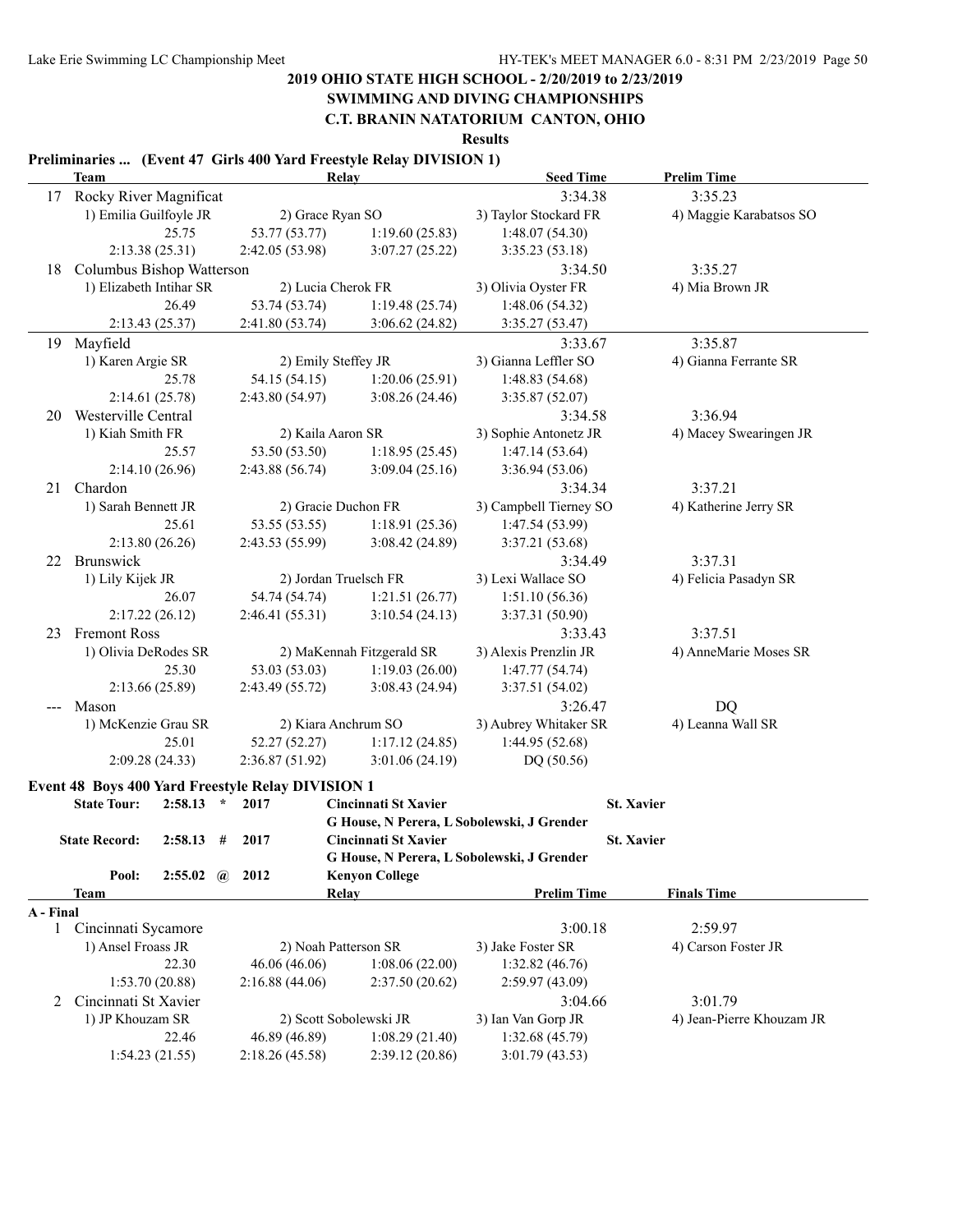# **SWIMMING AND DIVING CHAMPIONSHIPS**

**C.T. BRANIN NATATORIUM CANTON, OHIO**

**Results**

#### **A - Final ... (Event 48 Boys 400 Yard Freestyle Relay DIVISION 1)**

|                  | <b>Team</b>                  | <b>Relay</b>          |                         | <b>Prelim Time</b>         | <b>Finals Time</b>      |
|------------------|------------------------------|-----------------------|-------------------------|----------------------------|-------------------------|
| 3                | Dublin Jerome                |                       |                         | 3:07.10                    | 3:05.34                 |
|                  | 1) Ian Smith JR              | 2) Reno James JR      |                         | 3) Austin Davis JR         | 4) Max Scott SR         |
|                  | 22.23                        | 46.84 (46.84)         | 1:08.97(22.13)          | 1:33.92 (47.08)            |                         |
|                  | 1:55.47(21.55)               | 2:20.72(46.80)        | 2:41.55(20.83)          | 3:05.34(44.62)             |                         |
| 4                | Toledo St Francis De Sales   |                       |                         | 3:06.80                    | 3:05.78                 |
|                  | 1) Brady Ireland JR          |                       | 2) Zachary McClellan JR | 3) TJ Haselman SR          | 4) Connor Bishop SR     |
|                  | 21.91                        | 45.86 (45.86)         | 1:08.57(22.71)          | 1:33.14(47.28)             |                         |
|                  | 1:55.44(22.30)               | 2:20.02(46.88)        | 2:41.41 (21.39)         | 3:05.78 (45.76)            |                         |
| 5                | Mason                        |                       |                         | 3:06.96                    | 3:06.01                 |
|                  | 1) Braden Osborn SO          | 2) Scott Shepherd SR  |                         | 3) Karson Walker SR        | 4) Adam Chaney JR       |
|                  | 22.43                        | 47.33 (47.33)         | 1:10.26(22.93)          | 1:35.30(47.97)             |                         |
|                  | 1:58.00(22.70)               | 2:23.36(48.06)        | 2:43.72 (20.36)         | 3:06.01(42.65)             |                         |
| 6                | Hudson                       |                       |                         | 3:06.85                    | 3:06.63                 |
|                  | 1) Caleb Tuckerman JR        | 2) Caleb Cosentino SR |                         | 3) Seth Baylor SO          | 4) Jay Johnson SR       |
|                  | 22.46                        | 47.02 (47.02)         | 1:09.34(22.32)          | 1:34.78(47.76)             |                         |
|                  | 1:57.13(22.35)               | 2:22.24(47.46)        | 2:43.26(21.02)          | 3:06.63(44.39)             |                         |
| 7                | Kings Mills Kings            |                       |                         | 3:08.01                    | 3:09.02                 |
|                  | 1) Noah Young SR             | 2) Jake Young SO      |                         | 3) Kavin Lynch SO          | 4) Will Cook SR         |
|                  | 22.00                        | 45.92 (45.92)         | 1:08.30(22.38)          | 1:33.43(47.51)             |                         |
|                  | 1:56.56(23.13)               | 2:22.37(48.94)        | 2:44.24(21.87)          | 3:09.02(46.65)             |                         |
| 8                | <b>Upper Arlington</b>       |                       |                         | 3:07.93                    | 3:10.47                 |
|                  | 1) Hayden Jay SO             | 2) Avery Voss SO      |                         | 3) Alec Caswell SR         | 4) Antonio Ventresca JR |
|                  | 22.42                        | 47.69 (47.69)         | 1:09.69(22.00)          | 1:34.04(46.35)             |                         |
|                  | 1:56.93(22.89)               | 2:22.70(48.66)        | 2:45.40(22.70)          | 3:10.47(47.77)             |                         |
| <b>B</b> - Final |                              |                       |                         |                            |                         |
| 9.               | Cleveland St. Ignatius       |                       |                         | 3:09.01                    | 3:07.93                 |
|                  | 1) Tyler Hong SO             |                       | 2) Joseph Richmond SO   | 3) Daemyen Haywood JR      | 4) John Soeder JR       |
|                  | 22.05                        | 46.16(46.16)          | 1:08.45(22.29)          | 1:33.88(47.72)             |                         |
|                  | 1:56.65(22.77)               | 2:21.36(47.48)        | 2:43.37(22.01)          | 3:07.93 (46.57)            |                         |
|                  | 10 Broadview Hts Brecksville |                       |                         | 3:08.91                    | 3:08.00                 |
|                  | 1) Eric Chimes SR            | 2) Eric Widenhofer SR |                         | 3) Michael Whitehead SR    | 4) Pete Krusinski JR    |
|                  | 22.84                        | 47.80 (47.80)         | 1:10.41(22.61)          | 1:35.60 (47.80)            |                         |
|                  | 1:57.79(22.19)               | 2:23.19(47.59)        | 2:44.22(21.03)          | 3:08.00(44.81)             |                         |
| 11               | Massillon Jackson            |                       |                         | 3:10.40                    | 3:08.35                 |
|                  | 1) Jason Tondra SR           | 2) Dylan Currier SR   |                         | 3) Ted Kinney SR           | 4) Aiden Neuman SO      |
|                  | 22.52                        | 47.11 (47.11)         | 1:10.26(23.15)          | 1:35.49(48.38)             |                         |
|                  | 1:57.23(21.74)               | 2:22.07(46.58)        | 2:43.91 (21.84)         | 3:08.35(46.28)             |                         |
|                  | 12 North Canton Hoover       |                       |                         | 3:09.06                    | 3:08.87                 |
|                  | 1) William Schneider SR      | 2) TJ Bragg FR        |                         | 3) Christopher O'Connor JR | 4) Mack Lochridge SO    |
|                  | 22.61                        | 47.54 (47.54)         | 1:09.99(22.45)          | 1:35.29(47.75)             |                         |
|                  | 1:57.32(22.03)               | 2:21.35(46.06)        | 2:43.70(22.35)          | 3:08.87(47.52)             |                         |
| 13               | Dublin Coffman               |                       |                         | 3:09.67                    | 3:09.10                 |
|                  | 1) Andy Shepard SR           | 2) Ethan Shaw JR      |                         | 3) Zak Birnbrich SR        | 4) Will Randall JR      |
|                  | 22.47                        | 47.55 (47.55)         | 1:09.59(22.04)          | 1:34.44 (46.89)            |                         |
|                  | 1:56.60(22.16)               | 2:21.41 (46.97)       | 2:43.69(22.28)          | 3:09.10(47.69)             |                         |
| 14               | Cincinnati Walnut Hills      |                       |                         | 3:09.74                    | 3:10.08                 |
|                  | 1) Isaiah Valentine SR       | 2) Alex Craft SO      |                         | 3) Clovis Dufourg JR       | 4) Aaron Sequeira JR    |
|                  | 22.74                        | 47.65 (47.65)         | 1:10.74(23.09)          | 1:36.50(48.85)             |                         |
|                  | 1:59.55(23.05)               | 2:25.04(48.54)        | 2:46.59(21.55)          | 3:10.08 (45.04)            |                         |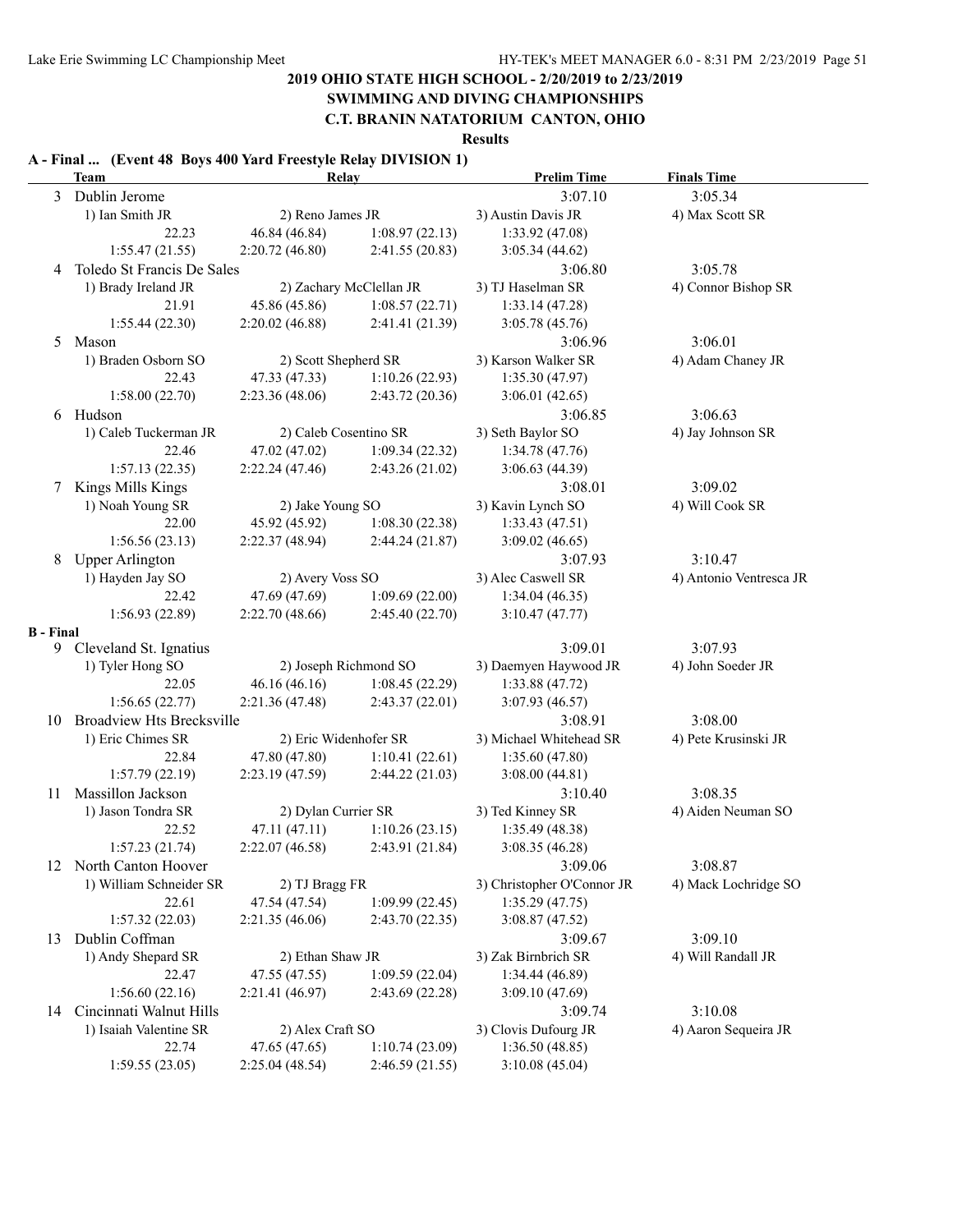# **SWIMMING AND DIVING CHAMPIONSHIPS**

**C.T. BRANIN NATATORIUM CANTON, OHIO**

**Results**

#### **B - Final ... (Event 48 Boys 400 Yard Freestyle Relay DIVISION 1)**

|    | <b>Team</b>                |                                 |   |                                                                  | Relay                                      | <b>Prelim Time</b>    | <b>Finals Time</b>        |
|----|----------------------------|---------------------------------|---|------------------------------------------------------------------|--------------------------------------------|-----------------------|---------------------------|
| 15 | Youngstown Boardman        |                                 |   |                                                                  |                                            | 3:09.57               | 3:10.69                   |
|    | 1) Will Linker JR          |                                 |   |                                                                  | 2) Jordan Stackpole JR                     | 3) Matthew DunLany JR | 4) Noah Basista JR        |
|    |                            | 22.67                           |   | 47.50 (47.50)                                                    | 1:10.92(23.42)                             | 1:36.90(49.40)        |                           |
|    | 1:59.33(22.43)             |                                 |   | 2:24.19 (47.29)                                                  | 2:46.29(22.10)                             | 3:10.69(46.50)        |                           |
| 16 | Centerville                |                                 |   |                                                                  |                                            | 3:11.17               | 3:11.84                   |
|    | 1) Josh Wiedemann SR       |                                 |   | 2) Joe Cummins SR                                                |                                            | 3) Luke Knopf JR      | 4) Alan Flower SR         |
|    |                            | 22.86                           |   | 47.87 (47.87)                                                    | 1:11.15(23.28)                             | 1:36.01(48.14)        |                           |
|    | 1:59.19(23.18)             |                                 |   | 2:24.93 (48.92)                                                  | 2:47.00(22.07)                             | 3:11.84(46.91)        |                           |
|    |                            |                                 |   |                                                                  |                                            |                       |                           |
|    | <b>State Tour:</b>         | $2:58.13$ *                     |   | <b>Event 48 Boys 400 Yard Freestyle Relay DIVISION 1</b><br>2017 | <b>Cincinnati St Xavier</b>                |                       | <b>St. Xavier</b>         |
|    |                            |                                 |   |                                                                  | G House, N Perera, L Sobolewski, J Grender |                       |                           |
|    | <b>State Record:</b>       | 2:58.13                         | # | 2017                                                             | Cincinnati St Xavier                       |                       | <b>St. Xavier</b>         |
|    |                            |                                 |   |                                                                  | G House, N Perera, L Sobolewski, J Grender |                       |                           |
|    | Pool:                      | $2:55.02 \quad \textcircled{a}$ |   | 2012                                                             | <b>Kenyon College</b>                      |                       |                           |
|    | <b>Team</b>                |                                 |   |                                                                  | <b>Relay</b>                               | <b>Seed Time</b>      | <b>Prelim Time</b>        |
|    | <b>Preliminaries</b>       |                                 |   |                                                                  |                                            |                       |                           |
|    | 1 Cincinnati Sycamore      |                                 |   |                                                                  |                                            | 3:06.88               | 3:00.18<br>q              |
|    | 1) Carson Foster JR        |                                 |   |                                                                  | 2) Noah Patterson SR                       | 3) Ansel Froass JR    | 4) Jake Foster SR         |
|    |                            | 21.15                           |   | 43.61 (43.61)                                                    | 1:05.71(22.10)                             | 1:29.99(46.38)        |                           |
|    | 1:51.93 (21.94)            |                                 |   | 2:16.15(46.16)                                                   | 2:36.92(20.77)                             | 3:00.18(44.03)        |                           |
| 2  | Cincinnati St Xavier       |                                 |   |                                                                  |                                            | 3:04.10               | 3:04.66<br>$\mathsf{q}$   |
|    | 1) JP Khouzam SR           |                                 |   |                                                                  | 2) Grady Wheeler SR                        | 3) Ian Van Gorp JR    | 4) Jean-Pierre Khouzam JR |
|    |                            | 22.65                           |   | 47.02 (47.02)                                                    | 1:09.44(22.42)                             | 1:33.86 (46.84)       |                           |
|    | 1:55.56(21.70)             |                                 |   | 2:20.09(46.23)                                                   | 2:41.28 (21.19)                            | 3:04.66(44.57)        |                           |
| 3  | Toledo St Francis De Sales |                                 |   |                                                                  |                                            | 3:06.92               | 3:06.80<br>$\mathbf{q}$   |
|    | 1) Brady Ireland JR        |                                 |   |                                                                  | 2) Zachary McClellan JR                    | 3) TJ Haselman SR     | 4) Connor Bishop SR       |
|    |                            | 21.61                           |   | 45.45 (45.45)                                                    | 1:08.32(22.87)                             | 1:33.17(47.72)        |                           |
|    | 1:55.71(22.54)             |                                 |   | 2:20.47(47.30)                                                   | 2:42.30(21.83)                             | 3:06.80(46.33)        |                           |
|    | 4 Hudson                   |                                 |   |                                                                  |                                            | 3:07.44               | 3:06.85<br>q              |
|    | 1) Caleb Tuckerman JR      |                                 |   |                                                                  | 2) Caleb Cosentino SR                      | 3) Seth Baylor SO     | 4) Jay Johnson SR         |
|    |                            | 22.55                           |   | 46.77 (46.77)                                                    | 1:09.38(22.61)                             | 1:34.80(48.03)        |                           |
|    | 1:57.15(22.35)             |                                 |   | 2:22.56(47.76)                                                   | 2:43.50(20.94)                             | 3:06.85 (44.29)       |                           |
| 5  | Mason                      |                                 |   |                                                                  |                                            | 3:09.30               | 3:06.96<br>q              |
|    | 1) Braden Osborn SO        |                                 |   |                                                                  | 2) Scott Shepherd SR                       | 3) Karson Walker SR   | 4) Adam Chaney JR         |
|    |                            | 22.57                           |   | 47.90 (47.90)                                                    | 1:10.74(22.84)                             | 1:35.90(48.00)        |                           |
|    | 1:58.47(22.57)             |                                 |   | 2:23.74(47.84)                                                   | 2:43.89(20.15)                             | 3:06.96(43.22)        |                           |
| 6  | Dublin Jerome              |                                 |   |                                                                  |                                            | 3:08.88               | 3:07.10<br>q              |
|    | 1) Ian Smith JR            |                                 |   | 2) Reno James JR                                                 |                                            | 3) Austin Davis JR    | 4) Max Scott SR           |
|    |                            | 22.70                           |   | 47.52 (47.52)                                                    | 1:10.04(22.52)                             | 1:34.86 (47.34)       |                           |
|    | 1:56.98(22.12)             |                                 |   | 2:21.77 (46.91)                                                  | 2:43.21 (21.44)                            | 3:07.10(45.33)        |                           |
|    | 7 Upper Arlington          |                                 |   |                                                                  |                                            | 3:08.57               | 3:07.93<br>$\mathbf{q}$   |
|    | 1) Hayden Jay SO           |                                 |   | 2) Avery Voss SO                                                 |                                            | 3) Alec Caswell SR    | 4) Antonio Ventresca JR   |
|    |                            | 22.59                           |   | 47.53 (47.53)                                                    | 1:09.24(21.71)                             | 1:32.79 (45.26)       |                           |
|    | 1:55.36(22.57)             |                                 |   | 2:20.48 (47.69)                                                  | 2:42.86 (22.38)                            | 3:07.93 (47.45)       |                           |
| 8  | Kings Mills Kings          |                                 |   |                                                                  |                                            | 3:09.15               | 3:08.01<br>q              |
|    | 1) Noah Young SR           |                                 |   | 2) Jake Young SO                                                 |                                            | 3) Kavin Lynch SO     | 4) Will Cook SR           |
|    |                            | 21.97                           |   | 45.63 (45.63)                                                    | 1:08.04(22.41)                             | 1:32.87(47.24)        |                           |
|    | 1:55.33(22.46)             |                                 |   | 2:21.50 (48.63)                                                  | 2:43.29 (21.79)                            | 3:08.01(46.51)        |                           |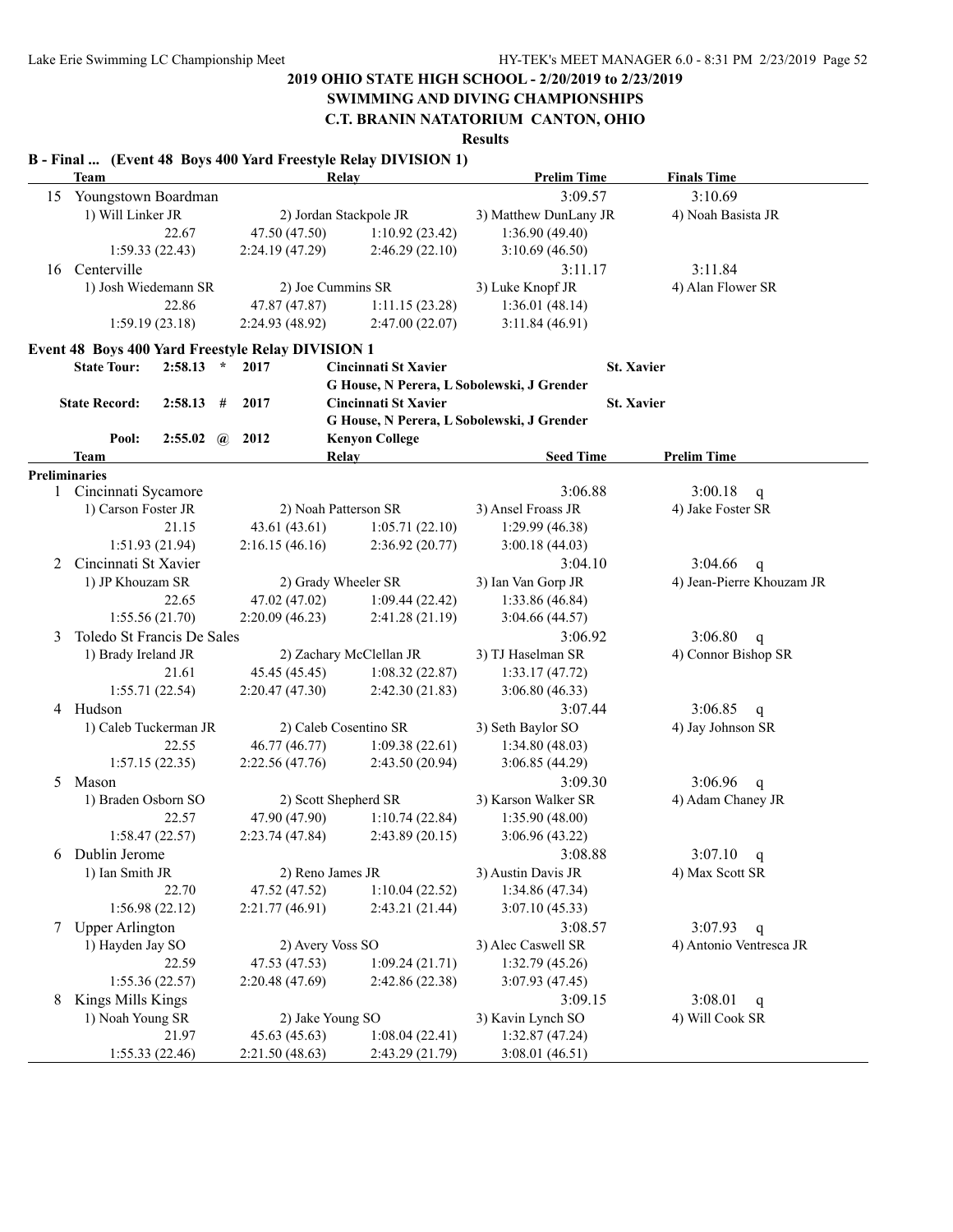# **SWIMMING AND DIVING CHAMPIONSHIPS**

**C.T. BRANIN NATATORIUM CANTON, OHIO**

**Results**

#### **Preliminaries ... (Event 48 Boys 400 Yard Freestyle Relay DIVISION 1)**

|    | <b>Team</b>                      |                     | Relay                   | <b>Seed Time</b>            | <b>Prelim Time</b>      |
|----|----------------------------------|---------------------|-------------------------|-----------------------------|-------------------------|
| 9  | <b>Broadview Hts Brecksville</b> |                     |                         | 3:07.94                     | 3:08.91<br>$\mathbf{q}$ |
|    | 1) Eric Chimes SR                |                     | 2) Eric Widenhofer SR   | 3) Michael Whitehead SR     | 4) Pete Krusinski JR    |
|    | 22.80                            | 47.68 (47.68)       | 1:10.53(22.85)          | 1:35.77(48.09)              |                         |
|    | 1:58.24(22.47)                   | 2:23.45(47.68)      | 2:44.75 (21.30)         | 3:08.91 (45.46)             |                         |
| 10 | Cleveland St. Ignatius           |                     |                         | 3:08.96                     | 3:09.01<br>$\mathbf q$  |
|    | 1) Daemyen Haywood JR            |                     | 2) Joseph Richmond SO   | 3) John Soeder JR           | 4) Tyler Hong SO        |
|    | 22.89                            | 47.80 (47.80)       | 1:10.07(22.27)          | 1:35.20(47.40)              |                         |
|    | 1:57.80(22.60)                   | 2:23.09(47.89)      | 2:44.85 (21.76)         | 3:09.01(45.92)              |                         |
| 11 | North Canton Hoover              |                     |                         | 3:06.98                     | 3:09.06<br>$\mathsf{q}$ |
|    | 1) William Schneider SR          | 2) TJ Bragg FR      |                         | 3) Christopher O'Connor JR  | 4) Mack Lochridge SO    |
|    | 22.98                            | 47.68 (47.68)       | 1:10.08(22.40)          | 1:35.37(47.69)              |                         |
|    | 1:57.53(22.16)                   | 2:21.61(46.24)      | 2:43.93 (22.32)         | 3:09.06(47.45)              |                         |
| 12 | Youngstown Boardman              |                     |                         | 3:10.63                     | 3:09.57<br>$\mathsf{q}$ |
|    | 1) Will Linker JR                |                     | 2) Jordan Stackpole JR  | 3) Matthew DunLany JR       | 4) Noah Basista JR      |
|    | 22.57                            | 47.71 (47.71)       | 1:10.89(23.18)          | 1:36.49(48.78)              |                         |
|    | 1:58.62(22.13)                   | 2:23.56(47.07)      | 2:45.49(21.93)          | 3:09.57(46.01)              |                         |
| 13 | Dublin Coffman                   |                     |                         | 3:08.50                     | 3:09.67<br>$\mathsf{q}$ |
|    | 1) Andy Shepard SR               | 2) Ethan Shaw JR    |                         | 3) Zak Birnbrich SR         | 4) Will Randall JR      |
|    | 22.60                            | 47.67 (47.67)       | 1:09.84(22.17)          | 1:34.63(46.96)              |                         |
|    | 1:57.01(22.38)                   | 2:21.81(47.18)      | 2:44.25 (22.44)         | 3:09.67(47.86)              |                         |
|    | 14 Cincinnati Walnut Hills       |                     |                         | 3:10.16                     | 3:09.74<br>$\mathsf{q}$ |
|    | 1) Isaiah Valentine SR           | 2) Alex Craft SO    |                         | 3) Clovis Dufourg JR        | 4) Aaron Sequeira JR    |
|    | 22.85                            | 47.62 (47.62)       | 1:10.97(23.35)          | 1:37.01 (49.39)             |                         |
|    | 1:59.57(22.56)                   | 2:24.96(47.95)      | 2:46.17(21.21)          | 3:09.74 (44.78)             |                         |
| 15 | Massillon Jackson                |                     |                         | 3:08.41                     | 3:10.40<br>q            |
|    | 1) Jason Tondra SR               | 2) Dylan Currier SR |                         | 3) Ted Kinney SR            | 4) Aiden Neuman SO      |
|    | 22.66                            | 47.47 (47.47)       | 1:10.51(23.04)          | 1:36.17(48.70)              |                         |
|    | 1:58.24(22.07)                   | 2:24.31(48.14)      | 2:45.81 (21.50)         | 3:10.40(46.09)              |                         |
| 16 | Centerville                      |                     |                         | 3:09.38                     | $3:11.17$ q             |
|    | 1) Josh Wiedemann SR             | 2) Joe Cummins SR   |                         | 3) Luke Knopf JR            | 4) Alan Flower SR       |
|    | 22.94                            | 47.74 (47.74)       | 1:10.61(22.87)          | 1:35.39(47.65)              |                         |
|    | 1:58.45(23.06)                   | 2:24.62(49.23)      | 2:46.68(22.06)          | 3:11.17(46.55)              |                         |
|    | 17 Powell Olentangy Liberty      |                     |                         | 3:09.76                     | 3:11.23                 |
|    | 1) Alexander Wisler SR           |                     | 2) Andrew Gehring JR    | 3) Christopher Tracewell SR | 4) John Bently JR       |
|    | 22.98                            | 47.94 (47.94)       | 1:11.08(23.14)          | 1:36.77(48.83)              |                         |
|    | 1:59.61(22.84)                   | 2:25.28(48.51)      | 2:46.66 (21.38)         | 3:11.23(45.95)              |                         |
|    | 18 New Albany                    |                     |                         | 3:11.61                     | 3:11.72                 |
|    | 1) Pearson Spychalski SR         |                     | 2) Darden Spychalski FR | 3) Tommy Morris SO          | 4) Patrick Daly SO      |
|    | 22.61                            | 47.59 (47.59)       | 1:10.43(22.84)          | 1:35.73(48.14)              |                         |
|    | 1:58.22(22.49)                   | 2:23.03(47.30)      | 2:46.23 (23.20)         | 3:11.72 (48.69)             |                         |
| 19 | Beavercreek                      |                     |                         | 3:11.07                     | 3:12.82                 |
|    | 1) Michael Rine FR               | 2) Dillon Edge FR   |                         | 3) Wesley Schauer SO        | 4) Nate Holty JR        |
|    | 23.36                            | 48.34 (48.34)       | 1:11.30(22.96)          | 1:36.40(48.06)              |                         |
|    | 1:59.55(23.15)                   | 2:24.83(48.43)      | 2:47.69 (22.86)         | 3:12.82 (47.99)             |                         |
| 20 | Liberty Twp Lakota East          |                     |                         | 3:14.20                     | 3:13.27                 |
|    | 1) Evan Devine SO                |                     | 2) Alexander Devine JR  | 3) Joey Kelley SR           | 4) Jacob McDonald JR    |
|    | 23.32                            | 49.36 (49.36)       | 1:12.44(23.08)          | 1:38.00(48.64)              |                         |
|    | 2:00.35(22.35)                   | 2:27.38 (49.38)     | 2:49.32(21.94)          | 3:13.27(45.89)              |                         |
|    | 21 Findlay                       |                     |                         | 3:14.58                     | 3:14.11                 |
|    | 1) Ethan Spradlin JR             | 2) Selby Wilt FR    |                         | 3) Josh Kreinbrink SR       | 4) Parker Stocker FR    |
|    | 22.98                            | 48.59 (48.59)       | 1:11.23(22.64)          | 1:37.38(48.79)              |                         |
|    | 2:00.00(22.62)                   | 2:26.73(49.35)      | 2:49.12 (22.39)         | 3:14.11(47.38)              |                         |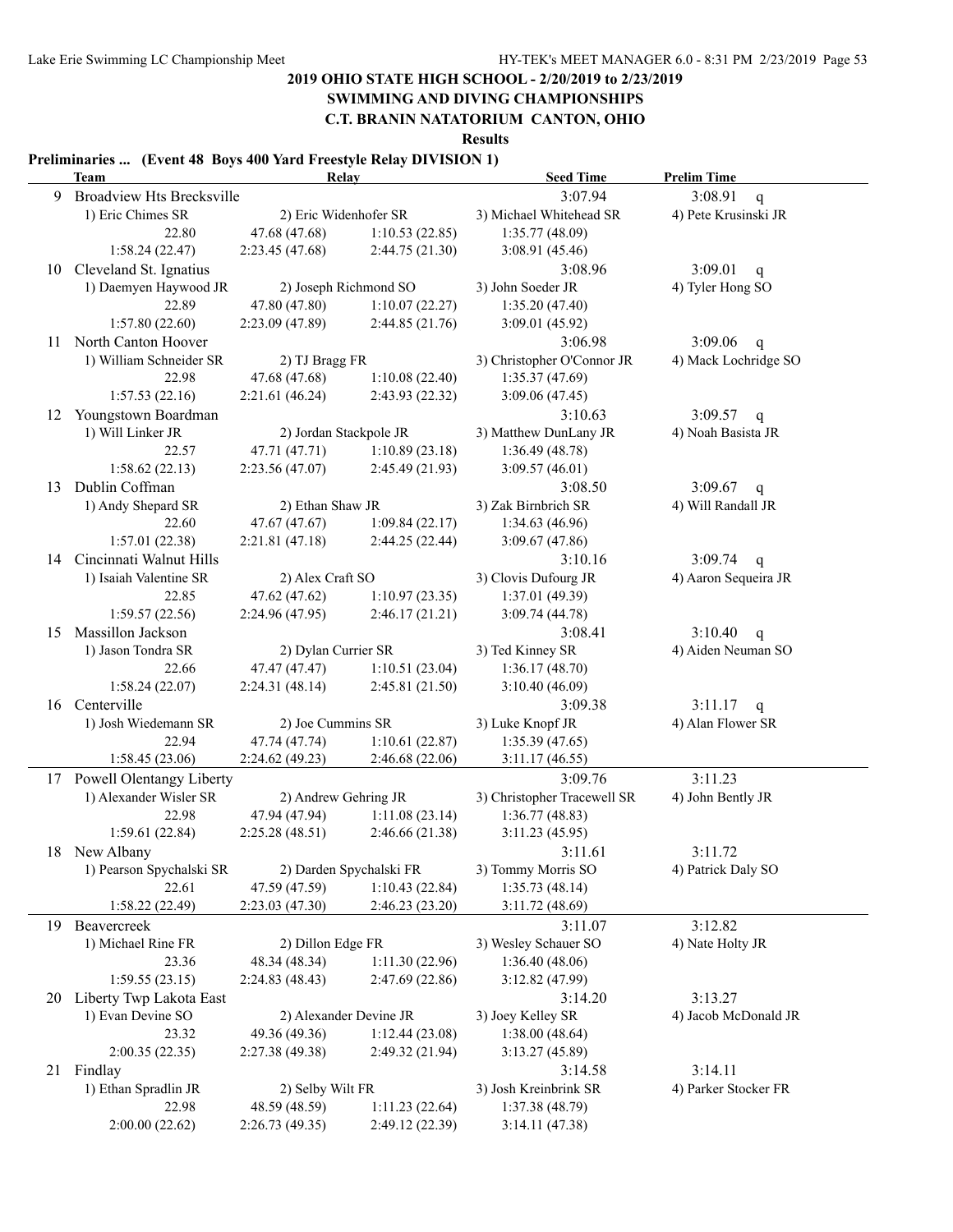### **SWIMMING AND DIVING CHAMPIONSHIPS**

#### **C.T. BRANIN NATATORIUM CANTON, OHIO**

**Results**

#### **Preliminaries ... (Event 48 Boys 400 Yard Freestyle Relay DIVISION 1)**

|    | Team                          | Relay                |                        | <b>Seed Time</b>      | <b>Prelim Time</b>   |  |
|----|-------------------------------|----------------------|------------------------|-----------------------|----------------------|--|
| 22 | Wooster                       |                      |                        | 3:13.48               | 3:14.35              |  |
|    | 1) Kyle Ward JR               | 2) Jaden Boucher SO  |                        | 3) Andrew Glasgow FR  | 4) Thomas Matthew JR |  |
|    | 23.05                         | 48.24 (48.24)        | 1:11.29(23.05)         | 1:37.68(49.44)        |                      |  |
|    | 2:01.45(23.77)                | 2:28.02(50.34)       | 2:50.11(22.09)         | 3:14.35(46.33)        |                      |  |
| 23 | Cincinnati Archbishop Moeller |                      |                        | 3:12.92               | 3:14.39              |  |
|    | 1) Drew Held FR               |                      | 2) Emerson Amongero SR | 3) Jack Garboden JR   | 4) Eli Wagner SR     |  |
|    | 23.53                         | 49.50 (49.50)        | 1:12.53(23.03)         | 1:37.68(48.18)        |                      |  |
|    | 2:01.30(23.62)                | 2:26.84(49.16)       | 2:49.43(22.59)         | 3:14.39(47.55)        |                      |  |
| 24 | Medina                        |                      |                        | 3:13.07               | 3:15.66              |  |
|    | 1) Owen Chaye SR              | 2) Colin McClowry SR |                        | 3) Austin Olsavsky SR | 4) Brian Cuppett JR  |  |
|    | 22.87                         | 48.48 (48.48)        | 1:11.12(22.64)         | 1:37.59(49.11)        |                      |  |
|    | 2:01.23(23.64)                | 2:27.12(49.53)       | 2:49.91(22.79)         | 3:15.66(48.54)        |                      |  |

#### **Combined Team Scores**

#### Combined Team Scores - DIVISION 1 - Through Event 48

| 1. Mason                           | 355  | 2. North Canton Hoover            | 345   |
|------------------------------------|------|-----------------------------------|-------|
| 3. Cincinnati St Xavier            | 310  | 4. Hudson                         | 263   |
| 5. Cincinnati Sycamore             | 240  | 6. Upper Arlington                | 216.5 |
| 7. Dublin Coffman                  | 193  | 8. Broadview Hts Brecksville      | 187   |
| 9. New Albany                      | 164  | 10. Toledo St Francis De Sales    | 159   |
| 11. Cincinnati Ursuline Academy    | 146  | 12. Kings Mills Kings             | 134   |
| 13. Centerville                    | 128  | 14. Dublin Jerome                 | 124   |
| 15. Springboro                     | 94   | 16. Cleveland St. Ignatius        | 93    |
| 17. Cincinnati Walnut Hills        | 77   | 18. Cincinnati St Ursula Academy  | 70    |
| 19. Columbus St Charles            | 63   | 20. Massillon Jackson             | 60    |
| 21. West Chester Lakota West       | 57   | 22. Powell Olentangy Liberty      | 56    |
| 23. Liberty Twp Lakota East        | 55.5 | 24. Lewis Center Olentangy        | 55    |
| 25. Solon                          | 51   | 26. Akron Firestone               | 49    |
| 27. Fremont Ross                   | 41   | 28. Dover                         | 40    |
| 29. Westerville North              | 39   | 30. Shaker Heights                | 37    |
| 30. Brunswick                      | 37   | 30. Loveland                      | 37    |
| 33. Cincinnati Turpin              | 35   | 33. Milford                       | 35    |
| 35. Westerville Central            | 34   | 36. Grove City                    | 32    |
| 37. Cincinnati Anderson            | 30   | 38. Worthington Kilbourne         | 27    |
| 38. Mayfield                       | 27   | 40. Findlay                       | 26    |
| 41. Youngstown Boardman            | 23   | 41. North Royalton                | 23    |
| 43. Beavercreek                    | 21.5 | 44. Cincinnati West Clermont      | 20    |
| 45. Strongsville                   | 18   | 45. Twinsburg                     | 18    |
| 47. Wooster                        | 17   | 47. Gahanna Lincoln               | 17    |
| 47. Rocky River                    | 17   | 50. Sylvania Southview            | 14    |
| 51. Pataskala Watkins Memori       | 13   | 52. Oxford Talawanda              | 12    |
| 52. Painesville Riverside          | 12   | 52. Chardon                       | 12    |
| 52. Cleveland Saint Joseph Academy | 12   | 56. Lewis Center Olentangy Orange | 11    |
| 56. Chagrin Falls Kenston          | 11   | 58. Rocky River Magnificat        | 10    |
| 59. Columbus Bishop Watterson      | 9    | 59. St Johns Jesuit Academy       | 9     |
| 59. Cincinnati Oak Hills           | 9    | 59. Lakewood St Edward            | 9     |
| 59. Hilliard Darby                 | 9    | 64. Reynoldsburg                  | 8.5   |
| 65. Sylvania Northview             | 7.5  | 66. Canton McKinley               | 7     |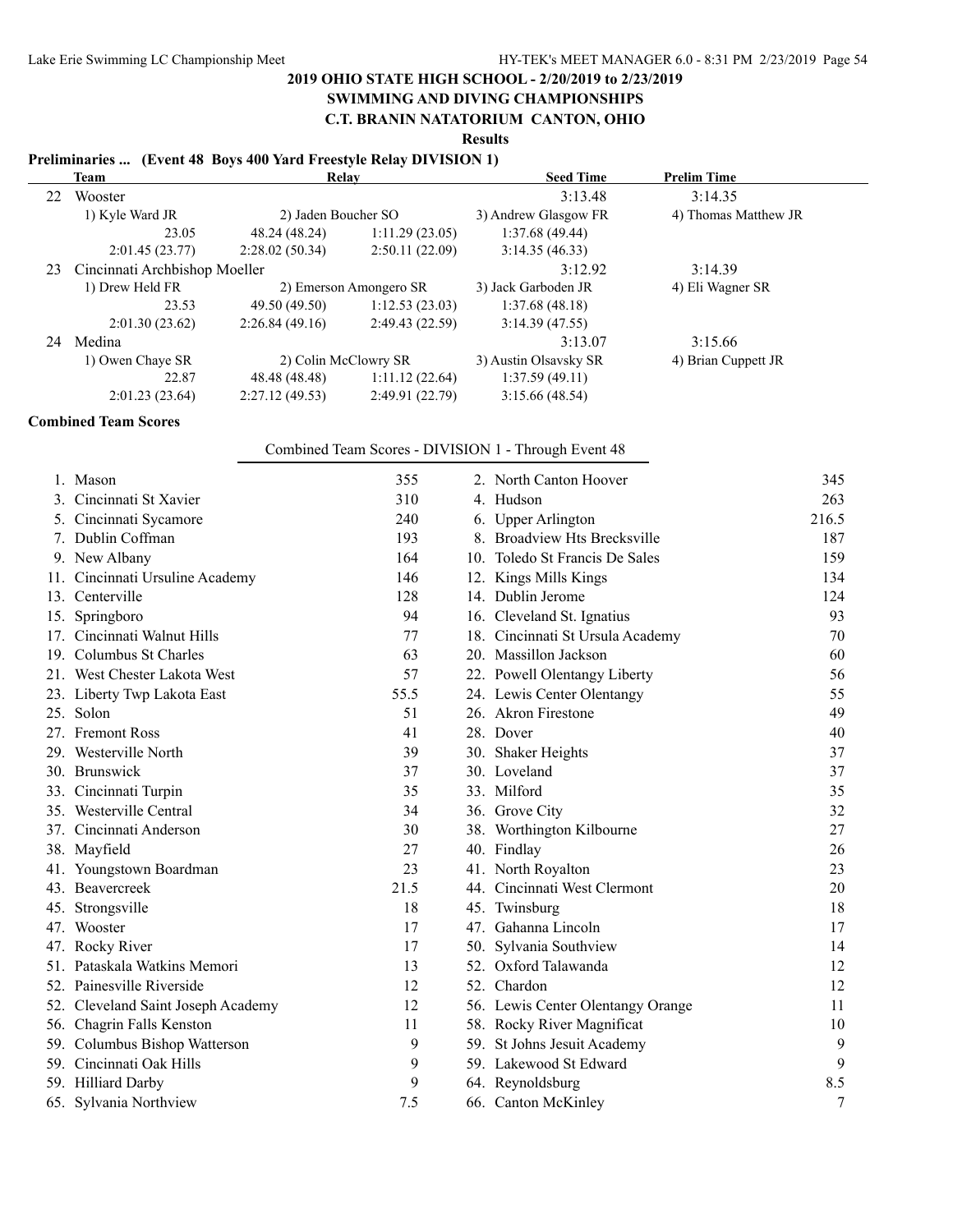#### **SWIMMING AND DIVING CHAMPIONSHIPS C.T. BRANIN NATATORIUM CANTON, OHIO**

#### **Results**

#### **(Combined Team Scores)**

| 66. Canal Winchester         |     | 68. Parma Normandy              | -6             |
|------------------------------|-----|---------------------------------|----------------|
| 68. Avon                     | b   | 70. Cincinnati Mount Notre Dame | 5.             |
| 70. Wadsworth                |     | 72. Perrysburg                  | $\overline{4}$ |
| 72. Whitehouse Anthony Wayne | 4   | 72. Pickerington North          | $\overline{4}$ |
| 75. Springfield              | 3.5 | 76. Cuyahoga Falls Walsh Jesuit | $\mathcal{E}$  |
| 76. Delaware Hayes           | 3   | 78. Sylvania Southview          | 2              |
| 79. Avon Lake                |     | 79. Cincinnati Seton            |                |
|                              |     |                                 |                |

#### **Scores - Women**

|     | 1. Mason                           | 204   | 2. North Canton Hoover         | 201 |
|-----|------------------------------------|-------|--------------------------------|-----|
|     | 3. Hudson                          | 165   | 4. Dublin Coffman              | 160 |
|     | 5. Upper Arlington                 | 155.5 | 6. Cincinnati Ursuline Academy | 146 |
|     | 7. New Albany                      | 129   | 8. Centerville                 | 102 |
|     | 9. Broadview Hts Brecksville       | 95    | 10. Springboro                 | 83  |
|     | 11. Cincinnati St Ursula Academy   | 70    | 12. Kings Mills Kings          | 56  |
|     | 13. Lewis Center Olentangy         | 55    | 14. West Chester Lakota West   | 51  |
|     | 15. Fremont Ross                   | 41    | 16. Cincinnati Walnut Hills    | 38  |
|     | 17. Brunswick                      | 37    | 18. Cincinnati Turpin          | 35  |
|     | 19. Westerville Central            | 34    | 20. Akron Firestone            | 33  |
|     | 21. Cincinnati Anderson            | 30    | 22. Dublin Jerome              | 29  |
|     | 23. Worthington Kilbourne          | 27    | 23. Mayfield                   | 27  |
|     | 25. North Royalton                 | 23    | 26. Cincinnati West Clermont   | 20  |
|     | 27. Findlay                        | 19    | 28. Beavercreek                | 18  |
|     | 28. Strongsville                   | 18    | 30. Gahanna Lincoln            | 17  |
|     | 30. Rocky River                    | 17    | 32. Powell Olentangy Liberty   | 14  |
|     | 33. Loveland                       | 13    | 33. Pataskala Watkins Memori   | 13  |
|     | 35. Cleveland Saint Joseph Academy | 12    | 35. Chardon                    | 12  |
|     | 37. Chagrin Falls Kenston          | 11    | 38. Rocky River Magnificat     | 10  |
|     | 39. Solon                          | 9     | 39. Columbus Bishop Watterson  | 9   |
|     | 39. Westerville North              | 9     | 42. Liberty Twp Lakota East    |     |
|     | 42. Canton McKinley                |       | 44. Avon                       | 6   |
| 45. | Cincinnati Mount Notre Dame        | 5     | 46. Perrysburg                 | 4   |
|     | 46. Wadsworth                      | 4     | 46. Whitehouse Anthony Wayne   | 4   |
|     | 46. Pickerington North             | 4     | 50. Springfield                | 3.5 |
|     | 51. Cuyahoga Falls Walsh Jesuit    | 3     | 51. Grove City                 | 3   |
|     | 53. Sylvania Southview             | 2     | 53. Parma Normandy             | 2   |
|     | 55. Cincinnati Seton               |       |                                |     |

#### Women - DIVISION 1 - Team Rankings - Through Event 48

#### **Scores - Men**

#### Men - DIVISION 1 - Team Rankings - Through Event 48

| 1. Cincinnati St Xavier       | 310  | 2. Cincinnati Sycamore    | 240 |
|-------------------------------|------|---------------------------|-----|
|                               |      |                           |     |
| 3. Toledo St Francis De Sales | 159. | 4. Mason                  | 151 |
| 5. North Canton Hoover        | 144  | 6 Hudson                  | 98  |
| 7. Dublin Jerome              | 95   | 8. Cleveland St. Ignatius | 93  |
| 9. Broadview Hts Brecksville  | 92   | 10. Kings Mills Kings     | 78  |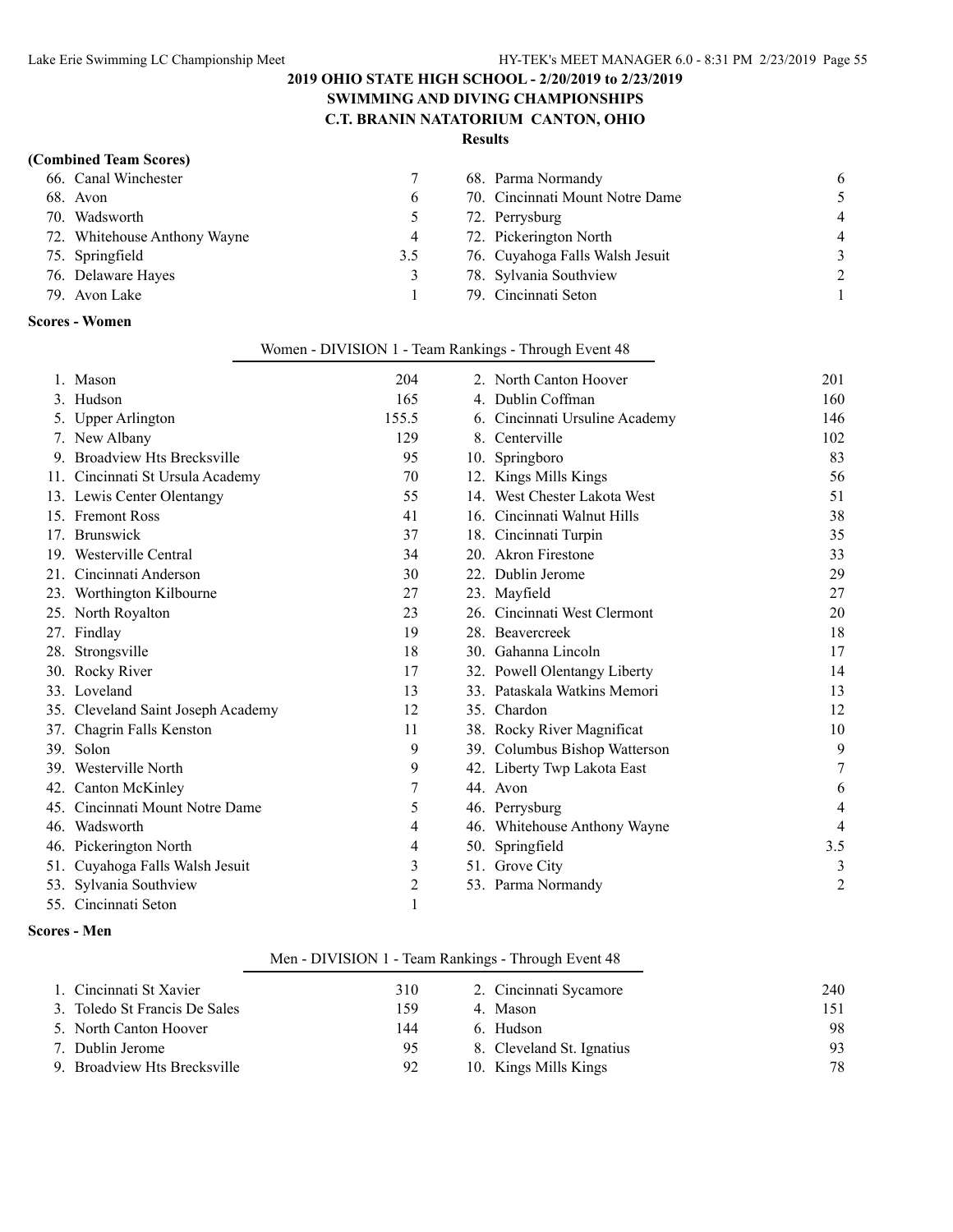#### **2019 OHIO STATE HIGH SCHOOL - 2/20/2019 to 2/23/2019 SWIMMING AND DIVING CHAMPIONSHIPS**

# **C.T. BRANIN NATATORIUM CANTON, OHIO**

#### **Results**

| (Scores - Men) |  |
|----------------|--|
|----------------|--|

| Columbus St Charles<br>11         | 63  | 12. Upper Arlington            | 61   |
|-----------------------------------|-----|--------------------------------|------|
| 13. Massillon Jackson             | 60  | 14. Liberty Twp Lakota East    | 48.5 |
| Solon<br>15.                      | 42  | 15. Powell Olentangy Liberty   | 42   |
| Dover<br>17.                      | 40  | Cincinnati Walnut Hills<br>18. | 39   |
| <b>Shaker Heights</b><br>19.      | 37  | 20. Milford                    | 35   |
| 20. New Albany                    | 35  | 22. Dublin Coffman             | 33   |
| Westerville North<br>23.          | 30  | 24. Grove City                 | 29   |
| 25. Centerville                   | 26  | 26. Loveland                   | 24   |
| 27. Youngstown Boardman           | 23  | 28. Twinsburg                  | 18   |
| 29. Wooster                       | 17  | 30. Akron Firestone            | 16   |
| 31. Sylvania Southview            | 14  | 32. Oxford Talawanda           | 12   |
| 32. Painesville Riverside         | 12  | 34. Springboro                 | 11   |
| 34. Lewis Center Olentangy Orange | 11  | 36. St Johns Jesuit Academy    | 9    |
| 36. Cincinnati Oak Hills          | 9   | 36. Hilliard Darby             | 9    |
| 36. Lakewood St Edward            | 9   | 40. Reynoldsburg               | 8.5  |
| 41. Sylvania Northview            | 7.5 | 42. Findlay                    | 7    |
| 42. Canal Winchester              |     | 44. West Chester Lakota West   | 6    |
| 45. Parma Normandy                | 4   | 46. Beavercreek                | 3.5  |
| 47. Delaware Hayes                | 3   | 48. Avon Lake                  |      |
| Wadsworth<br>48.                  |     |                                |      |

#### **Combined Team Scores**

#### Combined Team Scores - DIVISION 2 - Through Event 48

|    | Gates Mills Hawken               | 590   | 2. Hunting Valley University Scho | 331   |
|----|----------------------------------|-------|-----------------------------------|-------|
|    | 3. Cincinnati Seven Hills        | 255   | 4. Cincinnati Mariemont           | 229   |
|    | 5. Lexington                     | 193   | 6. Gahanna Columbus Academy       | 180   |
|    | Shaker Hts Hathaway Brown        | 167.5 | 8. Toledo St Ursula Academy       | 155.5 |
| 9. | Cincinnati Indian Hill           | 154   | 10. Gates Mills Gilmour Academy   | 137   |
|    | 11. Columbus School for Girls    | 136   | 12. Napoleon                      | 110   |
|    | 13. Pepper Pike Orange           | 87    | 14. Bowling Green                 | 79    |
|    | 15. Kettering Archbishop Alter   | 76    | 16. Sandusky Perkins              | 75    |
|    | 17. Chagrin Falls                | 72    | 18. Cincinnati Wyoming            | 71    |
|    | 19. Hamilton Badin               | 68    | 20. Celina                        | 66    |
|    | 21. Waynesville                  | 65    | 22. Bryan                         | 59    |
|    | 23. Canfield                     | 51    | 23. Beachwood                     | 51    |
|    | 25. Rocky River                  | 47    | 26. Baltimore Liberty Union       | 43    |
|    | 27. Alliance                     | 42    | 27. Dayton Oakwood                | 42    |
|    | 29. Cincinnati Madeira           | 37.5  | 30. Cuyahoga Heights              | 37    |
|    | 31. Dayton Chaminade Julienne    | 36    | 31. Columbus Grandview Heights    | 36    |
|    | 33. Wauseon                      | 35.5  | 34. Bellefontaine                 | 34    |
|    | 34. Canton Central Catholic      | 34    | 36. Arcanum                       | 32    |
|    | 37. Delaware Olentangy Berlin    | 31    | 38. Beloit West Branch            | 29    |
|    | 39. Archbishop Hoban             | 28    | 39. Ada                           | 28    |
|    | 41. Shaker Heights Laurel        | 27.5  | 42. Columbus Wellington School    | 27    |
|    | 43. Springfield Catholic Central | 25    | 44. Versailles                    | 23    |
|    | 44. St Clairsville               | 23    | 44. Cinci Hills Christian Academy | 23    |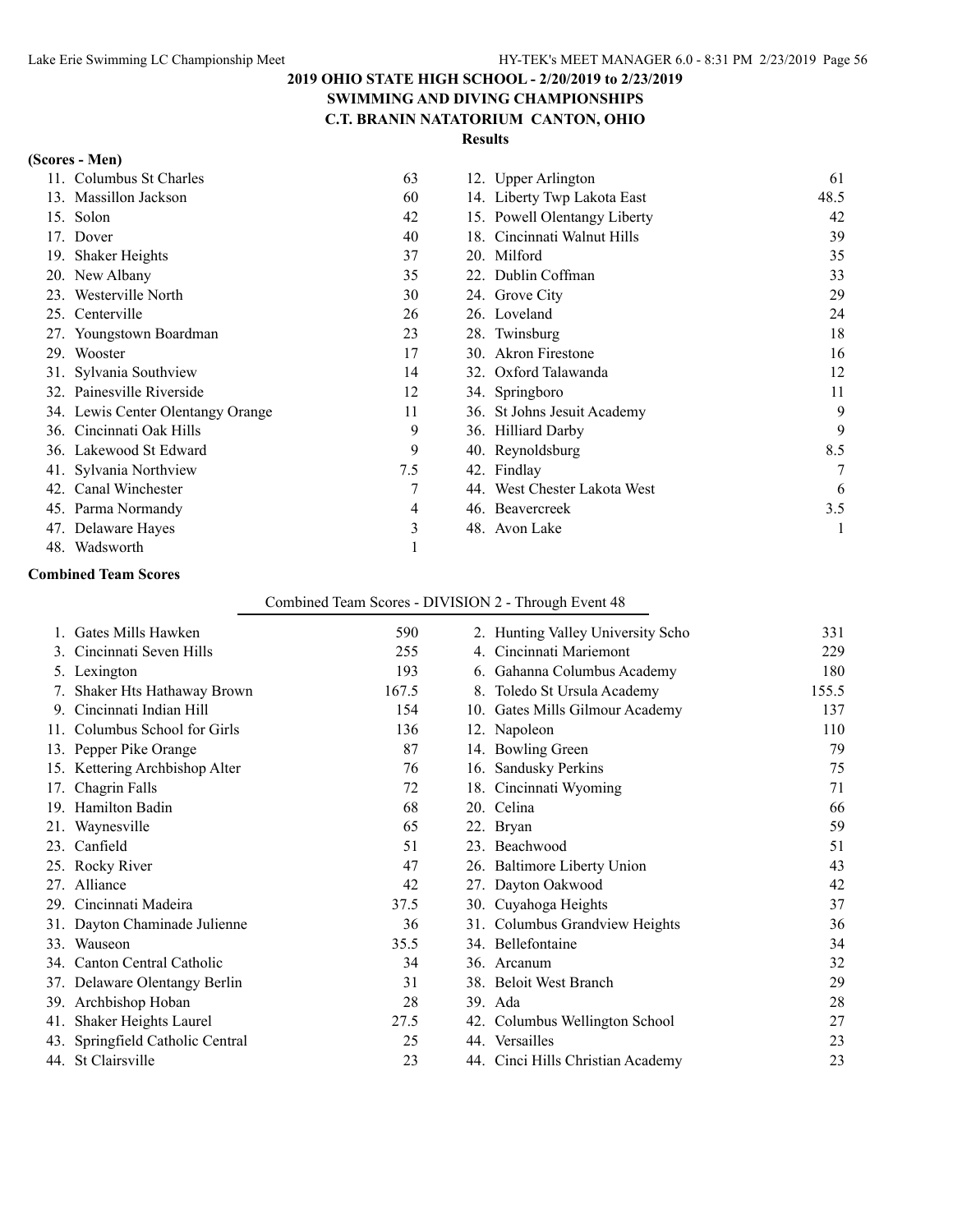#### **2019 OHIO STATE HIGH SCHOOL - 2/20/2019 to 2/23/2019 SWIMMING AND DIVING CHAMPIONSHIPS**

# **C.T. BRANIN NATATORIUM CANTON, OHIO**

#### **Results**

| Brookville<br>44.                | 23 | 48. Cuyahoga Valley Christian Acad    | 21   |
|----------------------------------|----|---------------------------------------|------|
| 49. Huron                        | 20 | 49. Springfield Greenon               | 20   |
| 51. Dayton Miami Valley          | 18 | Oak Harbor<br>51.                     | 18   |
| 53. Worthington Christian        | 17 | 54. Marion Elgin                      | 16.5 |
| 55. Aurora                       | 16 | 55. Williamsburg                      | 16   |
| 55. Lima Shawnee                 | 16 | 58. Dayton Carroll                    | 15   |
| 58. Columbus Bishop Hartley      | 15 | 60. New Madison Tri Village           | 14   |
| Warren Howland<br>60.            | 14 | 60. Johnstown Northridge              | 14   |
| Cleveland Benedictine<br>60.     | 14 | 64. Ontario                           | 13.5 |
| Lancaster Fisher Catholic<br>65. | 13 | 65. Maumee Valley Country Day Scho    | 13   |
| 67. Bay Village Bay              | 12 | 67. Defiance Tinora                   | 12   |
| 67. Tiffin Columbian             | 12 | 70. Middletown Bishop Fenwick         | 11   |
| Kirtland<br>71.                  | 9  | Columbus Centennial<br>71.            | 9    |
| 73. Tipp City Tippecanoe         | 8  | 74. Tiffin Calvert                    | 7.5  |
| Norwalk St Paul<br>75.           | 7  | Columbus St Francis Desales<br>75.    |      |
| 77. Wilmington                   | 5  | 77. Defiance                          | 5    |
| 79. Dover                        | 4  | Granville<br>79.                      |      |
| 79. Cincinnati Country Day       | 4  | Columbus Bishop Watterson<br>82.      | 3    |
| Chesterland West Geauga<br>82.   | 3  | Chardon Notre Dame Cathedral L<br>84. |      |
| 84. Galion                       | 2  | West Carrollton<br>86.                |      |
| 86. Wapakoneta                   |    | 86. Bellefontaine Benjamin Logan      |      |

#### **Scores - Women**

#### Women - DIVISION 2 - Team Rankings - Through Event 48

| Gates Mills Hawken                | 378   |     | 2. Shaker Hts Hathaway Brown     | 167.5 |
|-----------------------------------|-------|-----|----------------------------------|-------|
| 3. Toledo St Ursula Academy       | 155.5 | 4.  | Columbus School for Girls        | 136   |
| Cincinnati Seven Hills            | 134   | 6.  | Cincinnati Mariemont             | 128   |
| 7. Napoleon                       | 101   |     | 8. Gates Mills Gilmour Academy   | 96    |
| Gahanna Columbus Academy          | 61    |     | 10. Lexington                    | 60    |
| 11. Celina                        | 55    |     | 12. Bryan                        | 50    |
| 13. Cincinnati Wyoming            | 48    |     | 14. Cincinnati Indian Hill       | 42    |
| 15. Kettering Archbishop Alter    | 40    |     | 16. Cuyahoga Heights             | 37    |
| 17. Bellefontaine                 | 34    |     | 17. Columbus Grandview Heights   | 34    |
| 19. Arcanum                       | 32    | 20. | Cincinnati Madeira               | 31    |
| 20. Baltimore Liberty Union       | 31    |     | 22. Beloit West Branch           | 29    |
| 23. Ada                           | 28    |     | 24. Shaker Heights Laurel        | 27.5  |
| 25. Waynesville                   | 25    |     | 25. Springfield Catholic Central | 25    |
| 27. St Clairsville                | 23    |     | 27. Brookville                   | 23    |
| 27. Cinci Hills Christian Academy | 23    |     | 30. Wauseon                      | 21.5  |
| 31. Huron                         | 20    |     | 31. Pepper Pike Orange           | 20    |
| 33. Delaware Olentangy Berlin     | 19    |     | 34. Worthington Christian        | 17    |
| 35. Marion Elgin                  | 16.5  |     | 36. Oak Harbor                   | 14    |
| 36. Johnstown Northridge          | 14    |     | 36. Dayton Carroll               | 14    |
| 36. New Madison Tri Village       | 14    |     | 40. Columbus Bishop Hartley      | 13    |
| 41. Defiance Tinora               | 12    |     | 41. Bay Village Bay              | 12    |
| 43. Middletown Bishop Fenwick     | 11    |     | 44. Kirtland                     | 9     |
|                                   |       |     |                                  |       |